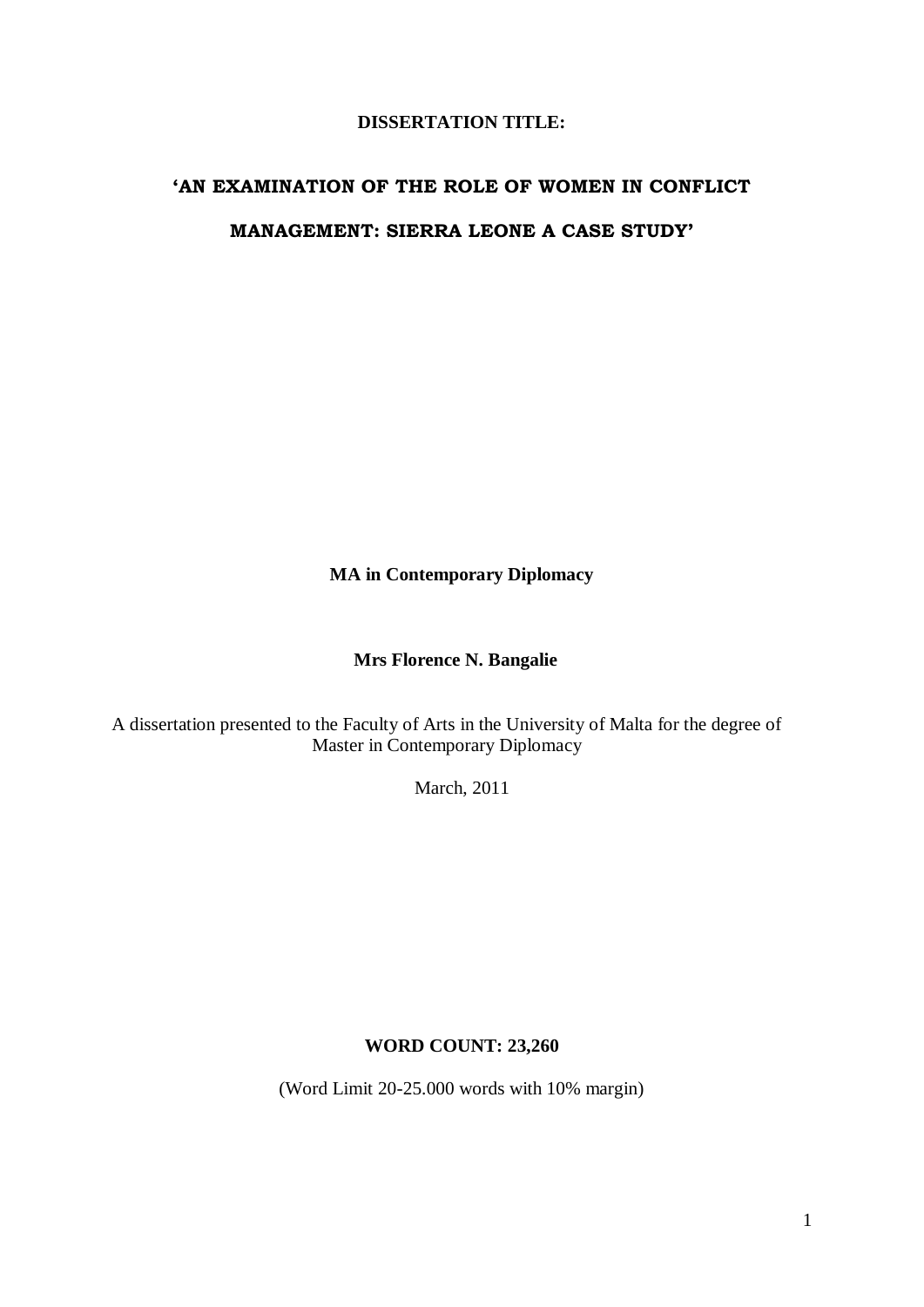# **DECLARATION**

Sir/Madam,

I hereby certify that this dissertation, and all related research, is my own original work

Signature

Mrs Florence N. Bangalie March 30 2011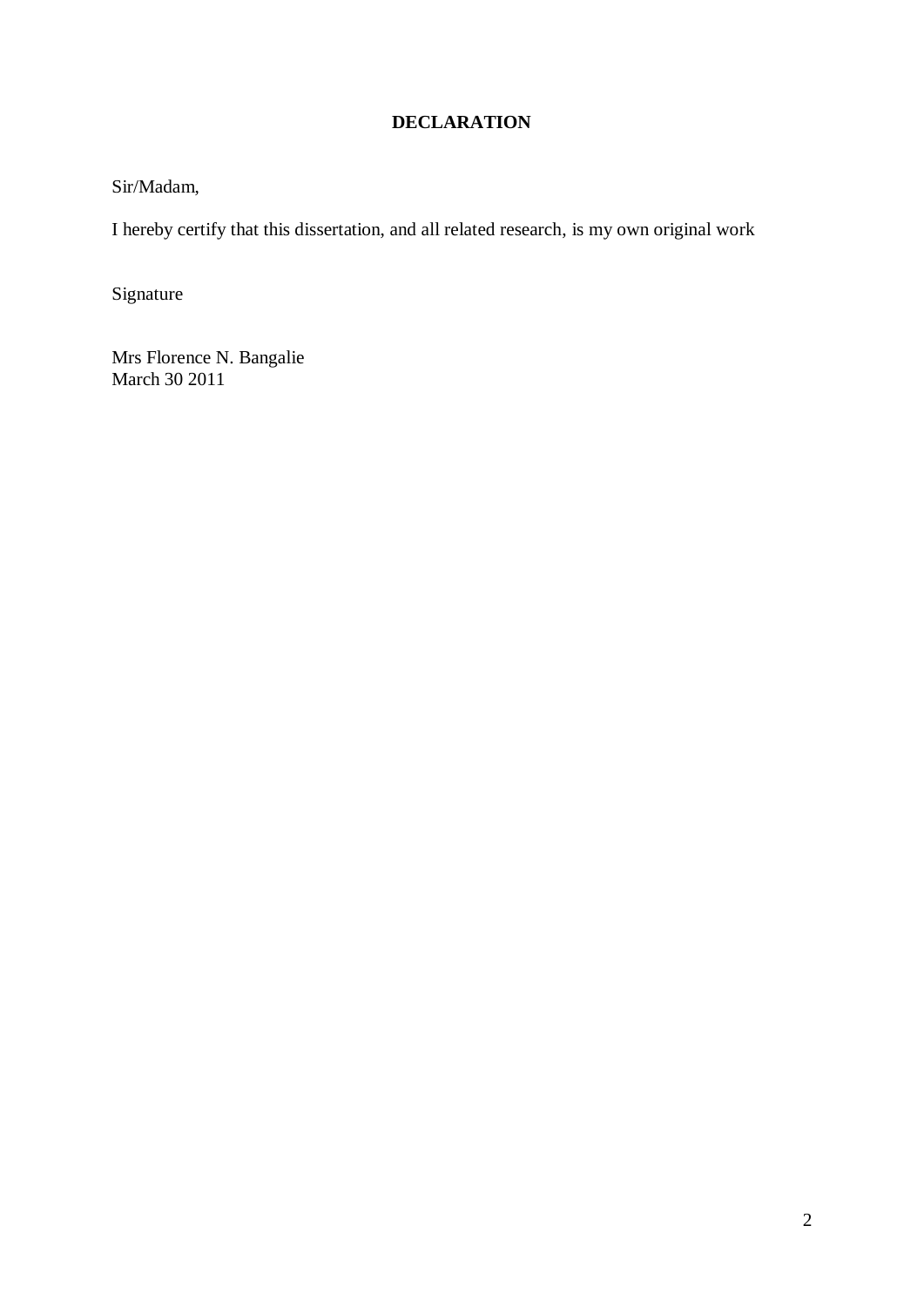#### **ACKNOWLEDGEMENT**

I am acknowledging that this dissertation project has been possible through generous support of my colleagues at the Embassy and my family, not to mention the constant support I received from tutors and lecturers of the Diplo Foundation in these undertakings. I am grateful to the Sierra Leonean community for giving me the information, insight, knowledge and understanding of the issues confronting women and women's groups, and their contribution, during the bloody civil war and the peace process that followed in Sierra Leone. All of these people their time, and generously shared knowledge, experience and expertise. I interviewed many of them personally, some of whom did not want their names mentioned in my dissertation.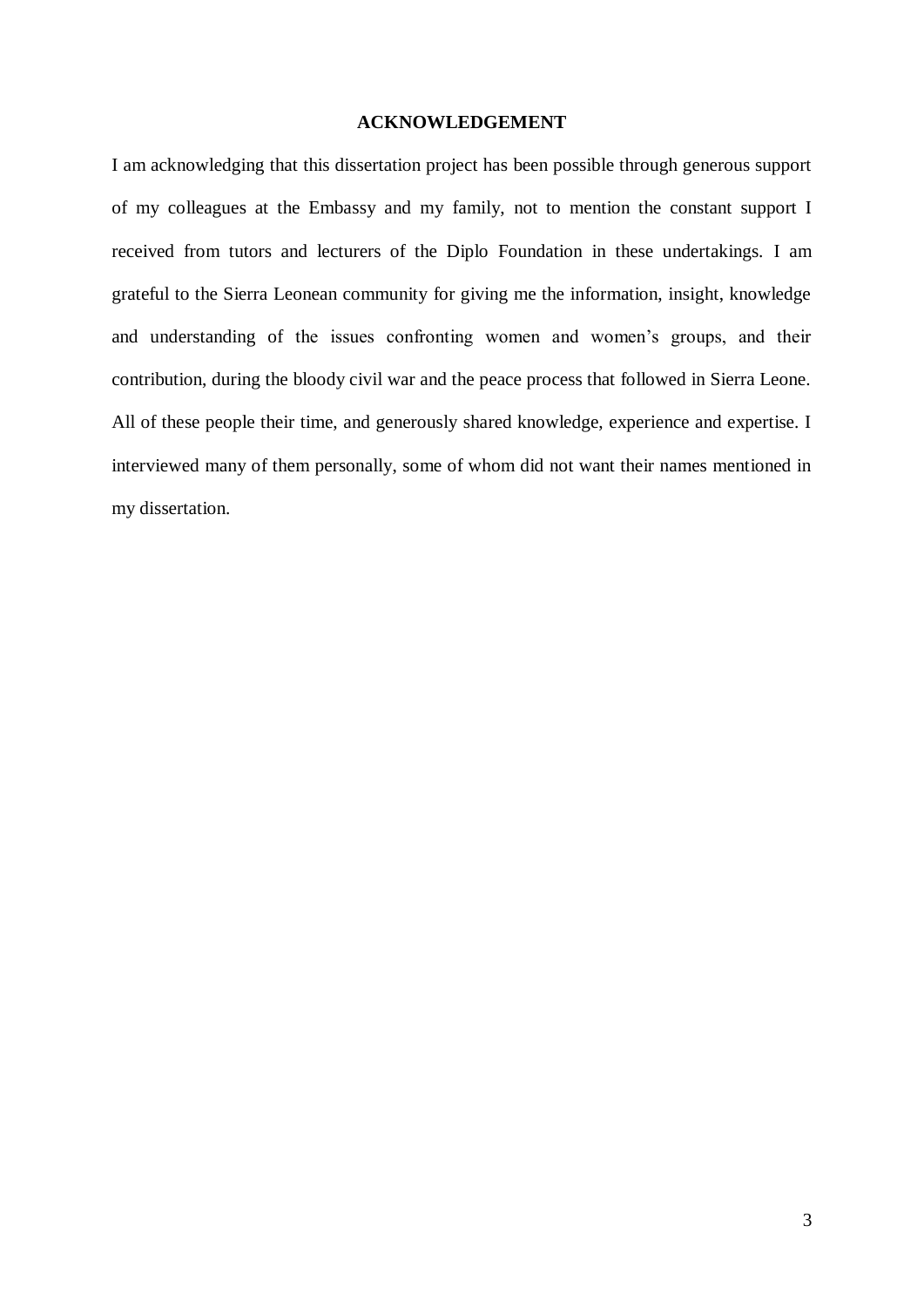# **DEDICATION**

This thesis is dedicated to all Sierra Leonean women who have and are still working hard to contribute to the development of our beloved nation.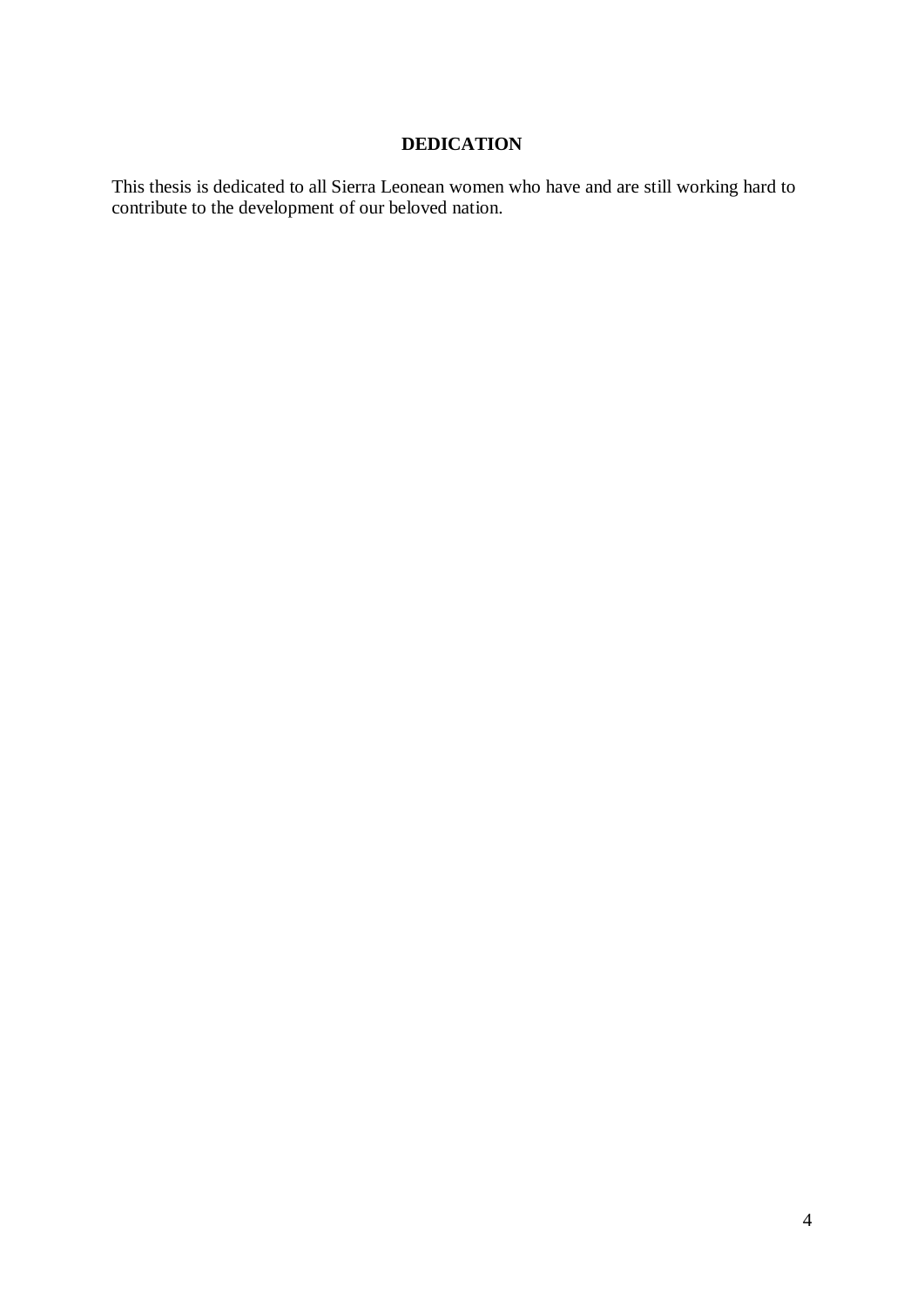#### **ABSTRACT**

This paper examines the role of women in conflict management, using Sierra Leone as a case study. It argues that despite the traditional challenges women faced they were able to contribute significantly to the conclusion of the 11-year civil war in Sierra Leone, and have since earned a position of respect in society that has given them a larger role to play in government, politics and the private sector. Major barriers remain, but a brighter future has been created. Furthermore, this paper recommends constructive actions that should be taken to assure that the productive involvement of women continues.

## **Introduction:**

- the aims and objectives of the study
- the justification of the research
- a statement of the problem
- the significance of the study
- $\bullet$  the scope and limitations of the study
- methodology
- **Chapter One** will deal with the history of Sierra Leone before, during and after the Civil War, including: A brief history of the rebel war—1991-2002; the interventional roles played by various local, regional and international forces; the First Intervention: Executive Outcomes and Women's Roles; the Second Intervention: The Economic Community of West African States; and the Third and Fourth Interventions: United Nations and British Forces
- **Chapter Two** incorporates a literature review of the role of women before, during and after the war: the role of women played in managing the conflict during the war; the role women in resolving the conflict in Sierra Leone; the contribution of FEMMES Africa Solidarity (FAS) to women's movements in Sierra Leone; women's roles in the negotiation of the Lomé Peace Accord and the consolidation of peace; the increased role of women in politics; and women and the implementation of UN Resolutions 1325 and 1820 in Sierra Leone
- **Chapter Three** discusses the role of women in the intervention of various regional and international forces: understanding the critical role played by women and women's groups in the UN and British interventions

**Chapter Four:** Conclusion and Recommendations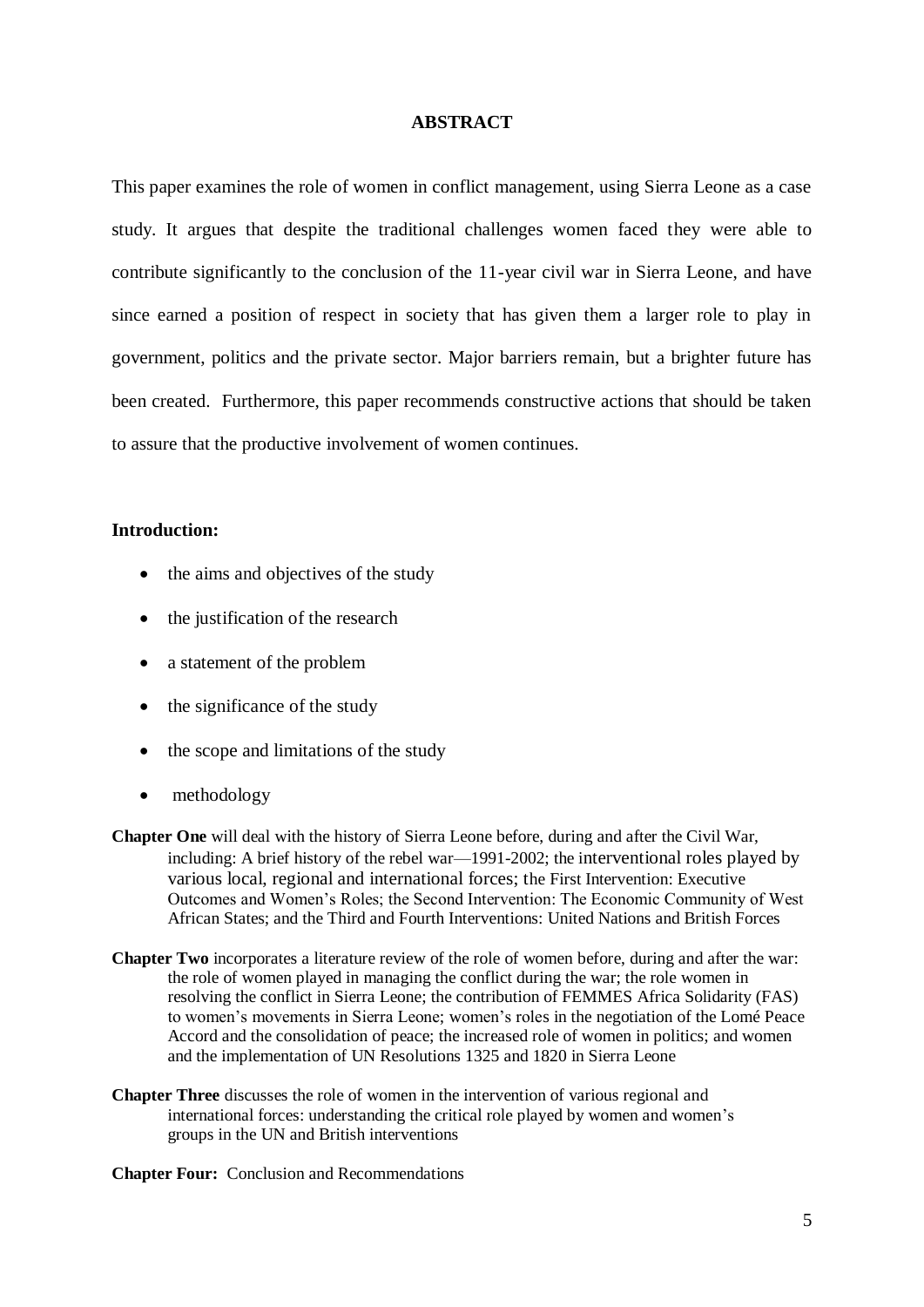|  | <b>TABLE OF CONTENTS</b> |
|--|--------------------------|
|--|--------------------------|

| <b>Author's Name and Title of Dissertation</b>                                                                                                                                                                                                                                                                                                                                                                                                                                          | $\mathbf{1}$   |  |
|-----------------------------------------------------------------------------------------------------------------------------------------------------------------------------------------------------------------------------------------------------------------------------------------------------------------------------------------------------------------------------------------------------------------------------------------------------------------------------------------|----------------|--|
| <b>Declaration</b><br>$\boldsymbol{2}$                                                                                                                                                                                                                                                                                                                                                                                                                                                  |                |  |
| 3<br>Acknowledgement                                                                                                                                                                                                                                                                                                                                                                                                                                                                    |                |  |
| <b>Dedication</b><br>$\overline{\mathbf{4}}$                                                                                                                                                                                                                                                                                                                                                                                                                                            |                |  |
| 5<br><b>Abstract</b>                                                                                                                                                                                                                                                                                                                                                                                                                                                                    |                |  |
| <b>Table of Contents</b><br>6                                                                                                                                                                                                                                                                                                                                                                                                                                                           |                |  |
| <b>Abbreviations and Acronyms</b>                                                                                                                                                                                                                                                                                                                                                                                                                                                       | 7              |  |
| <b>Introduction</b>                                                                                                                                                                                                                                                                                                                                                                                                                                                                     | $8 - 17$       |  |
| Aims and objectives of the study<br>$\bullet$<br>Justification of the research                                                                                                                                                                                                                                                                                                                                                                                                          |                |  |
| $\bullet$                                                                                                                                                                                                                                                                                                                                                                                                                                                                               |                |  |
| Statement of the problem<br>$\bullet$                                                                                                                                                                                                                                                                                                                                                                                                                                                   |                |  |
| Significant of the study<br>$\bullet$                                                                                                                                                                                                                                                                                                                                                                                                                                                   |                |  |
| Scope and limitations of the study<br>$\bullet$                                                                                                                                                                                                                                                                                                                                                                                                                                         |                |  |
| Methodology<br>$\bullet$                                                                                                                                                                                                                                                                                                                                                                                                                                                                |                |  |
| <b>Map of Sierra Leone</b>                                                                                                                                                                                                                                                                                                                                                                                                                                                              | 18             |  |
| Chapter One: History of Sierra Leone Before, During and after the Civil War                                                                                                                                                                                                                                                                                                                                                                                                             | 19-43          |  |
| A brief history of the rebel war—1991-2002<br>٠<br>Interventional roles played by various local, regional and international forces<br>$\bullet$<br>The First Intervention: Executive Outcomes and Women's Roles<br>The Second Intervention: The Economic Community of West African States<br>٠<br>The Third and Fourth Interventions: United Nations and British Forces<br>$\bullet$                                                                                                    |                |  |
| <b>Chapter Two: Literature Review of the Role of Women During</b><br>and After the War<br>44-75                                                                                                                                                                                                                                                                                                                                                                                         |                |  |
| The role of women played in managing the conflict during the war<br>٠<br>The role women in resolving the conflict in Sierra Leone<br>$\bullet$<br>The Contribution of FEMMES Africa Solidarity (FAS) to women's<br>$\bullet$<br>movements in Sierra Leone<br>Women's role in the negotiation of the Lomé Peace Accord and the<br>consolidation of peace<br>The increased role of women in politics<br>Women and the implementation of UN Resolutions 1325 and 1820 in Sierra Leone<br>٠ |                |  |
| <b>Chapter Three: The Role of Women in the Intervention of Various Regional</b><br>and International Forces<br>76-80                                                                                                                                                                                                                                                                                                                                                                    |                |  |
| Understanding the critical role played by women and women's groups in the<br>٠<br>UN and British Interventions                                                                                                                                                                                                                                                                                                                                                                          |                |  |
| <b>Chapter Four: Conclusion and Recommendations</b>                                                                                                                                                                                                                                                                                                                                                                                                                                     |                |  |
| Conclusions<br>Recommendations                                                                                                                                                                                                                                                                                                                                                                                                                                                          | 81-86<br>86-90 |  |

# **Bibliography: Reference Sources and Selected Websites 91-96**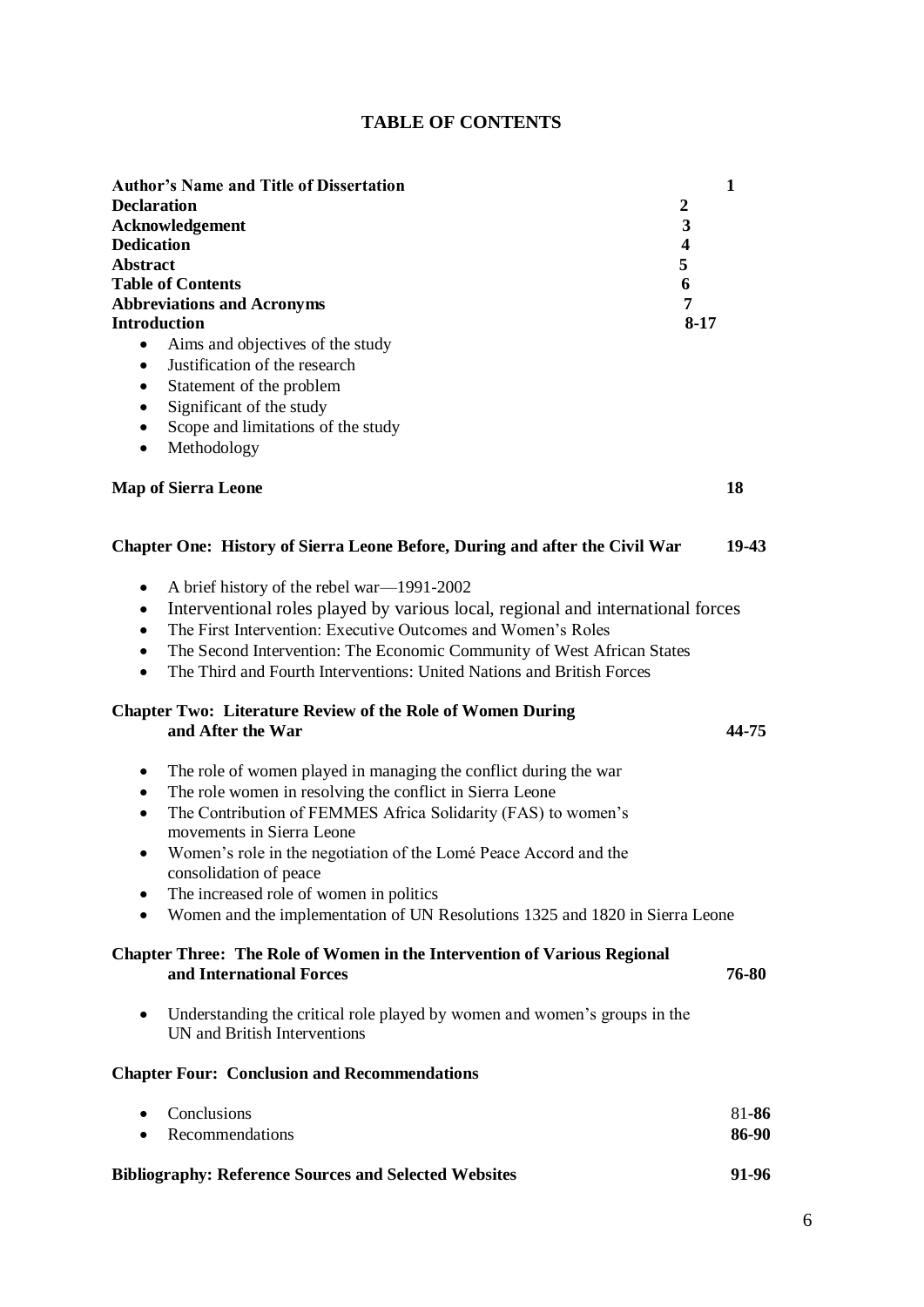# **ABBREVIATIONS AND ACRONYMS**

| <b>APC</b>       | All People's Congress Party                                     |
|------------------|-----------------------------------------------------------------|
| <b>CEDAW</b>     | Committee on the Elimination of Discrimination against Women    |
| <b>CEDSA</b>     | Centre for Development & Security Analysis                      |
| <b>CIVPOL</b>    | <b>Female Peacekeepers</b>                                      |
| <b>DDR</b>       | Disarmament, Demobilisation and Reintegration                   |
| <b>ECOMOG</b>    | Economic Community of West African States Monitoring Group      |
| <b>ECOWAS</b>    | Economic Committee of West African States                       |
| <b>FAS 2000</b>  | Femmes Africa Solidarity                                        |
| <b>GDD</b>       | Gender Disaggregated Data                                       |
| <b>ICMS</b>      | <b>International Conflict Management System</b>                 |
| <b>ICRC</b>      | International Committee of the Red Cross                        |
| <b>IRCSL</b>     | Inter-Religious Council of Sierra Leone                         |
| <b>MARWOPNET</b> | Mano River Women's Peace Network                                |
| MDA's            | Ministries Department and Agencies                              |
| <b>NDI</b>       | <b>National Democratic Institute</b>                            |
| <b>NEP</b>       | Network for Peace-building - Sierra Leone                       |
| <b>NOW</b>       | National Organisation for Women                                 |
| <b>ONS</b>       | Women in the Office of National Security                        |
| <b>RUF</b>       | The Revolution United Front                                     |
| SGBV             | Violence Against Women/ Children                                |
| SiLNAP           | Sierra Leone National Action Plan                               |
| <b>SLAUW</b>     | Sierra Leone Association of University Women                    |
| <b>SLPP</b>      | Sierra Leone People's Party                                     |
| <b>SLWF</b>      | Sierra Leone Women's Forum                                      |
| <b>TRC</b>       | <b>Truth and Reconciliation Commission</b>                      |
| <b>UN</b>        | <b>United Nations</b>                                           |
| <b>UNAMSIL</b>   | United Nations Mission in Sierra Leone                          |
| <b>UNDP</b>      | <b>United Nations Development Programmes</b>                    |
| <b>UNHCR</b>     | United High Commission for refugees                             |
| <b>UNIFEM</b>    | United Nations Development Fund for Women                       |
| <b>UNOMSIL</b>   | United Nations Observer Mission in Sierra Leone                 |
| <b>UNSCR</b>     | United Nations Security Council Resolution                      |
| <b>WAND</b>      | Women's Association for National Development                    |
| <b>WANEP</b>     | West African Network for Peace-building - Sierra Leone          |
| <b>WFD</b>       | Westminster Foundation for Democracy (a group 50 women)         |
| WF-SL            | Women's Forum (an umbrella association)                         |
| WILPF-SL         | Women's International League for Peace and Freedom-Sierra Leone |
| <b>WMP</b>       | Women's Movement for Peace                                      |
| <b>WOMEN</b>     | Women Organised for a Morally Enlightened Nation                |
| <b>YWCA</b>      | Young Women's Christian Association                             |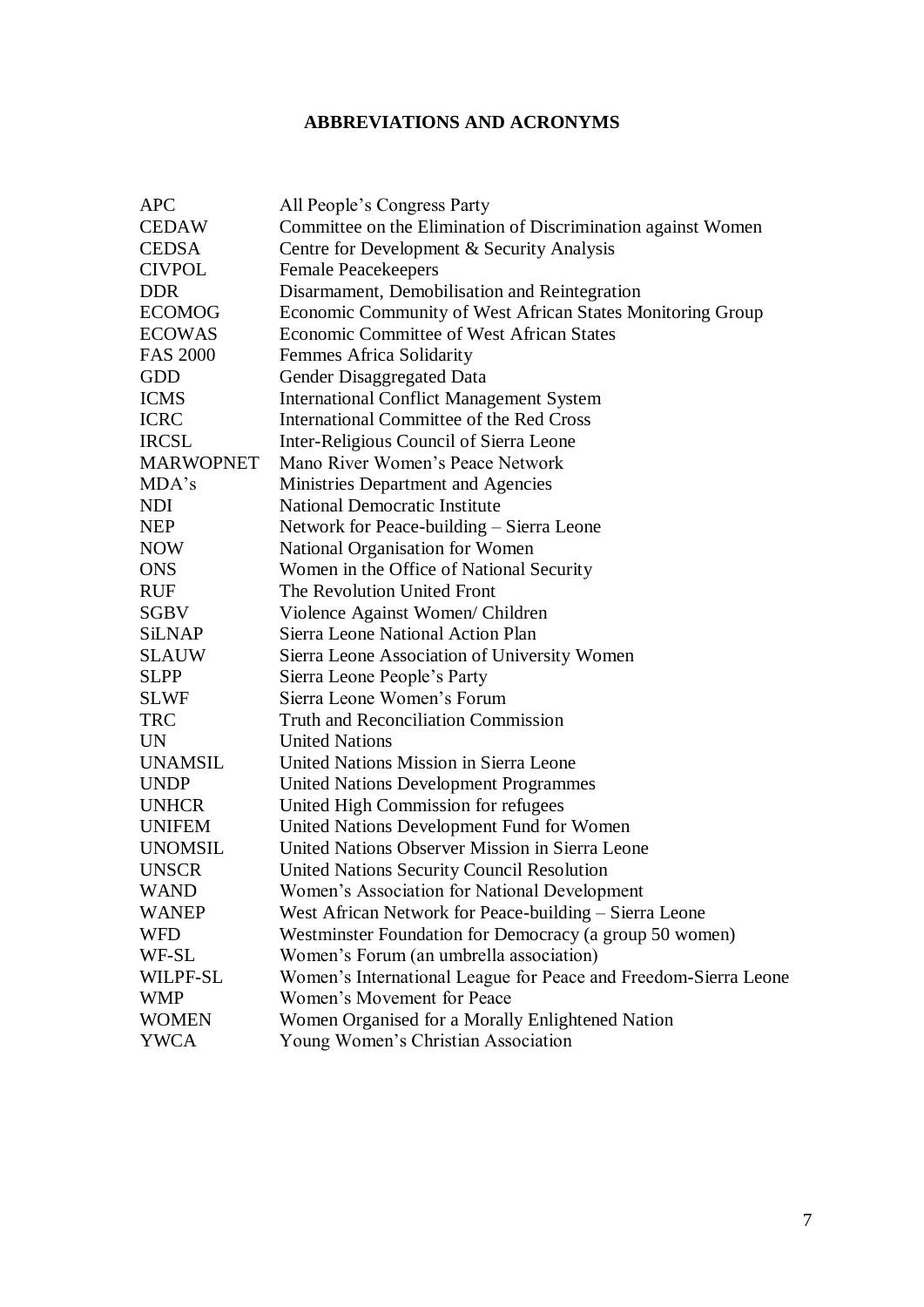#### **INTRODUCTION**

Africa's history, during the last two decades has seen the emergence of public diplomacy, together with heavy involvement by international organisations such as the UN, in the solution to multiple challenges, civil conflict, discrimination and abuse. This public diplomacy has supported local diplomatic efforts normally and historically undertaken by the state. Increasingly, Sierra Leone's public diplomacy has incorporated women, and women's groups, into the programs and efforts that have brought progress and a measure of lasting peace. In Sierra Leone public diplomacy focused on working with Sierra Leonean officials and United Nations peacekeepers in restoring a tormented, broken nation into a stable, democratic nation. Dialogue helped the war-torn country of Sierra Leone get back on its feet and initiate efforts to establish sustainable peace. Increasingly, during the past few decades, women played a significant role in the successes of public diplomacy and contributed meaningfully to Sierra Leone's progress.

Conflict arises when different opinions from different individuals or groups pursuing different goals collide. The conflict in Sierra Leone was caused by economic factors, mainly greed. Violence against women and children became the norm during the decade long civil war. This motivated women to play a vital role in conflict resolution and the establishment of a lasting peace. Peacekeeping in Sierra Leone has been impressive in its scope. The establishment of an initially fragile peace in Sierra Leone drew on intensive collaborative international efforts by women's groups in many African states and around the world. Women and young Sierra Leoneans have gradually filled the political and moral vacuum, which existed between interest groups long before the outbreak of war. Because there were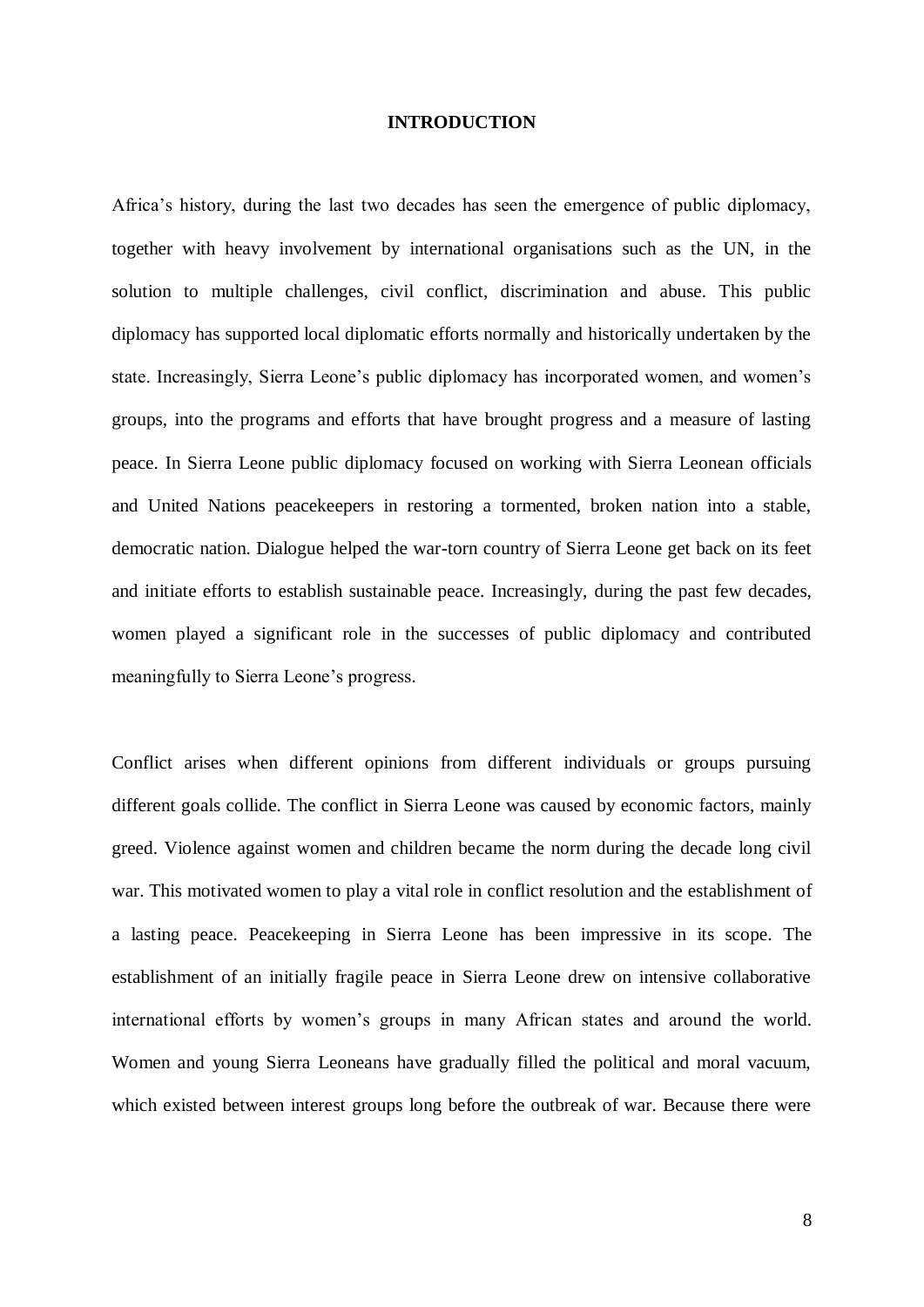powerful forces opposed to this trend, there was a continuation of chaos and brutality instigated by groups opposed to peaceful resolution.

This paper examines the role of women in conflict resolution and management. The  $20<sup>th</sup>$ century had seen a change in the nature of conflict. Interstate conflicts have given way to civil wars or intrastate conflict with civilians disproportionately bearing the brunt of the conflicts. Women have been particularly targeted with rape, forced pregnancies, sexual slavery and assault becoming deliberate instruments of war. Women have also played other varied roles such as being agents of destruction as well as an inspiring force that instigates transitions from violent conflict into peaceful negotiated settlements.

Given these varied roles played by women in this type of conflict, it has become of extreme importance that any attempts at managing conflicts or preventing them, must bring women into the process at an early stage as contributors and active participants in all stages of conflict management. Women themselves have answered to this clarion call and have become part of the process by undertaking activities starting from grassroots, including humanitarian assistance, demobilization and disarmament, child and health care, hostage exchange and using traditional conflict management approaches such as the peace tent etc. They have often extended their roles to a wider political agenda, clamouring for a representation of women in politics in their respective countries.

The conflict in Sierra Leone, how it began and how it played out, is a testament to the conditions described above. Decades of bad governance caused and prolonged the war and its impact. It was characterized by massive corruption, authoritarian rule (in which all shades of opposition were suppressed) and the marginalization of both urban and rural youths. The conflict brought untold suffering to Sierra Leoneans, with women disproportionately the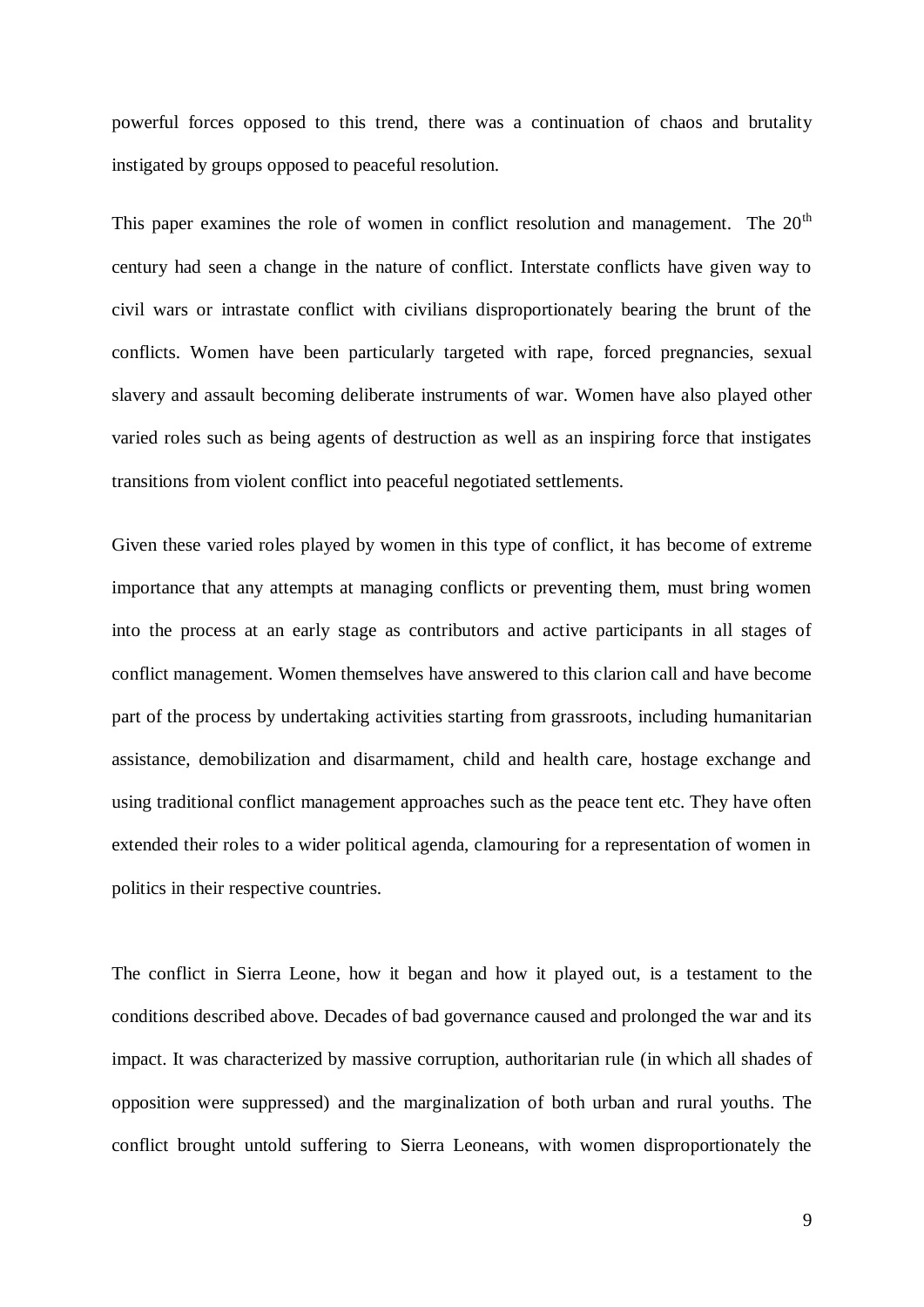victims of the worst forms of abuses. In the face of their ordeal, women also developed varied skills and strategies to ensure their survival. They became involved positively and negatively. They were both active participants, contributing to the planning and execution of the war, and passive and abused victims serving as bush wives, sorcerers etc.

Of profound importance was the role of women and in women's organisations in the clamour for peace in the face of massive destruction of lives and properties and egregious human rights violations. The women of Sierra Leone emerged from their former dormant role in society to take centre stage in the push for a negotiated settlement when all seemed lost. Women championed the advocacy for election before peace leading to the transition from military rule to a democratic rule; one that ultimately ushered in the start of fruitful peace negotiations. Their contributions were also critical in the reintegration of ex-combatants in spite of their marginalization in the demobilization and disarmament process. Women continue to play crucial role in the current peace-building process in Sierra Leone.

Experience in the Sierra Leone civil war shows that women have specific skills that make them natural conflict managers. It shows that efforts to resolve to conflicts can only be successful when all who are affected by it are involved in the solution. This especially includes women because they have been excluded from prominent roles for so many years.

The aim of this dissertation is to bring the role of women and women's group organisations into clearer focus, and to discuss the accomplishments they have achieved.

### **Introduction**

- the aims and objectives of the study
- the justification of the research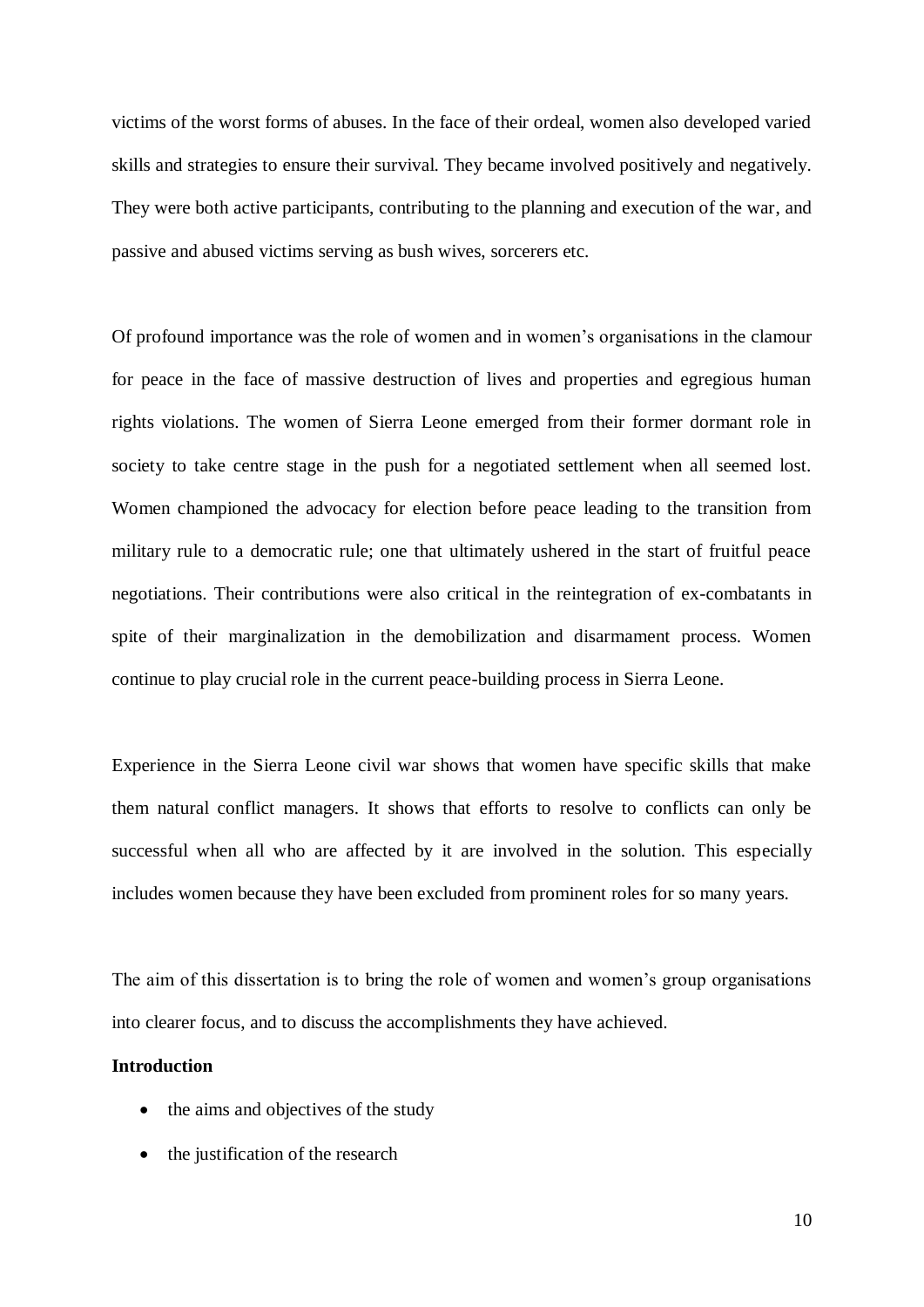- a statement of the problem
- the significance of the study
- the scope and limitations of the study, and
- methodology
- **Chapter One** will deal with the history of Sierra Leone before, during and after the Civil War, including: A brief history of the rebel war—1991-2002; the interventional roles played by various local, regional and international forces; the First Intervention: Executive Outcomes and Women's Roles; the Second Intervention: The Economic Community of West African States; and the Third and Fourth Interventions: United Nations and British Forces
- **Chapter Two** incorporates a literature review of the role of women during and after the war: the role of women played in managing the conflict during the war  $\cdot$  : the role women in resolving the conflict in Sierra Leone; the Contribution of FEMMES Africa Solidarity (FAS) to women's movements in Sierra Leone; women's roles in the negotiation of the Lomé Peace Accord and the consolidation of peace; the increased role of women in politics; and women and the implementation of UN Resolutions 1325 and 1820 in Sierra Leone
- **Chapter Three** will discuss the role of women in the intervention of various regional and international forces: understanding the critical role played by women and women's groups in the UN and British interventions
- **Chapter Four:** Conclusion and Recommendations

# **AIMS AND OBJECTIVES OF THE STUDY**

The aim of this dissertation is to investigate the role women played in bringing about the

conclusion of the Sierra Leone civil war and demonstrate that their was substantial and

effective. Recommendations will be made for a continuation of women's positive role in

moving the country forward. The dissertation will be divided into four broad topics.

- A brief history of Sierra Leone and the origins of its civil war
- The effectiveness of interventional roles played by women, independently and in cooperation with various local, regional and international forces
- A literature review of the topic in question
- Summary of the findings, conclusion and recommendations made by the researcher.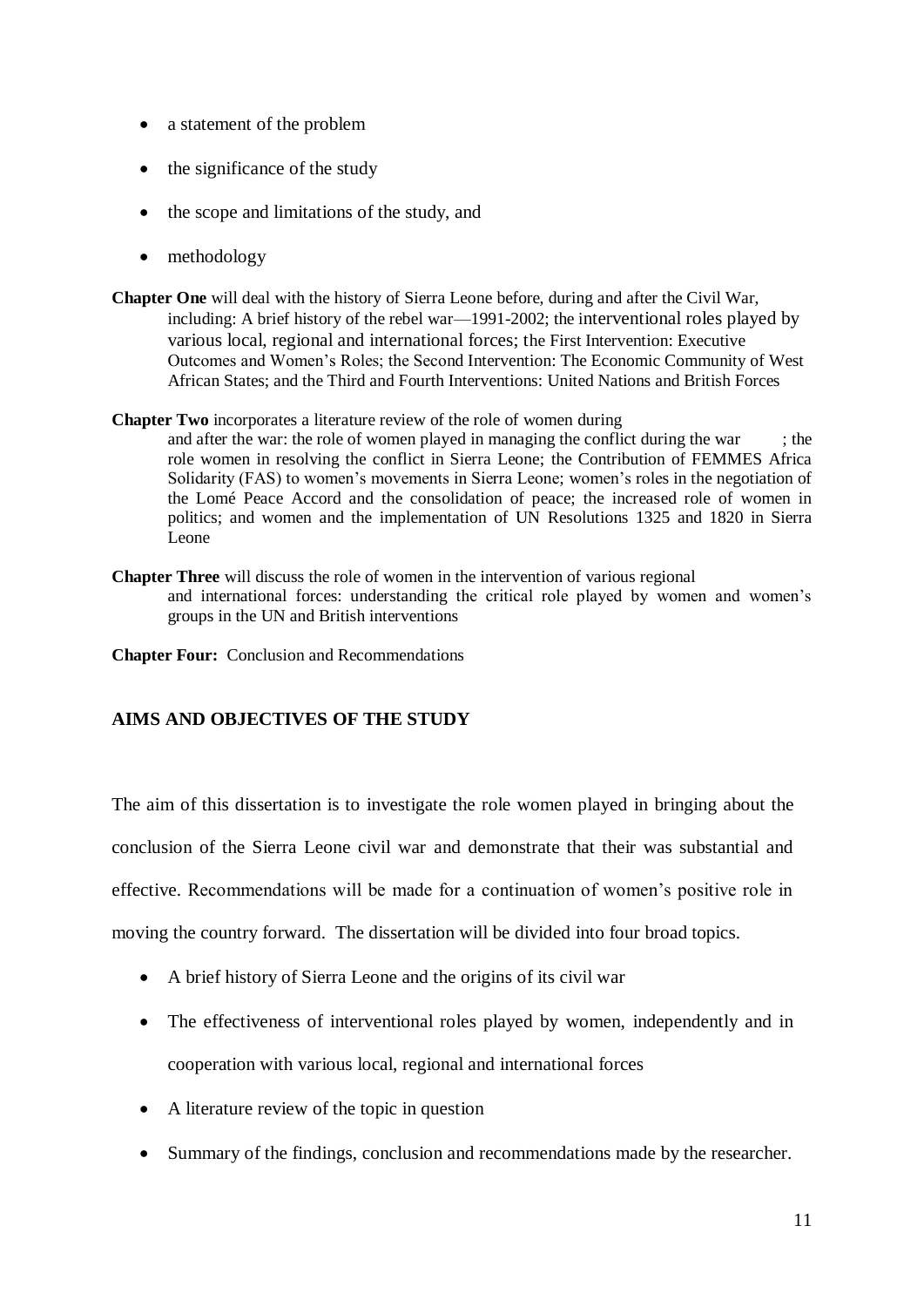#### **JUSTIFICATION OF THE RESEARCH**

The research that has gone into the development of this thesis, and the conclusions of this dissertation, was undertaken because the role of Women in Conflict Management is underappreciated and is still being undermined by male dominated societies (including Sierra Leone) around the globe. The research aims to highlight the importance of ensuring that international communities protect women in conflict situations and address the imbalances between men and women in conflict situations. The research is further justified by its support for recommendations that appear in later sections of this dissertation.

## **STATEMENT OF THE PROBLEM**

The central problem to be addressed in this dissertation is the marginalization of women during the pre-Civil War history of Sierra Leone. Sierra Leonean women have had a long history of marginalisation, and molestation by their male counterparts, since pre-colonial days. The cultural practice in those days was that, if a man rapes a young girl, he would be fined for deflowering that girl but not for raping her; and that man would be forced to marry the deflowered girl, hence forcing the girl to marry the man who raped her.

Until three years ago, women had no property rights, that is, they had no right to inherit their parents' assets, or those of their husbands should he die intestate. Even during colonial rule women were considered less than full human beings.

Throughout colonial rule there was only one notable woman, Ella Koblo Gulama, who was able to participate in the realms of power. She was a Paramount Chief and was believed to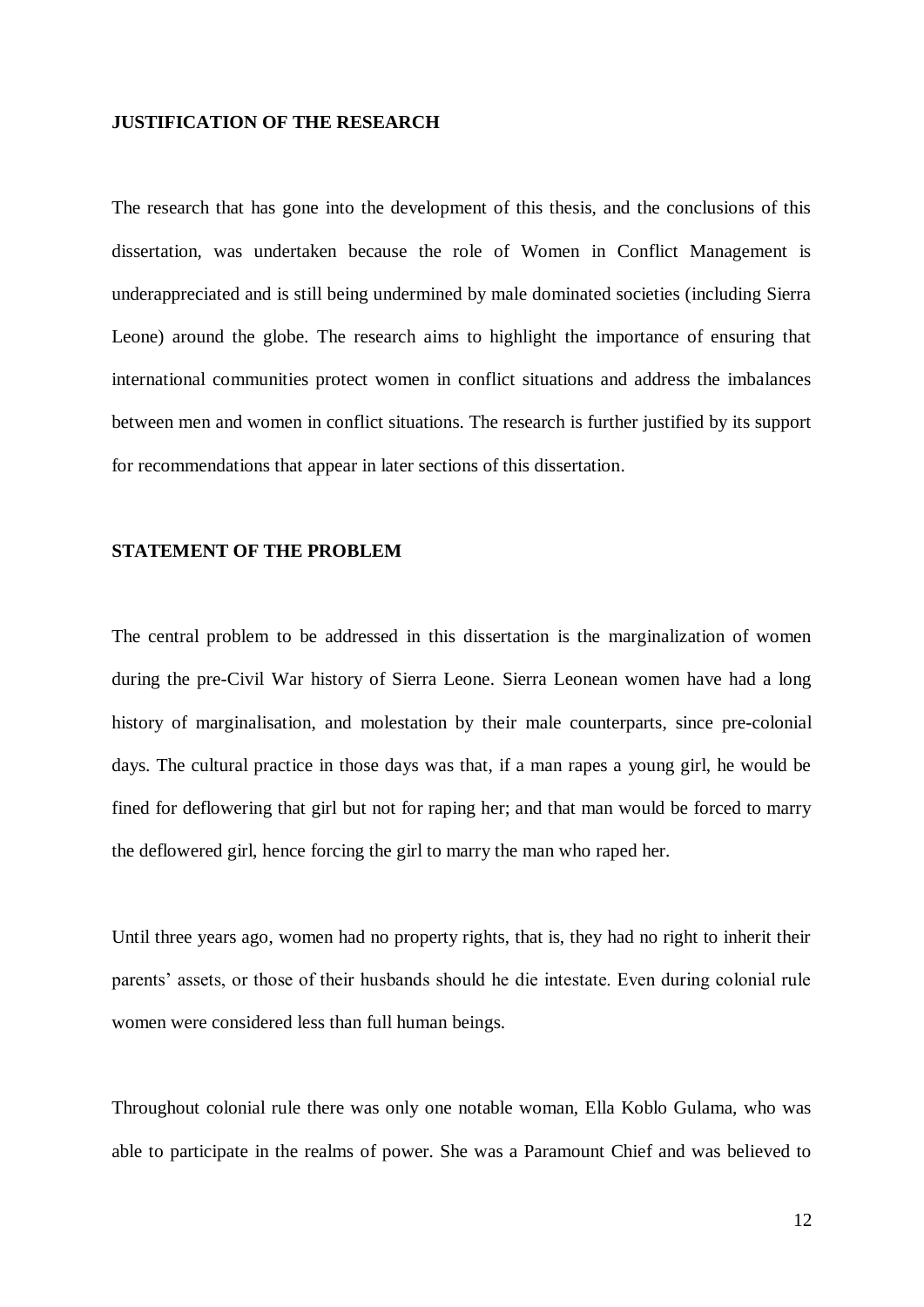sway a lot of influence in the colonial administration. Other schools of thought claim that she had an extra marital affair with the then Governor. Sierra Leone never had a female governor all throughout its colonial period which is evidence that even in the colonialist era no one ever imagined that women could make any meaningful contribution to national development.

Subsistence farming is practised widely throughout Sierra Leone. In this environment, men made themselves leaders while the women did the bulk of the farm work.

> "Sierra Leonean women have historically constituted the majority of the rural labour force, often as informal agricultural workers or petty traders. They have played a key role in food production and in providing basic goods for the family, but despite this, women are also frequently economically insecure." (Barnes et al, 2007:17).

Women were responsible for carrying all the farming implements and other loads on their heads. Additionally they were the cooks and they did all the weeding on the farm and many other jobs including harvesting. The place of the woman has long been in the kitchen and other worse places. When the rebels invaded Sierra Leone they worsened situations for women because the frequency of such harassment became rampant. The fighting forces of the civil war in Sierra Leone used a campaign of terror to subdue abductees and potential nonsympathisers causing them to cower and give in to the aggressors' philosophy and campaign. Women were summarily raped at no cost to the men and the latter could marry any woman of their choice without regarding the woman's consent. Unspeakable sexual violence crimes were committed against women and girls, regardless of their age.

> "Of all these Internally Displaced Persons (IDPs), at least 55% of them were women and girls. In 2003, Human Rights Watch published

> > 13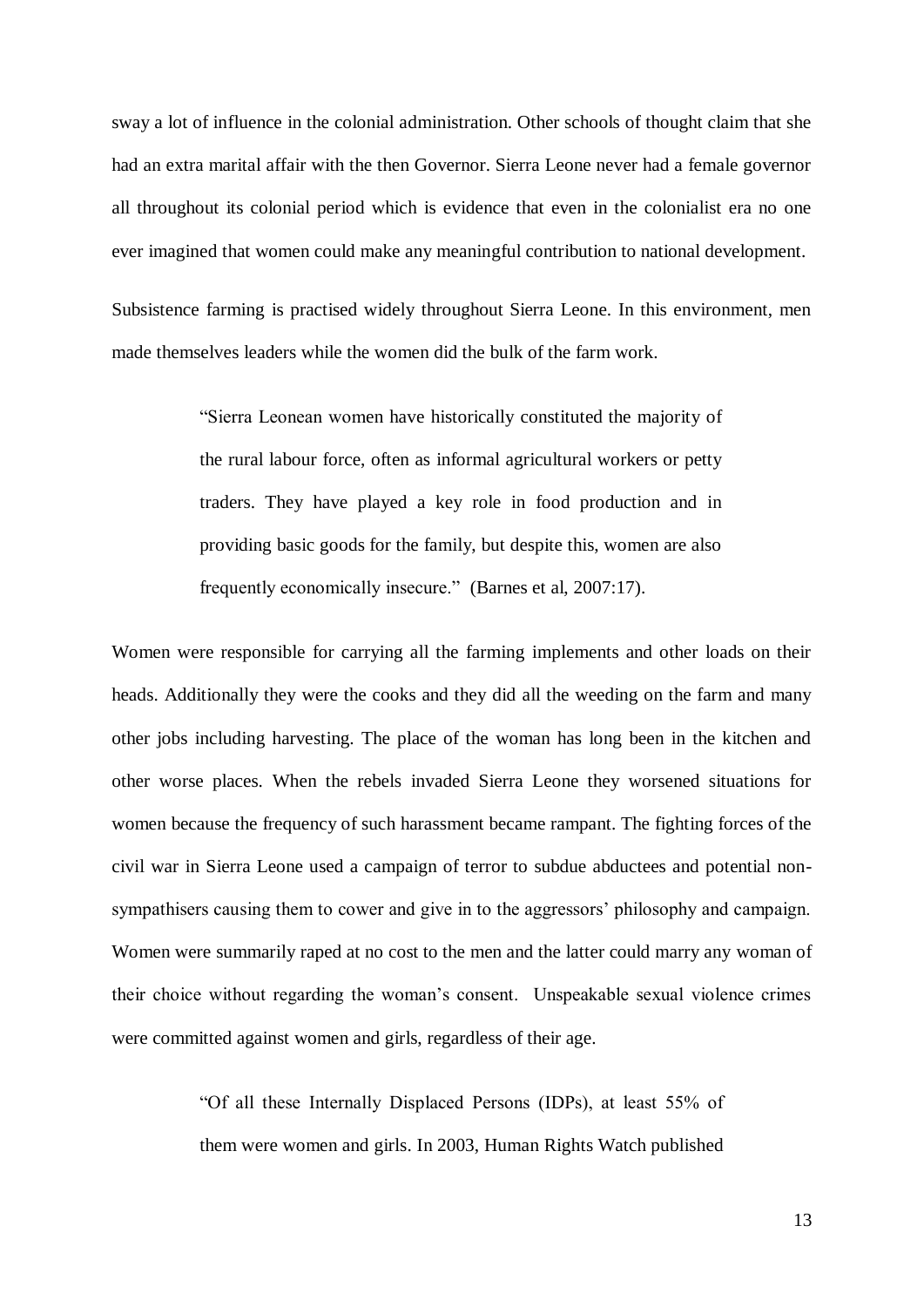a report in which they stated that as many as 275,000 women and girls may have been sexually violated during the war." (UNFPA/UNIFEM 2007:54**)**.

During the war, however, there was an influx of NGOs that helped to sensitise women to their rights and responsibilities. Nonetheless some of these very NGO workers who were primarily meant to be saviours or rescuers turned out to be perpetrators of sexual violence against these women and girls. Because of the social and economic abjection of vulnerable women and girls, aid workers traded relief items for sex, especially to those in displaced camps. It must be noted here that these women/girls had to practice prostitution in order to be able to take care of their families.

> "Women and girls were not safe even in these camps. Humanitarian workers – there to offer respite and protection - also violated their rights. Women and girls were compelled to barter their bodies in order to survive and access aid to which they were rightfully entitled.**"** (UNFPA/UNIFEM 2007:53).

There were countless atrocities, amputations, and sexual exploitation of young girls, women and children, with many used as child-soldiers in this process.

Historically, women have been discriminated against and under-represented in the traditionally male-dominated political and socio-economic structure in Sierra Leone. The inequalities are prevalent in most male dominated societies around the globe. Sierra Leone is no different. Women are more likely than men to be illiterate and suffer extreme poverty. Because of this their rights are frequently violated, and they have little access to local resources or opportunities. In Sierra Leone these disadvantages made it difficult, but not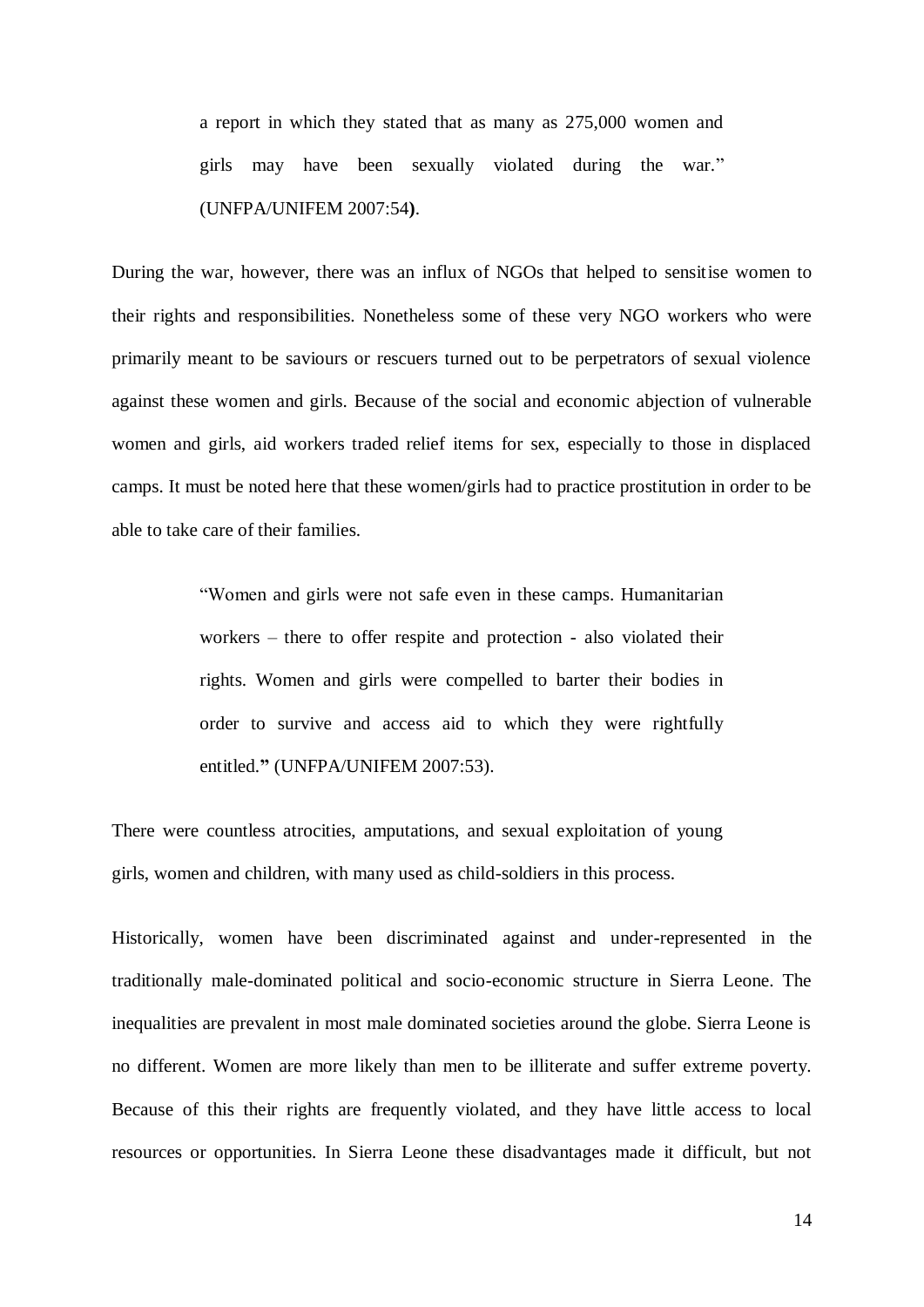impossible, for women to contribute towards the achievement of sustainable peace and economic development for its people.

#### **SIGNIFICANCE OF THE STUDY**

This research is intended to be of use to peacekeepers and peace builders the world over. This is so because it will discuss the techniques that the Sierra Leonean women employed in their efforts to bring peace to their country. These techniques could be of use to peacekeepers and peace builders in other parts of the world. The research can also be of great use to students of Peace and Conflict Studies. The skills used by these women could be a model to students intending to be involved in the art of negotiation and conflict management. It is also expected that this research will potentially be beneficial to diplomats because diplomacy is mostly about negotiation and persuasion.

## **SCOPE AND LIMITATIONS OF THE STUDY**

This research will generally deal with women's role in conflict management and peacebuilding and other related concepts. The crux of this research is to bring to the fore the diplomatic and other efforts individual women and women's organisations employed as their contribution towards the conclusion of the civil war and peace-building thereafter. The scope of this study is nucleated around the peace efforts on Sierra Leone.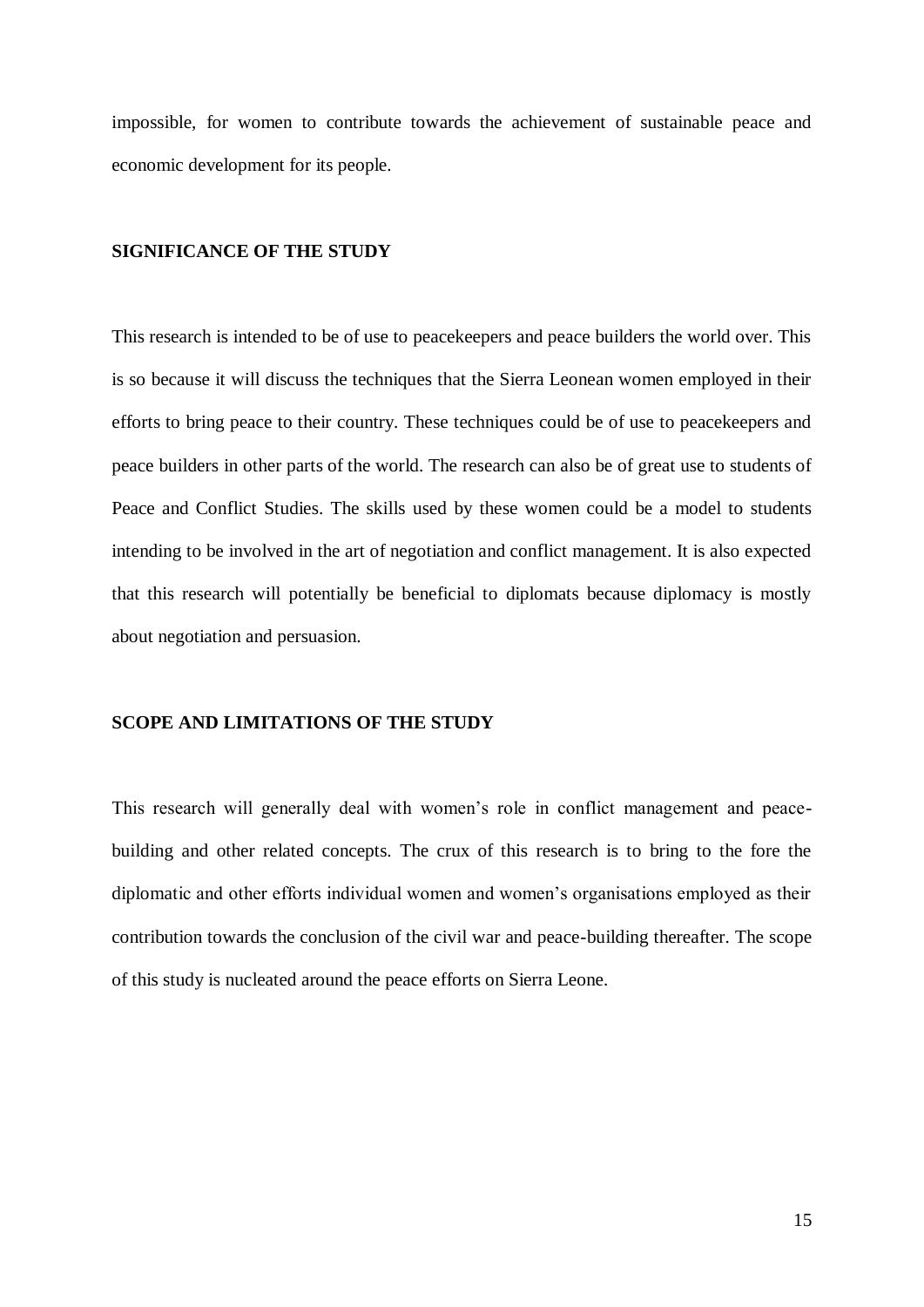#### **METHODOLOGY**

This research examined the role of women in conflict management, using Sierra Leone as a case study. It also included conversations with residents, especially women and women's groups, who have been active in Sierra Leone and others who are living in the United Kingdom. It was also based on my experience as a diplomat both during the war and afterwards.

A range of written materials and recorded interviews were used to provide adequate understanding of the background of the conflict as well as to consider common concerns and criticisms of the handling of events before, during and after the war. In order to remain current with development issues and the concerns of women and women's groups, I have relied primarily and heavily upon articles, journals, books, news briefs, press releases posted on the websites of African newspapers and the official website of Sierra Leone, as well as other international websites.

Articles and government websites, along with statements released by NGO's, were critically important to the understanding of the programs and practices that were implemented in efforts to reform the country and its economy and to reintegrate women into the community and the high levels of government. Many sources were reviewed using the World Wide Web. These included documents produced by the United Nations, the Truth and Reconciliation Commissions of Sierra Leone, UNAMSIL, many women's organisations, Human Rights Watch, Amnesty International ICRC, etc. All were useful and helpful in achieving understanding and reaching conclusions incorporated in this research. Publications by the operating organisations, as well as reflections and inquires prepared by observing groups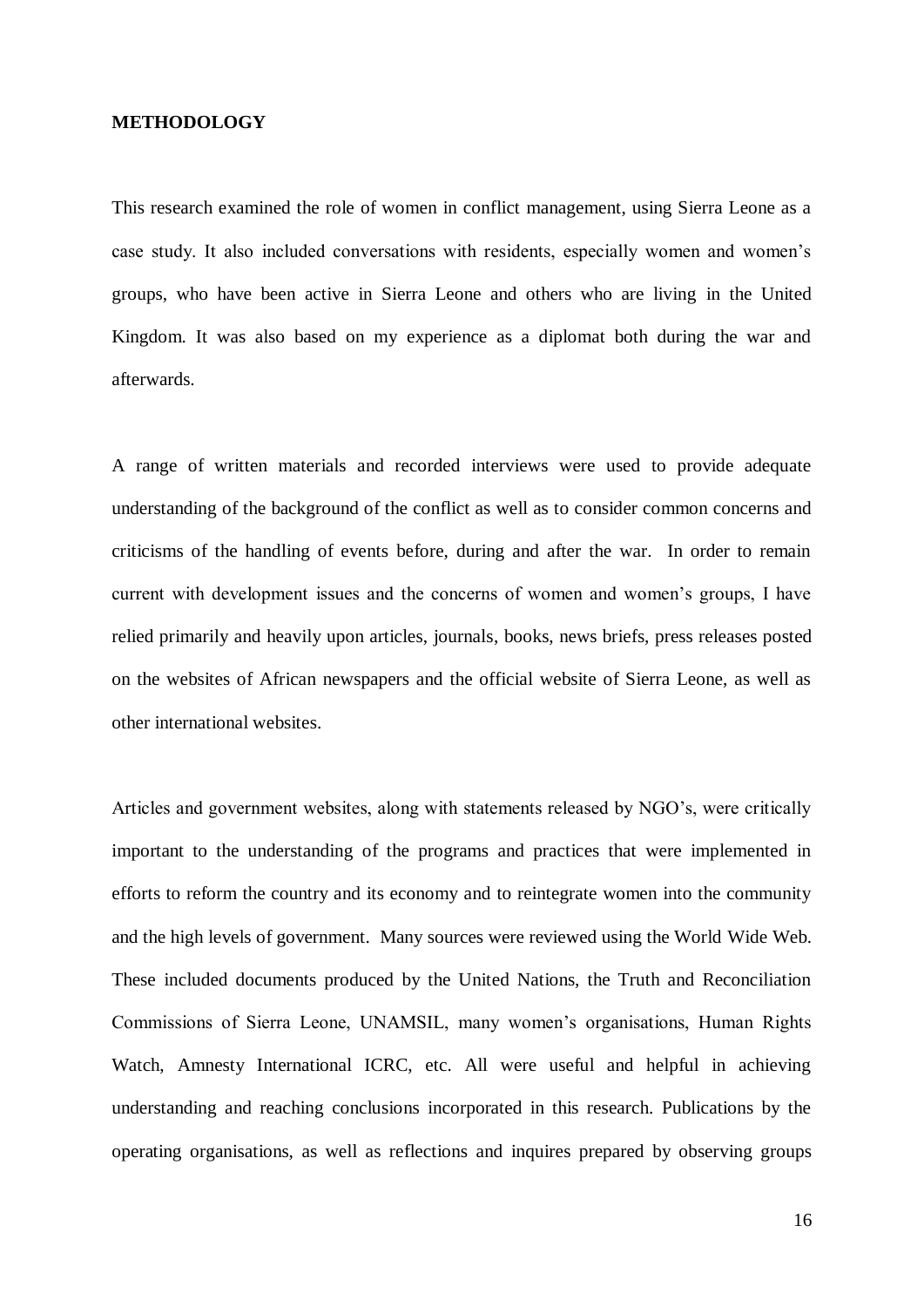(such as FAS, WOMEN, CEDSA etc) supplied excellent information that allowed me to gain enhanced understanding of the issues, and responses to them, that challenged the political and economic development of Sierra Leone.

Considering the aims and objectives of this research, the justification of the research, the statement of the problems, and the scope and limitations of the study, etc, this dissertation will now focus on a historical review of the causes of the Sierra Leone civil war during the years 1991-2002. This study will also include a review of what local and international organizations, including women and women's groups, did to contribute to solutions to the conflict and how they interacted with each other to achieve the positive results experienced in Sierra Leone.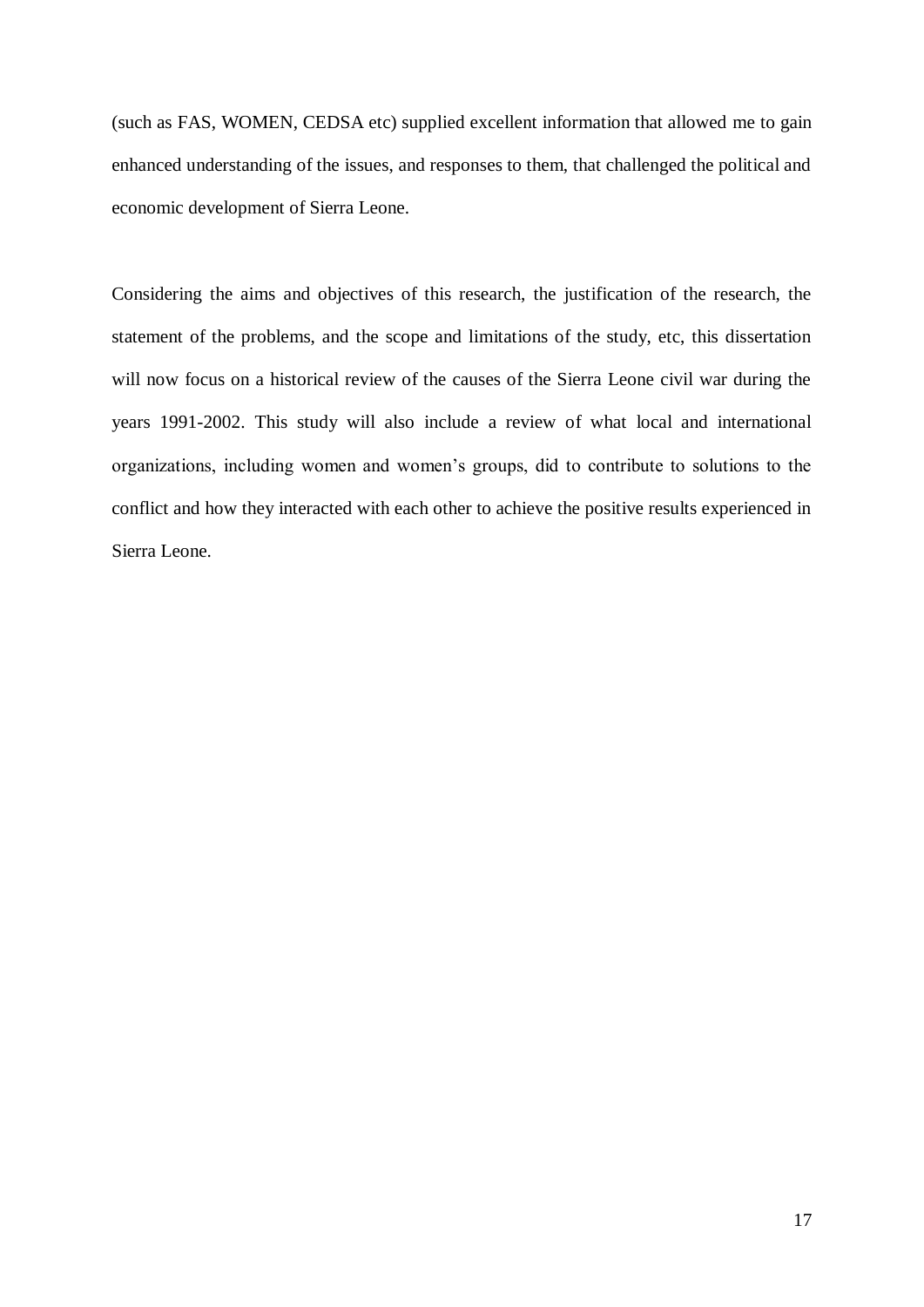# **THE MAP OF SIERRA LEONE**



**The map analysis below illustrates** the conflict zone within the boundaries of Sierra Leone, Guinea and Liberia. It illustrates the land area where the struggle for control of the country's lucrative resources and ethnic towns took place.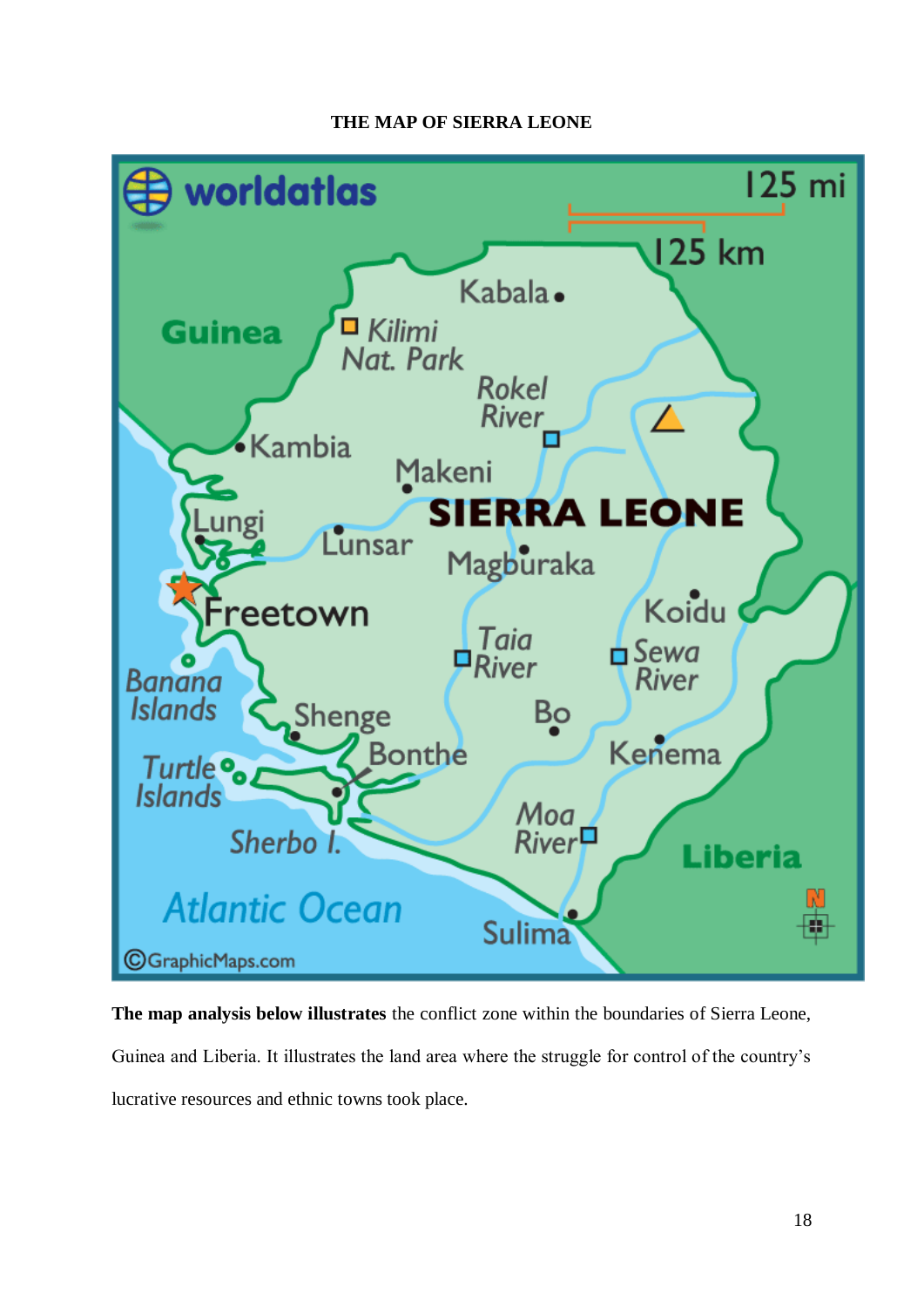#### **CHAPTER ONE**

# **1.0. HISTORY OF SIERRA LEONE - DURING AND AFTER THE CIVIL WAR**

The focus of this chapter will be on the historical legacy of the civil war that heavily victimized women and then led to the significant role played by the women and women's groups in ending the war in Sierra Leone.

Sierra Leone was created from its former British Colony. It borders Guinea in the North West, Liberia in the Southeast and the Atlantic Ocean in the South West. Sierra Leone has an estimated land area of 71,740km2 or 27699m2 with an estimated population of 5 million [\(www.state.gov,](http://www.state.gov/) national census 2004 pp. 1-2). The south and eastern regions are agricultural and suitable for cash crops such as coffee, and fruit crops such as oranges, mangos, and bananas. The country's western area is home to the country's capital, Freetown, and is mostly a land of hills, mountains, rivers, streams and valleys.

Freetown has an estimated population of one million [\(www.state.gov,](http://www.state.gov/) national census 2004 pp. 1-3). The Capital relies heavily on the north, south and eastern regions for food supply. Other major cities in the country include Kenema City, the capital of the eastern region, Bo City, the southern capital, Makeni, the northern capital and Koidu, the new Sembehun in the Far East. These cities have an estimated population of 500,000.

Sierra Leone is a multi-ethnic and multi-religious country where the freedom and right to practice the religion of one's choice is protected. The south and east of the country is dominated by Mendes who make up 55 percent [\(www.state.gov,](http://www.state.gov/) national Census 2004 p. 1) of the population. Temnes in the eastern region make up about 35 percent of the population.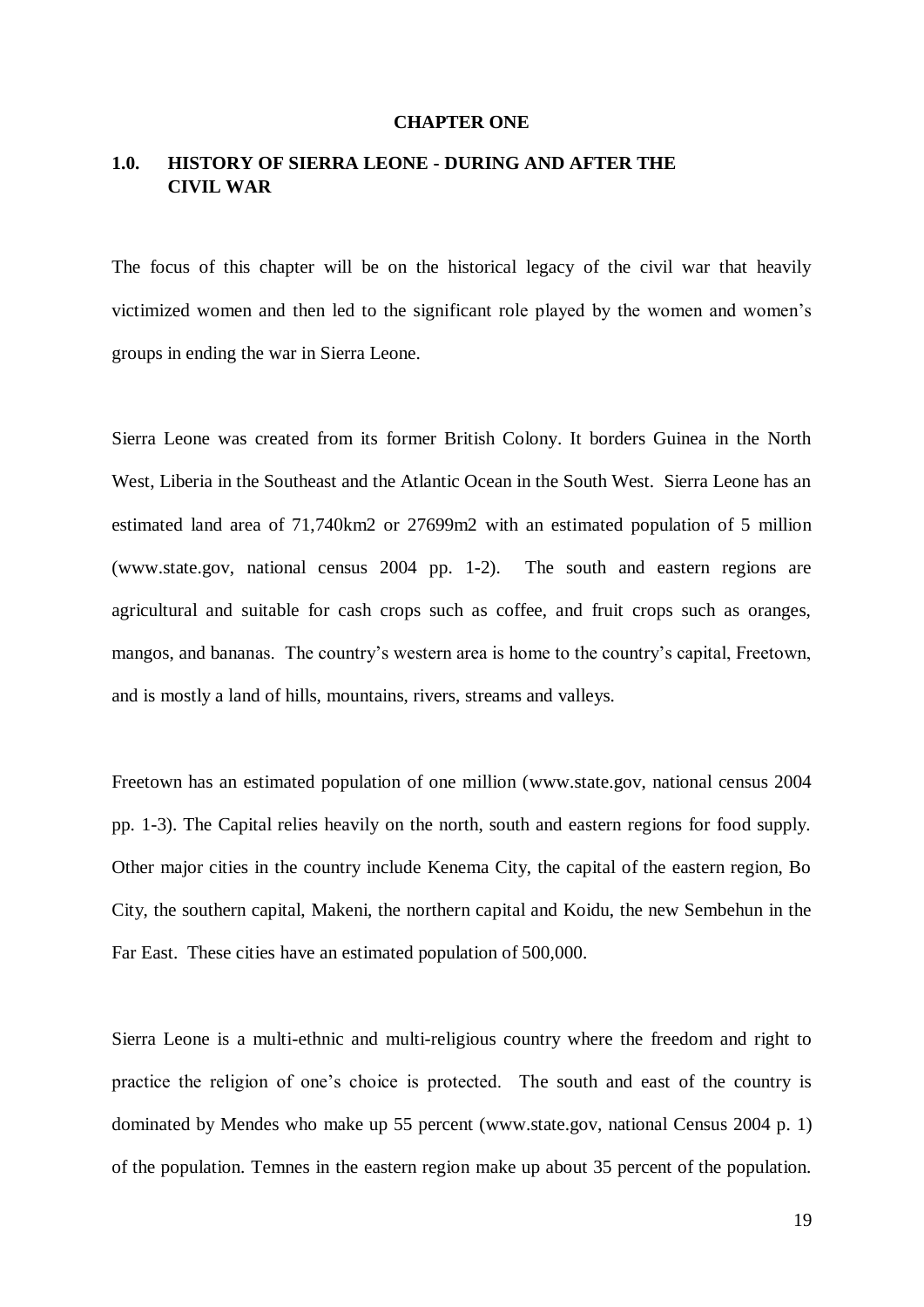The freed resettled slaves, called Creole or Krio, dominate the western area, which makes up about 10 percent of the population. There are other minority tribes in almost every corner of the country.

With this background in mind, this dissertation will now focus on Sierra Leone's historical legacy:

- The factors that led to the long civil war, tolerated torture and exploitation of women and children;
- The abuse and torture that motivated some strong women to step forward and take a meaningful role in mediation and peace-making;
- And the lasting legacy, which despite positive contributions by women, is still refusing to give them full participation in the decision making process of the country.

The colonial history of Sierra Leone led directly and indirectly to the long civil war. This, in turn, caused women to suffer. The suffering experienced by women motivated some of them to take an active role in ending the war, establishing peace and bringing equality and human rights to women, and all citizens of Sierra Leone.

Experience in the Sierra Leone civil war shows that women have specific skills that make them natural conflict managers. During the civil war, the diplomatic efforts made by individual women and women's organisations played a major role in ending the conflict in Sierra Leone. This was possible because women's organisations operated mostly at grassroots levels. That gave them an extensive and expansive reach to the people.

> "In addition to developing coping strategies, many Sierra Leonean women were also active in organising and participating in civil

> > 20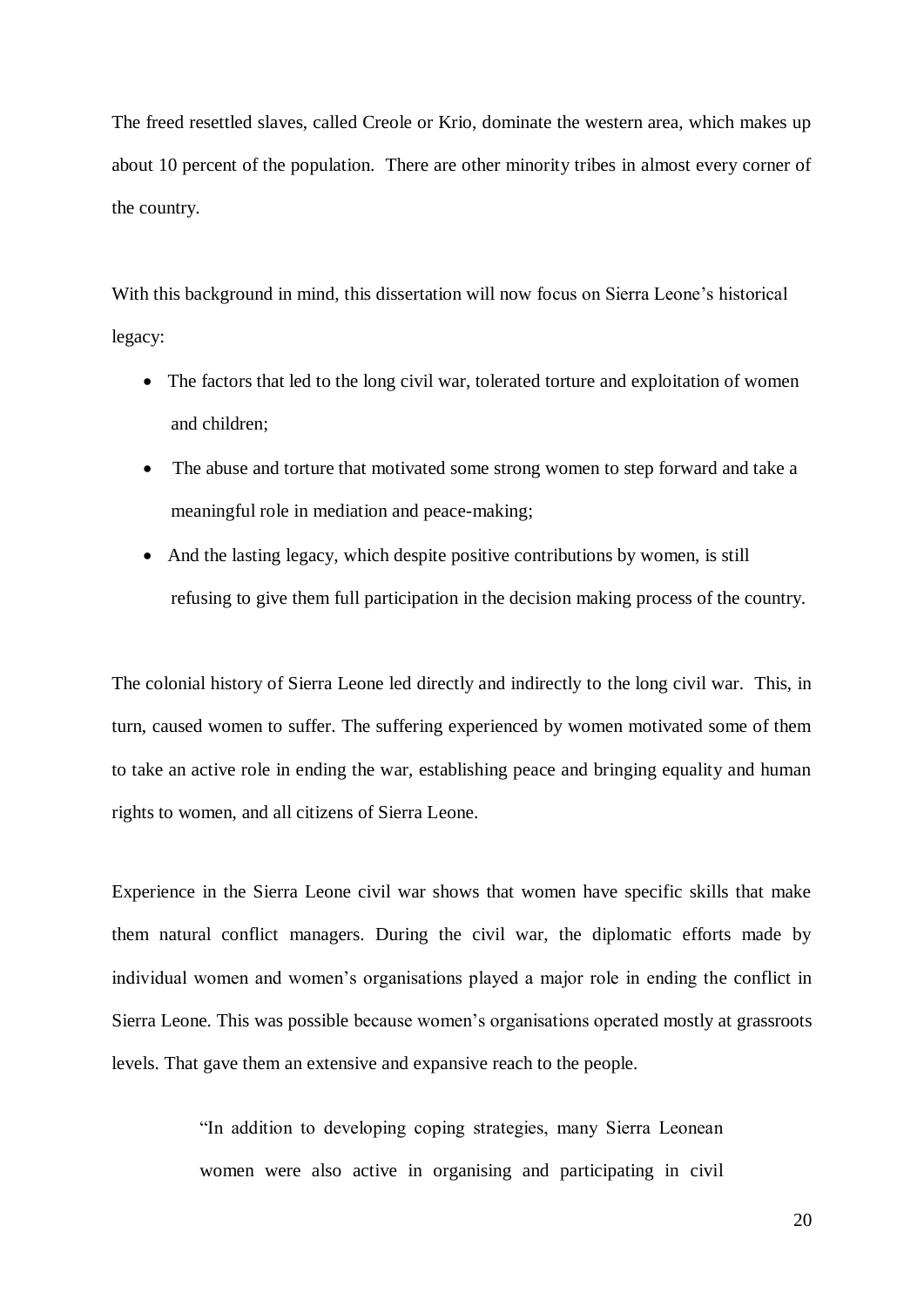society peace-building efforts within their communities, and they have continued to play an important role in advocating for peace at the local, national and regional levels." (Barnes et al 2007:12)

The efforts of a few dedicated women made a significant difference. They offered their lives and skills to make peace a lasting solution to the conflict. Women and women's organisations were very instrumental in returning the country to democracy after it (democracy) was violently uprooted by the military. In fact these women were also at the forefront of the campaign for election before peace, while the then government was advocating for peace before election.

> "Women were very instrumental in the transition phase from military rule to a democratic civilian rule in what was known as Bintumani I, II and III with the theme "Peace before Elections or Elections before Peace". This all important meeting was chaired by an eminent woman, who led to the conduct of the Presidential and Parliamentary elections in 1996." (UNFPA/UNIFEM 2007:58).

After 1954 women took advantage of the establishment of the International Conflict Management System (ICMS) to provide a remarkable foundation for states to resolve their conflict using three diplomatic techniques: negotiation, mediation, conciliation. The heart of any conflict management lies in a set of diagnostic assumptions which guide the search for remedial actions. Diplomatic thought and practices are similarly premised on key notions about the nature and sources of international and national conflicts. Some may argue that a diplomatic settlement, even if guaranteed by peacekeeping forces, does not by itself assure a durable peace. In many cases violence tends to re-erupt time and time again. My premise is that this will not happen in Sierra Leone. My research suggests that the management of the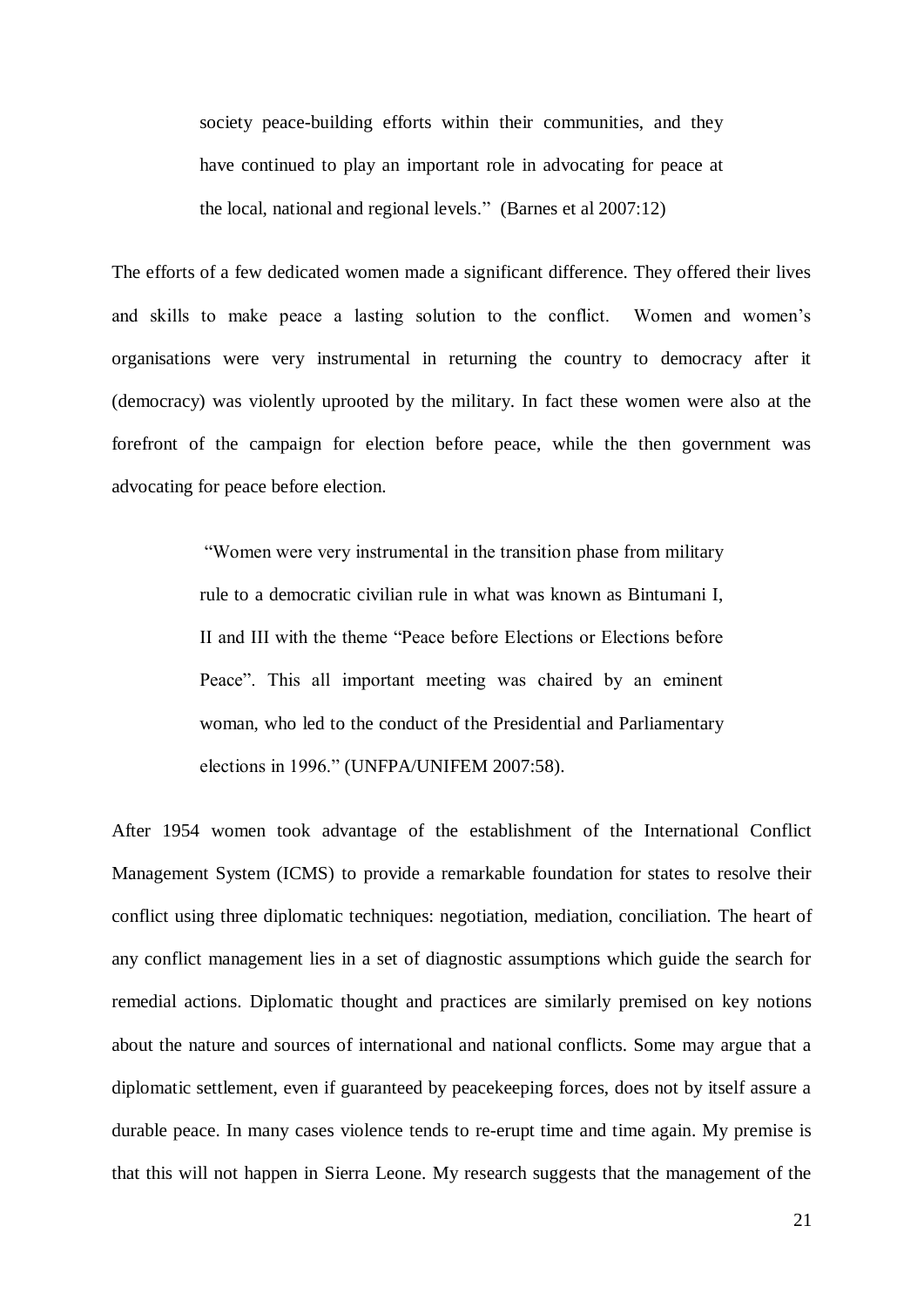Sierra Leone conflict relied heavily on power mediation and diplomatic approaches, including efforts by women, followed by peacekeeping and peace-building after the conclusion of the protracted civil war. Power mediation and diplomatic approaches by women contributed positively and emphasized regime maintenance and the securing of written political settlements. This helped immeasurably in the case of Sierra Leone.

#### **1.1. A BRIEF HISTORY OF THE REBEL WAR—1991-2002**

In March 1991, a small but diverse group nationals, mostly from the West African subregion, entered Sierra Leone and launched a rebel attack to oust the then ruling All Peoples Congress (APC) Government. The rebels first attacked Bomaru, a village in the eastern provincial district of Kailahun. Foday Saybana Sankoh, a former military corporal who was once imprisoned for alleged coup plot against the same government, led this rebellious group, the Revolutionary United Front (RUF). After his imprisonment in the 1970s, Sankoh fled the country and went to Libya with some other discontented political activists among which were university students, mainly from Fourah Bay College, to form a resistance group against the APC government. In Libya, they underwent guerrilla training and met with Charles Ghankay Taylor, who was there to undergo training to oust the then ruling Liberian government. (Vol. 2 & 3A, Ch 1, 2, 3 & 4 (respectively) of the Sierra Leone Truth and Reconciliation Commission, TRC, Report: 2004).

Among the people of Sierra Leone, there was a general disenchantment and political malaise. The people accused the APC Government of corruption, political victimization of perceived opposition members, the marginalization of youths and the commission of heinous human rights abuses. People were arbitrarily arrested and detained and sometimes summarily executed. The judiciary was far from independent. These and many more other vices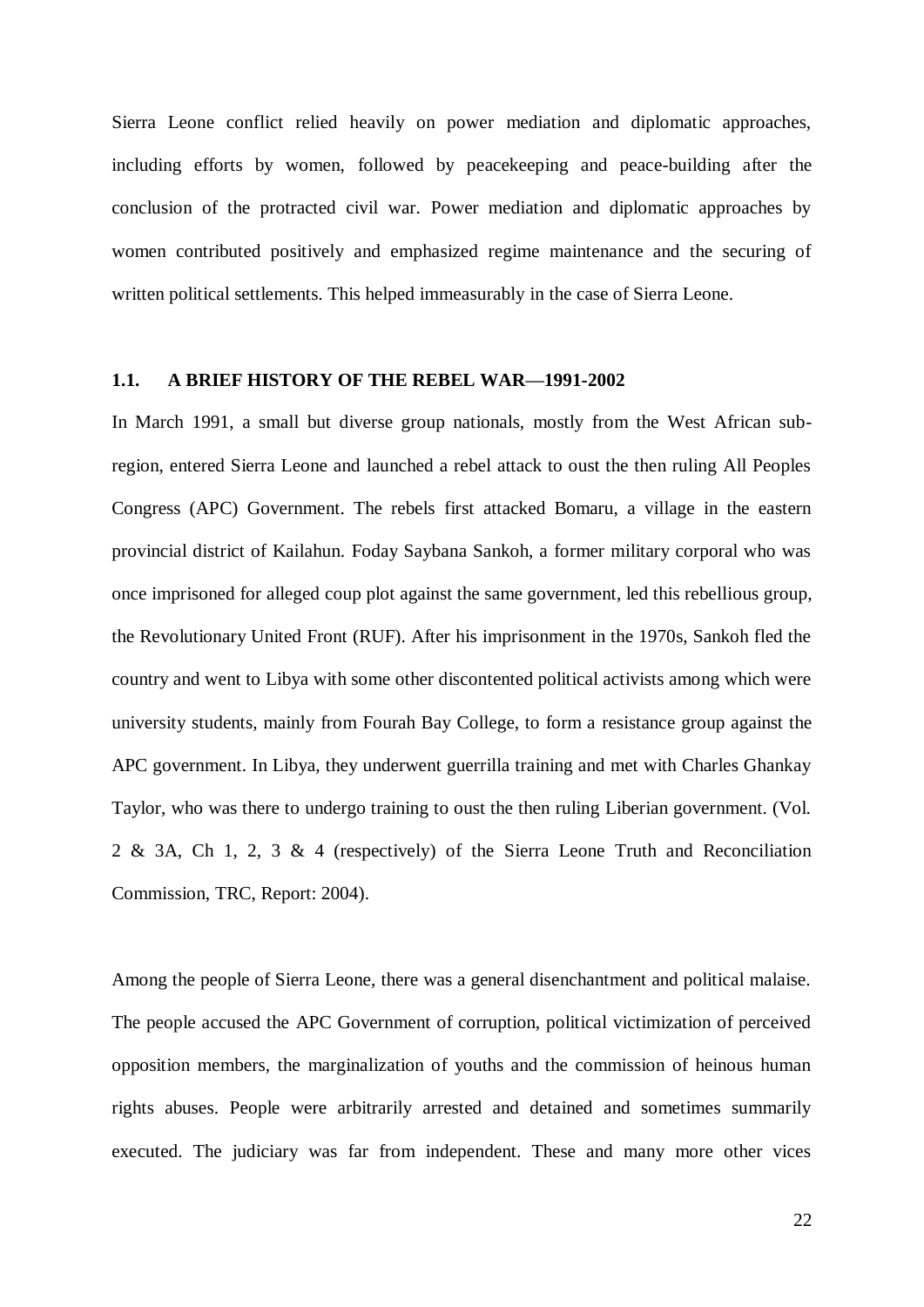characterized the APC rule from 1968 to 1991, when they were militarily overthrown. (Vol. 3A, Ch 1 & 2 of the Sierra Leone Truth and Reconciliation Commission, TRC, Report: 2004).

When Foday Sankoh brought his RUF Movement into Sierra Leone it initially proved not to be difficult to find people who were willing to fight on their side. Sankoh preached the anti APC sermon, and through that, he recruited a good number of fighters willing to overthrow the APC government. His sermons, however, turned out to be lip service, as his troops soon started to perpetrate atrocious crimes on civilians who had nothing to do with national politics. Because of this, the RUF lost its popularity much sooner than expected. As a result, they could not recruit voluntary fighters anymore, and they had to resort to conscripting young men, boys and girls. (Vol. 3A, Ch 1 of the Sierra Leone Truth and Reconciliation Commission, TRC, Report: 2004).

In April 1992, a group of junior officers, on the Government side, opposed to RUF, staged a coup. They stated that they came to the Statehouse to demand payment of wages and better service conditions in the military. The coup was successful. They were able to overthrow the then ruling APC Government, led by Joseph Saidu Momoh, in a virtually bloodless encounter. The soldiers then formed the National Provisional Ruling Council (NPRC), and appointed Captain Valentine Strasser as their leader. The NPRC ruled the country from 1992 to 1996, when the NPRC leadership changed hands in 1996 through a palace coup. For a short time, Julius Maada Bio was the new NPRC Chairman, and President of Sierra Leone. Maada Bio's NPRC faced a lot of pressure, both from national and international stakeholders, to conduct elections to establish a democratic political system. Maada Bio gave in to the pressure and finally agreed to authorize a democratic election, which was won by the Sierra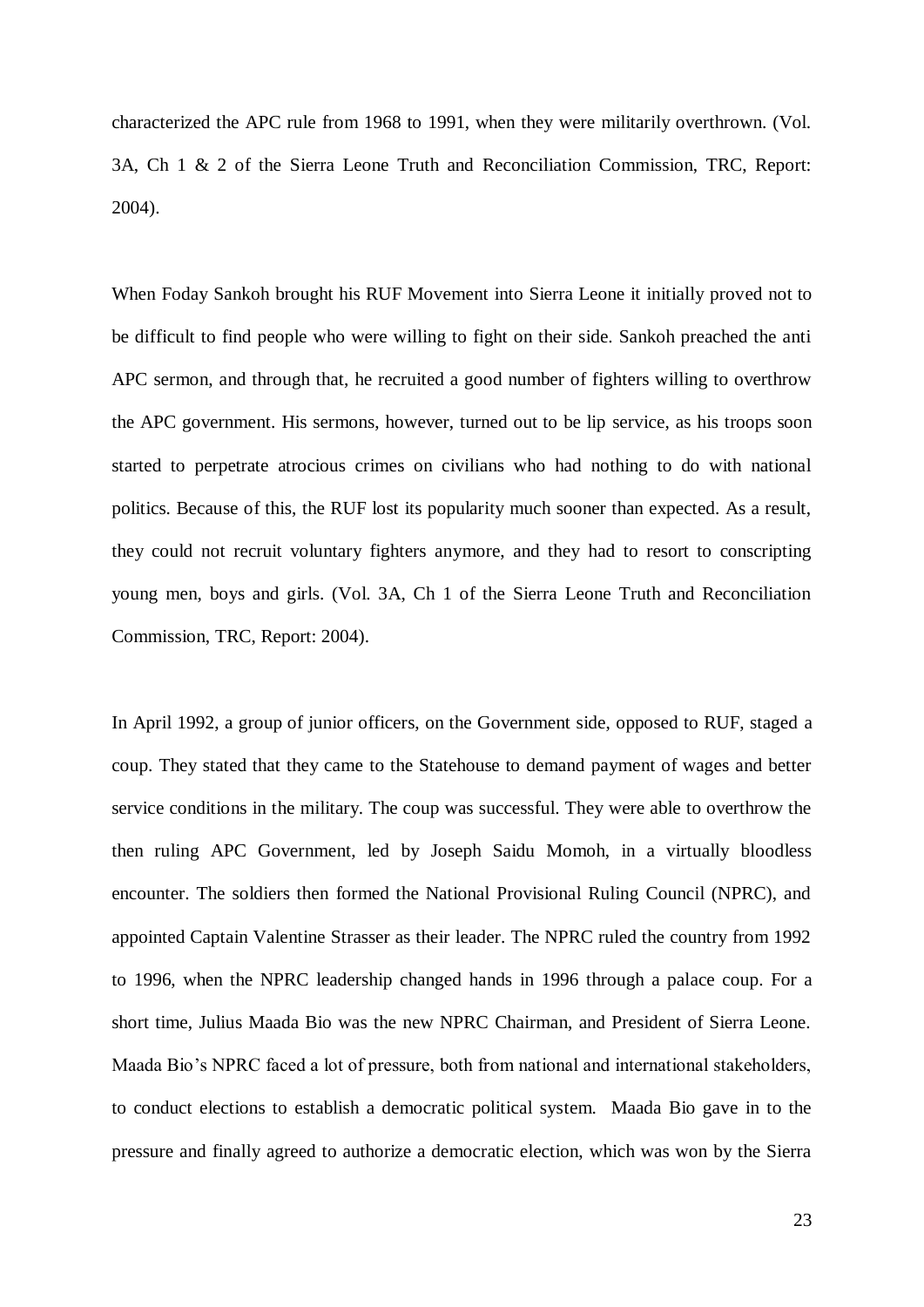Leone Peoples Party (SLPP), headed by Alhaji Ahmed Tejan Kabba. The war between the RUF and the government army force was still raging on.

The warring factions targeted women and women's groups for various reasons, most of them despicable. The fighting forces committed gruesome atrocities against women and girls. These fighters abducted women and (forcefully) used them as their bush wives. A significant proportion of women in Sierra Leone was gang-raped, or at best, raped by a single man. Unimaginable gender related crimes were committed like sexual slavery, conscription and bush-wifing. Sierra Leone had however had a long history of women's marginalisation and therefore they virtually had nowhere to complain. But as a result of the war there was a proliferation of NGOs and UN agencies operating in the country sensitising women about their rights and responsibilities. Consequently, a lot of women's organisations sprouted and they made efforts to be heard.

> "The SLWMP (a major women's group) remained extremely active during the height of the war until 1997 when several key members fled the country. Through participating in marches, sending delegations to meet with the various parties to the conflict, and rallying for peace within their communities, Sierra Leonean women played a critical role in the process of bringing the fighting to an end." (Barnes et al 2007:13**)**

In November 1996 the Kabba led SLPP signed a peace agreement with the RUF to cease all hostilities. The rebels flouted the ceasefire and war resumed. Kabba's SLPP ruled for about one year when the military overthrew it on May 25 1997. This new military government was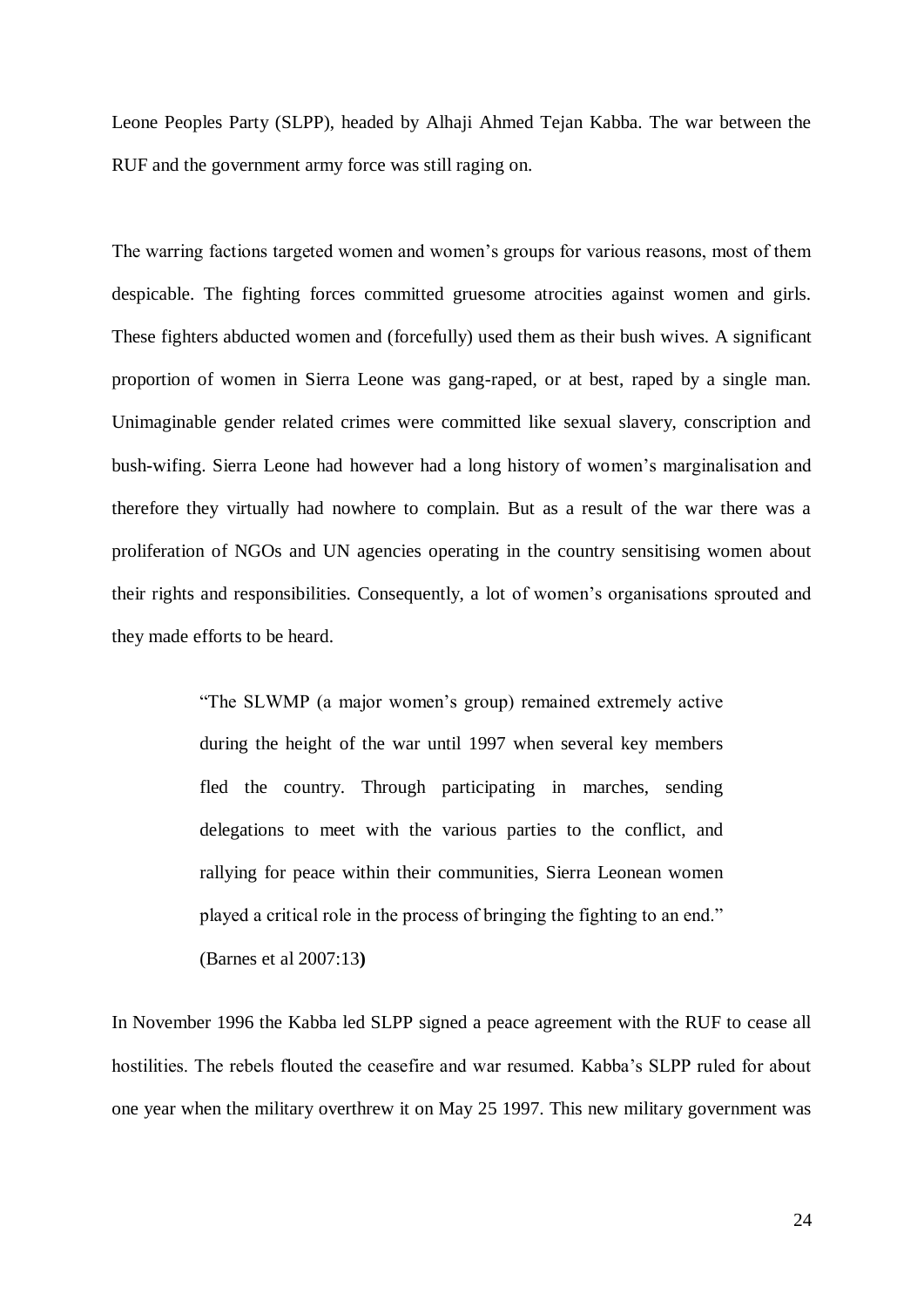named Armed Forces Revolutionary Council (AFRC) and was chaired by Major Johnny Paul Koroma.

Remarkably, the AFRC invited the RUF (against whom they have been fighting) to form a joint government. And this mixture of armies was dubbed 'People's Army' by Foday Sankoh who was then in custody in Nigeria for alleged illegal possession of firearms in Nigeria. Unfortunately for the AFRC, it suffered massive international condemnation and internal support was also lacking. There was civil disobedience and civil armed resistance pioneered by the Kamajors (a group of village hunters and farmers which came together to defend there villages against the RUF) most of whom were Mende. The 'government' then turned their guns against the civil populace. There was chaos. Indescribable mayhem reigned in the country for nine months. In March 1998, a Nigerian led sub-regional military force (ECOMOG) ousted the AFRC and democracy was reinstated with Kabba back to power. In July 1999, the RUF was given a second chance and a second peace accord was signed, dubbed 'Lomé Peace accord'. The rebels violated this again and the UN then sent troops to the country in 2000 to observe and keep peace. The RUF abducted and at times even killed a good number of the UN soldiers. Britain assisted Sierra Leone with technical military support and a military unit, independent of the UN contingent. With the help of the aforementioned troops and the Kamajors the government was able to negotiate peace with the rebels from a position of strength and the rebels acquiesced to be disarmed. The UN disarmed all the fighting factions with the exception of the constitutional (loyal) army.

The war was formally declared ended in 2002. The first post war elections were held in May 2002 and the ruling SLLP won by over 70% with Tejan Kabba running for a second presidential term. In that same year the government requested the United Nations to set up a

25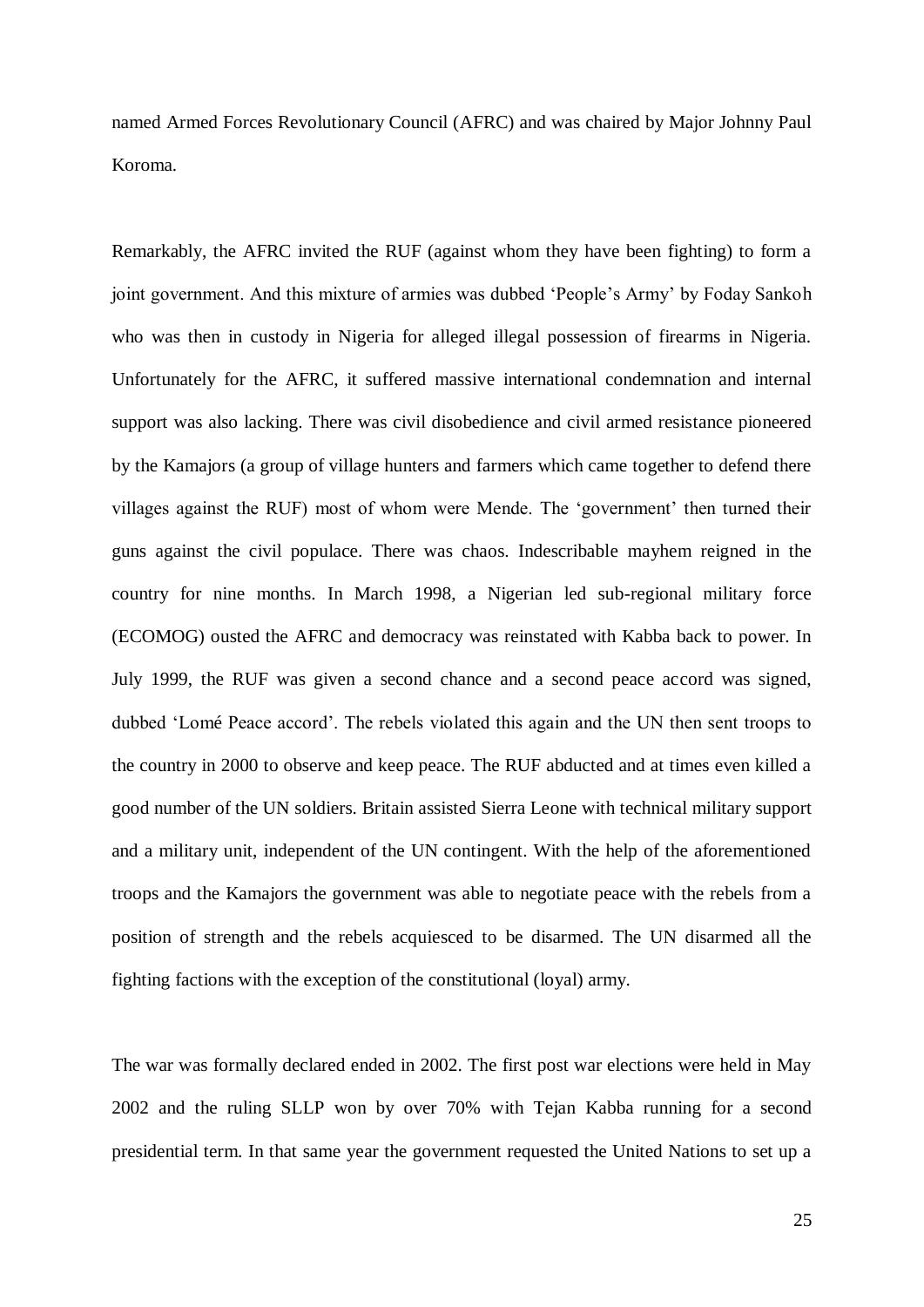special court to try those believed to bear the 'greatest responsibility' for the atrocities committed during the war. The Special Court for Sierra Leone was established and indicted about thirteen former alleged leaders of the various factions, among which is Charles Taylor, former Liberian Head of State. Taylor is currently being tried in The Hague, Netherlands. His trial was moved to this destination for fear of regional instability as he was thought to have a lot of sway in the sub region.

As with any emerging democracy, expectations were high from the mostly youthful electorate. The government could not meet all of the population's expectations and was voted out in 2007 in a keenly contested and somewhat controversial election. The opposition, APC, headed by Ernest Bai Koroma, won. Up to 2007 Sierra Leone was ranked the second poorest country in the world, according to the United Nations Human Development Index. (Vol. 3A, Ch 3 of the Sierra Leone Truth and Reconciliation Commission, TRC, Report: 2004).

# **1.2. INTERVENTIONAL ROLES PLAYED BY VARIOUS LOCAL, REGIONAL AND INTERNATIONAL FORCES**

Concerted efforts by the United Nations, other international bodies and African organisations to end the civil war contributed greatly to breaking the deadlock that had prolonged the conflict in Sierra Leone. Since 1997-2000 one of the most intensive collaborative international efforts ever attempted has been undertaken to achieve a lasting peace. This was perhaps the largest and most ambitious project ever run by the UN. The UN did not want to fail in Sierra Leone, especially after its most disastrous failings in Rwanda's conflict where many lives were lost because international organisations failed to intervene quickly enough.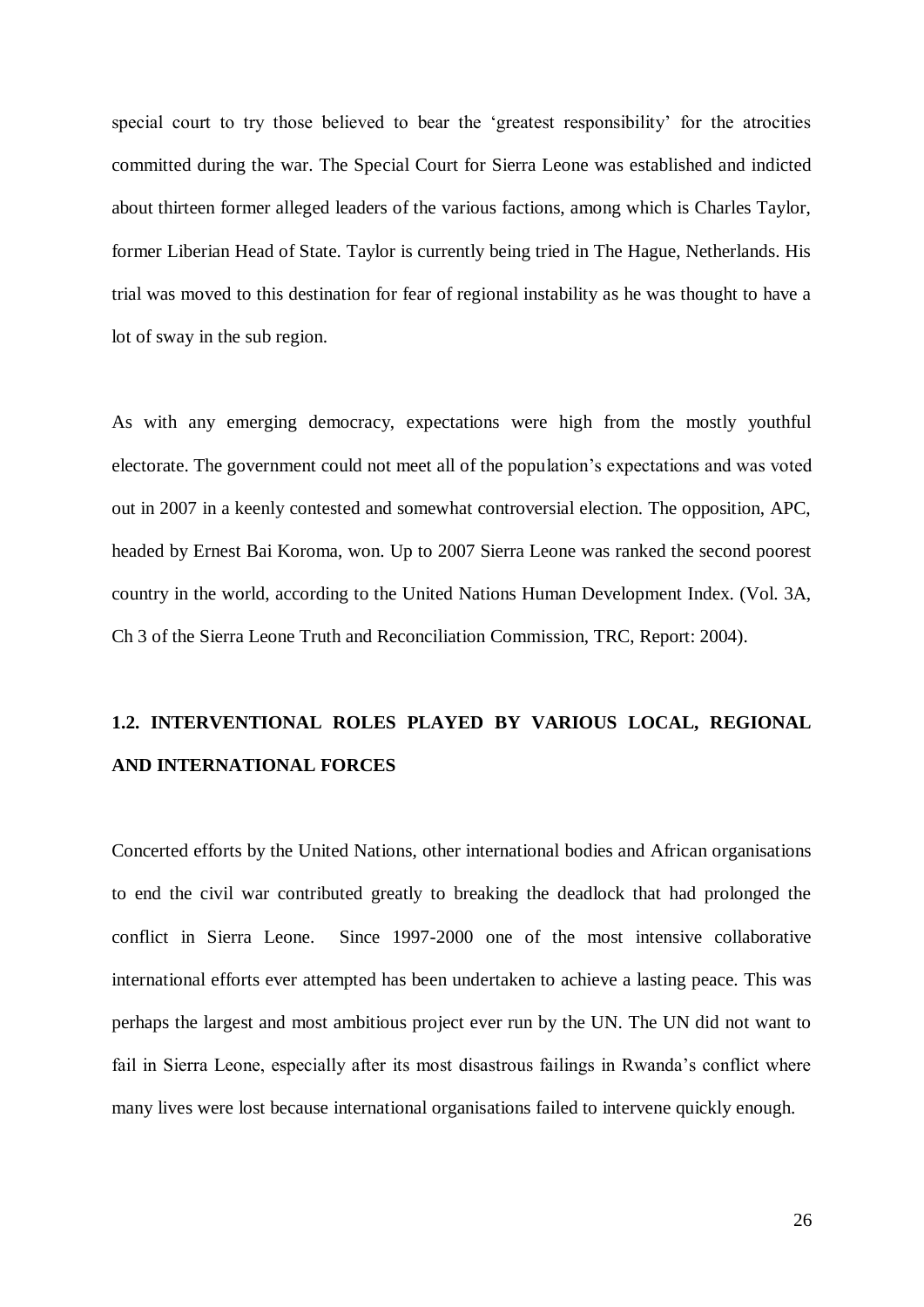The international conflict management system established after 1945 has proved remarkably durable in the face of deep and profound systematic alterations. Aimed at providing states with a menu of dispute resolution techniques, such as diplomacy, it has enabled groups, enemies for years, to undergo a process of negotiation, mediation and conciliation. International organisations, such as the UN, regional bodies, peacekeeping and international legal bodies, have been able to assist in arbitration and adjudication because diplomatic thought and practice are premised on key notions about the nature and sources of internal and international conflict. Parties have learned to recognize that conflict and lack of security are problems caused by a break-down of law and order in a society. The latter will be a focus of this dissertation.

More than 90% of civil wars and disputes in Africa, and the rest of the world, involve, and are based on, political violence between intra-state actors fighting within boundaries of a single state. Many of these conflicts are deliberately created by 'economic greed' in which violence erupts in a scramble for control of a country's few resources. The motive is profit, power and self-protection. In Sierra Leone the root of its civil conflict was, as discussed in previous chapters, based on a failure to protect citizens from previous weak governments, and emerging war lords who entered the picture to fill vacuums, as each fought to control the country's lucrative diamond resources. Many African countries were at the same time adjusting to recently established independence. Some others continued to be affected by the remnants of undemocratic colonial practices combined with recently established military and authoritarian one-party rule.

During the past decades the consequences of this mismanagement were destructive for many weak states in Africa and around the world. The Civil War in Sierra Leone resulted partly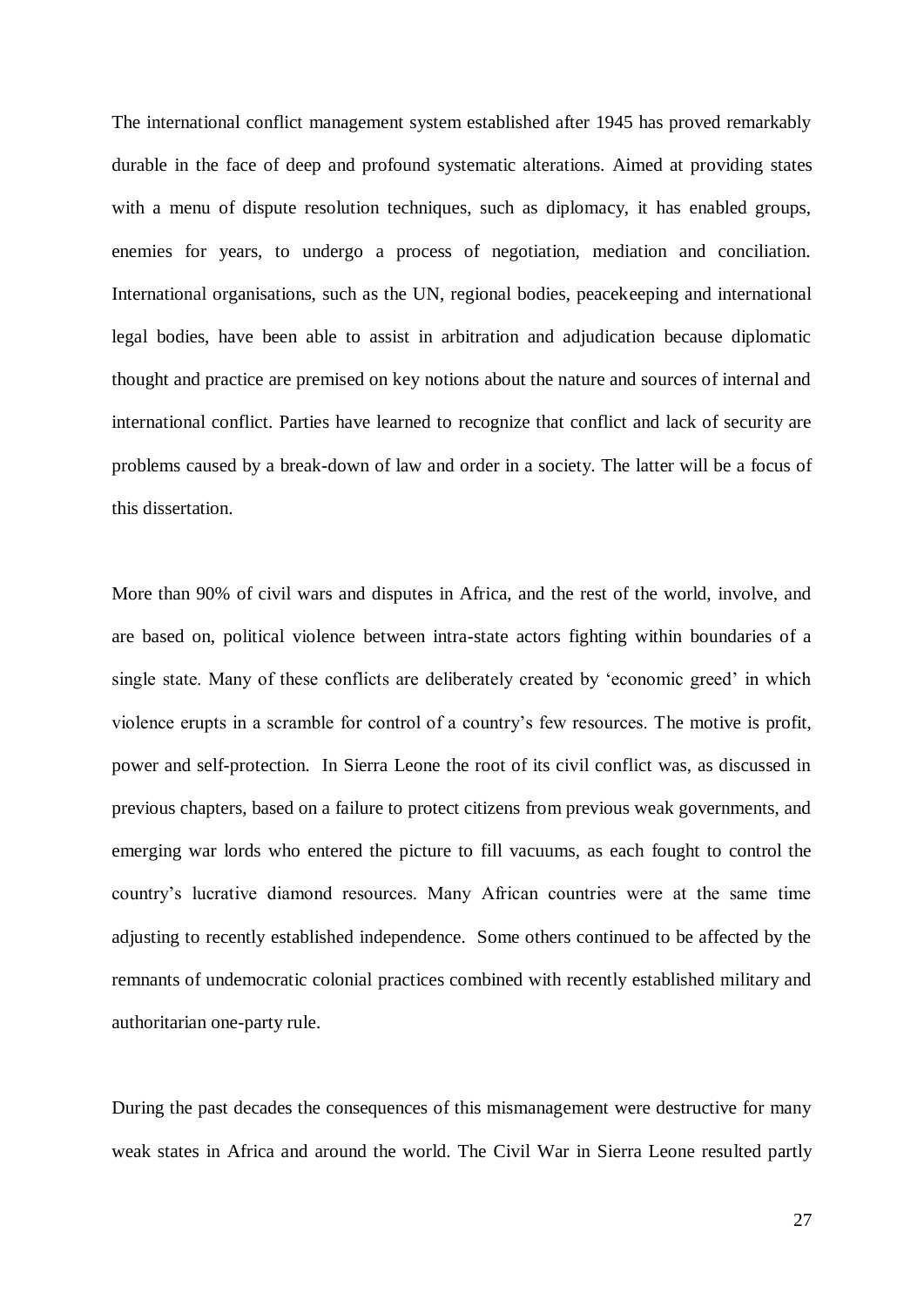from the colonial legacy left behind by its former master, the British. 'Conflict' can be defined as a perceived divergence of interests, or a belief that current aspirations of different individuals or groups cannot be achieved simultaneously' (Scheper 2002, p. 2). Ending the civil conflict in Sierra Leone involved many actors in this process applying leverage to induce concessions from the conflicting parties. Africa has been marginalized in world affairs for a very long time. International conflict management in the continent is still dominated by power mediation and diplomatic approaches, along with peacekeeping missions in which African people, particularly women, play a small role. As a direct consequence, the record of success of many peacekeeping missions in Africa has been poor. Recent research has shown that the male dominated conflict management methods are outdated and out of fashion. Furthermore, the lack of, or absence of, a significant role played by women and women's groups has made an aggressive policy of diplomatic intervention in Africa more necessary. International diplomacy, with powerful national actors, can prolong matters before resolution is achieved. The most important role the UN has played, with other organisations, in the peacekeeping process in Sierra Leone, has been to deny the rebel or and government forces the means to sustain their violent struggle. The lessons learned have not been applied consistently elsewhere in other parts of the African continent.

The UN, the African Organisation (OAU) and the Economic Community of West African States (ECOWAS) have drawn out the involvement of women's groups in the peacekeeping process in Sierra Leone. It has been impressive in scope. The UN and the women's groups have provided peacekeeping training, instruction and equipment for the mobilisation of a peaceful resolution in Sierra Leone. The response of local women's groups in dealing with conflict, rehabilitation and peace appears to be remarkably similar around the globe. Women's NGOs are mostly active in trauma counselling, voter education, gender awareness,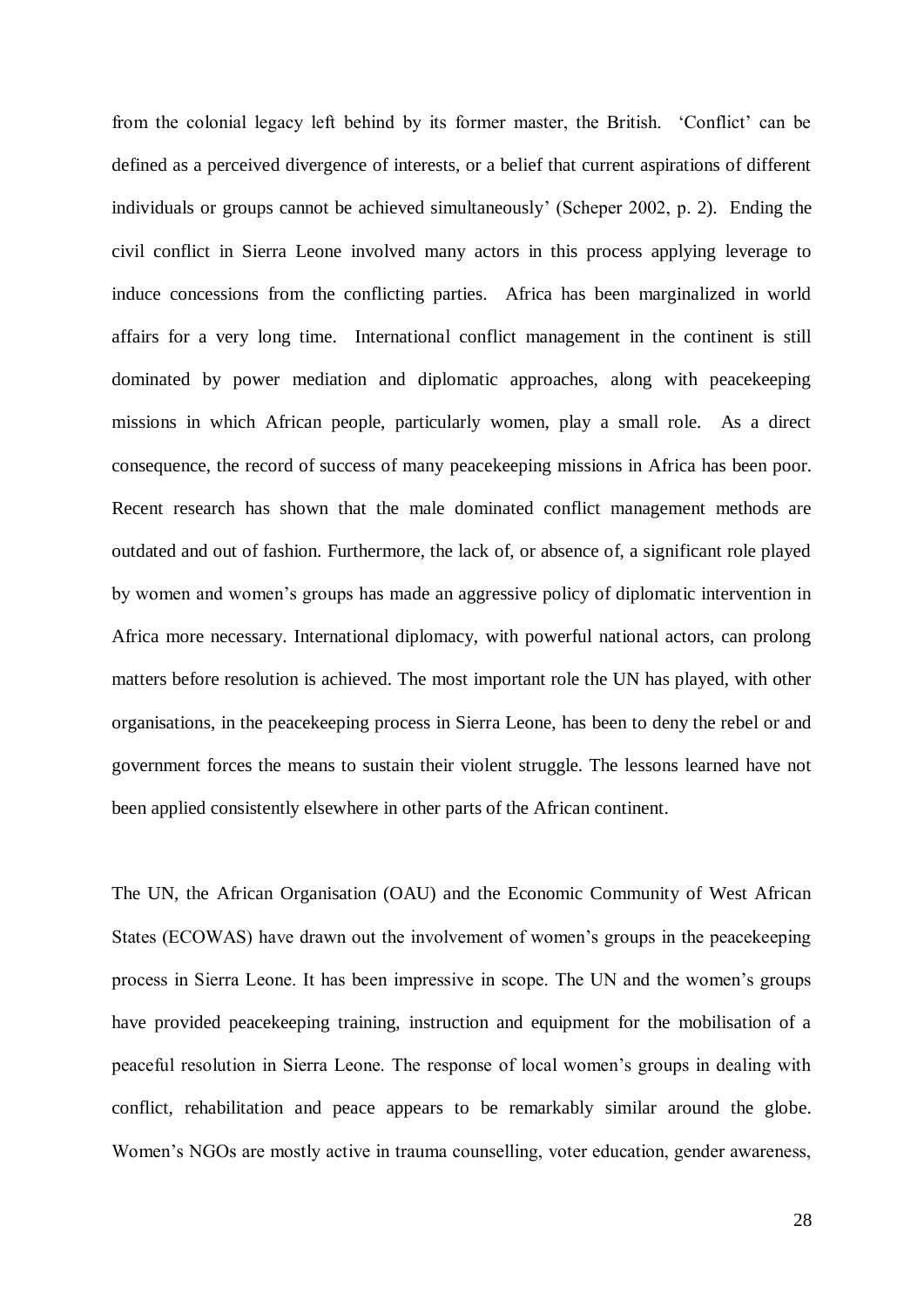law reform and political advocacy. The main strategy they have used to prevent conflicts from re-emerging has been to work on fundamental economic and social change (Scheper 2002, p8).

# **1.3. THE FIRST INTERVENTION: EXECUTIVE OUTCOMES AND WOMEN'S ROLES**

The intervention of external forces in the Sierra Leone conflict first began when the National Provisional Ruling Council (NPRC) junta being consumed by the war between 1992 and 1995 contracted Executive Outcomes (EO), a South African mercenary group to conduct military operations in Sierra Leone against the RUF forces. The mission handed to EO was threefold: to evict the RUF from areas east of Freetown, to stabilize the diamond mining area allowing Diamond Works to open the mines for the government, and to locate and destroy the RUF headquarters. In addition to the military objectives, EO was also charged with the responsibility of developing an information operations program to encourage Sierra Leoneans to support the decision to employ EO in the country (Larry J. Woods and Colonel Timothy R. Reese, 2008, p. 29)

The EO started to retrain the Sierra Leone army which soon bore fruit, and in August 1995, the combined forces of EO and the national army commenced military operations against the RUF and within a couple of months was able to restore order to Freetown, retake the major diamond mines located in the Kono district, and force the RUF to seek peace.

The government's military successes provided them the breathing space for a move towards elections as that has been a platform on which they seized power. Though reluctantly, the Junta set March 1996 as the date for national elections, the head of the Junta Captain Strasser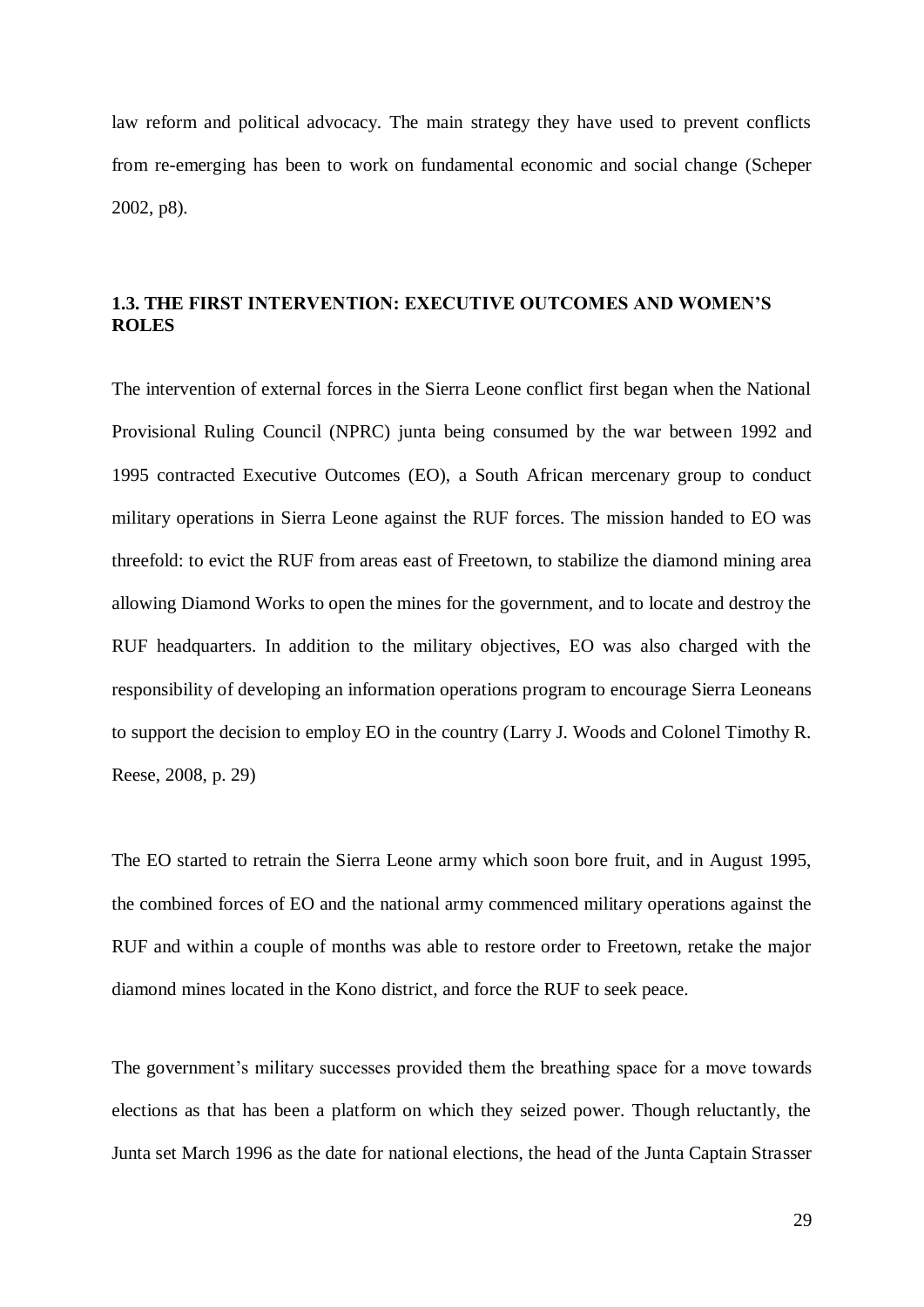soon attempted to upset the process by trying to manipulate the constitutional age requirement for the presidency, that is, from 45 years of age to one more appropriate to his age, 30. This attempt led to his being toppled in a peaceful coup by his deputy, Brigadier Julius Bio. The Bio Government organized the election which the Sierra Leone People's Party headed by Ahmed Tejan Kabba won thus ushering in a the first directly elected head of state for Sierra Leone. As stated in the chapter on the history of the civil conflict, it is important to re-emphasize here that the transfer of power to Kabba by the military junta, which occurred on 29 March 1996, was orderly.

Once the Kabba government had started its reign, its first task was to continue the peace process the Bio government had put in place with the RUF. The peace process continued for the next eight months with the parties finally agreeing on 26 or more negotiating points. Meetings however ended when the RUF demanded the vice presidency and a withdrawal of all foreign troops, meaning the EO units. Since RUF units failed to adhere to the cease-fire during peace negotiations, the new government contracted EO to conduct a second offensive to capture the RUF headquarters near Bo, the provincial capital and largest city in southern Sierra Leone. In October 1996 the combined EO/SLA/Kamajor (a civil militia fighters that hailed from south/eastern regions of Sierra Leone) forces found and destroyed the RUF headquarters and Sankoh admitted military defeat. Sankoh signed the Abidjan Peace Accord on 30 November 1996.

While it could be said that the EO intervention into the Sierra Leone conflict did not actually end the war, one could assert that the interventions in 1995-1996 achieved their stated objectives. Being a highly skilled force, the EO intervention upset the balance of power and provided a victory that the NPRC could never have accomplished on its own. As Canadian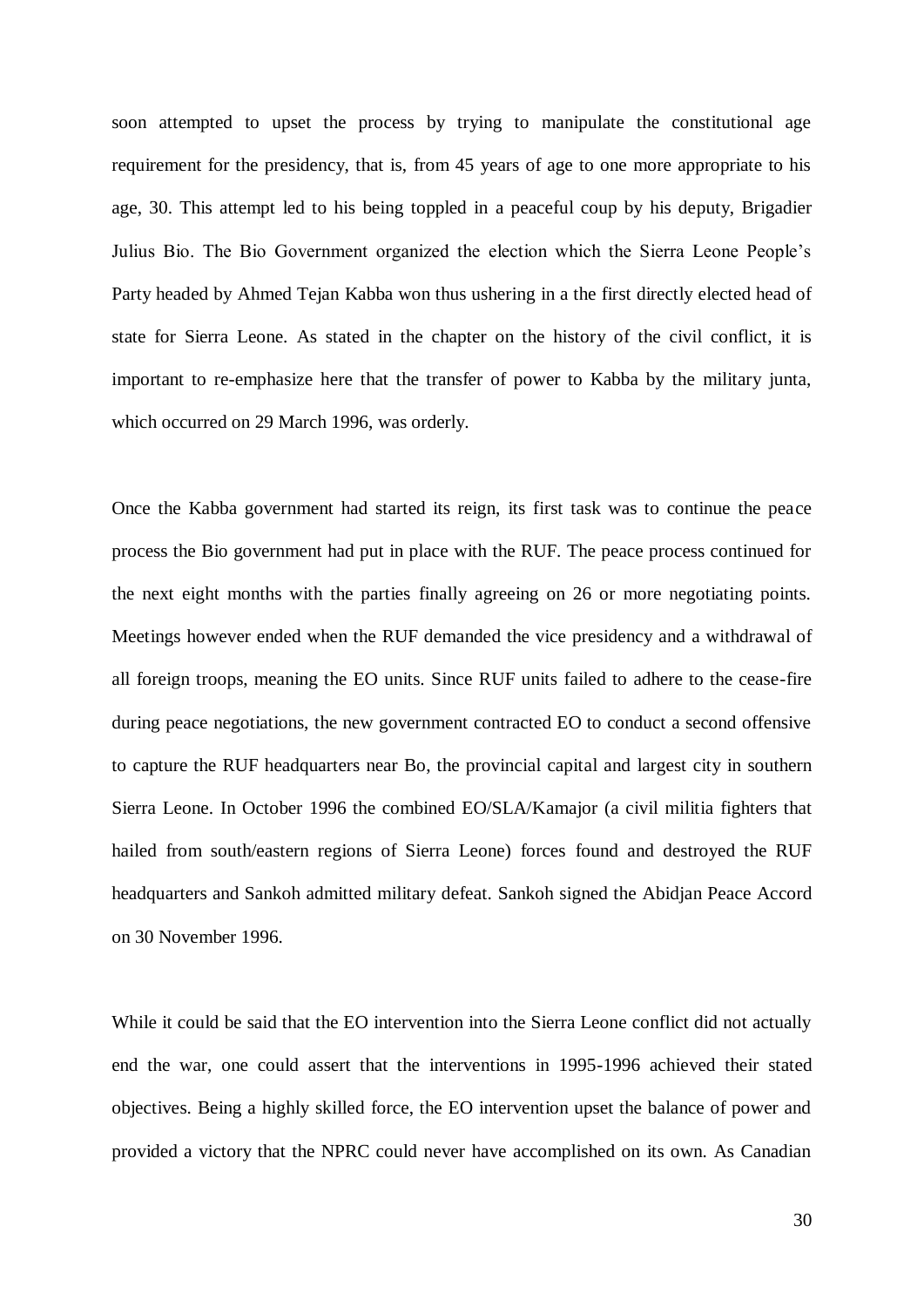General Ian Douglas, a UN negotiator, stated, "EO gave Sierra Leone a sense of stability during this critical time" (Woods and Reese, The Long War Series Occasional Paper 2008, p. 35). More importantly it for the first time attempted a negotiated settlement of the conflict, albeit for only a short while, which could have set the basis for a future settlement.

Though women were not directly involved in the negotiations to contract the services of the EO as it was an exclusive decision of the NPRC military junta, or the planning and execution of its operations, the intervention of this fighting group afforded that breathing space which Sierra Leonean CSOs and politicians exploited to advocate for the elections. Amongst such CSOs were women's group such as WOMEN and Women's Forum. Once these women realized that the return to civilian rule was half heartedly offered by the military regime, they took a leading role and threw themselves into supporting the campaign for elections. This culminating to the holding of the first consultative conference for good governance dubbed the Bintumani 1 conference.

In January 1996, less than a month before the election date, the women came into direct confrontation with the military government which proposed a postponement of the elections on the grounds that the RUF were prepared to talk. Several women's group including the umbrella women's organization, Women's Forum, Sierra Leone together with politicians organized a public demonstration and a march demanding that the election proceed as planned and insisting that a change to the initial date could only be made in another Bintumani Conference. Thus a second Bintumani Conference was called, where women lobbied delegates in the hall and clashed with soldiers outside. The result was an overwhelming vote in favour of elections on 12 February 1996.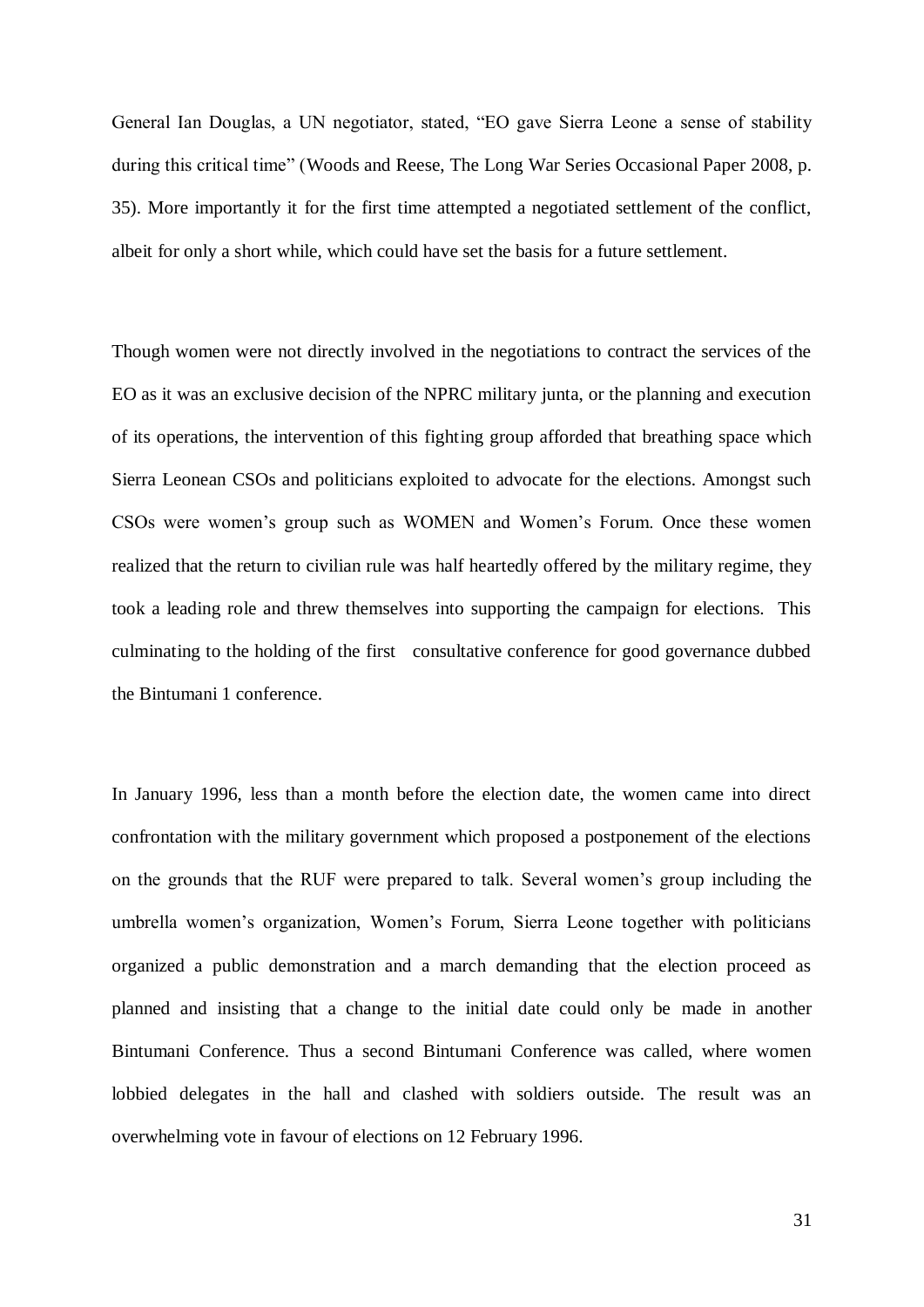# **1.4. THE SECOND INTERVENTION: THE ECONOMIC COMMUNITY OF WEST AFRICAN STATES**

The Abidjan Agreement of November 1996 was designed to bring peace to Sierra Leone. It however gave the RUF no voice in the Kabba government which had been elected in March of that year. Therefore, by mid 1997, civil war returned to Sierra Leone and a second round of external military interventions was launched by some of Sierra Leone's West African neighbours through the military arm of the Economic Community of West African States (ECOWAS) known as the Economic Community Military Observer Group (ECOMOG).

ECOMOG actually conducted its first operations in Sierra Leone in August 1990 when it intervened in the Liberian civil war to assist the Liberian government of Sergeant Samuel Doe in defeating the rebel force led by Charles Taylor. ECOMOG forces were first deployed into Sierra Leone in May 1992. They attempted to seal the border with Liberia, to cut off one of Charles Taylor's Liberian rebels' source of supplies and men. ECOMOG also used the Lungi airport north of Freetown as their supply base, and were stationed at key places in the country to guard their supply lines to the south. They however soon became involved in assisting the Sierra Leone government in its battle with RUF forces being supported from Liberia.

Their situation in Sierra Leone became tenuous in May 1997 when the Kabba government, which was supported by Nigeria, was overthrown and ECOMOG suddenly found itself in the midst of a country whose new military government demanded their exit.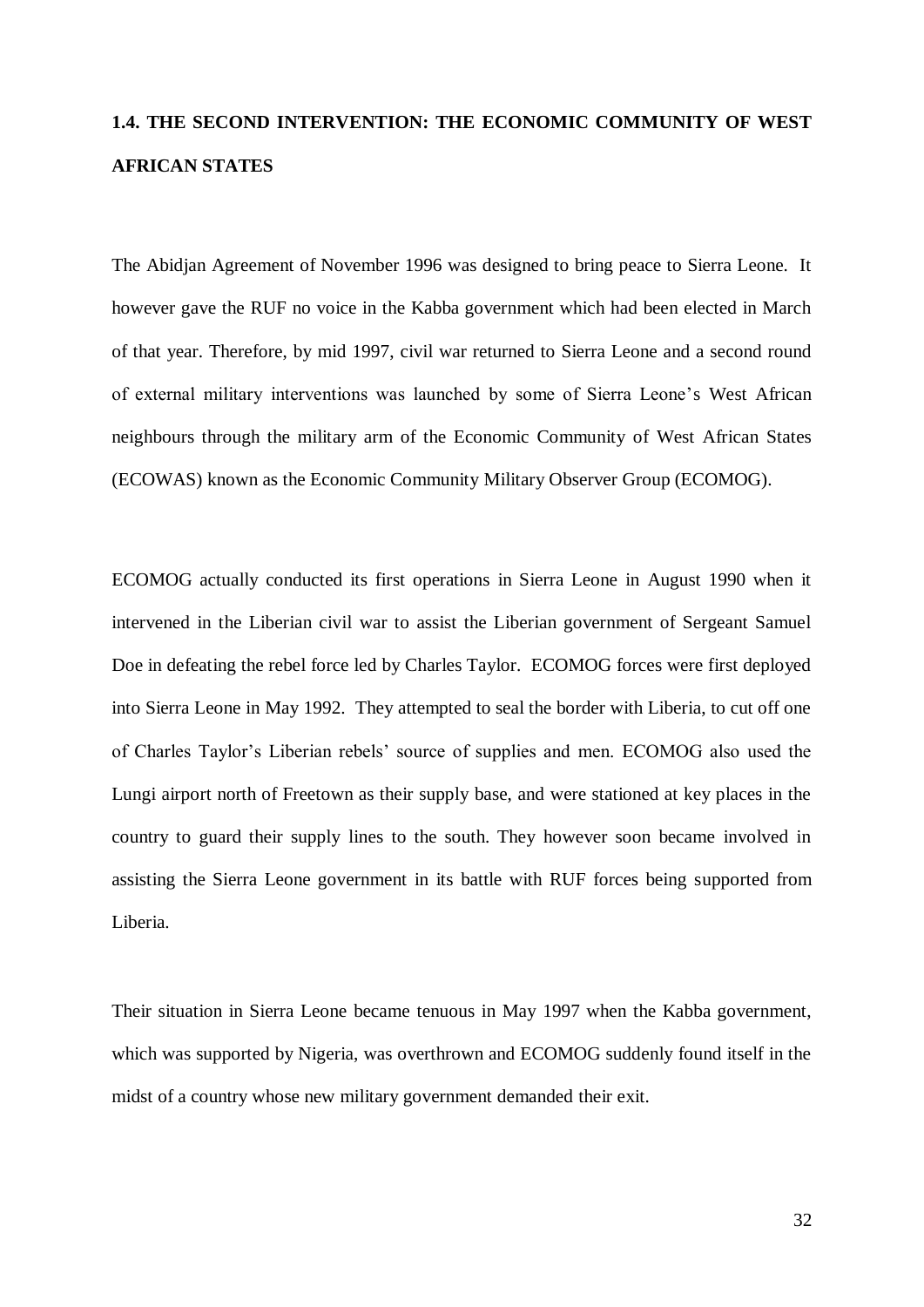The new government in Sierra Leone called the Armed Forces Revolutionary Council (AFRC) overthrew the Kabba administration in 1997 with the latter going into exile in Guinea. ECOWAS, African regional organizations and the international community roundly condemned the coup and agreed on a three-phase strategy to include dialogue, sanctions, and the use of military force. During the opening phase, a group of five international members met directly with representatives of the AFRC leadership to demand that the new junta peacefully return power to the Kabba government. ECOWAS held regional meetings at Abidjan, Ivory Coast in July 1997 and in Conakry, Guinea in October with delegations representing Koroma and the AFRC/RUF junta. Both groups signed the Conakry Peace Plan on 23 October 1997. Koroma agreed to return power to the Kabba government no later than April 1998 in exchange for immunity for him, his followers, and the release of the RUF leader Foday Sankoh from Nigeria. The agreement also recognised Foday Sankoh as the leader of the RUF, returned to Sierra Leone and continued to participate in the peace process. The ECOWAS peace plan particularly called for the reinstatement of the Kabba government, cessation of hostilities, disarmament, demobilization and reintegration of combatants etc. When the AFRC leader later reneged on the agreement and declared that he would remain in power for another two to four years, as it required time to restore normalcy, ECOWAS resorted putting the second strategy of economic sanctions into effect.

The strategies of dialogue and sanctions however had no effect on the junta and by November 1997, when it became clear that military intervention was the only option that will remove the AFRC from power and to restore the legitimate government to power, ECOWAS deployed ECOMOG soldiers to intervene in Sierra Leone in early 1998 to restore the democratic government.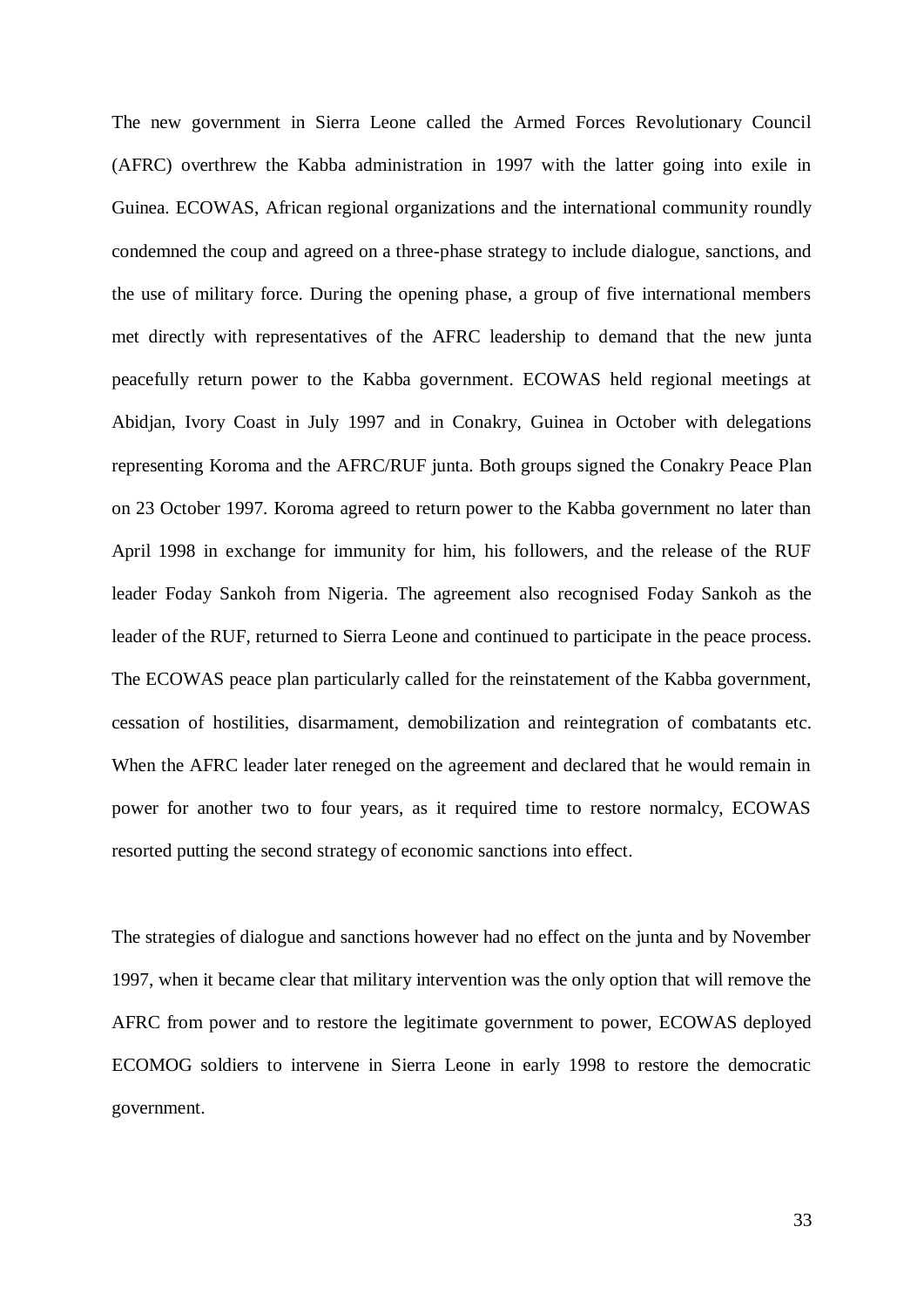In February 1998, ECOMOG soldiers comprised mostly of Nigerians launched an offensive to restore the Kabba government to power code named Operation SANDSTORM. Without too much resistance from the junta forces, ECOMOG succeeded in driving them out of the city to the hinterland. The Government of President Kabba was reinstated in a ceremony at the State House on 10 March 1998 with great fanfare. Prior to the official return of President Kabba on 10 March 1998, the citizens of Freetown carried out numerous executions of collaborators and perpetrators of AFRC/RUF atrocities. Vigilantes imposed mob justice during a short period civil disorder.

Once restored to the presidency by ECOMOG units, President Kabba immediately took action to hold the AFRC soldiers responsible for their rebellion. Many of the soldiers who perpetrated the coup were confined to Pedemba Road Prison, from where many of them had been earlier released. Kabba also demobilized the entire army and courts-martial were held for the coup leaders. Following the courts-martial, twenty-four AFRC military officers were executed. RUF leader and AFRC co-leader Foday Sankoh was arrested in Nigeria, returned to Sierra Leone, tried, found guilty, and sentenced to death. His sentence was not immediately carried out.

The executions of some of their leaders by the Kabba government after the Conakry Agreement, and the death sentence imposed on Sankoh in absentia infuriated the AFRC/RUF members and intensified their drive for revenge. With this as a motivation, the AFRC/RUF regrouped, remobilized their forces and trained new recruits. In January 1999, these newly mobilized forces together with their abductees amongst which were women and children reentered Freetown. Undermanned and less than fully professional, ECOMOG forces were in disarray and unable to hold the entry points. For 2 weeks the AFRC/RUF mobs rampaged throughout the city in an orgy of looting, amputations, rape and killing. Sadly, ECOMOG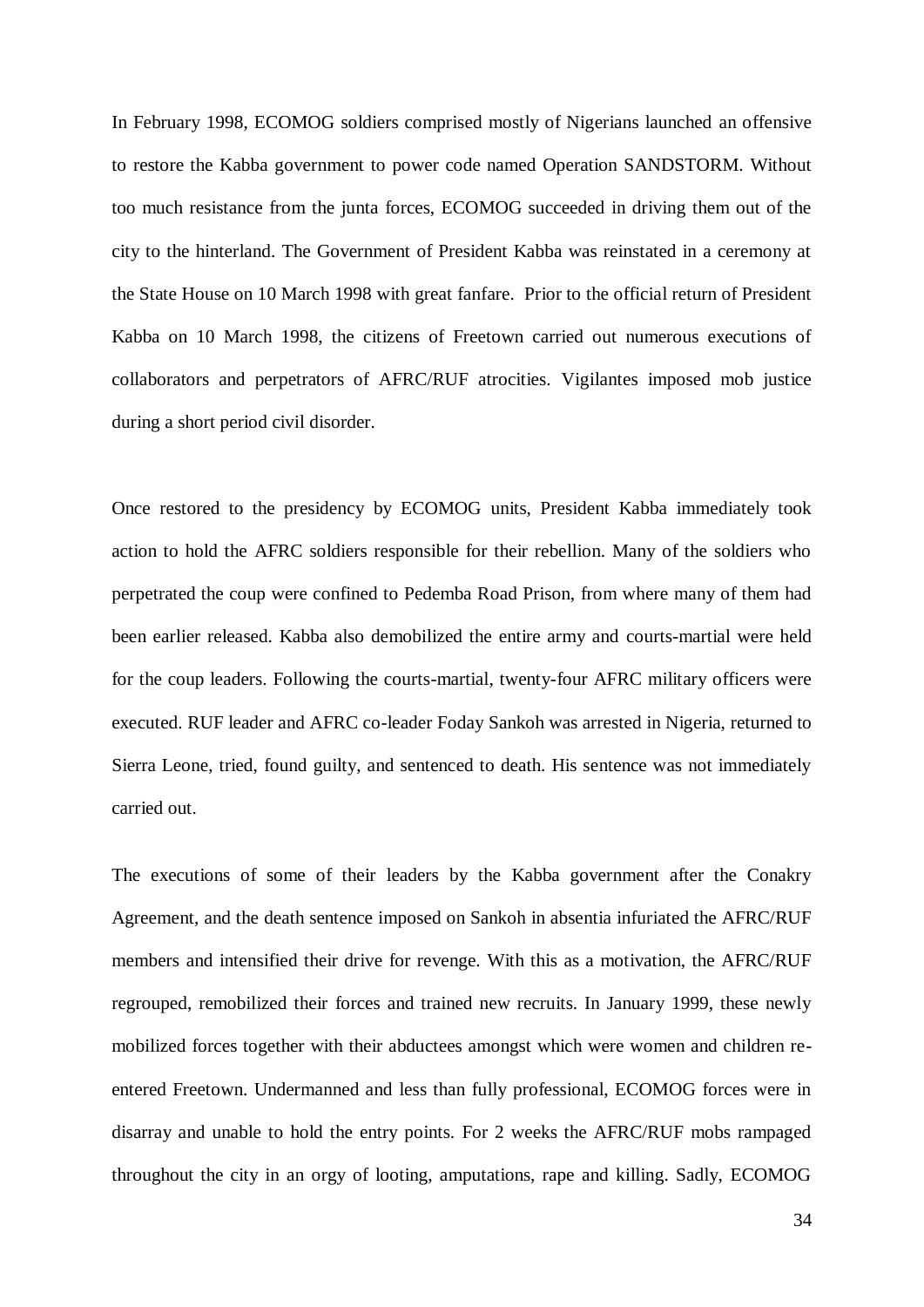units proved to be equally ruthless, capturing and killing anyone they thought was connected with the RUF. As the mayhem continued, President Kabba who had been flown to safety to the international airport in Lungi requested additional troops from the Nigerian leader President Abubakar with the latter responding immediately by sending additional battalions of troops to Sierra Leone. The head of the ECOMOG was also replaced by another general. Within days of their deployment, the new troops launched an offensive against the RUF/AFCR forces. As the AFRC/RUF forces were gradually forced out of Freetown they turned the battle into an orgy of looting, destruction, abduction, rapes, and killings.

Having cleared Freetown of the RUF/AFRC fighters, the government of Nigeria was also anxious to pull away from ECOMOG and begin the process of disengaging its troops from Sierra Leone. Because of the immense civilian suffering and the likelihood of more if ECOMOG troops pulled out of Sierra Leone without a peace deal of some kind, the international community again intervened to mediate negotiations between the government and rebels. The United Nations, the United States, Britain, and the OAU sent representatives to Lomé, the capital of Togo, to work out a possible solution to the crisis in Sierra Leone. The now familiar pattern of partial military success by one side, followed by some sort of brokered peace returned.

In July 1999, the RUF, AFRC, and President Kabba reached a controversial peace agreement, known as the Lomé Peace Agreement, putting in place arrangements for a shared government. Under the agreement, the RUF was required to dissolve its military forces through a process of disarmament, demobilization, and reintegration (DDR), in return for recognition as a legitimate political party and partner in the government. This process would be monitored by a neutral force provided by the United Nations, representatives of the government, as well as RUF, SLA, and CDF units themselves. ECOMOG forces were to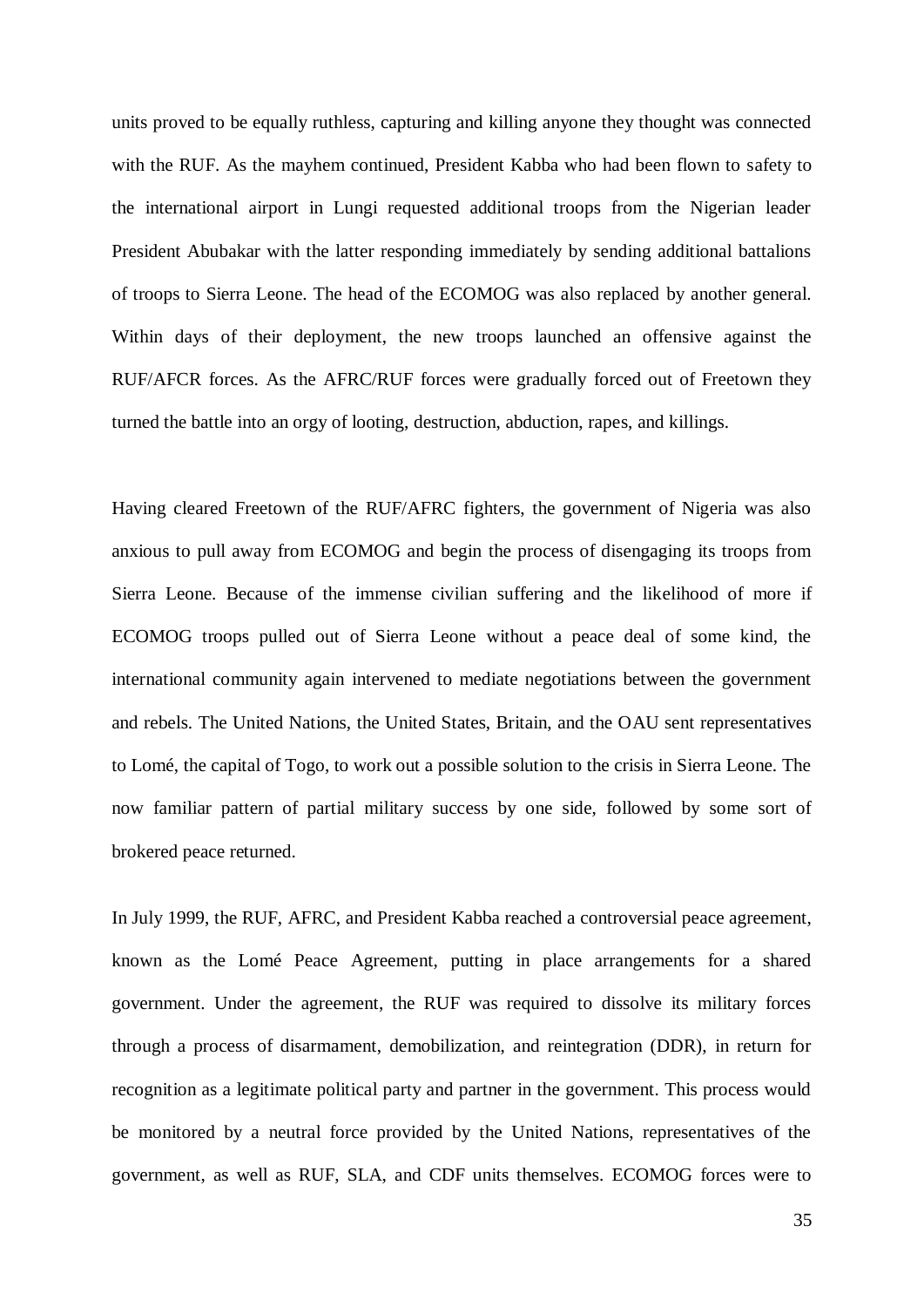remain in place until the UN force deployed to the country, though some of its troops would become part of the new United Nations Assistance Mission in Sierra Leone (UNAMSIL).

Women did not particularly play any direct role in the intervention by ECOMOG. However, women were to later play a significant role during the Lomé Peace negotiation which was engendered by the ECOMOG intervention. The negotiations were not only attended by many women as observers, but two of the negotiators out of the entire delegation were women, one a representative of the government and one of the RUF. Women's presence at the negotiating table may have accentuated the recognition of their position in the post conflict restructuring process as one reference in the Peace Accords of 7 July 1999 to women, article 28 which states: "Given that women have been particularly victimized during the war, special attention shall be accorded to their needs and potentials in formulating and implementing national rehabilitation, reconstruction and development programmes, to enable them to play a central role in the moral, social and physical reconstruction of Sierra Leone" (Diop 2009, p9). Ironically however, the Accord failed to make mention of female combatants, although it is estimated that they made up around 12% of the total armed forces during the war (Diop 2009, Vol 1, No 3, 808-839 web pages).

# **1.5. THE THIRD AND FOURTH INTERVENTIONS: UNITED NATIONS AND BRITISH FORCES**

The United Nations and the armed forces of Britain were the last set of interventions of the international community in the Sierra Leone conflict.

The United Nations' first intervention was established by UN Security Council Resolution 1181 of 13<sup>th</sup> July 1998 as a disarmament monitoring force of 70 military observers for an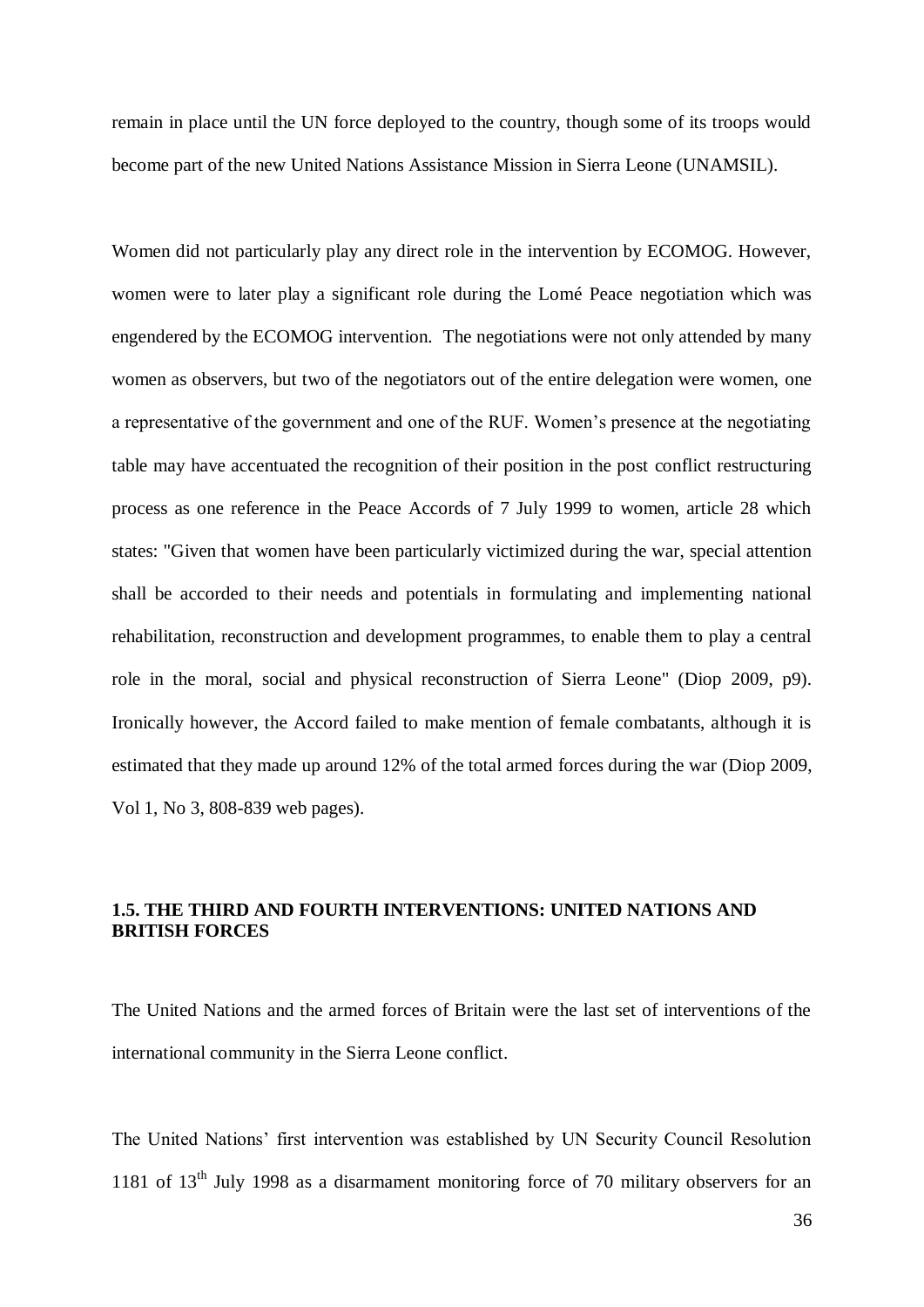initial period of six months. The deployment of this mission known as the United Nations Observer Mission in Sierra Leone (UNOMSIL) was prompted by the optimism that followed the successful dislodgement of the AFRC military junta by ECOMOG and the reinstatement of the Kabba government. It was to monitor ECOMOG's effort to disarm the RUF and AFRC combatants as requested in the Conakry agreement, and to help restructure the government's security forces. This mission failed to accomplish any of its goals and was hurriedly evacuated when the RUF re-launched its offensive to retake the capital, Freetown.

The second wave of intervention by the UN was authorized by at UN Security Council 1270 of 22 October 1999 under Chapter VII to assist with implementation of the July Lomé Peace Agreement. As earlier stated, it was prompted by Nigerian announcement of an impending withdrawal from Sierra Leone and ECOWAS' request for an increasing UN role to ensure that all parties fulfil the terms of the Lomé agreement. Resolution 1270 authorized the creation a new UN force known as the United Nations Assistance Mission in Sierra Leone (UNAMSIL), a peacekeeping and monitoring force of 210 observers and 6,000 military personnel. Unlike the UNOMSIL mission that was strictly an observer force, UNAMSIL possessed significant military power, albeit it limitation to use force only to "ensure[ing] the security and freedom of movement of its personnel and within its capabilities and areas of deployment, to afford protection to civilians under imminent threat of physical violence taking into account the responsibilities of the Government of Sierra Leone and ECOMOG" (UN Security Council Resolution 1270, 1999, para. 14, p. 3)

The principal goal of UNAMSIL was to ensure that all parties adhere to the terms of the Lomé agreement. Towards this end, it planned to monitor the disarmament process, facilitate the resettlement of Sierra Leone refugees in Guinea and Liberia and assist the government to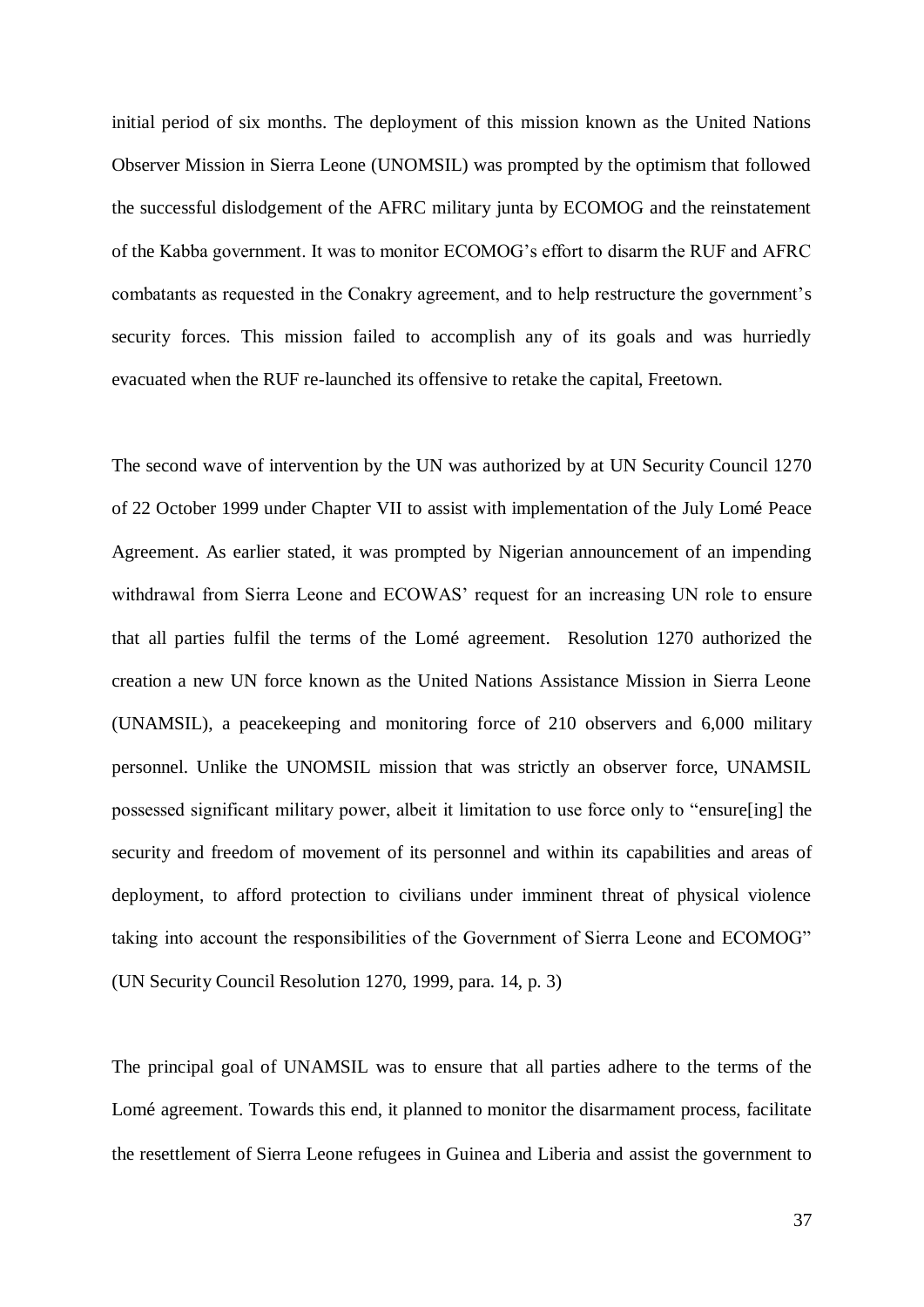develop its security apparatus. It also investigated human rights abuses committed by both government loyalist and rebel forces.

In response to a surprise decision by the government of Nigeria to withdraw their forces under ECOMOG, the UN later increased the size of its forces to 11,100 with a further mandate of providing security at key locations in and near Freetown and at all disarmament sites. Despite the mandate, UNAMSIL was very slow to implement the disarmament and demobilization provisions of the agreement and was considered insufficiently robust in protecting civilians. The withdrawal of ECOMOG in the late April 2000 therefore created a huge security vacuum that the UN Peacekeepers were unable to fill. The RUF exploited the situation and escalated its attacks on UNAMSIL. 500 UN troops were taken prisoners by the RUF in May.

The imminent collapse of the DDR process called for by the Lomé Agreement, and the all too obvious shortcomings of UNAMSIL forces, led to calls for a new military intervention to save UNAMSIL and the government of Sierra Leone. On 4 May 2000 the UN Secretary-General, Kofi Annan, requested that the United Kingdom and other countries intervene to save the UNAMSIL mission from collapse (Woods and Reese, 2008, p. 60). This prompted the first British intervention in an operation code named Pallisser comprised of 800 paratroopers.

The British troops helped to protect the capital and created the conditions that led to the release of the 500 "missing" UN troops. Troops were also dispatched to secure the local airport and then deployed throughout the capital and its environs as a buffer to the RUF offensive.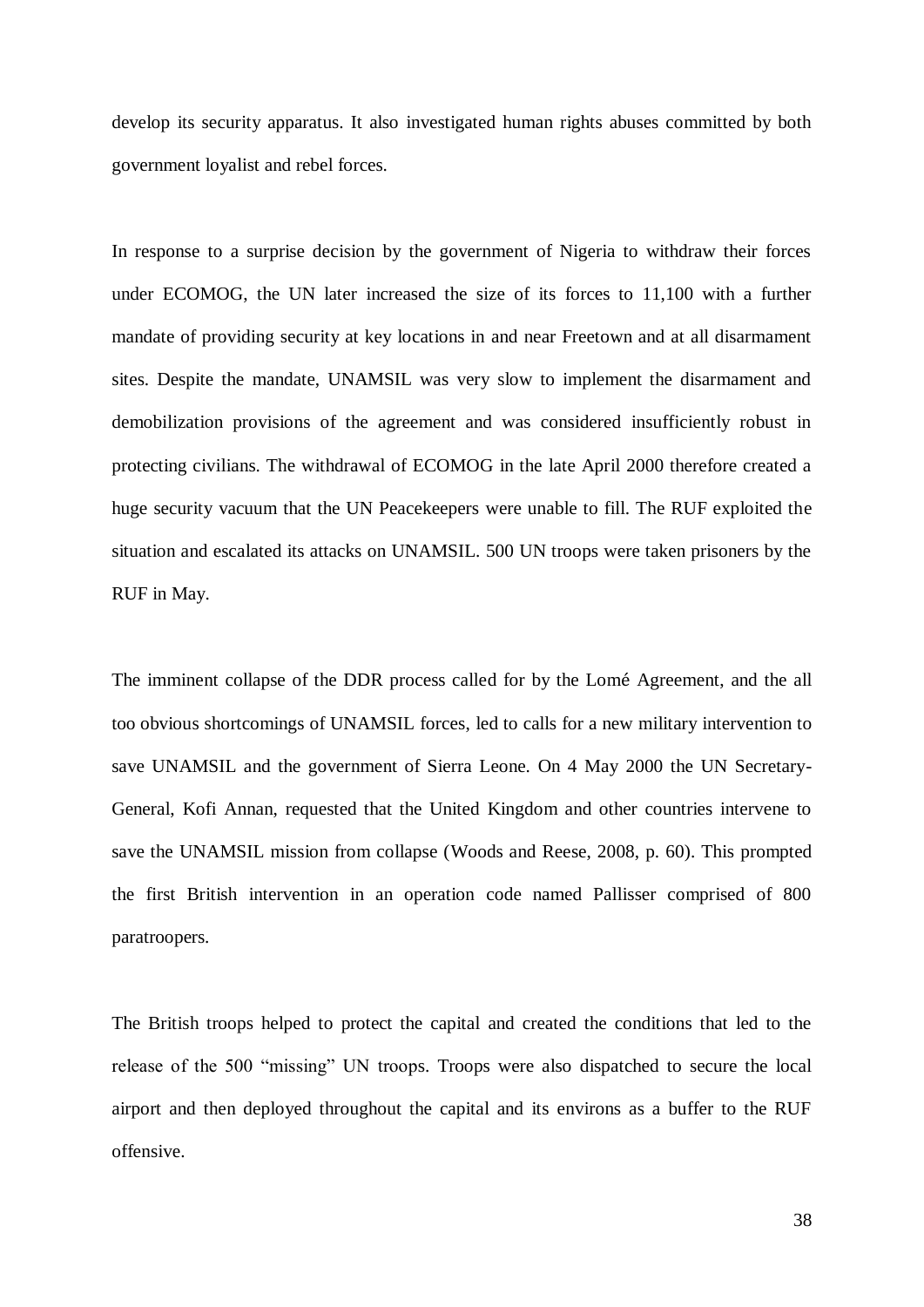British firepower and resolve quickly put RUF forces on the defensive and bolstered the flagging morale of UNAMSIL and SLA forces. On 17 May, the rebels engaged the PARA position near Lungi Lol (meaning small Lungi), just north of Lungi Airport and the British responded with full force. As one author later wrote, "the psychological effect of the engagement was immense in deterring the RUF and in further enhancing the reputation of the British troops in the eyes of the UNAMSIL and Sierra Leonean forces" (Woods and Reese, 2008, p 62)

In response to this crisis, the UN authorized an additional peacekeeping contingent, bringing the total UNAMSIL force to 13,000 with the passage of UN Resolution 1299 on 19 May 2000 (United Nations Security Council Resolution 1299 (2000), 19 May 2000, http://www.un.org/Docs/scres/2000/sc2000.htm). Following the increase in its strength, the UN began to act more robustly and together with the British and Sierra Leonean forces, helped to turn the tide in favour of the government.

The long term objective of the British Intervention was geared towards capacity building assistance to help pro-government forces consolidate the gains of peace and security. To this end, the British provided technical training and assistance to the Sierra Leone Army which had been in disarray after the sudden death of its Nigerian Chief of Staff, General Maxwell Khobe in April 2000.

In August 2000, 11 British soldiers were also captured by the West Side Boys; a criminal rebel gang which included former members of the SLA, former members of the RUF, criminals from Pademba Road Prison released during the 1997 coup, and ordinary civilians who were recruited by the rebel gang members. This triggered the second wave of the British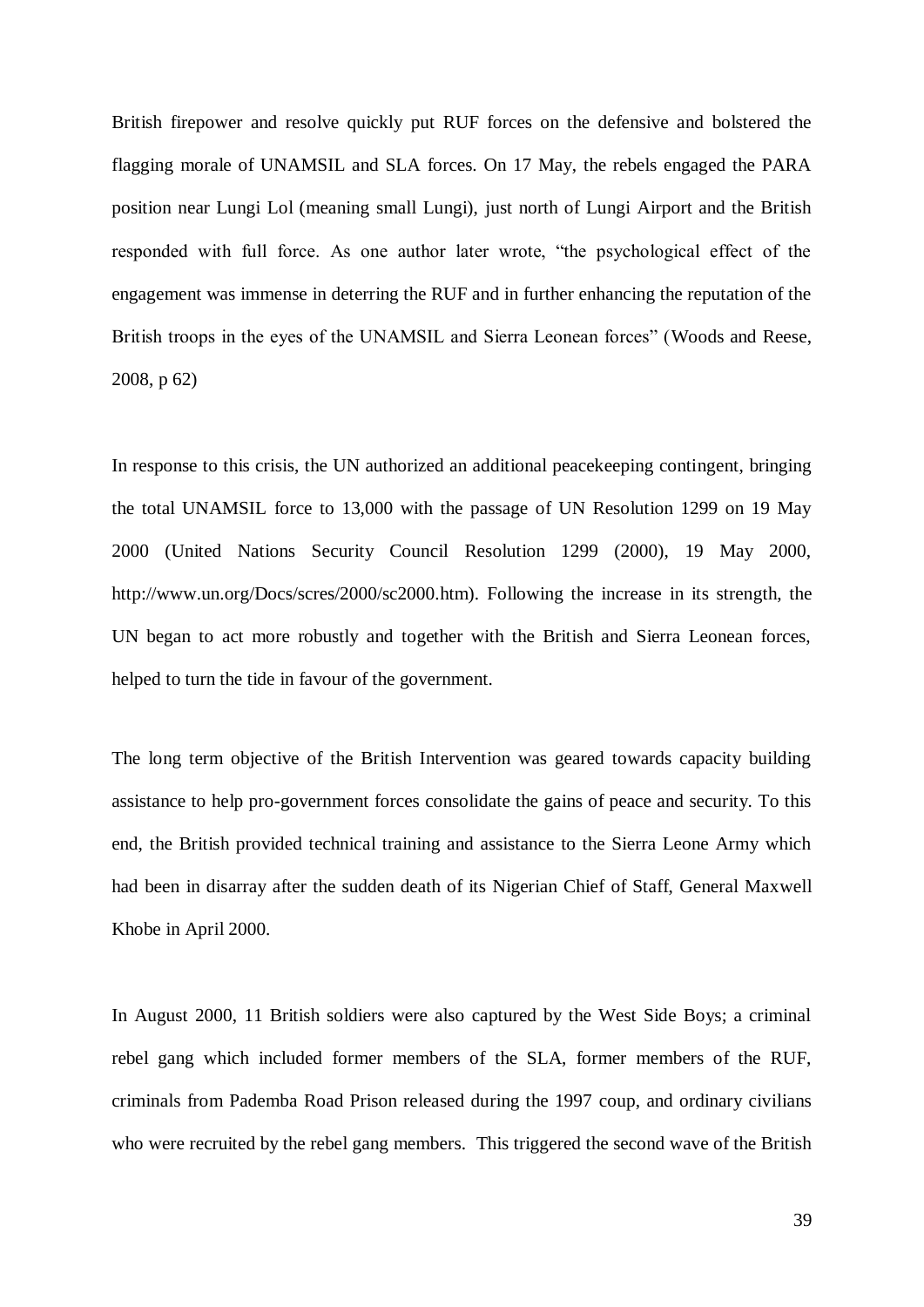intervention that many consider as the defining action that finally contributed to ending the conflict. On September 10 after some rounds of unsuccessful negotiations with the rebels, the British forces launched a successful rescue operation called Barras which killed scores of rebels including young boys and girls, and also captured some including their commander Foday Kallay.

In spite of the defining success, the RUF which continued to receive backing from Charles Taylor of Liberia, continued to control the diamond producing regions of southern Sierra Leone and were beginning to operate inside the borders of Guinea. In the fall of 2000, the UK found it necessary to conduct a significant show of force by conducting exercises and helicopter over flights along the coast and redeploying some of its forces to Sierra Leone to secure the capitulation of the RUF. At the same time, the Guineans inflicted a major defeat on RUF forces operating in their country. This coupled with the Liberian government's withdrawal of support from the RUF due to international pressure; found the latter on the back footing. After only a month of renewed attacks from UNAMSIL and SLA, who had grown in strength and resolve, Issa Sesay, the RUF leader, signed another cease-fire agreement at Abidjan, Ivory Coast on 10 November.

In 2001 and 2002 the UNAMSIL mission grew in strength and reached 17,500 troops, the largest peacekeeping mission in the world at that time, and became increasingly effective. The UN targeted the illicit diamond trade which was the main financial source in the fighting in Sierra Leone by adopting Resolution 1343 which demanded countries to refuse to allow so-called conflict diamonds to enter their country; demanded that the Liberian government expel all RUF members, end financial and military support to the group, cease direct or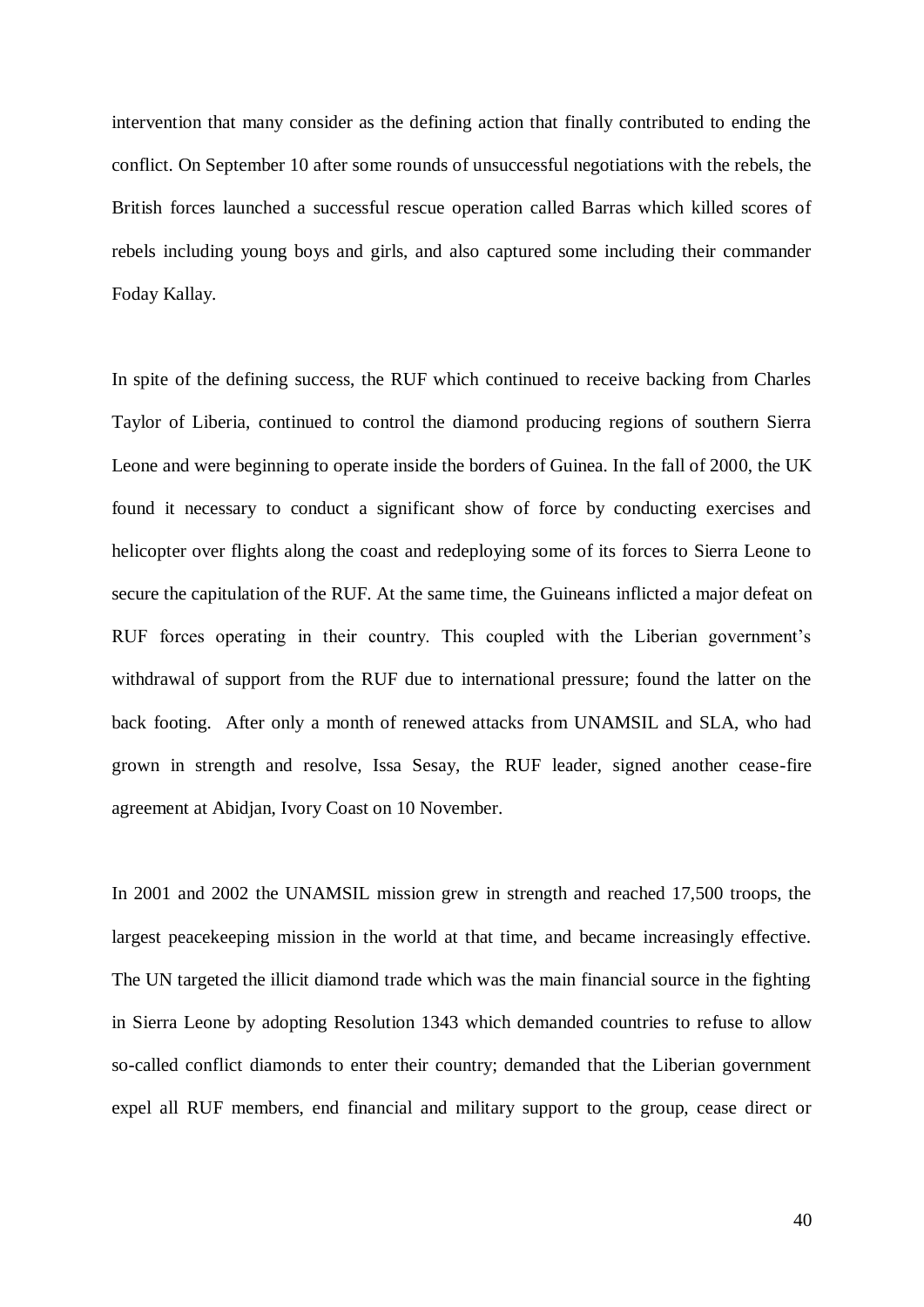indirect import of rough diamonds and ground all Liberia registered aircraft until registration and ownership could be updated.

The Diamond embargo coupled with UNAMSIL's aggressive challenge to RUF holdouts afterwards expedited the DRR process and in January 2002, the UN declared the DRR process complete. Reintegration of ex-combatant continued into 2003, however, after a successful presidential and parliamentary election in May 2002, the war was eventually declared officially over in January 2003.

Both phases of the UN intervention in Sierra Leone were fraught with myriads of problems. The UNIOSIL mission could not achieve any of its objectives before it was hurriedly evacuated when the RUF re-launched its offensive to retake Freetown. The second wave of UN intervention with the UNAMSIL mission was hampered by the lack of adequate logistics, equipment and the failings of the intelligence unit of the UN forces. For the latter, the UN underestimated the gravity of the situation at the RUF leader's residence. The UN DDR mission was also hampered by a lack of resources, further weakening UNAMSIL's credibility.

The most significant fact limiting progress was the lack of any link between the chaotic and violent situation inside Sierra Leone and its broad peacekeeping mission. UNAMSIL operated under Chapter VII of the United Nations, which could have authorized it to use force to accomplish its missions. However UN Resolution 1270 envisioned UNAMSIL as a neutral force to an agreement between parties already reconciled to peace. Therefore the Resolution had the effect of limiting the use of force to matters of self defense and the protection of civilians under imminent attack. The UNAMSIL commander believed that his

41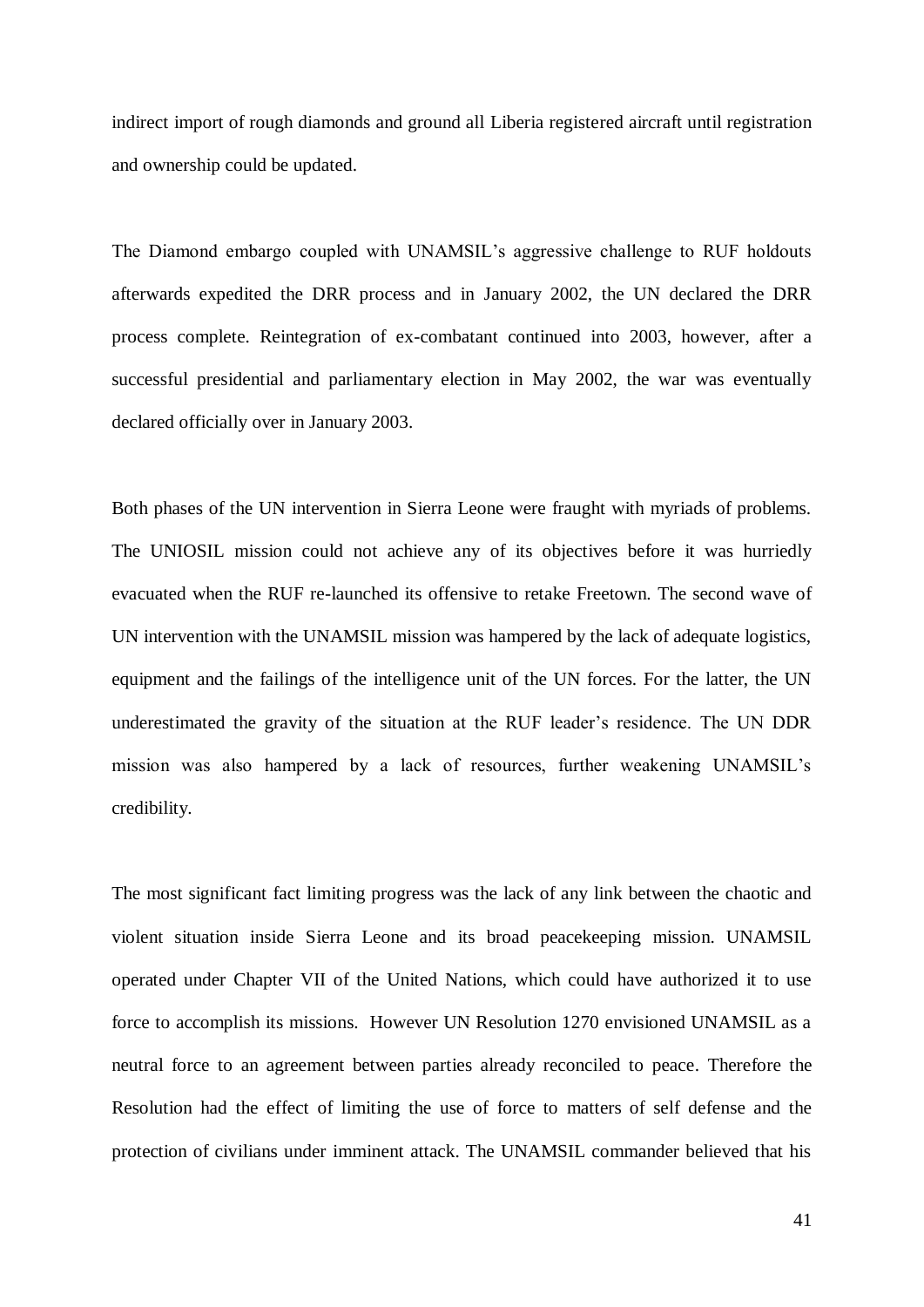units must remain neutral and refrain from using force to avoid giving the appearance of favouring one party over another, thereby allowing the RUF a strategic advantage. An effective intervention by British forces gave UNAMSIL a shot in the arm that allowed it to defeat quickly the armed factions around Freetown that had been intimidating UNAMSIL forces.

There is little understanding of the nature of Africa's conflicts. As a consequence, the solutions are assumed to be the same as for all interstate conflicts, and the question of whether peacekeeping is a useful approach in civil wars where there is often no peace to keep and no clear ceasefire zones to patrol, is never fully engaged. Nor is there any real understanding of the role of peacekeeping in the conflict management process. Nor is there any appreciation for the ways in which peacekeeping can be enhanced by women's involvement. The women's role can add fuel to the fire and make conflicts worse or bring a sustainable peace. In Sierra Leone it did the latter.

Within this historical context, and despite all the hope and optimism in the years following the civil war, the effectiveness of women efforts has arguably reached a plateau. It has perhaps even gone backward in Sierra Leone. It is hoped that the findings of this research will help to reverse this trend and promote ways in which women can participate in regulating information for which they are consecutively subject to, and in a position to influence. (Osman Gbla, CEDSA issue 3 2008 pp. 8-11).

### **1.6. CONCLUSION**

Throughout the history of Sierra Leone, and within the context of the involvement of local and international organisations, women in Sierra Leone played an increasingly crucial role in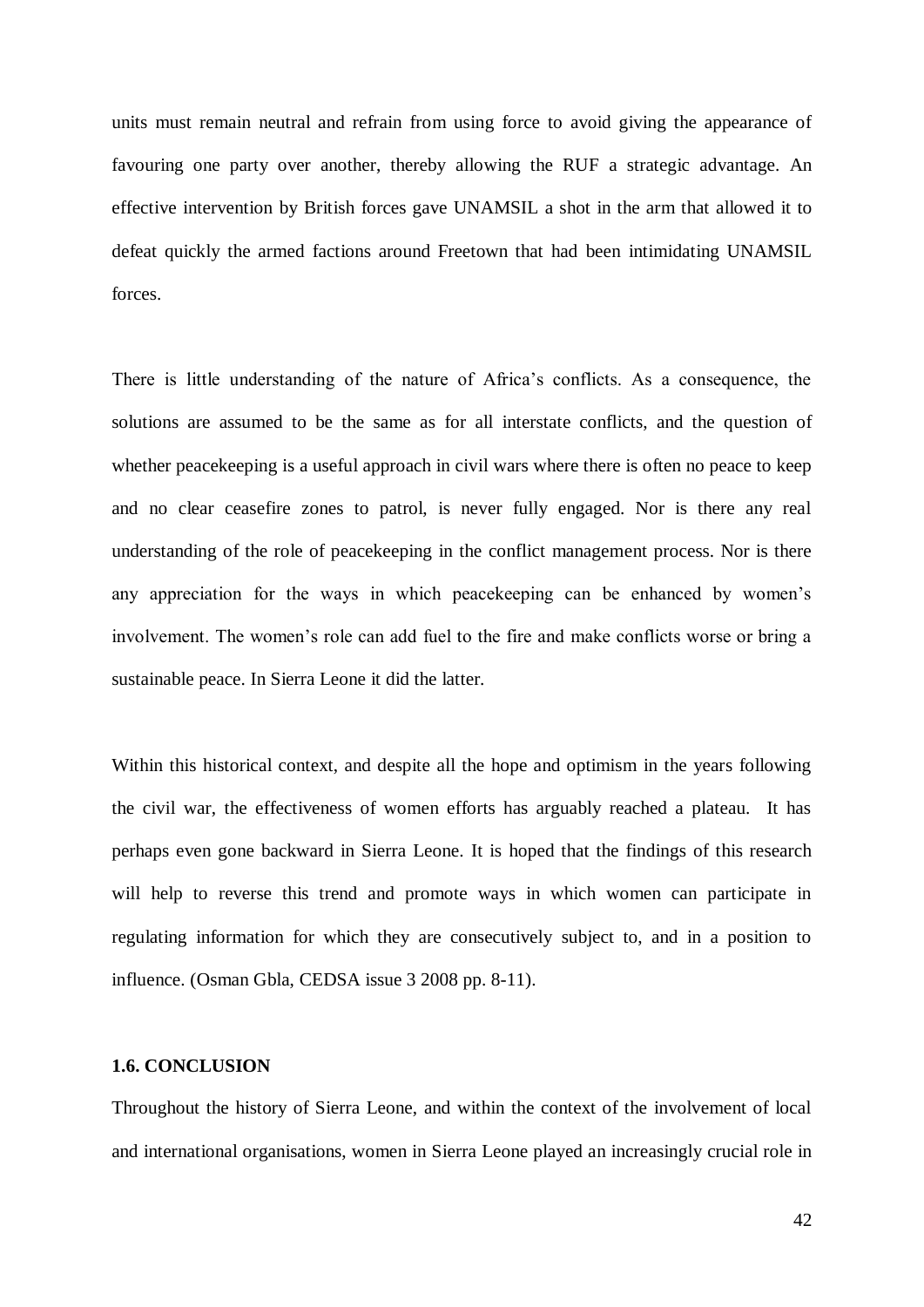maintaining peace and stability in the country even though they were poorly represented in all levels of the political "ruling class". During the war women were involved in community policing which helped greatly in maintaining law and order in the country. The presence of female officers improved the understanding and response of law enforcement agencies to crimes committed against women, sexual assault rape cases, harassment, domestic violence etc.

The efforts of a few dedicated women made a significant difference. They offered their lives and skills to make peace a lasting solution to the conflict. Women and women's organisations were very instrumental in returning the country to democracy after it (democracy) was violently uprooted by the military. In fact these women were also at the forefront of the campaign for election before peace, while the then government was advocating for peace before election. This is why it is imperative for women to be active community players in promoting gender equality and empowerment.

Having established the historical factors that influenced the civil conflict in Sierra Leone, and the role international organisations' played in ending the war, I will now turn to look at the relevant literature on the role of women in conflict management.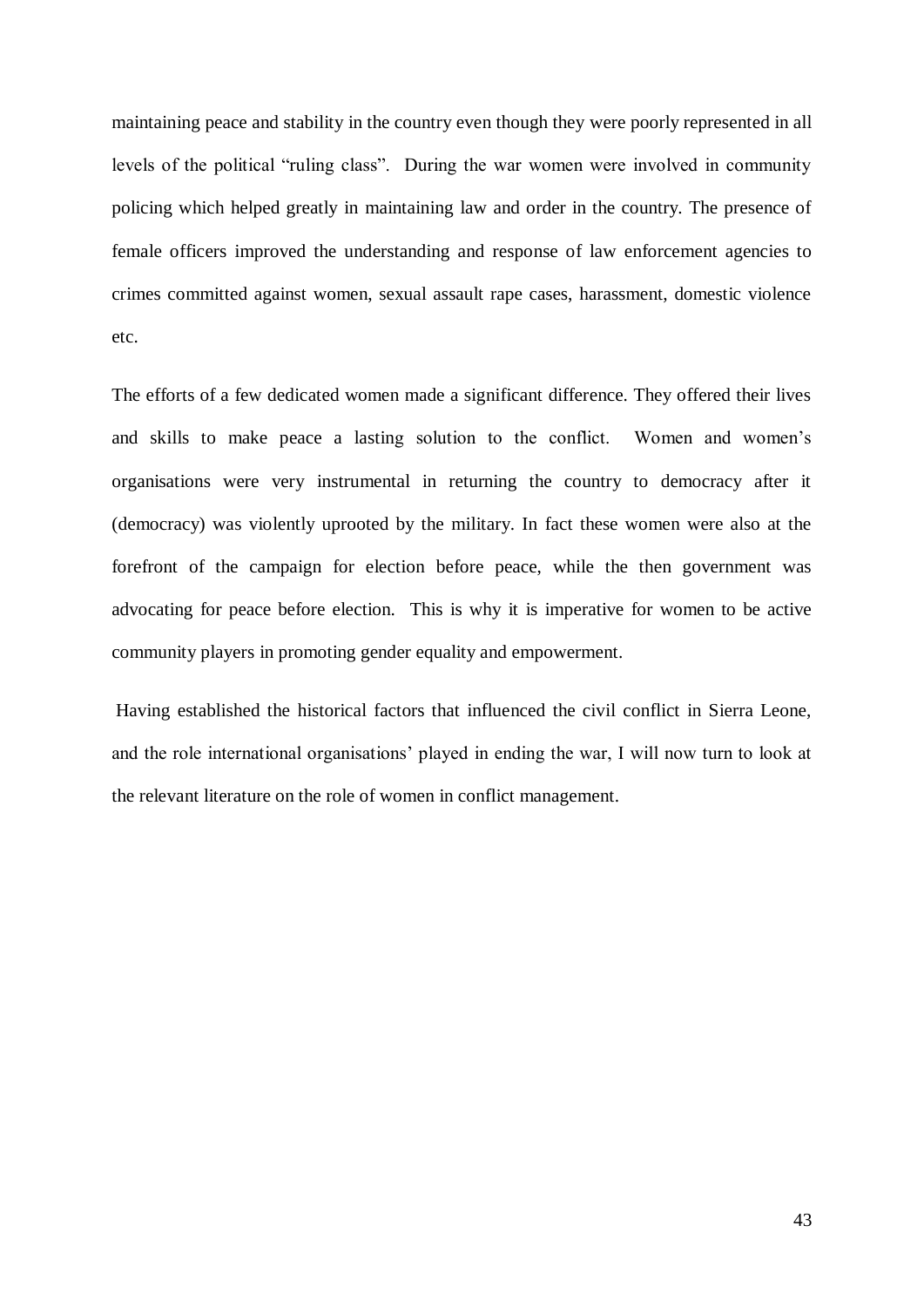#### **CHAPTER TWO**

## **2.0. LITERATURE REVIEW OF THE ROLE PLAYED BY WOMEN DURING AND AFTER THE WAR:**

The focus of Chapter Two will be to review the literature that has discussed the role of women in the conflict management of Sierra Leone.

## **2.1. THE ROLE WOMEN PLAYED IN MANAGING THE CONFLICT DURING THE WAR**

There is no question that women have been on the receiving end of the most brutal civil wars in Africa. Gender equality and human rights are particularly salient features of conflict management. It is therefore vital that attempts to prevent or manage conflicts must bring women into the process at an early stage - as contributors and active participants - in all stages of conflict management.

Much has been written about women in conflict, generally, and their involvement in all that happened in Sierra Leone, specifically. What follows are a few examples of what scholars have said.

Women in Security (March 2008, Issue 3) states that "women frequently have little or no role in creating the situations from which they later suffer. In actual fact, the RUF were said to use women in a variety of ways to support their movement in 1991. "Many women were abducted, forced into combat and sometimes subjected to gang-rape and made to be sexual slaves to their male counterparts in the war zone" (Dyan Mazurana and Khristopher Carlson, From Combat to Community: Women and Girls of Sierra Leone January 2004 pp. 2-10). In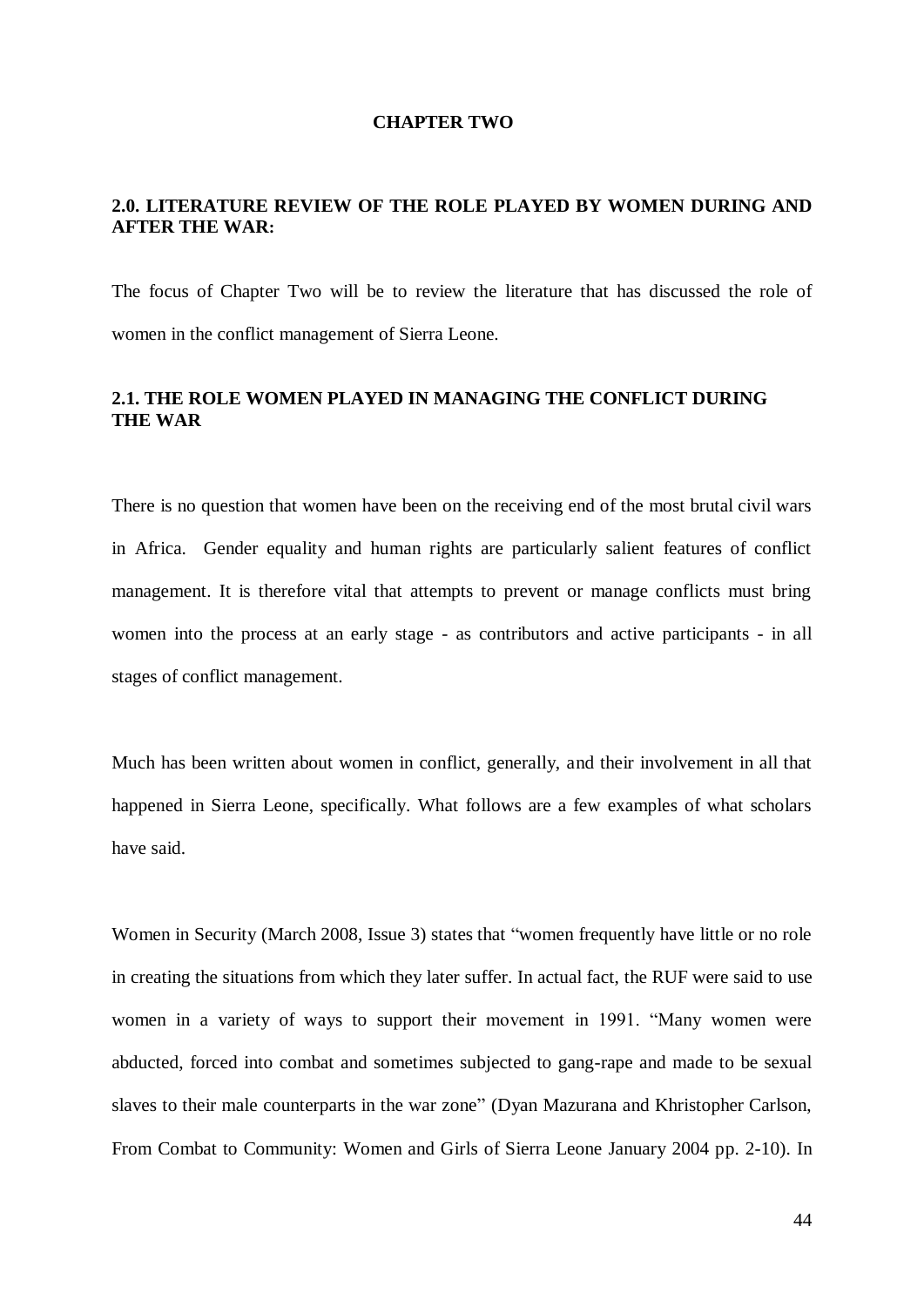Sierra Leone, this kind of slavery is referred to as 'jungle marriage,' or forced 'bush marriage.' Some were also persuaded to join the RUF by their husbands, who were rebels themselves, while others were willing volunteers.

Although there is no official figure on the total number of women associated with the RUF, it is believed that there could have been as many as ten thousand. Of this figure, it is estimated that "nine thousand five hundred of these women may have been abducted. Others were even 'donated' by relatives. One woman, for example, was given to the RUF by her uncle" (Conciliation Resources, September (1997), and Country Reports UNHCR Refworld pp. 1-2).

The opinions expressed in the literature reviewed above summarize quite graphically the severity of the situation faced by women in Sierra Leone. In my opinion the extreme suffering and abuse is understated. Being subjected to the ordeals described above, women inevitably developed a number of skills and strategies that enabled them to survive and regain some control over their lives throughout the conflict. They served as captive 'wives' and provided logistical support to the RUF, including supplying weapons, food and clothes. They also acted as "voodoo doctors" supporting the RUF in its efforts to attain stability at their weakest points in the battlefield etc (Mazurana and Carlson, Women Waging Peace 2004, pp.  $2-6$ ).

Women and girls were also said to play an important role in the Civil Defence Force (CDF). "They were spies, commanders, and frontline fighters; some were herbalists, meant to supply fighters with magic potions/poultice for invulnerability. Others were cooks, medics, and spiritual leaders" (Mazurana and Carlson, Women Waging Peace 2004, pp. 1-6).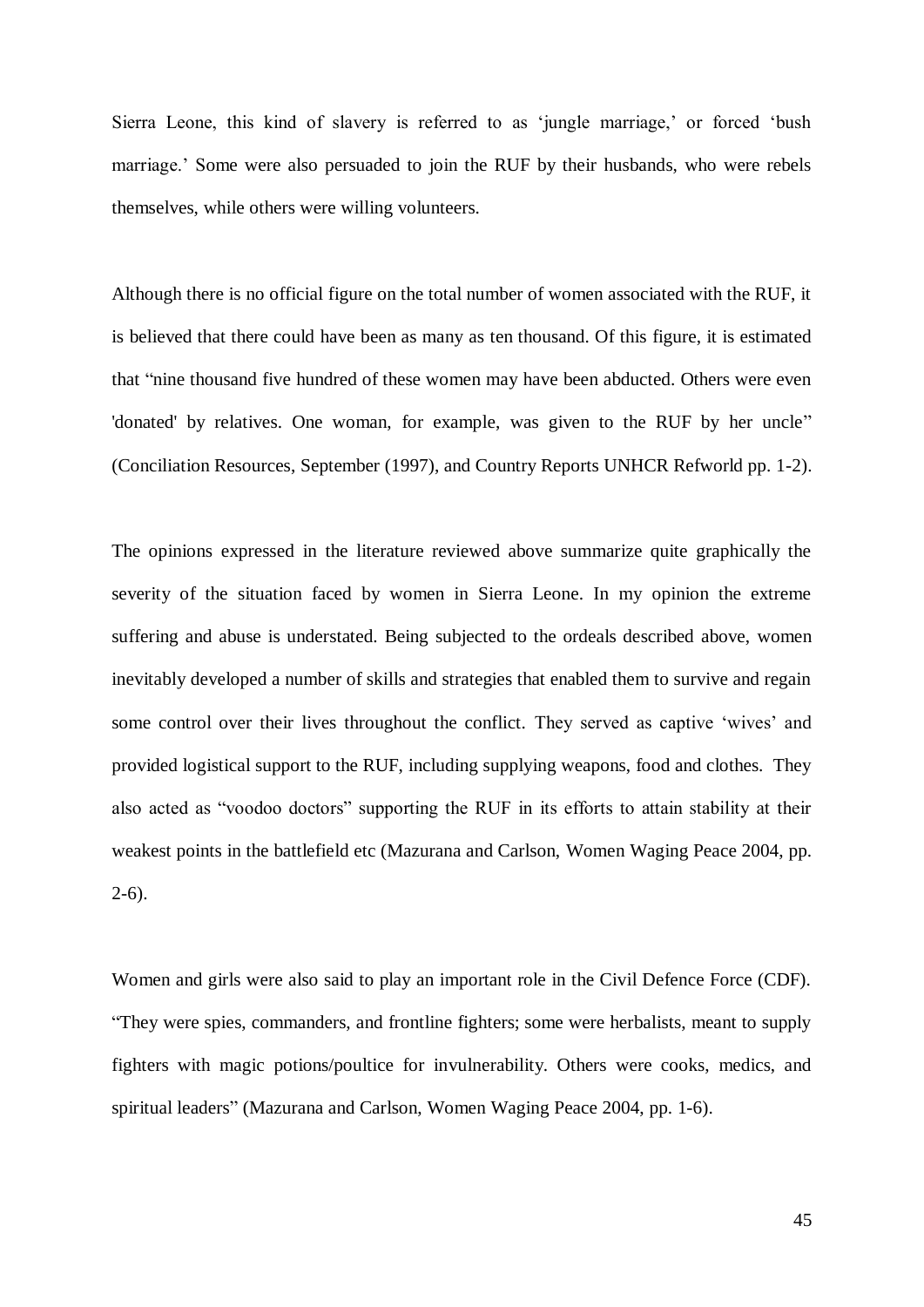As the literature cited above has shown, women's involvement in the management of the war was a complex issue. It was a mixture of successes and disappointments. To summarize: women were captives who lived under the watchful eyes of their male counterparts and had no control over their future survival in the jungle, while others were also involved in the planning and administration of the war.

A few Sierra Leonean women and girls have come forward and admitted that they were involved in the war. Many in the community found it difficult to accept that such relationships existed during the demobilization in the country as the civil war came to an end.

It is not surprising therefore these women became invisible in the demobilization, disarmament and reintegration process. Women made many significant contributions during the war, but there were inadequate tangible programs in place to them. Because they were classified as "dependents" only, most of their experiences and contributions were not acknowledged. Many did not receive benefits provided to "combatants." (Mazurana and Carlson, Women Waging Peace 2004, pp. 1-6).

Many people assumed that that women and girls were only victims. Their exclusion from broader categories of the exploited proved to be detrimental to their future. It made it more difficult for them to make meaningful contributions to the healing of the country and the enhancing of the region's security.

One would consider this to be an understandable and natural development given the patriarchal nature of the Sierra Leonean society in which men dominate in every sphere of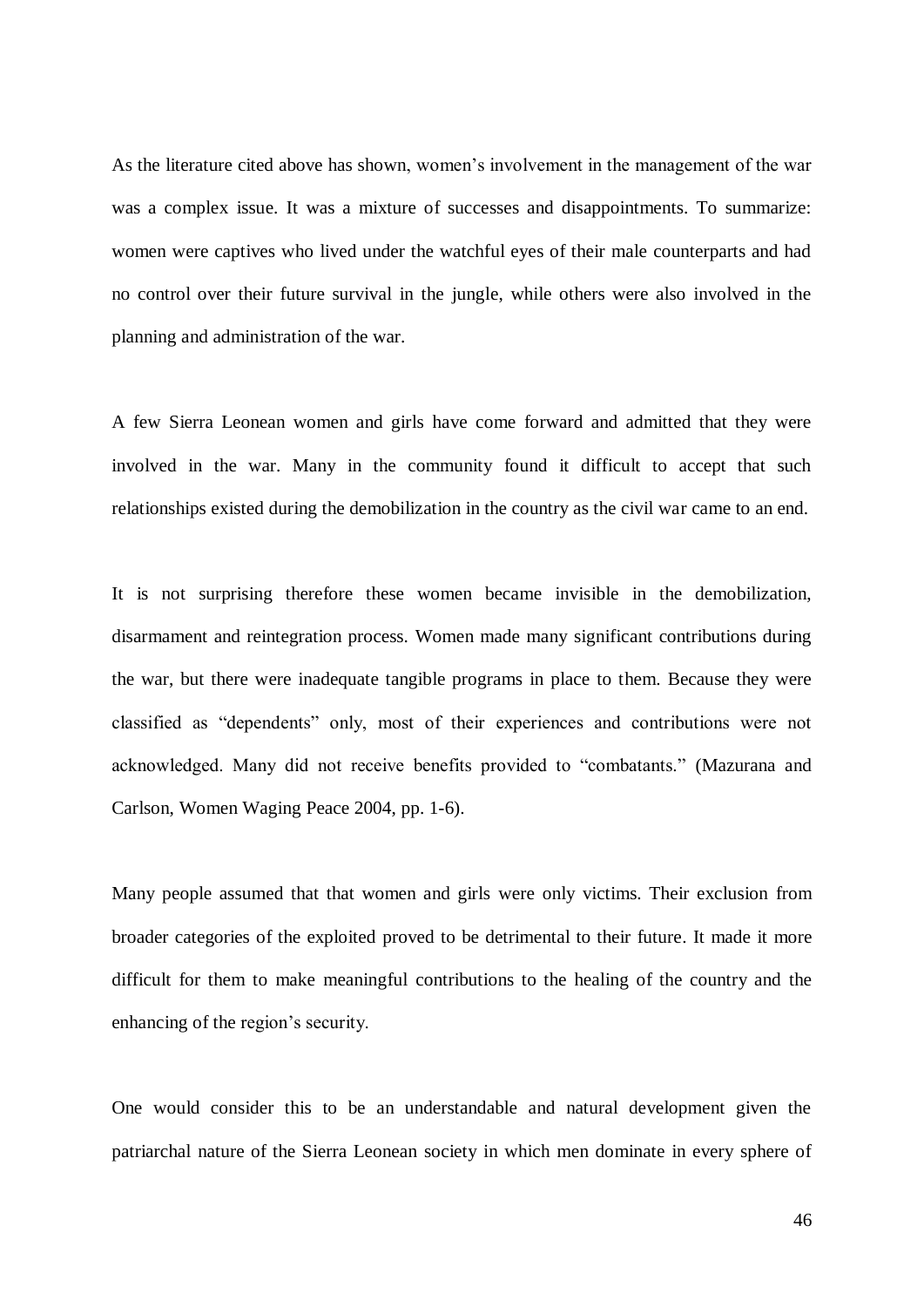life. Nevertheless, it could have been avoided if strong male and female leaders had worked together to design and implement the Disarmament, Demobilization and Reintegration (DDR) programme that would have integrated both the concern of men and women alike that participated in the conflict as mere neglect of women led to them turning "to prostitution and petty crime for survival. With no hope of receiving assistance from the children's fathers, their own families, or the state, some are turning to violence" (Mazurana and Carlson, Women Waging Peace 2004, pp. 2-6).

### **2.2. THE ROLE OF WOMEN IN RESOLVING THE CONFLICT IN SIERRA LEONE**

In Sierra Leone the women's involvement in the management of the war was a complex issue for them. During the war women were captives and had no control over their future survival in the jungle. They were under the watchful eyes of their male counterparts in the battlefield and were expected to participate in the planning and administration of the war. Some Sierra Leonean women and girls came forward and admitted that they had been involved in the war. A few admitted to being fighters. But the largest revelation coming from the women's community was their experiences of being abducted, forced into combat and sometimes subjected to gang rape. Many became sexual slaves to their male counterparts in the war zone. The atrocities were so great that the mainstream community found it difficult to accept them as real. It affected the DDR demobilization in the country as the Civil War came to an end.

These atrocities occurred and became an issue because DDR planners failed to give women a sufficient role and involvement in creating the conditions that could assure peace. I consider this to be an understandable and natural development given the male-dominated culture of the country. Nevertheless, it could have been avoided if strong male and female leaders had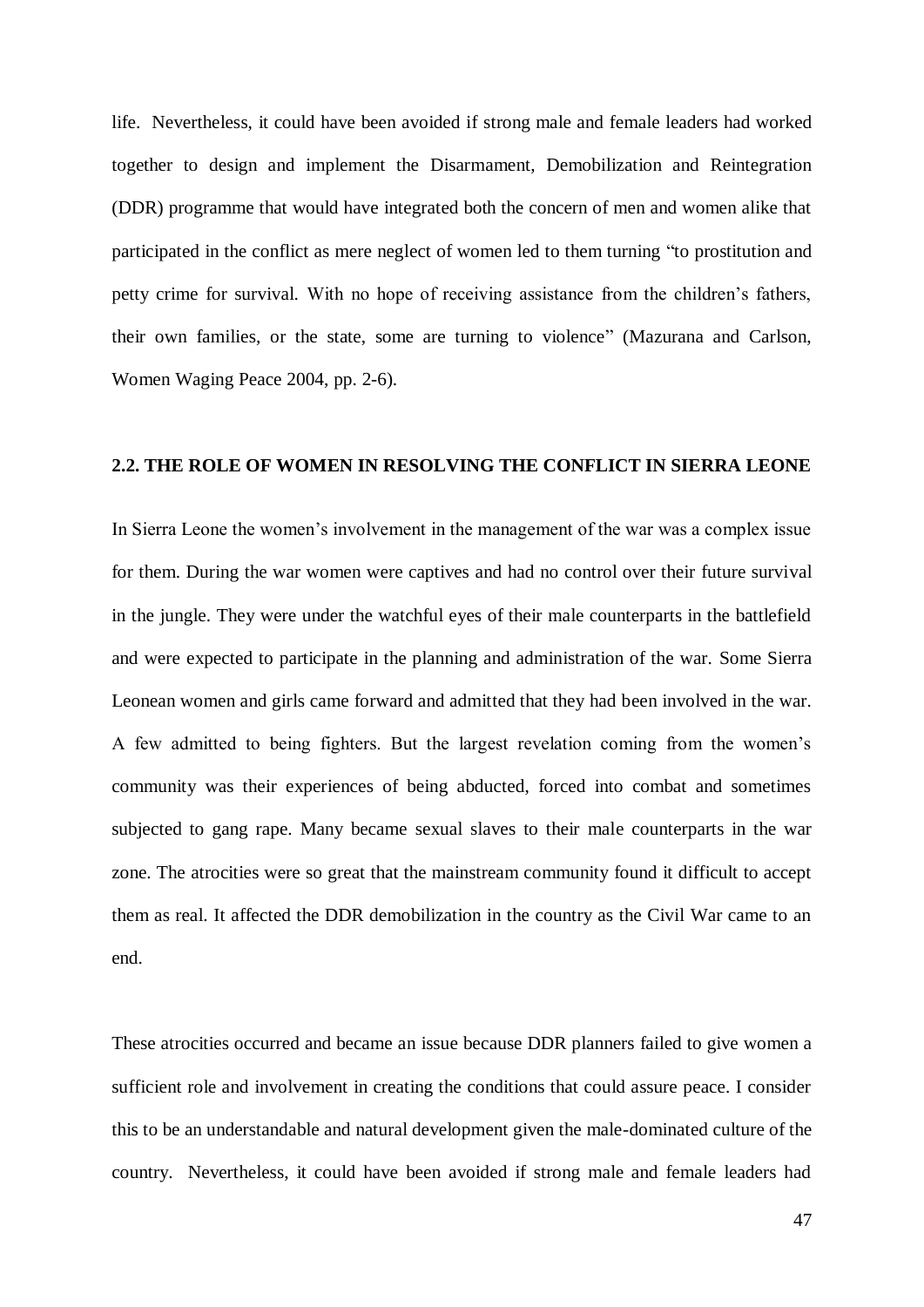worked together to design and implement the work that DDR should and could have done. Despite women's contributions and experiences during the war, inadequate tangible programs were put in place to support and motivate women and women's groups to lead in the healing process of destroyed families and communities. Fortunately many women decided to take matters into their own hands to provide a future for themselves in a way it had never been seen in Sierra Leone. We will look at what some of the literature says.

"Women played a significant role throughout the conflict. They played a military role in the pro-government Civil Defence Force (CDF) and rebel movement in Sierra Leone" (Dyan Mazurana and Khritopher Carlson, 2004 pp. 2).

This quotation suggests that women had a pretty natural and effective participation in resolving the conflict. It was actually much more challenging than the quotation would suggest. The role of women had been compromised and marginalized during the war. Women's transition back into community life was made very difficult in nearly every aspect of the peace building process.

Much of the role played by women and women's groups was largely ignored or played down by the traditional male dominated society. Many women and women's groups felt disappointed by the way in which the DDR Program was conducted. The DDR program in Sierra Leone was one of the most successful demobilization efforts in history, but women were far less involved than they could have been. Even though women and children had formerly associated with fighting groups in Sierra Leone, and many had become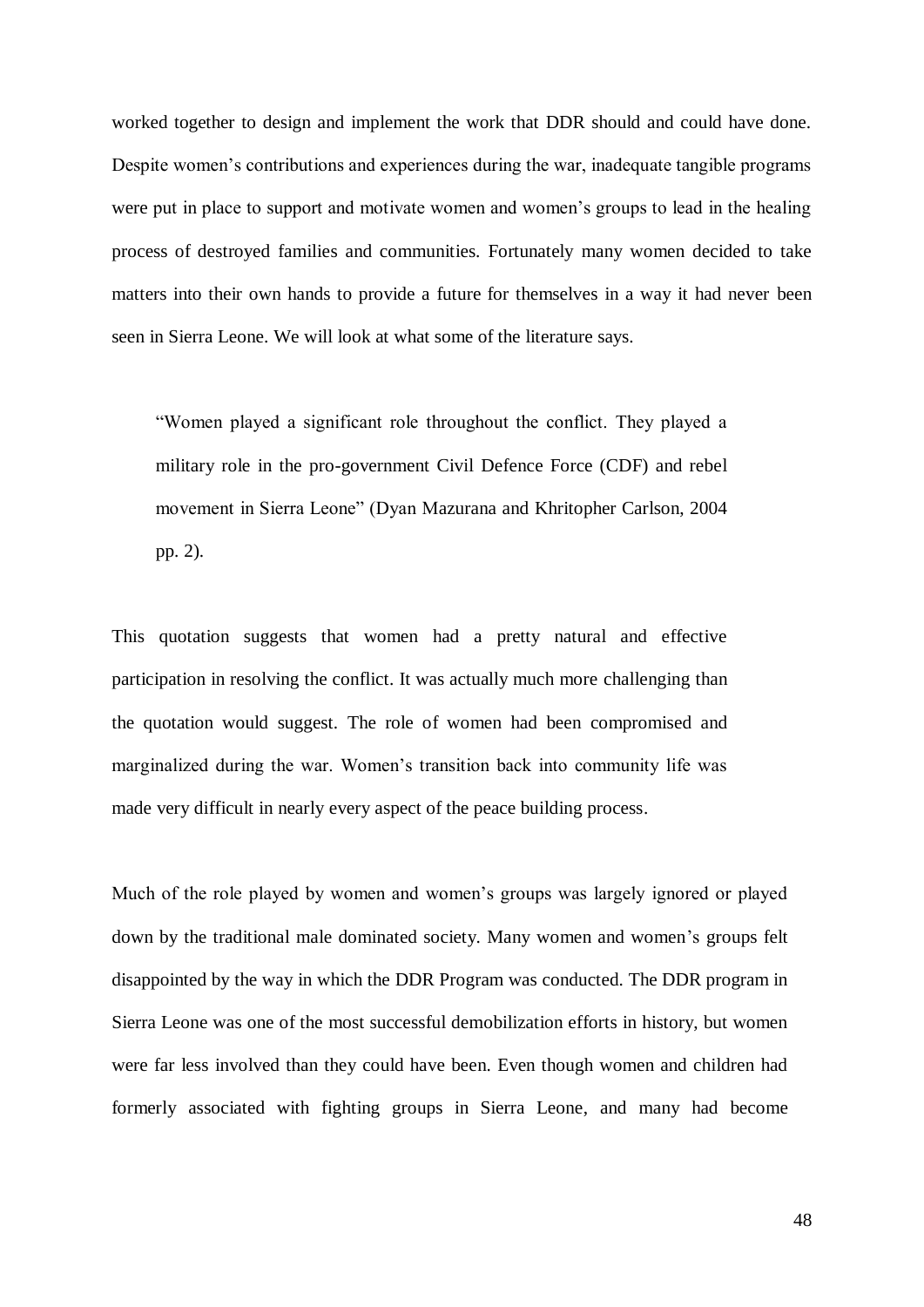peacekeepers, their lack of involvement exposed serious gaps in peacekeeping programs. Important lessons were learned.

The DDR made a distinction between male and their female counterparts during the war, which made it especially hard for girls and women leaving armed groups to find reintegration support. The initial 'cash for weapon' approach of DDR rendered many young girls and women ineligible for formal demobilization while their male counterparts were permitted to receive those benefits.

Mazurana and Carlson observed in a 2004 publication that it was their belief that the DDR process failed to help women and girls. It was clear, they said, that women and girls were viewed primarily as victims, with no role to play in establishing peace. This limited the country's progress, and constrained Sierra Leone's and the region's recovery and the development of the region's security (Mazurana and Carlson, 2004 pp. 1-6).

These observations capture the essence of the difficulty experienced by women. Despite these challenges women chose to play the largest role they could. In some cases they were able to be active participants. Many women's organizations emerged, and some existing ones expanded their roles. This contributed in major ways to a peaceful conclusion of the long Civil War in Sierra Leone. These are a few of the more important women's organizations:

- The Women's Forum Sierra Leone (WF-SL)
- Mano River Women's Peace Network (MARWOPNET)
- Women in the Office of National Security (ONS)
- West African Network for Peace-building Sierra Leone (WANEP 2000)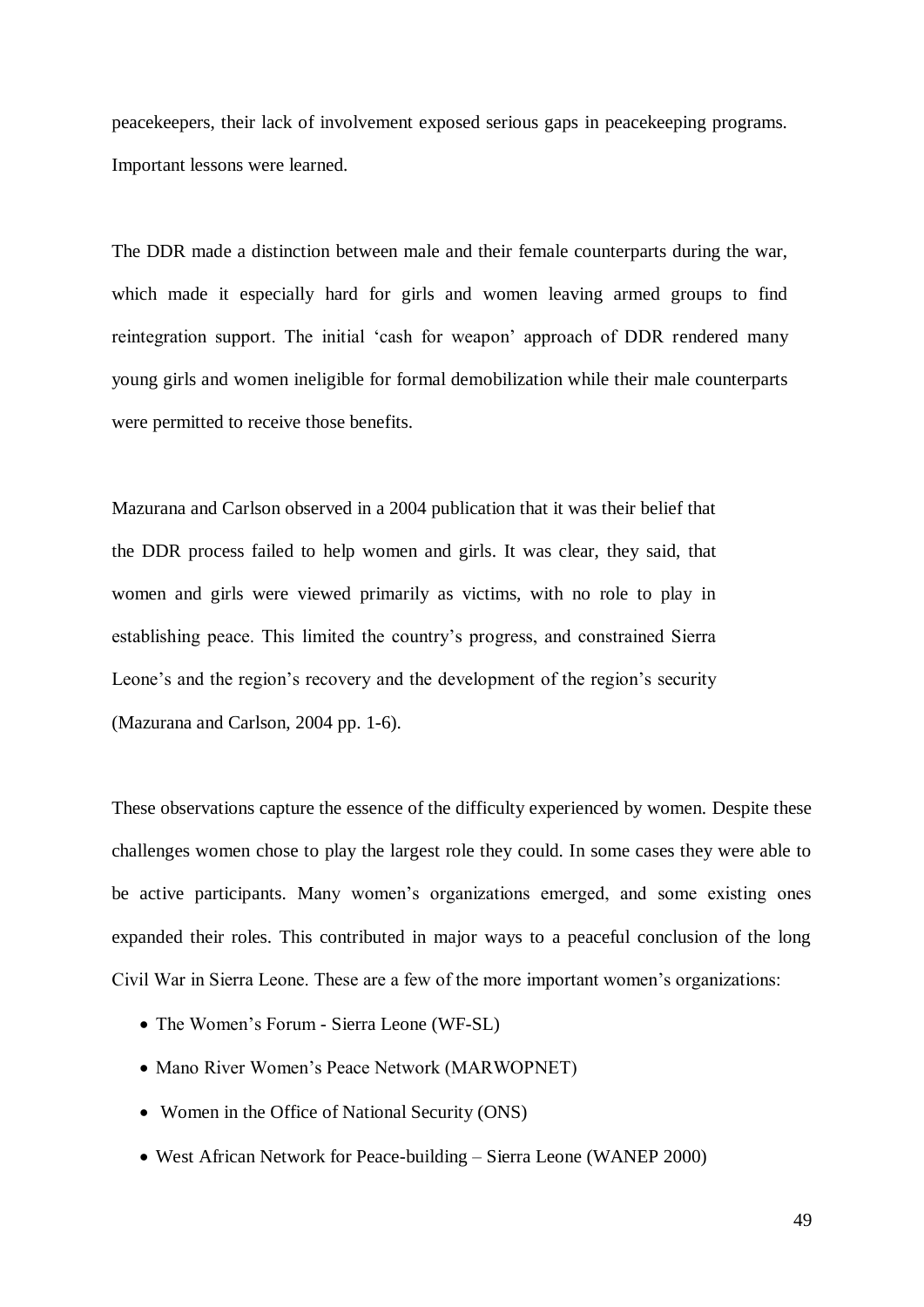- Femmes Africa Solidarity (FAS)
- Women Organised for a Morally Enlightened Nation (WOMEN)
- Sierra Leone Chapter of the Women's International League for Peace and Freedom (WILPF-SL)
- Young Women's Christian Association (YWCA)
- Sierra Leone Association of University Women (SLAUW)
- The National Organization for Women (NOW)
- The Sierra Leone Movement for Peace (SLMP)
- $\bullet$  50/50 Group

From among this group I have decided to give a general analysis of the most important of these women and women's groups, and what other authors have said about them, instead of focusing on an individual group or what one particular group did during and after the civil war in Sierra Leone.

The wake of the mid 1990s crises, the world witnessed like-minded women from all over the country joining forces to create several women's movements basically aimed at forcing a negotiated conflict of the frustrating conflict. The Women's Forum was formed in mid-1994 when the Sierra Leone Association of University Women (SLAUW) proposed that women's groups meet regularly for networking, information sharing and collective action on issues of common concern. Also in the fray were the Young Women's Christian Association (YWCA), the Women's Association for National Development (WAND), SLAUW, The Sisters Unit, and The National Organization for Women (NOW), and long-time community activists such as Haja Isha Sasso who formed the backbone of the new structure.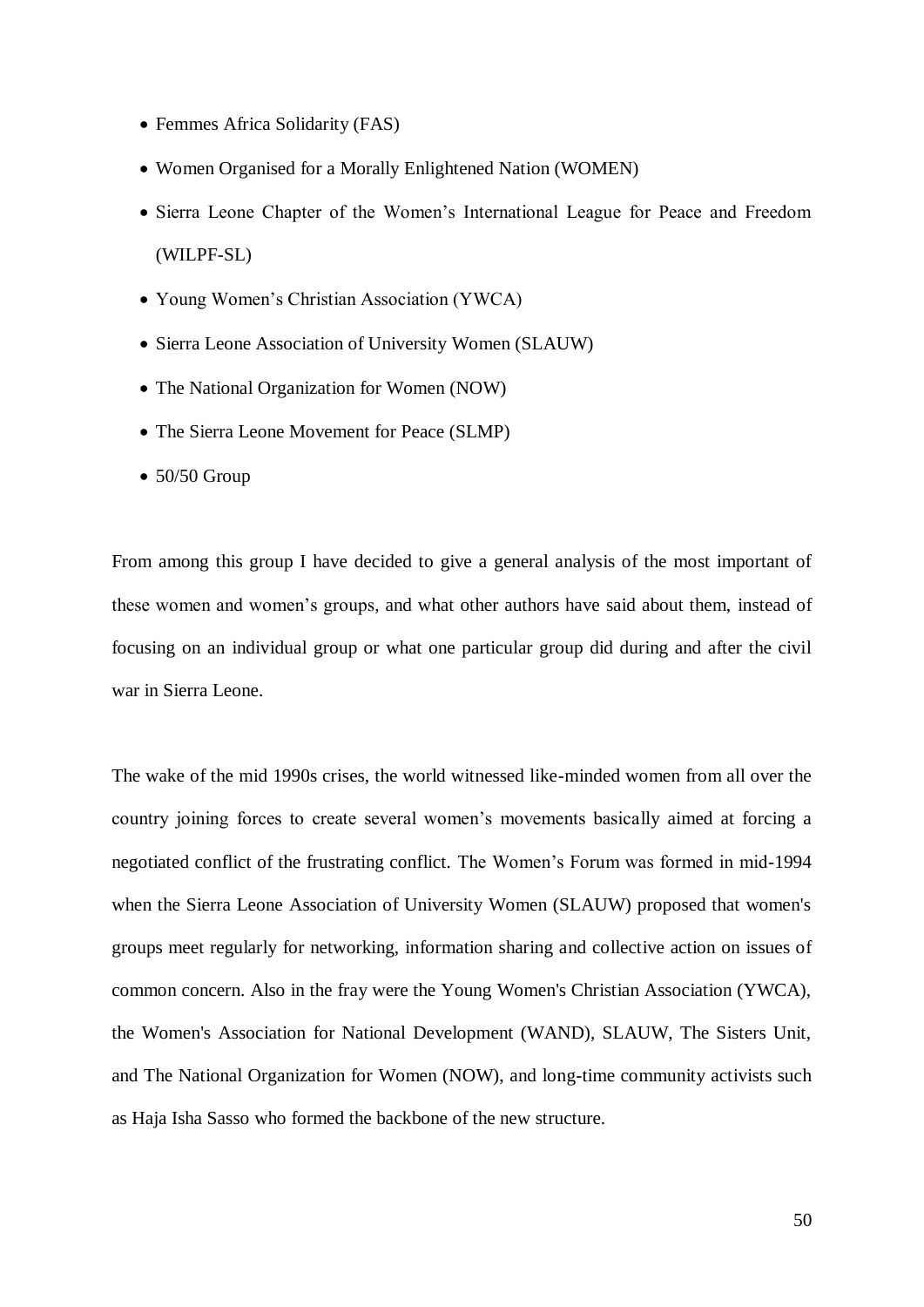The mobilization of these women increased in 1995 as fighting intensified when it became evident that the National Provisional Ruling Council (NPRC), the military junta in power at the time was unable to protect the civilian from the rebels. The Women's Movement for Peace (WMP) was also formed in January 1995 with the objective of resolving the conflict through peaceful negotiations. This movement joined the Women's Forum. It mobilized women to form branches all over the country and at times worked in partnership with each other in order to create impact. It advocated for peace with the NPRC Government, the RUF and through the International Community. At all times, women saw to it that their activities attracted publicity both nationally and internationally.

The first significant event organized by the various women's movements was a peace march in February 1995 which took place simultaneously in the major towns of Freetown, Bo, Kenema, Makeni and Kabala, involving all sections of the Sierra Leonean populace including women's groups, youth groups, religious groups, the police, the army, schools, NGOs and people from all walks of life. It is thought to be the biggest demonstration in Sierra Leone since its independence. The message of the demonstrators was simple and compelling: "Try Peace to end this senseless war" (Bineta Diop, 2005 p.7).

As the march moved along, the crowd of women from all "walks of life" and all segments of society invited observers to join them. Many found the appeals irresistible. A notable contribution was the establishment of a negotiated peace settlement as a respectable option. It offered both the government and rebels the opportunity to retreat from entrenched positions without loss of face. The result was a nation-wide demonstration that prioritised peace as a national agenda and motivated a cessation of hostilities and the consolidation of peace. A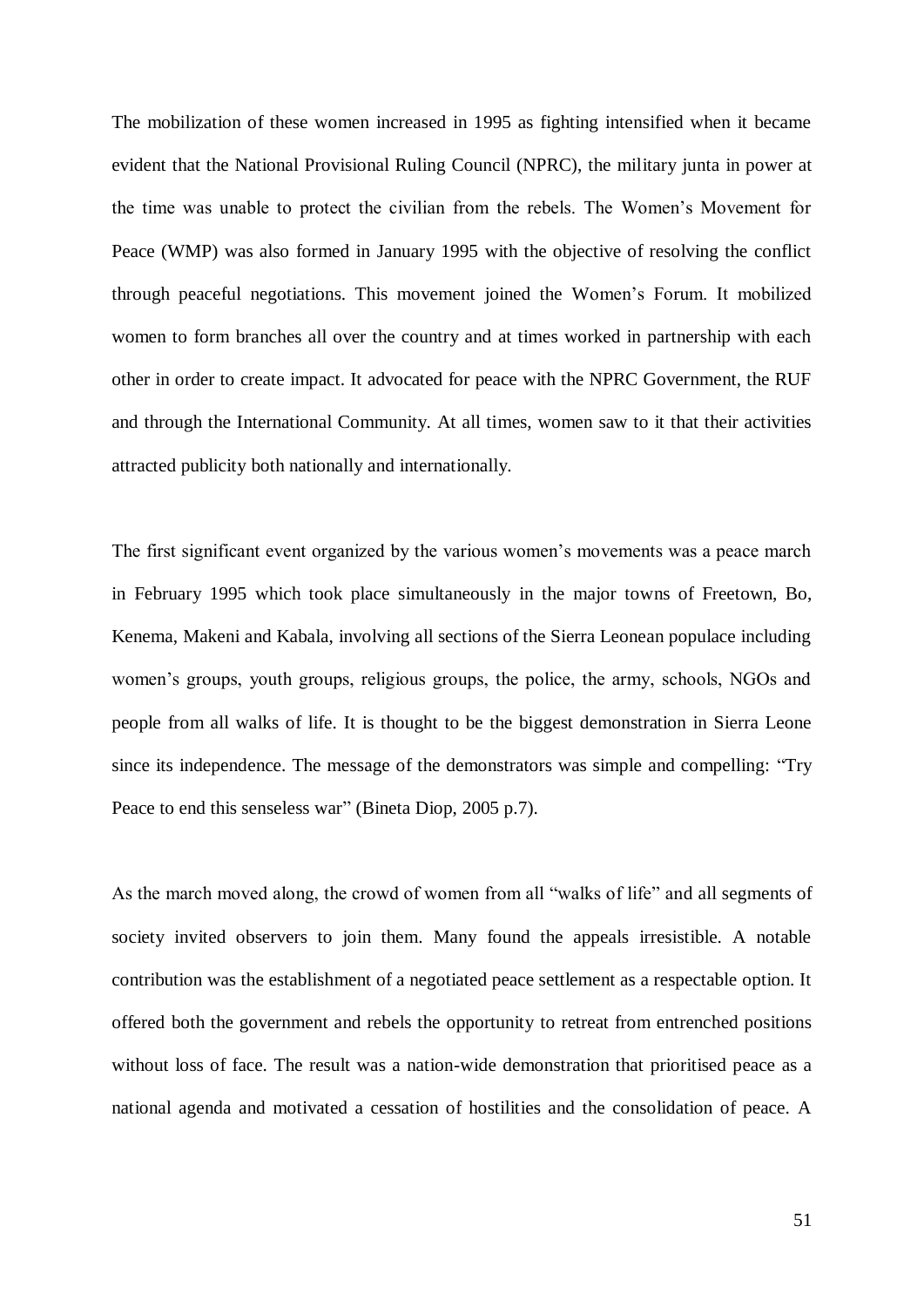ceasefire agreement was eventually reached, and women were able to play a meaningful role in supporting the campaign for elections.

Women's agitation for peace reached its climax in March 1995 when again the WMP organized a press conference in which a letter sent to RUF leader Foday Sankoh, was read calling for the end to the senseless war. At the conference, the Public Relations Officer of the Organization, Mrs. Isha Dyfan, said "Women have a specific role in conflict resolution and our concern here is to bring the war to a speedy end with independence and neutrality being our main focus." Supporting Dyfan, Fatmata Kamara, a leading activist with the 50/50 Group, expressed this opinion:

"Since the public is in full support of a peaceful resolution of the conflict, we are going to keep harping on this until the warring factions come to the negotiating table" (Badmus 2009, Vol 1, No 3, 808-839 pp. 825-827).

When the call for peace could not yield dividends, women, and Sierra Leoneans in general, began to question the will of the government to end the conflict. Once it emerged that a return to democratic, civilian rule provided the best opportunity for a commencement of a negotiated settlement of the conflict, women took a leading role and threw themselves into supporting the campaign for elections.

With women leading the campaign, the NPRC government was urged to convene a national consultative conference in which the issue of elections before peace was to be debated. The Bintumani Consultative Conference for Good Governance was then held in August 1995. Through NGOs working in the area of governance and democracy, including Women

52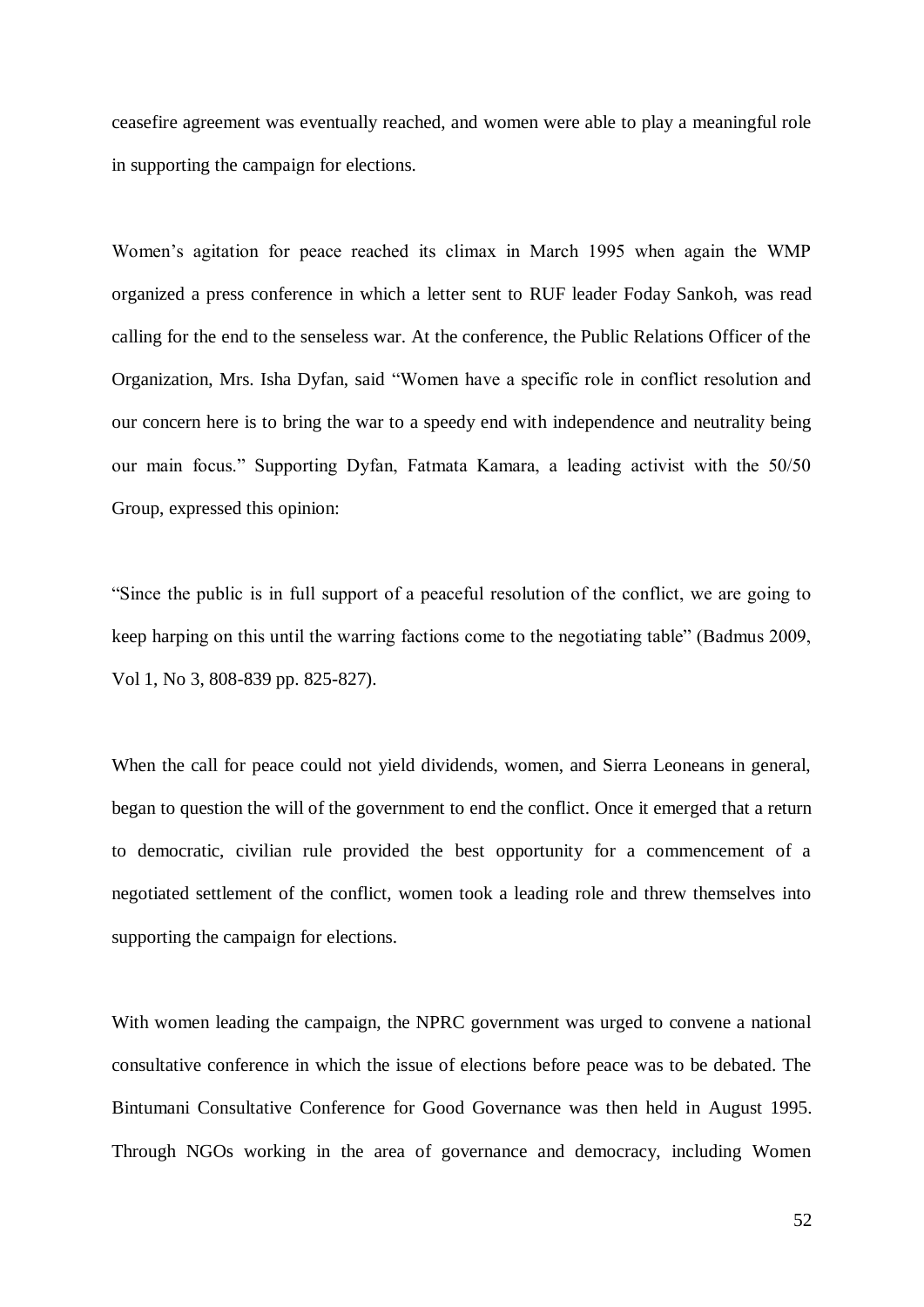Organized for a Morally Enlightened Nation (WOMEN) and the Women's Forum, the women of Sierra Leone insisted on appropriate representation in this conference. They educated/sensitized themselves and their communities on the issues, and after debating them at the Conference, they prepared a national position paper unanimously supported by all women delegates at the Conference. Delegates at the Consultative Conference pressured the NPRC to hold an election that should not be later than February 1996.

Women's quest for peace through democratic elections reached its climax in the aftermath of the January 1996 palace coup in which the NPRC Chairman, Valentine Strasser, was replaced by his deputy, Maada Bio, when the latter lobbied for the shifting of the date for agreed general elections. The junta's efforts to circumvent the process became fruitless as women vehemently opposed the move. They held a press conference on February 6 to present their position on the general elections and issued statements to political parties, emphasizing the inclusion of women's issues on the political agenda. "The press conference attracted approximately 300 people including the United States Ambassador and other embassy staff as well as the British High Commissioner, several media houses and UN Representatives" (Diop 2005, pp.8-10).

The junta called for a second consultative conference called Bintumani II to discuss the status of the peace process and its implications for the upcoming elections. Women were very active manipulating/influencing the outcome of the conference. They influenced who chaired the meeting, how the questions should be phrased and also lobbied other delegates to support their position (Diop 2005, p. 8). At the conference women delegates met a consensus that was made public: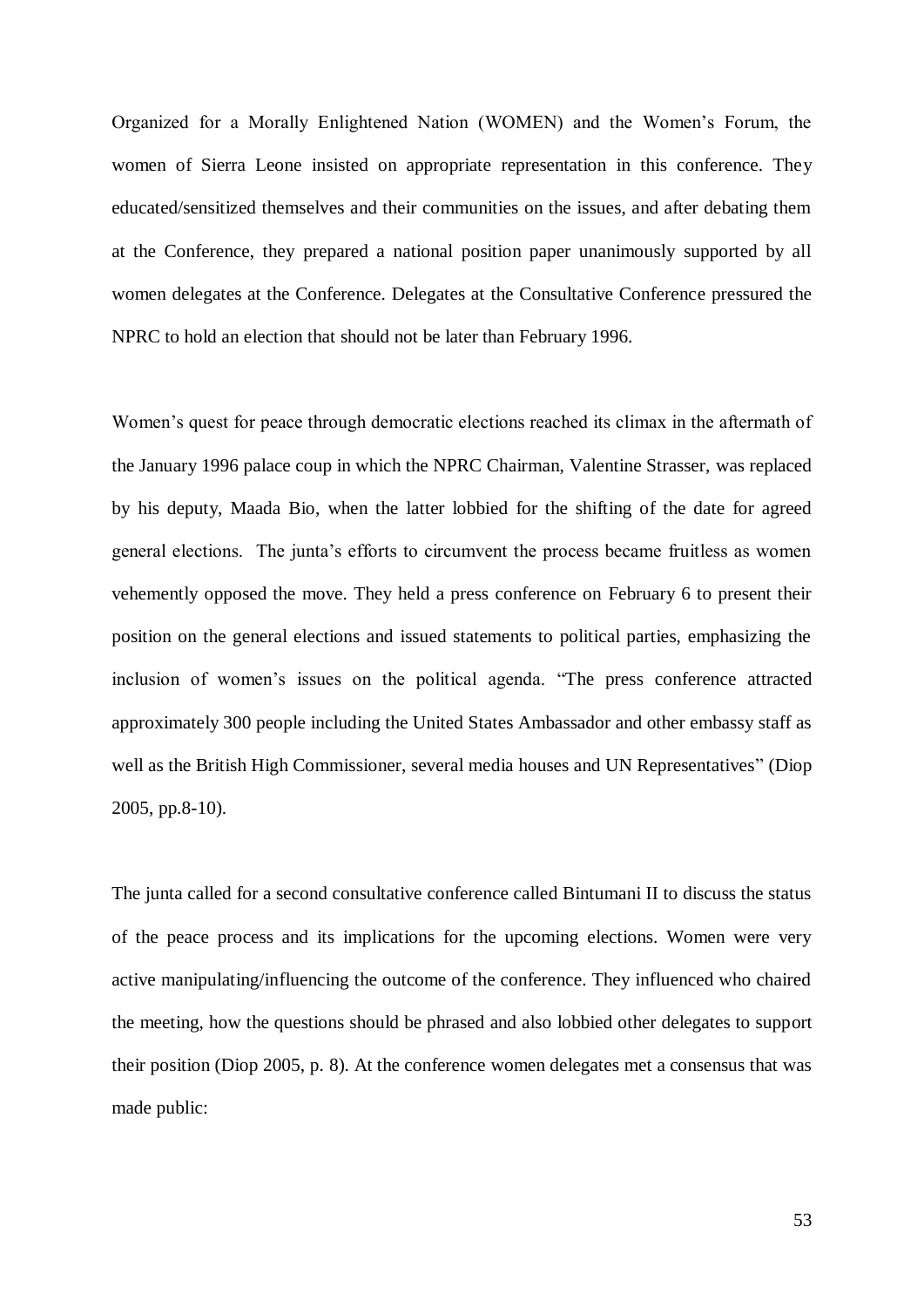"We support that peace negotiations and elections must go hand in hand as previously agreed. We therefore demand that the elections…go ahead on 26 February 1996 as agreed at the National Consultative Conference and approved by the NPRC Government the political parties, civil society and the Interim National Electoral Commission." (several women delegates cited in Badmus 2009, p. 826)

This was an effective piece of literature. The result of the conference was an overwhelming vote in favour of an election to take place on February 26 1996.

The role of women remained limited, however. All they were specifically authorized to do was call for a general election. Women's groups continued their informal activities during the electioneering process. They took voter education into their own hands, sensitizing individuals to register as voters, recruited and trained local election observers to scrutinise the election proceedings throughout the country, and articulated and promoted women's issues for inclusion in political parties' manifestos. They also supported full compliance with the electoral laws, ensuring that the elections were free and fair. Thus credit for the success of the election was attributed largely to women. On Election Day, women mobilized themselves and Sierra Leoneans in general to vote. In spite of security threats Sierra Leoneans came out in large numbers to vote whilst chanting in Krio "Wi wan vote" meaning "We want to vote", in defiance to the heavy firing- a scare tactic used by the military. However, only 5 women were on the list of 68 candidates representing the Tejan Kabba led Sierra Leone People's Party which won the election.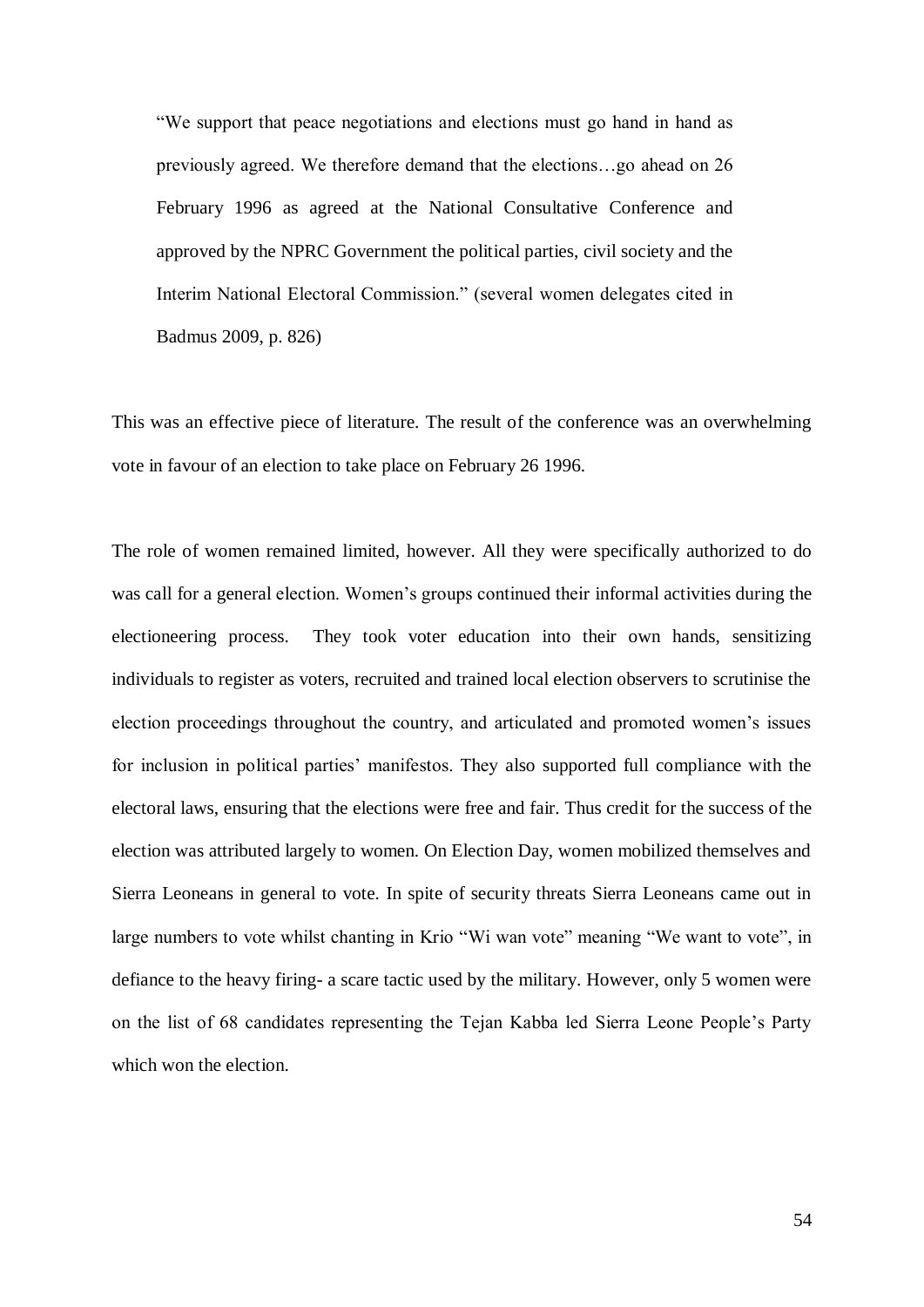No women were present at the Abidjan negotiations which immediately followed the elections in November 1996 and which culminated to the Abidjan Peace Accord. To add to this exclusion, the official DDR process prescribed by the Peace Accord did not address child and female combatants' issues. Some said this was because women did not have the prerequisite rifle needed to register as combatants and also because DDR practitioners did not consider women as potential combatants.

It is clear that Sierra Leonean women should have played a much more active role in resolving political differences, unrest, war and crisis. The literature should have made this point much more forcefully. Their involvement could have been the key to a more meaningful and lasting settlement. Combatants needed to be informed about the Abidjan Peace Accord. FM radio 98.1 should have been open to more women's voices so less force would have been necessary to restore law and order. Mazurana and Carlson have commented that women, individually and working in groups, were able to assist in the reintegration of former combatants, particularly those excluded from the official programs. Many in Sierra Leone, including men and women, ultimately acknowledged that women had played a significant role in helping this reintegration process (D. Mazurana and K. Carlson 2004 p. 4). While I am grateful for this acknowledgement, I believe Women's role could have been even more positively reviewed.

## **2.3. THE CONTRIBUTION OF FEMMES AFRICA SOLIDARITY (FAS) TO WOMEN'S MOVEMENTS IN SIERRA LEONE**

An organisation known as Femmes Africa Solidarity FAS visited Sierra Leone in 1997 at the invitation of two women's organisations—Women Organised for a Morally Enlightened Nation (WOMEN) and the Sierra Leone chapter of the Women's International League for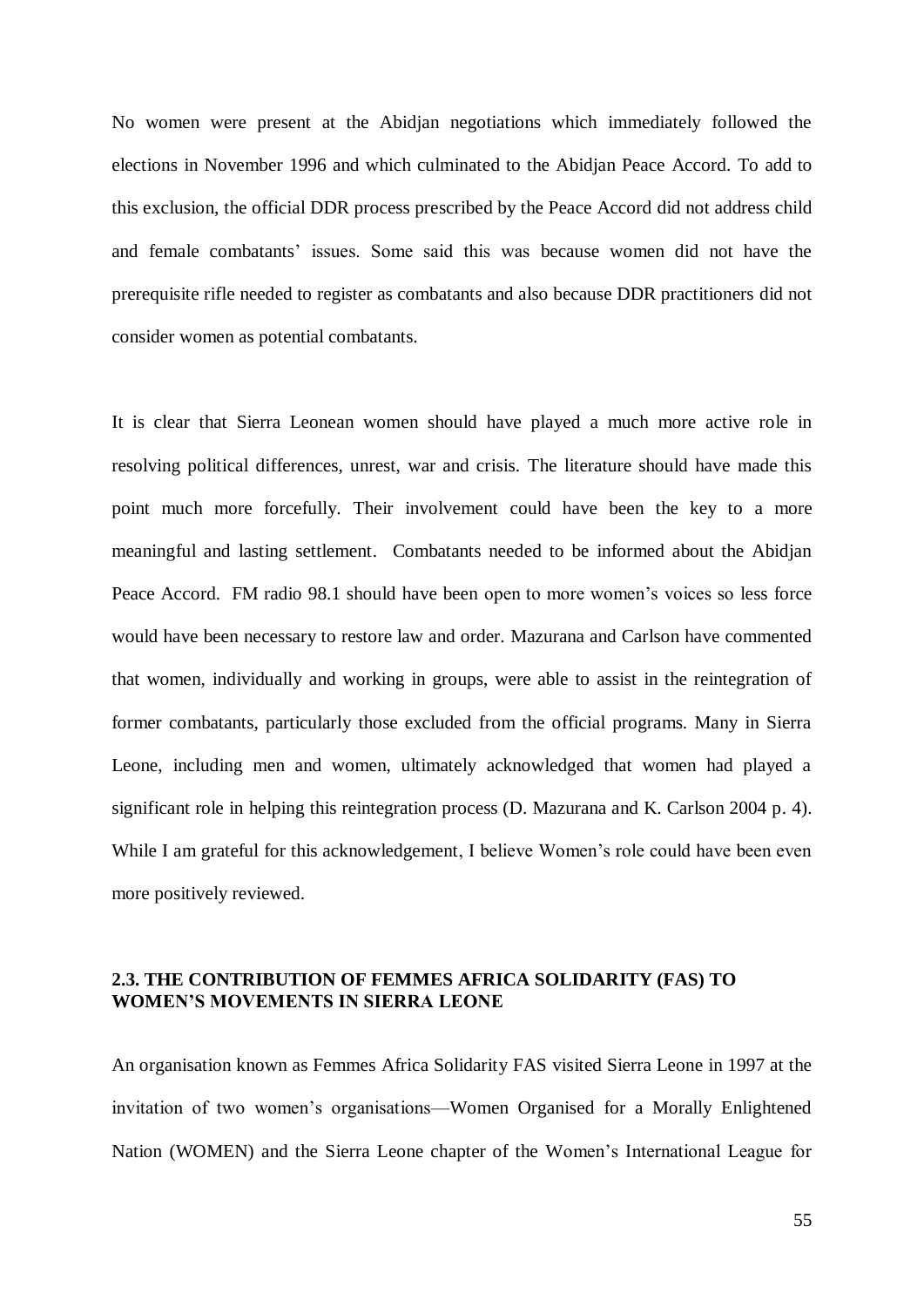Peace (WILPF-SL). FAS worked closely with various Sierra Leone women's organisations, notably the Women's Forum (an umbrella association), Accord 97, Crusade for Peace, WILPF and Campaign for Good Governance (Ifeoha, FAS 2000, pp. 1-10). While these efforts did not end the civil war immediately, they put in place a foundation, which could reignite itself after the war ended. That foundation made it possible for a more lasting peace to be established in the post-war era.

A delegation of many of these women's organisations organized themselves to collect information on the role of women in the peace process. The goal was to share this research with others in Africa, especially those in regions suffering from war or conflict. The group had a meeting with the First Lady of Sierra Leone and other government officials including the Vice-President and the Minister of Foreign Affairs, Gender and Children Affairs, and Local Government and Community Development (FAS 2000 pp. 1-10). The delegation likewise met with women in displaced camps and women working in the markets. Following discussions with the aforementioned groups and persons; and also interviews with the media, the delegation made the following assessment:

> "The role of women was primordial in the peace process in Sierra Leone. They made sacrifices in coming out spontaneously and demonstrating in an attempt to foster democracy within the country. Their achievement at Bintumani I and II were widely acclaimed. Women wanted the responsibility to lead and support others..." (FAS 1997, p. 52)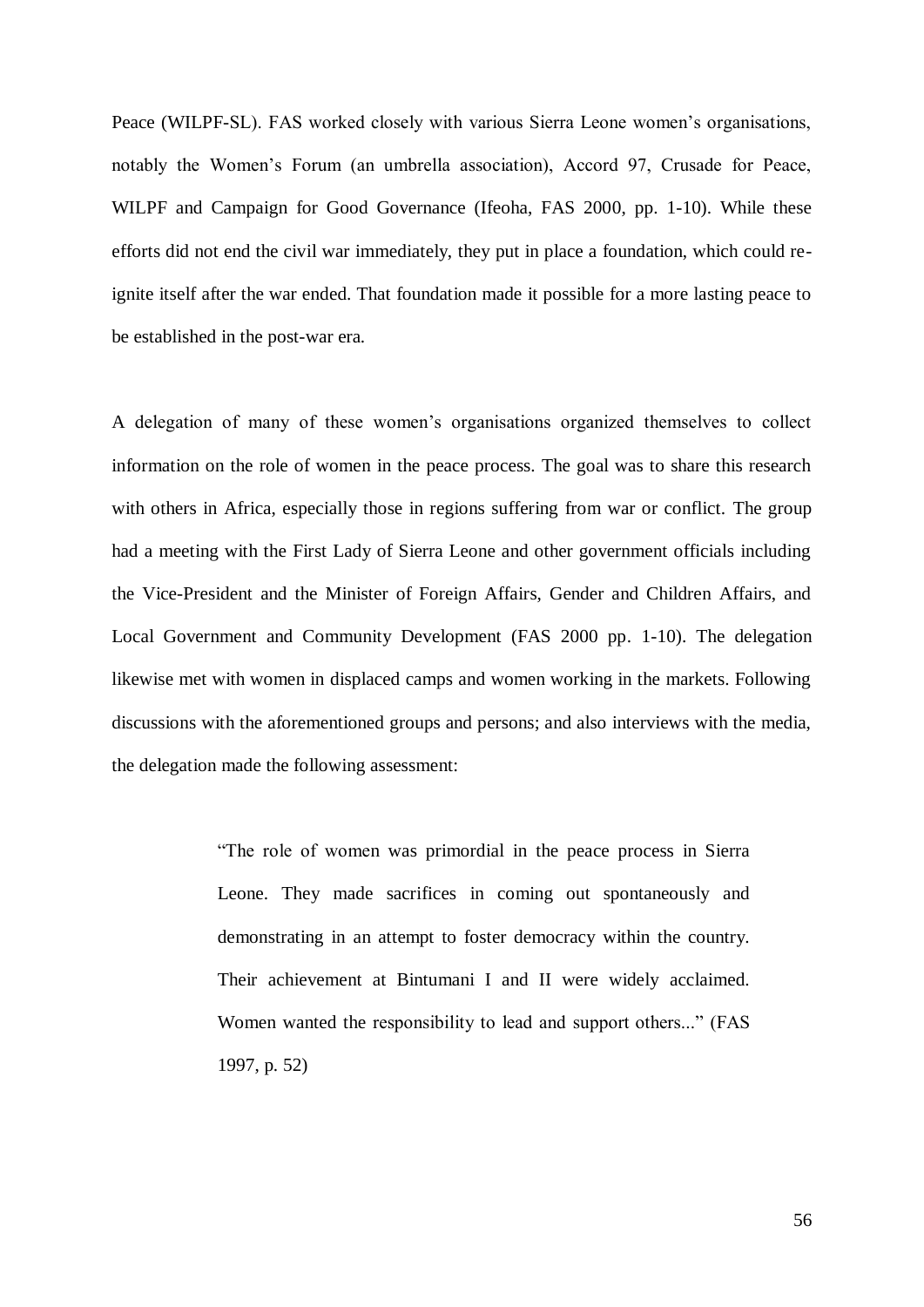The above assessment underscores the increased role women played in Sierra Leone stated by a group of women who had occupied a relatively low status in society. They became a real force to reckon with, one that defied the forces that wanted to derail the peace process. The increased involvement by women set in motion a strong foundation for a major future role in peace-building in Sierra Leone. This evolution should have been publicized much more effectively.

FAS' involvement in Sierra Leone ceased abruptly when the civil war began to rage. Women's movements dispersed and were scattered. After a while, in 1998, when possible, FAS was once again able to coordinate the efforts of women and make the voice of women heard. It publicised what women had done in the peace-making process (Ifeoha 2000, pp. 3- 10). In 1999 women, refusing to bow down, decided to rally in the streets. They marched into the National Stadium to commemorate the national women's day in an unusual manner.

SLWF made an opening statement and then women who had suffered in the civil conflict told their stories. There were stories of terrible sufferings, including rape, amputation of limbs, beatings, the massacre of entire families, and the abduction of children. Women raised placards calling for an end to the senseless war saying,

> "A final solution must be found to end the war. Children must not lose their childhood - No more child soldiers" (Ifeoha 2000, pp. 3-10).

This was an effective rallying cry. It became a beacon for motivating several women's movements to call for peace and address the countless problems facing women, children and families at the time. Partly as a result, the Young Women's Christian Association (YWCA)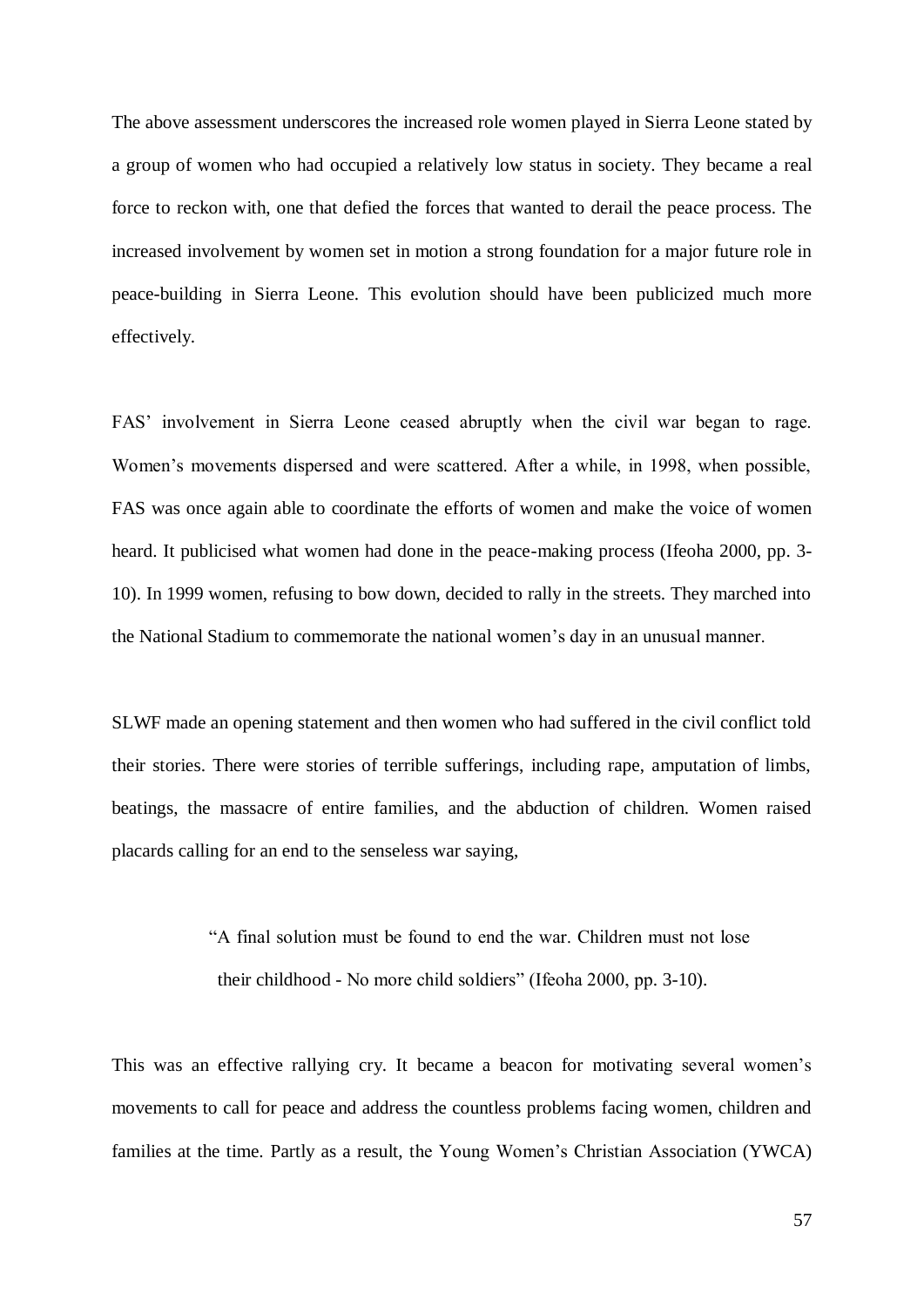organised feeding programmes for displaced women in camps. Special attention was given to mothers and babies born in the camps. But apart from addressing this effect of the war, there was perhaps too much focus by some groups who concentrated their attention on the causes of the war (Ifeoha 2000, pp3-11).

During this same period the National Consultative Conference on the way forward for Peace in Sierra Leone was held. Its objective was to enable the National Commission for Democracy and Human Rights to collate the views of all areas of society to assist the development of the national Programme for Sustainable Peace (FAS 2000 pp. 1-10). Women took a major role in this Conference.

Thus FAS resurrected the concern that women in the country were still under-represented in community missions. This was able to occur because most of leaders involved in the earlier democratic movement were no longer present. Many had sought refuge outside the country (FAS 2000 pp. 1-10).

The Sierra Leone Association of University Women (SLAUW) contributed to the peace process by setting up a camp to give support to mothers who had given birth during this period. Women from religious backgrounds discussed ways to increase their involvement in the peace process in Sierra Leone. Amy Smythe encouraged more women from all backgrounds to join them and take greater responsibility for the present situation. This, it was hoped, could ensure that a lasting peace could be found and shared by the entire population (FAS 2000 p. 8). I concur that these efforts were of critical importance.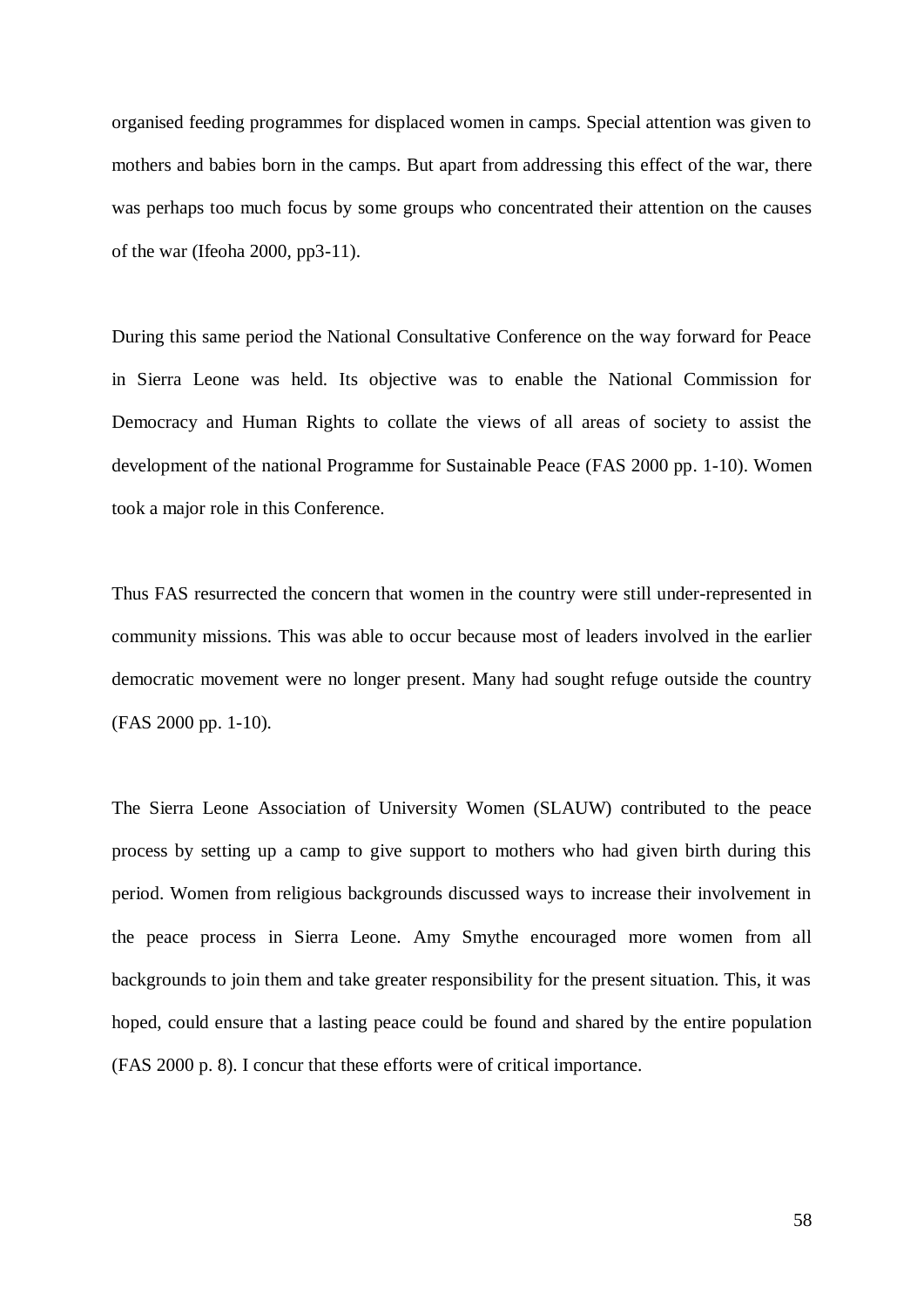### **2.4. WOMEN'S ROLE IN THE NEGOTIATION OF THE LOME'S PEACE ACCORD AND THE CONSOLIDATION OF PEACE**

It cannot be stated strongly enough that women played a pivotal role in moving the country to its first successful democratic elections. The elections they supported helped make possible a peaceful negotiation of the Abidjan Peace Accord. At the conclusion of the Abidjan Accord, FAS still expressed the opinion that women were still insufficiently mobilized to participate fully in peace negotiations. Much work remained.

Ultimately the implementation of the peace accord failed to deliver its full potential for several reasons. One major cause was the refusal of the RUF to lay down arms before Executive Outcomes, the South African Mercenary group hired by the government of Sierra Leone, had withdrawn. That failure led to the creation, in July 1996, of a new NGO "The Campaign for Good Governance" to increase citizen participation in governance in order to build a more informed civil populace and a more democratic state that could promote gender empowerment and equity.

Women's resolve was further tested when the newly elected government of Ahmed Tejan Kabba was overthrown by the Armed Forces Revolutionary Council (AFRC). This period again witnessed the rise of the multiplicity of women's organizations such as Women's in Action, Women in Need, Women's Accord etc. These women's groups organized mass rallies and civil disobedience that virtually paralyzed the country and made life very difficult for the junta. It was an effective effort.

Prominent women activists, including the First Lady of the then deposed president, Patricia Kabba, and Zainab Bangura, who had headed Campaign for Good Governance but who had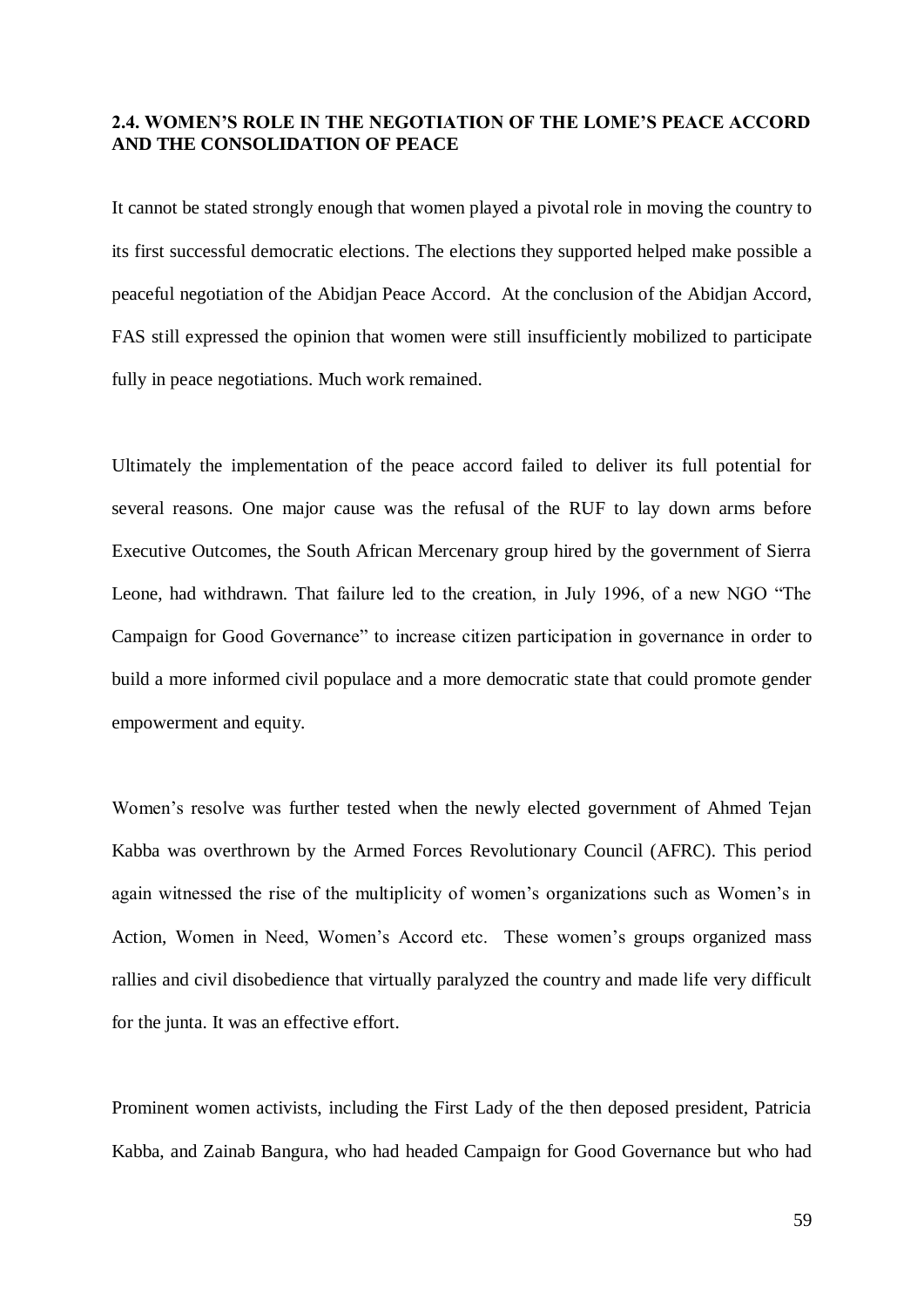fled to neighboring Guinea. They effectively used Radio Democracy (FM 98.1), an underground media propaganda outlet that was established by pro-democracy activists, to regularly contact women activists who stayed in Sierra Leone. Generally, women, through the Women's National Salvation Front, confronted the Junta and their numerous atrocities were exposed on Radio Democracy. Anti-Junta discussions were aired on Radio Democracy which, undoubtedly, kept the civil society united and increased the tempo of their opposition to military rule.

All these efforts by women bore fruits as they encouraged ECOWAS to intervene; an intervention that happily resulted in the restoration of democracy in March 1998. These determinant roles played by women in bringing peace back to the country confirm the success of women's roles in conflict resolution as contained in the Kigali Declaration. The Declaration argued that society should "recognize women's traditional peacemaking roles and their rights to equal involvement in all peace initiatives, including early warning mechanisms and swift responses at national, regional, and international levels." (Badmus 2009, p. 827). It was an important first step that the words expressed the importance of what needed to happen.

Once the democratically elected government of Tejan Kabba had been restored, the UN and the International Community brokered the Lomé Peace Accord in July 1999, the very last of the many peace agreements in the Sierra Leone conflict. Two women were amongst the delegates that participated in the peace negotiations. However, many other Sierra Leonean women who were representatives of the women groups were also in attendance as observers; their presence of which might have led to the acknowledgement in the peace accord of women being victims of the war and hence the need for a special attention to their needs and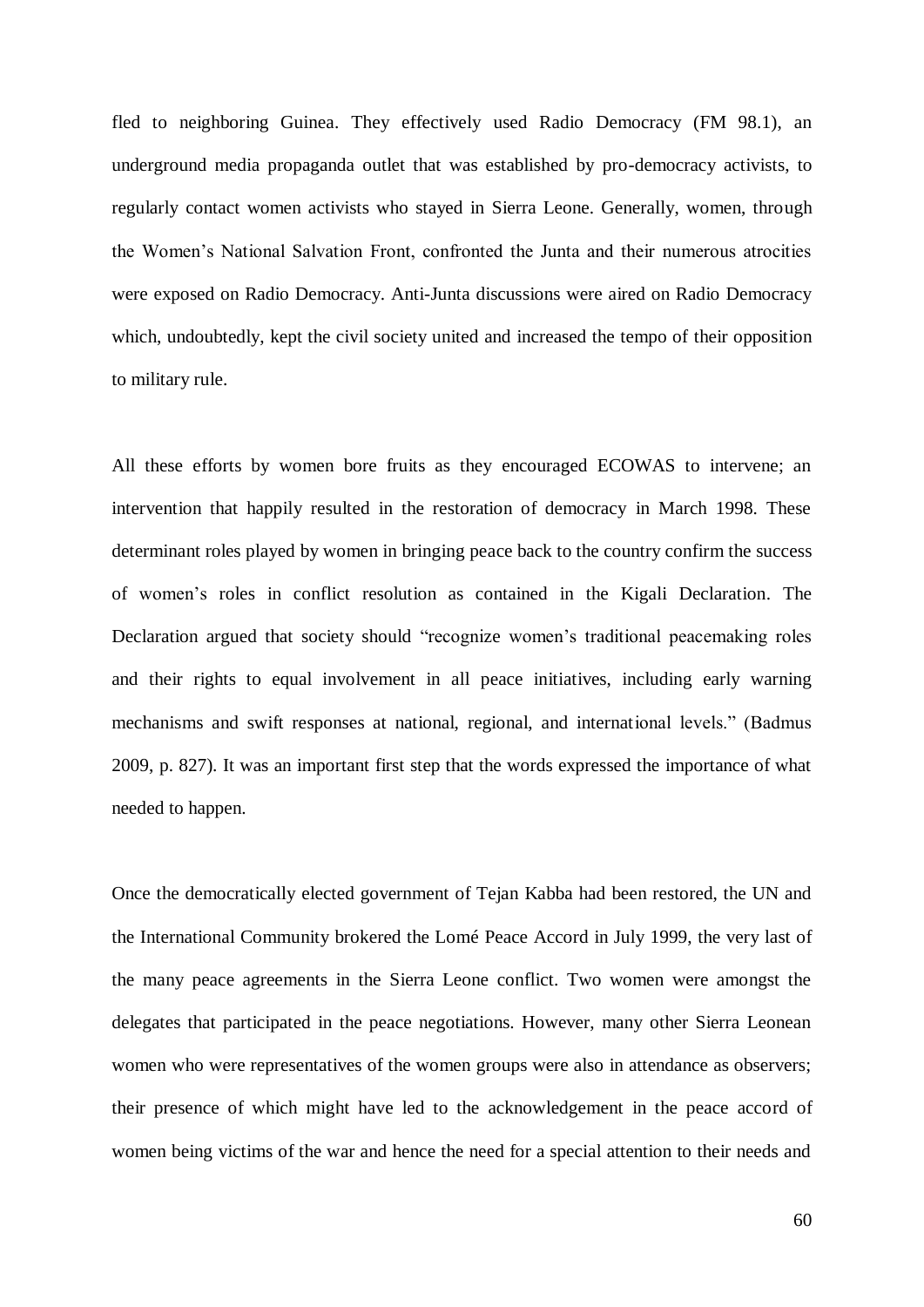potential which will enable them play a central role in the moral, social and physical reconstruction of the country (Lomé Peace Accord, Part 5, Art. XXVII, Para. 2)

However, the accord again ignored the role of women in the political and economic reconstruction of the country. This notwithstanding, women remained a vital resource for peacemaking and peace-building. They particularly continued to put pressure on all the parties to adhere to the Lomé Accord. They sometimes even used confrontational means to achieve their aim. An incidence of such nature occurred when a group of women demanded a meeting with the RUF leader Foday Sankoh, when the RUF began flouting the terms of the Lomé Peace Accord. On arrival at the residence of the RUF leader, the women were mistreated and insulted by the RUF fighters. They however stood their grounds demanding that the RUF ceasefire or that Sankoh be removed from the position he was given as a Government minister. This situation ignited a mass demonstration on March  $8<sup>th</sup>$  2000, which proved pivotal to the struggle for peace, culminating to the removal of the RUF leader, Sankoh, from the political scene of Sierra Leone for good.

The war was finally declared over in January of 2002. Women could have rested on their laurels at this point, but fortunately they recognized that their efforts to achieve full equality needed to continue. Women continued to be key actors in creating an enabling environment in post-conflict peace-building.

As part of the healing process, women advocated forgiveness for the perpetrators of war atrocities and reconciliation of ex-combatants while they were also in the forefront in encouraging the ex-combatants to participate in the reconciliation processes and sought forgiveness through the Truth and Reconciliation Commission (TRC). Women were said to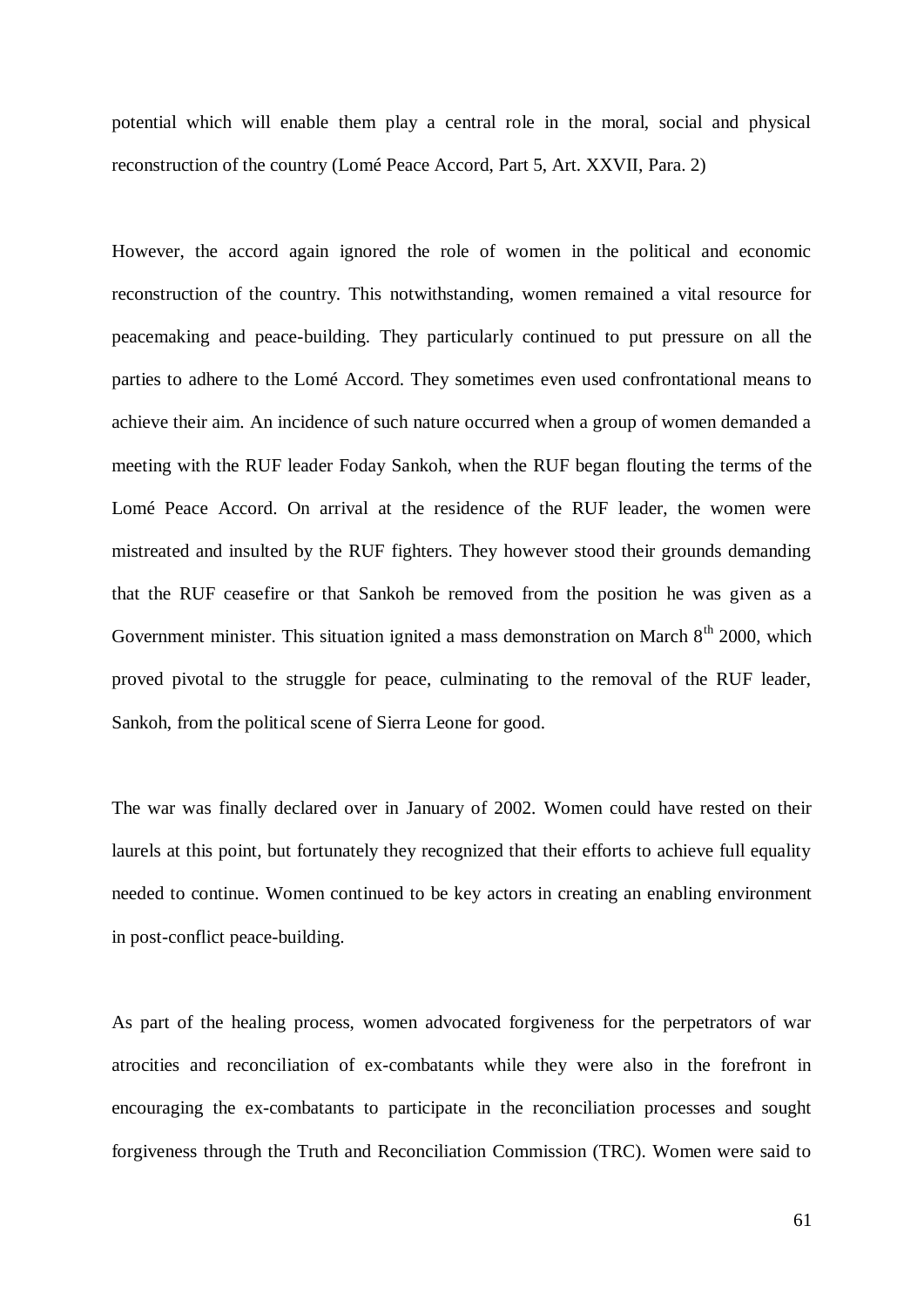later focus on the future, prioritizing reintegration of child soldiers, imparting of skill-based knowledge, lobbying for comprehensive education, particularly free education for all, and primary health care support. Through civil society organizations, they initiated programmes for the co-existence of various sectors of the society.

Some women's groups also became instrumental in the promotion of agriculture after the conflict. One of such groups was the Tamaraneh Women's Agricultural Development Association in Kholifa - Chiefdom Tonkolili District which was sponsored by the Red Cross. This women's group helped promote education on the importance of agriculture in achieving a sustainable peace in Sierra Leone.

Another important contribution by women's civil society organizations was working to create awareness through sensitization programmes focused on health related matters. A majority of health problems affecting people in Sierra Leone during and after the war was due to the lack of clean water and proper sanitation. Access to safe drinking and adequate sanitation are essential for disease control. The women CSOs dealt with this challenge through self-help projects in the country. This was sometimes done through the print and electronic media. Women also became actively involved in all government sponsored health programmes and most especially those relating to trauma counseling. It is of note that in Sierra Leone, survivors of sexual violations were employed as educators and assistants in health institutions. That was quite an achievement!

Badmus (2009) summed up the successes of women's roles in post-conflict peace-building in Sierra Leone by quoting Ogunsanya in *extenso:*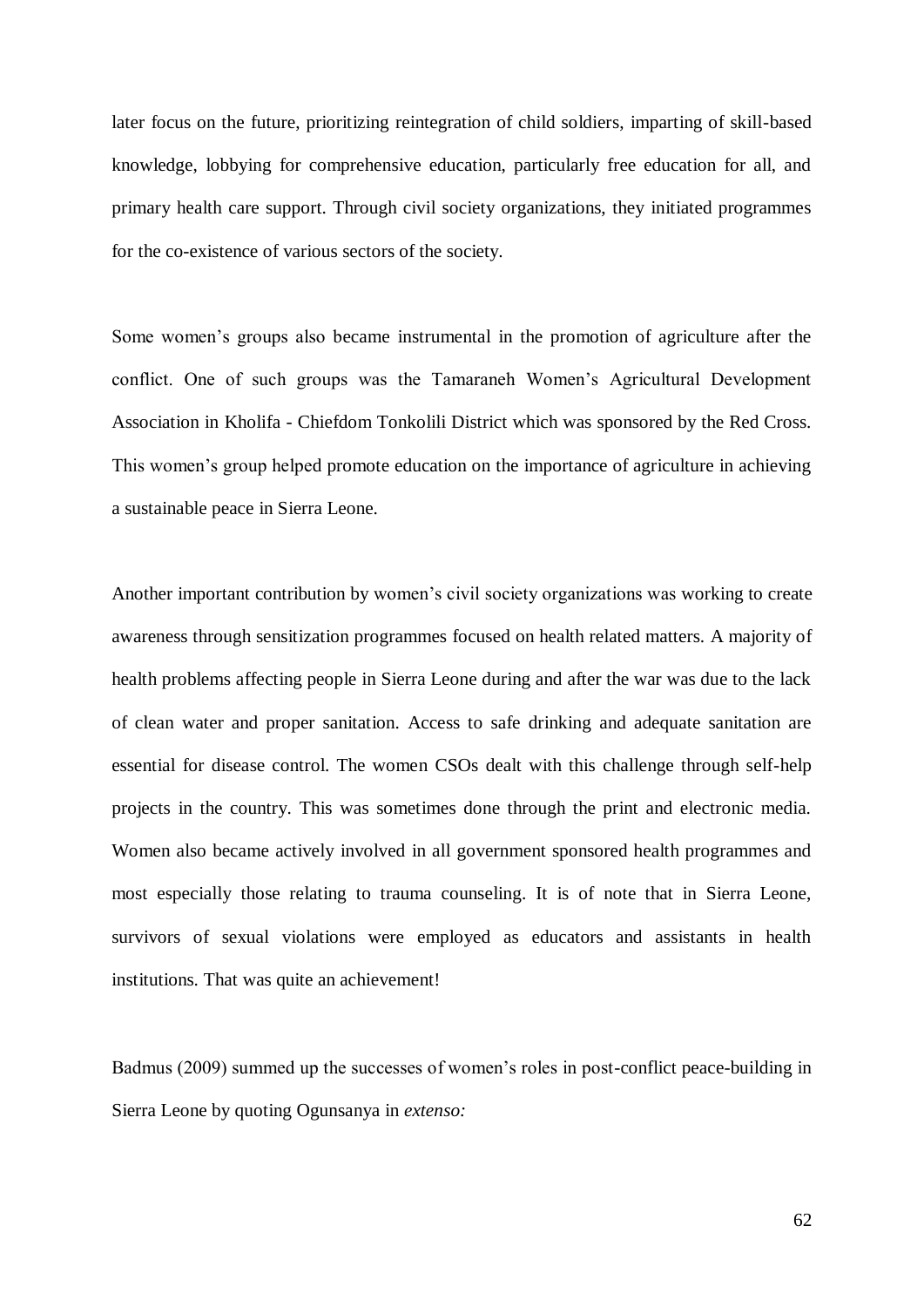The TRC has mandated the establishment of an impartial record of the abuses committed during the war, as a step towards achieving national reconciliation. The Commission also urged reforms in Sierra Leone's legal, judicial and police systems to make it easier for women to report cases of sexual and domestic violence. It called for the repeal of all statutory and customary laws that discriminate against women in marriage, ownership of property. The Commission further recommended that the government should campaign against the customary practice whereby a rape victim is obliged to marry the rapist. The country now recognizes rape and other sexual violent acts as gender crimes and is now working towards achieving gender based laws, which will protect women from gender violence and other forms of discrimination. A Rape Bill has been introduced by the Sierra Leone legislature, dramatically changing the culture of impunity. Under the new laws, a convicted rapist may be jailed for life. To further sensitize society about the rights of women and young girls, women civil society networks have organised and provided support systems for rape victims including counseling and training to make them self-sufficient.

These successes, I believe, spawned further successes. Women began to contribute to the maintenance of law and order through community policing. This became ensured because women engaged with police forces through the Local Police Partnership Board (LPPB). This process created an awareness and acknowledgment that allowed communities to become educated regarding their human, legal and constitutional rights. Within the LPPB, women became involved at executive levels. They participated actively at meetings and assisted the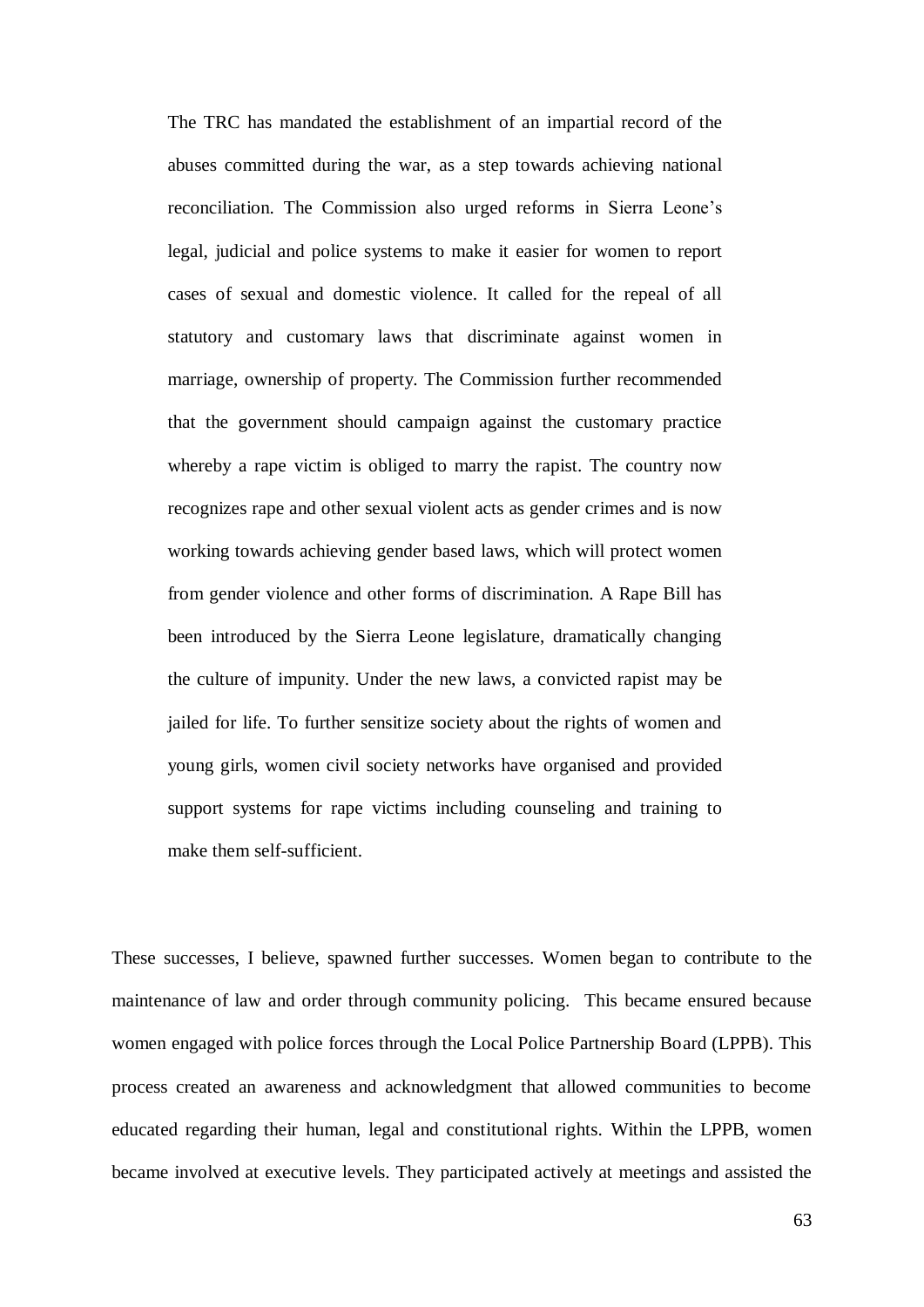LPPB. It was mentioned in the CEDSA research of 2008 that women, by cooperating with the police were able to share information on the harmful effects of conflict on women and the contributions that women are in a position to make in transforming traditional and established politics and practices. The report suggests that women provided intelligence to the police that allowed for the establishment of a safe and secure environment for families and the community as a whole (UNIFEM Security Council Resolutions on Women 2008, 2009, pp. 5-6).

The employment of female officers improved the understanding and response of law enforcement agencies to the most vulnerable women who had been the principal victims of abuse, sexual assault, rape, harassment, domestic violence, etc. Women became involved in educating the victims of war, both male and female, and they provided care for the underprivileged within the communities of Sierra Leone. Women worked through the Family Support Unit (FSU) of the police to counsel victims of war, sexual exploitation, violence and other family related issues (UNIFEM Security Council Resolutions on Women 2008, 2009, pp. 5-6).

Additionally, women's groups worked actively with the police at national and local levels in advocating for non-violence during the 2005 Local Council elections and the 2007 National Elections. Their work was enhanced by training provided by Female Peacekeepers in the Police UN Mission (CIVPOL) with the then the UNAMSIL. The training they received helped the community at large to understand the roles and responsibilities that should be the focus of police programs. (The National Action Plan for the full implementation of United Nations Security Council Resolutions 1325 (2000) & 1820 (2008), 2009, p. 6)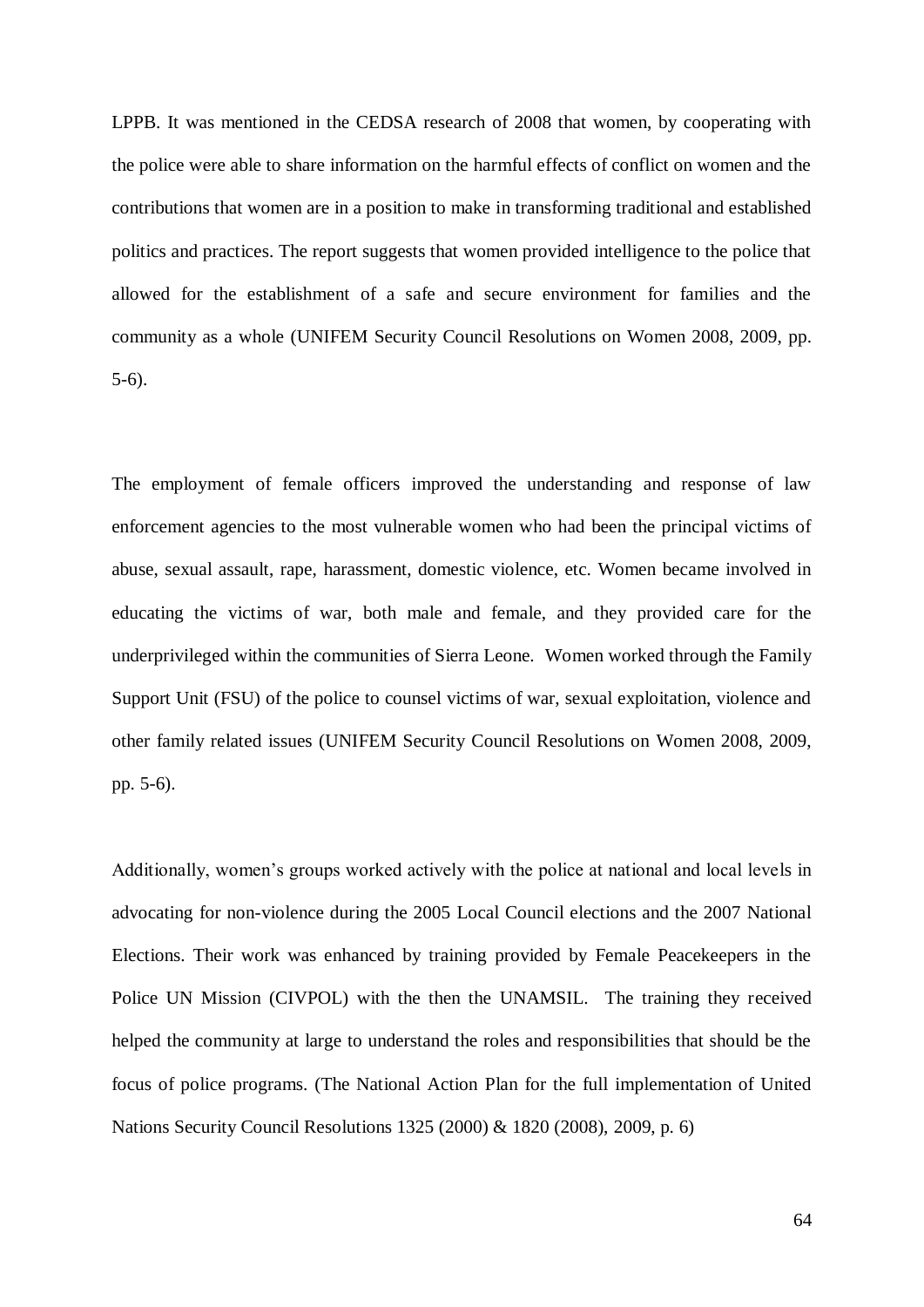Women in the Office of National Security (ONS) played a crucial role throughout the sector through mediation and advocacy during and after the war (UNIFEM Security Council Resolutions on Women 2008, 2009, pp. 5-6). This went a long way towards changing the traditional way of thinking about the role women should play in the country. While originally relegated to jobs such as secretaries, cooks and personnel assistants, recruitment during the war became refocused on competence and ability to perform at the highest levels and to the highest standards, rather than on the gender biases of the past.

In December 2007, the Mano River Women's Peace Network, as noted in the Gbla, MARWOPNET publication, pp. 8-9), organised a sub-regional conference entitled 'Women in Security'. Its objective was to give women in Sierra Leone, Guinea and Liberia (those countries within the boundaries on the Mano River) a voice in issues which could impact the daily affairs and influence the decision making process of these countries. This enhanced the role of women's groups in security issues and helped in the broader goal of empowering women.

In commenting on this development, Sierra Leone's President said, as quoted in Gbla, CEDSA 2008, p. 8

> "We have learnt that peace and security depends on the rapid response to early indications of conflict which requires imaginative strategies, creative and flexible approaches to which our women have always taken the lead and yet the potential contributions of women in the subregion remain severely under-valued. This, in my view, is what this sub-regional conference aims to address" (Gbla, CEDSA 2008, p. 8).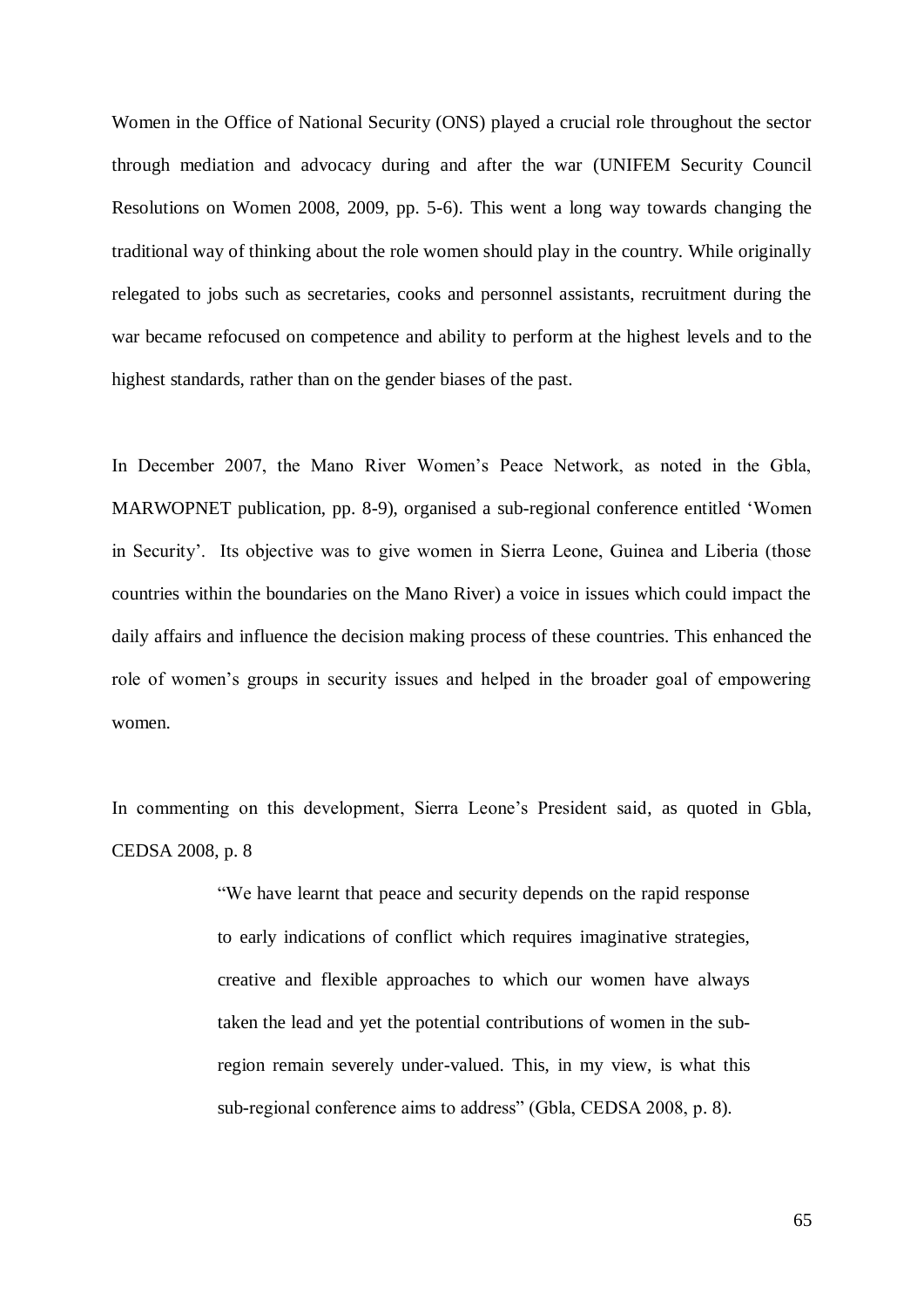The President's support helped make possible the creation of groups such as MARWOPNET. This became a major sub-regional effort aimed at ending the conflict in the Mano River Basin. The Gbla, CEDSA report went on to comment that the involvement of women improved the quality and durability of the peace agreement established (Gbla, CEDSA 2008, pp. 8-10). It became quite clear that reconstruction is most productive when women are among the planners and implementers and not just the beneficiaries. Women were the individuals around whom the community developed. Excluding them would have been a serious violation of their rights and a significant mistake that could have weakened the fragile peace in Sierra Leone.

WANEP's 2002 'The Voices of Women in the Media', a local radio program, promoted the role of women in the peace process of the country. One woman from the West African Network for Peace-building – Sierra Leone, quoted in WANEP 2000, pp. 2-5, said that Women's involvement was crucial in building relationships for peace. She noted, when she was interviewed, that the ills of the society had to be changed in order to improve the social order. This "revolution", she believed called for a full and equal role for women in bringing about and securing a lasting peace for Sierra Leone.

### **2.5. THE INCREASED ROLE OF WOMEN IN POLITICS**

It is interesting to note that women's role in managing the conflict was not only limited to their clamour for peace through transition to democracy, as they effectively made use of their increased influence in society to further agitate for an increase role in politics in Sierra Leone. Because of the patriarchal nature of politics in Sierra Leone the participation of women on a large scale in pre-war times, was largely limited to the provision of moral support, the raising and collecting of party funds, voluntary labour and the organization of catering or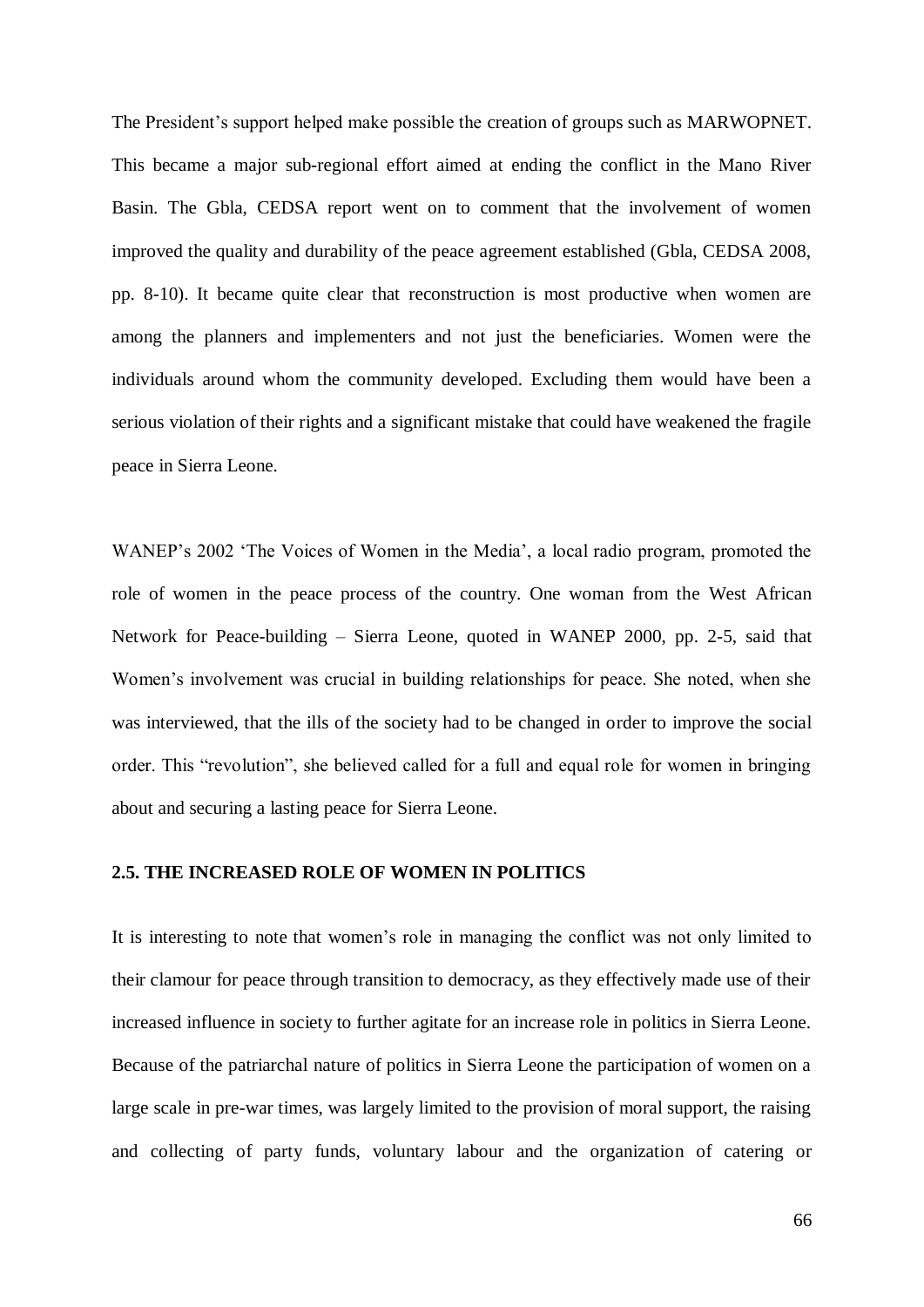entertainment in their various political parties. Women leaders were often given the somewhat patronizing sobriquet "Mammy Queen", indicating their aptitude in stereotypically "maternal" roles (Gender Based Violence in Sierra Leone: A Situation Analysis Research Study, 2007, para.7, p. 57). However, as the war raged on, women realized that the only realistic chance to achieving peace was through the establishment of a democratically elected government to replace military rule. Women's efforts led to what was known as Bintumani I and II with the theme "Peace before Election, Election before Peace.

This period of women's activism marked the first time that women had come together as such a large political force and taken such a prominent role in public life. This experience to a large extent gave women the empowerment, capacity and influences to carve out more political space for themselves in politics following the end of the war.

It was not surprising therefore when in 2000 women began the quest for increased participation in politics. A women's advocacy group called 50/50 Group was established with the support of the British Council, Sierra Leone. The mission of this group is to increase the level of female participation in government and to ensure gender parity in all walks of life (Gender Based Violence in Sierra Leone; a Situation Analysis Research Studies, Vol 1, 2007, p. 58). It engaged in the training of both old and new women politicians and was involved in lobbying government and political parties for the adoption of conditions that would enable women to participate in politics.

In May 2002, when the country held its first post conflict election, women intensified the campaign for increased political participation. With assistance from the National Democratic Institute (NDI) and the 50/50 group, over one hundred women candidates and campaign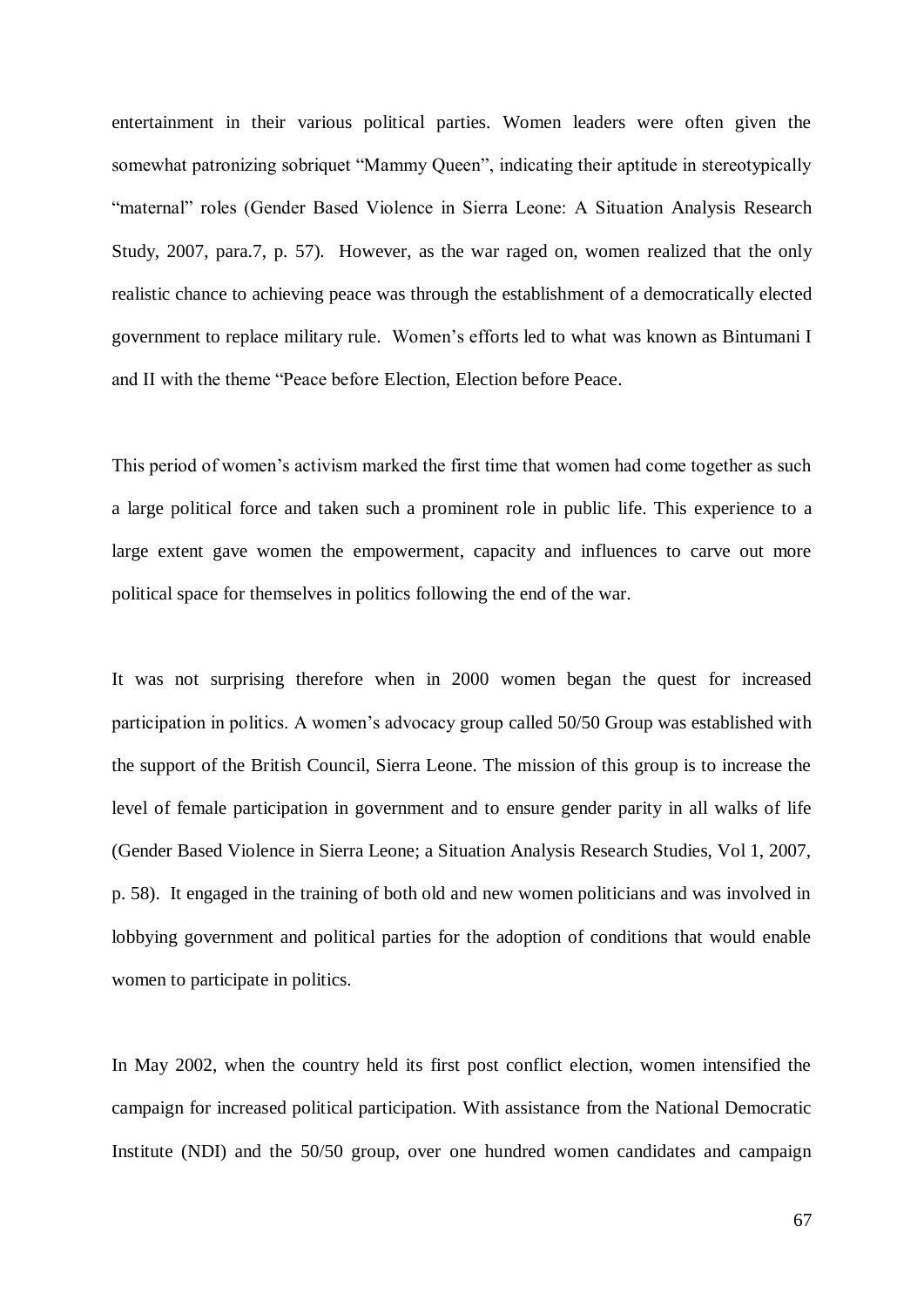managers were trained and as a result, developed new campaign skills, enhancing their capacity to compete in elections. Additionally, the Mano River Women's Peace Network (MAWOPNET) leaders and other women activists successfully lobbied political parties to secure improved women representation on candidate list. Of the eighteen women who eventually were elected to the Parliament, eight were graduates of NDI and 50/50 training. Women representation in the Sierra Leone parliament increased to 14.5% (Diop 2009, p. 10) Women again increased their campaign for increased participation in local councils during the local council elections of 2004 and as a result 10.9 percent of women won seats as councillors. This figure was to increase to 18.9 percent in 2008 (Diop 2009, p. 10-15).

The 2002 presidential election was a crucial turning point. It served as the beginning of the end of the country's decade of war. A peaceful solution was beginning to be sensed in the atmosphere of Sierra Leone. Women took advantage of this opportunity to cast their votes in large numbers. The Women's Commission for Refugee Women and Children's Protection Partnership office in Sierra Leone encouraged internally displaced women to register and vote. Binta Mansaray expressed the view that internally displaced women, through the support of the women's commission, must make sure that their participation empowers women to contribute in the decision making of the country. She said this would help sustain peace in Sierra Leone. She stated that when a woman casts a free and informed vote, she acknowledges her contribution to the public role she can and should play in the future wellbeing of her society (Binta 2002, pp. 1-8). The importance of this statement can not be understated.

Many women expressed their satisfaction in casting their vote for the first time at the country's first democratic election for peace, security, survival and self-reliance. By voting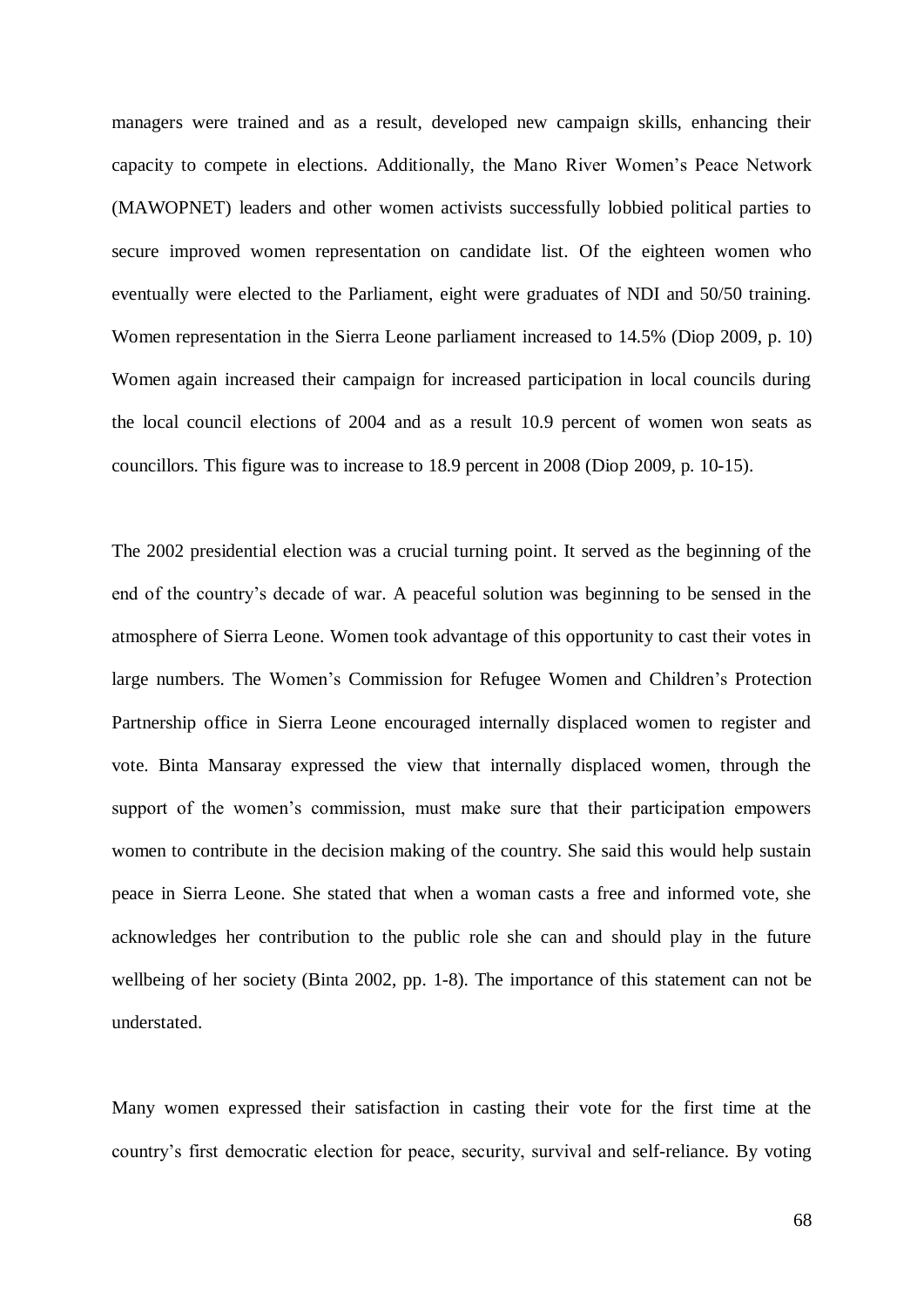these women sent a powerful message to the new president and his government that their needs must be met. They made it clear that the elected government should act upon their concerns with regards to peace and security, food, shelter, education, health care and incomegeneration. The government should drive down the path to sustainable peace and development of the country.

Women continued their quest for an increased participation in politics in during the 2007 presidential and parliamentary elections. The NDI and the 50/50 Group continued to provide training and other support to female candidates. Notwithstanding this, however, female representation in parliament dropped to sixteen from eighteen women after all of the votes for parliament in 2007 had been counted (Castilejo 2009, p. 2). A reason for the drop in the number of elected women in 2007 was the shift from the proportional representation system used in 2002 to a system based on majority vote in 2007. This resulted in fewer women being selected as candidates as political parties were concerned that the electorate would not vote for them - a phenomenon that is largely attributed to the patriarchal nature of the Sierra Leone society.

Some women have been appointed to prominent positions in the country. For instance, in 2008, Umu Hawa Tejan Jalloh was appointed as the Chief. This was preceded by the appointment of Christiana Thorpe as the National Chief Electoral Commissioner. As recently as 2009, a woman was promoted to the rank of Brigadier- the very first in the West African sub-region.

However, in spite of the laudable strides made by women in their quest in active participation in decision making, pervasive discrimination against them in a male dominated Sierra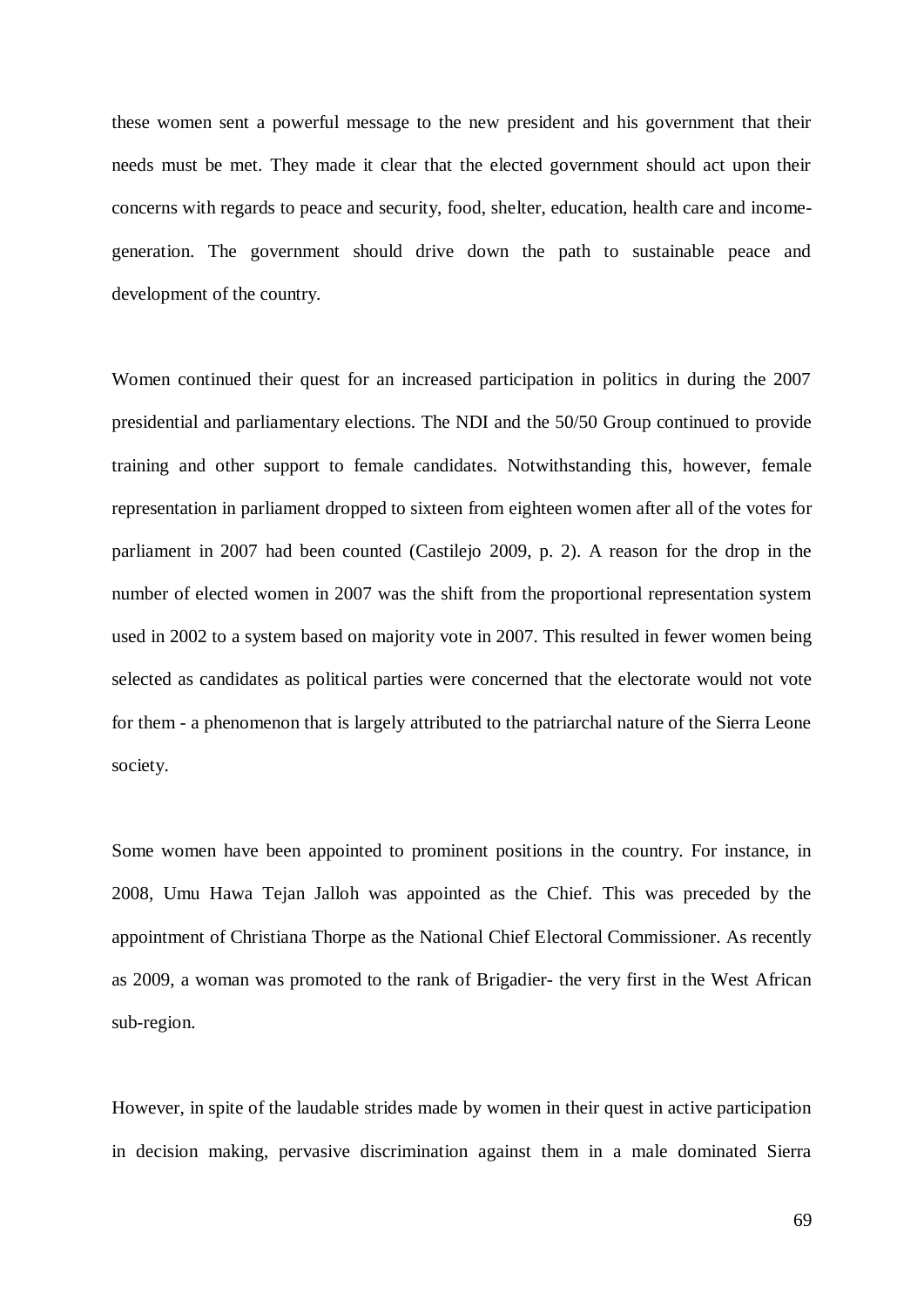Leonean societies still poses challenges in their strive for political participation. The recent chieftaincy elections in the Kono and Kailahun occurred with women still in a secondary role. It was a clear indication that patriarchy still exists in Sierra Leone. Discrimination still rears its ugly face despite the Government's efforts to achieve full gender equity and equality goals (UNIFEM Security Council Resolutions on Women 2008, 2009, pp. 2-5).

This concern has been expressed by several observers. Scheper highlights what has been said by several others:

"Only continued and concerted international pressure and close collaboration with the civil society will get women systematically involved in the democratisation and justice. There is much work to be done to begin to put an end to the inequality of women around the globe and in Africa in particular" (Scheper 2002, pp. 15-14).

The greatest indicator of hope comes from a statement made by current Sierra Leone President Ernest Bai Koroma, on behalf of the nation. While delivering his key note address in this year's International Women's Day celebration in the Southern town of Moyamba, the President apologized to the women of Sierra Leone in accordance with one of the recommendations of the TRC in relation to women. He noted that the country failed to protect women from the brutalities of the war (Human Rights Commission of Sierra Leone, Press Release No. 21, 2010). The President furthermore assured Sierra Leonean women that his government will adopt an affirmative action policy to increase their representation in public life. The President had this to say: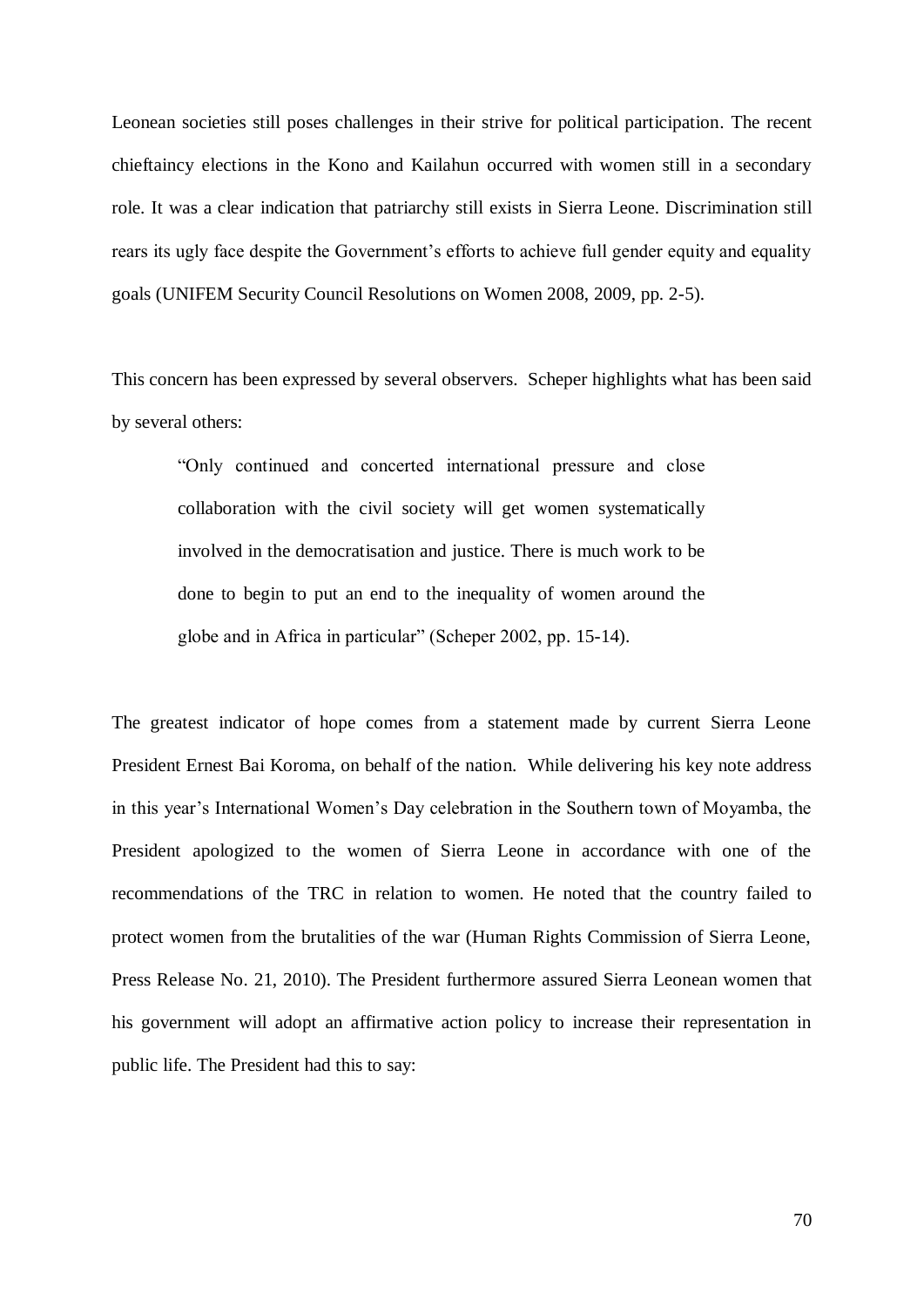"As Head of State I apologise for the wrongs wrought on women, as Commander-in-Chief I ask for forgiveness for the armed forces, as Fountain of Honour and Justice I pledge this country's commitment to honour, protect, and defend the rights and aspirations of the women of this country. As a Sierra Leonean man, I urge all men of this nation to stand by women to defeat these long-standing injustices suffered by more than half our population… we will adhere to women's demands for a 30 per cent quota in Parliament and other significant areas of governance; our judiciary is today headed by women and it is our belief that this singular fact will make the interpretation and implementation of justice reflective of the deep commitment of women to justice, equal rights and equal opportunities." (Abdullah 2010, p. 69)

As powerful as this statement was, it was not greeted as wholeheartedly as it could have been. Some even suggested that there was a known rapist standing behind him as he spoke.

# **2.6. WOMEN AND THE IMPLEMENTATION OF UN RESOLUTIONS 1325 AND 1820 IN SIERRA LEONE**

The women and the government of Sierra Leone have expressed full support for UN Resolutions 1325 and 1820 since their adoption. Resolution 1325 on Women, peace and Security was adopted on  $31<sup>st</sup>$  October 2000. It addressed the impact of armed conflict, especially on women and girls. The first United Nations Security Council Resolution (UNSCR) recognised that an essential pre-requisite has been the involvement of women in the peace and security agenda at all levels (The Sierra Leone National Action Plan for the Full Implementation of Security Council Resolution 1325 (2000) and 1820 (2008), (SiLNAP) 2009, p. 7-11)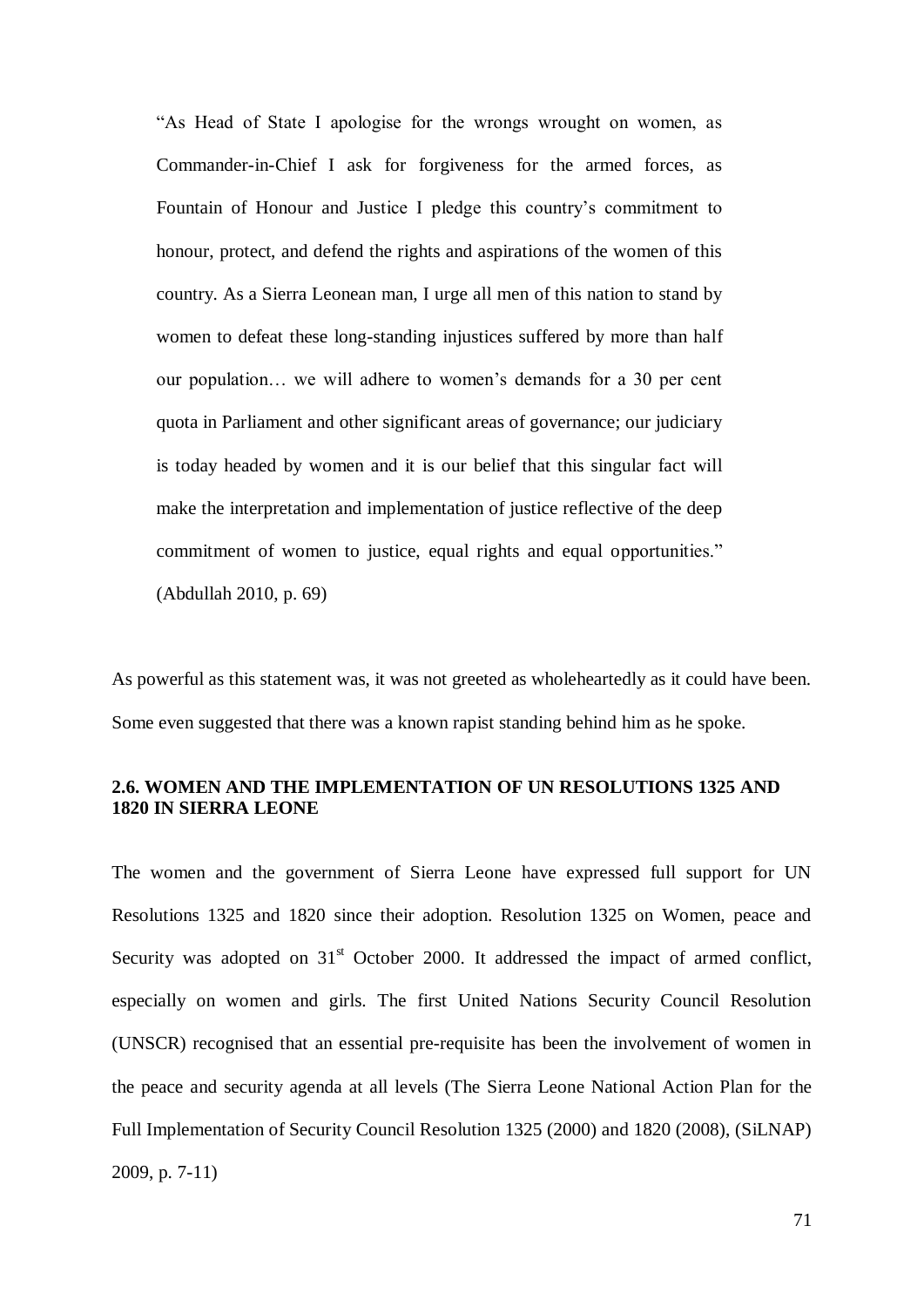UNSCR 1820 was adopted in June 2008. It was the first to recognize that conflict-related sexual violence was an issue that impacted international peace and security. It acknowledged that its removal from societal norms was essential to the establishment of peace and justice. It complements in many ways what UNSCR 1325 said about what needed to happen to bring about a durable peace (UNIFEM Security Council Resolutions on Women 2008, 2009, pp. 1- 6).

Following the adoption of UNSCRs 1325 and 1820, efforts were supported by the adoption of three other Resolutions, including 1886 on 15 September 2009, 1888 on 30 September 2009, and 1889 on 5 October 2009. These became part of the National Action Plan for the full implementation of United Nations Security Council Resolutions 1325, published in 2000 and 1820, published in 2008 and 2009, p. 1). UNSCR 1889 complimented 1325 by reinforcing women's leadership in peacemaking and conflict prevention. UNSCR 1888 built on 1820 by focusing on the prevention of and response to conflict related sexual violence. It recommended tools for implementing 1820 by endorsing women's leadership roles, enabling judicial response, and establishing accountability mechanisms.

UNSCR 1886 addressed the Sierra Leone situation specifically by emphasising the important role women played in the prevention and resolution of conflicts and in peace building, as also noted in UNSCRs 1325 (2000) and 1820 (2008). This placed an appropriate emphasis on gender issues and recommended actions that should be taken in the implementation of all the mandates of the United Nations Integrated Peace-building Office in Sierra Leone (UNPSIL). Further, it encouraged UNIPSIL to work with the government of Sierra Leone making this happen (UNIFEM Security Council Resolutions on Women 2008, 2009, 2009, p. 1-11).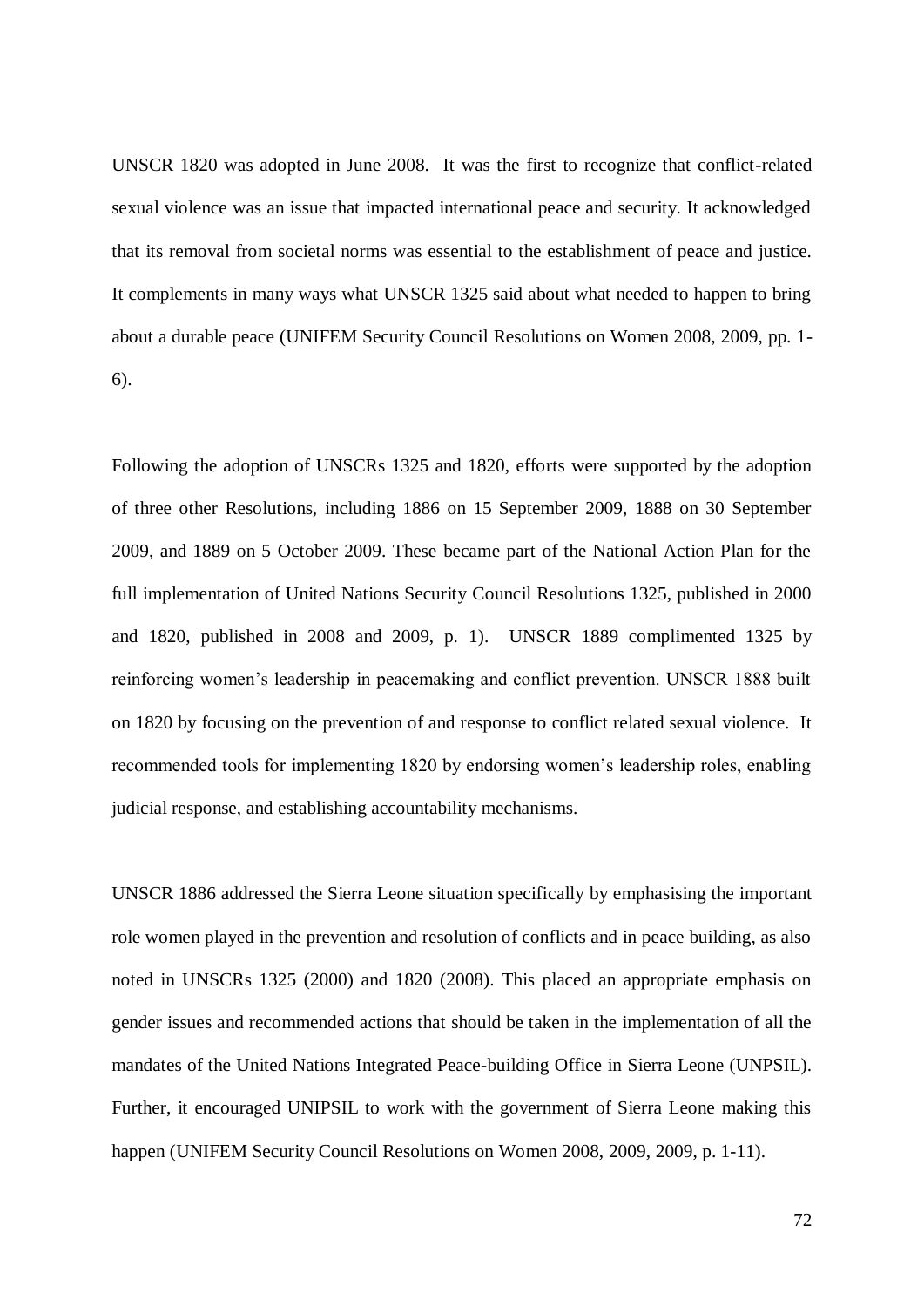In an effort to translate the principles and provisions of UNSCRs 1325 and 1820 into practice in Sierra Leone, a conscious and coordinated initiative was established by women's organisations, including the Mano River Women's Peace Network Sierra Leone (MARWOPNET-SL) and WANEP. This network of civil society and other human rights organizations, under the leadership of the government, was given emphasis in 2008. It recommended a series of rigorous and inclusive efforts to create the taskforce called for in Resolution 1325. The taskforce was put in place with 35 members. It promoted a proposal by MARWOPNET and WANEP specifically aimed at creating an awareness of the taskforce's efforts. The National Consultative Conference on 'Developing of the Sierra Leone National Action Plan on UNSCR 1325' etc, eventually led to the establishment of the National Action Plan adopted on  $4<sup>th</sup>$  September 2009 at another consultative conference. The Conference was attended by all relevant Government Ministries, Departments and Agencies (MDAs) including Defence, the Sierra Leone Police, the Office of National Security (ONS), the office of Foreign Affairs as well as Civil Society Organizations, Parliamentarians, UN agencies, especially UNFPA and UNIFEM (both bi-lateral agencies working with the United States Embassy in Sierra Leone ((UNIFEM Security Council Resolutions on Women 2008, 2009, 2009, p. 1-11).

A National Action Plan (SiLNAP) was established within the Sierra Leone context. Several priority issues emerged from the consultations held at regional levels. This emerged from comments and suggestions from a wide spectrum of actors at all levels, including tribal chiefdoms. In a five year (2010-2014) dynamic implementation plan, encompassing both the UNSCR 1325 (2000) and major components of 1820 (2008), progress occurred around five pillars designed to address the following overall objectives: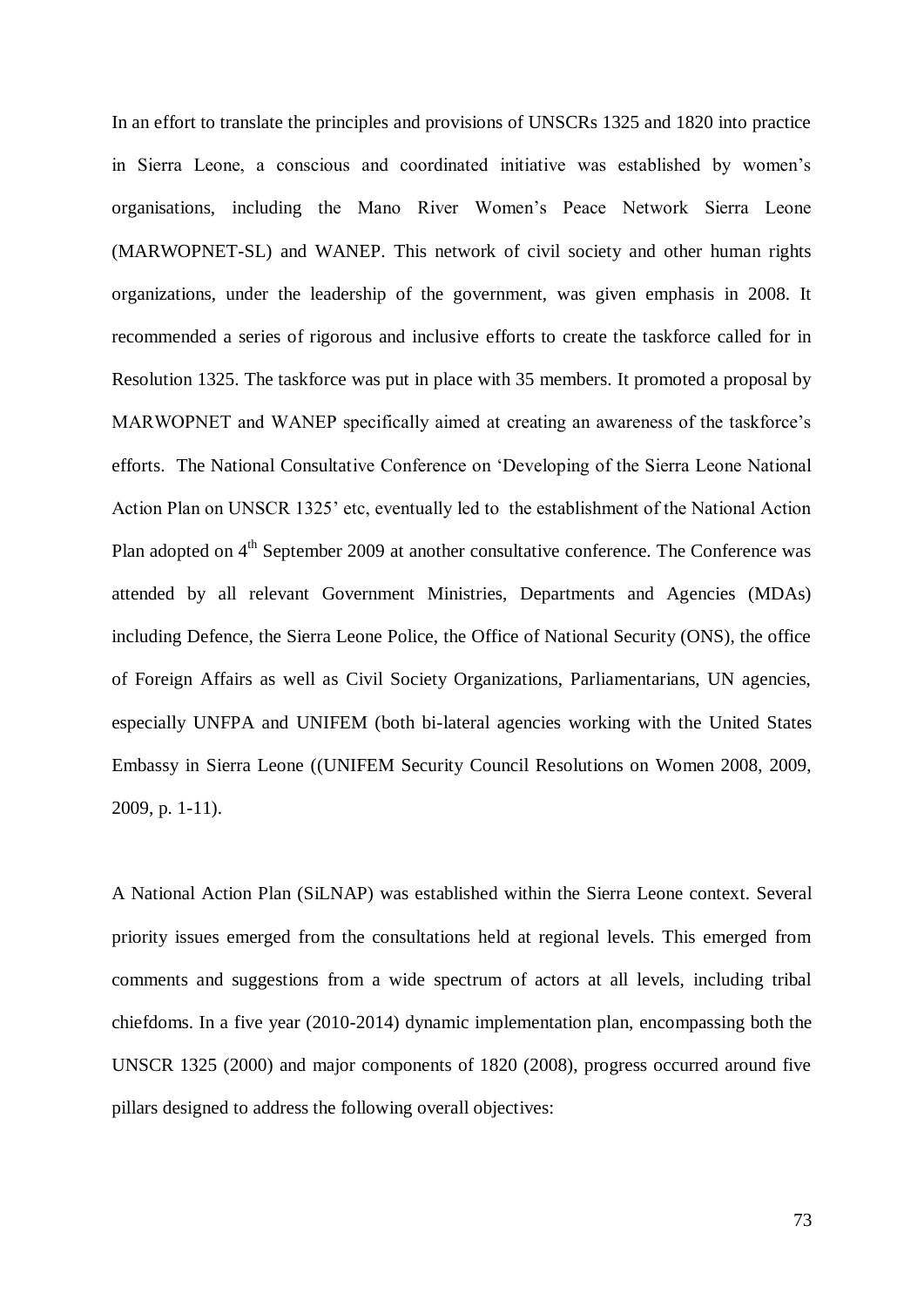Reducing conflict through efforts by Violence Against Women/Children (SGBV), Protecting and empowering victims/vulnerable persons, especially women and girls, Increasing prosecution of perpetrators and rehabilitation of victims, Enhancing participation and representation of women, and effective coordination, Implementation, including ongoing mobilization of resources, monitoring and evaluation.

(Reporting on the National Action Plan (The National Action Plan for the full implementation of United Nations Security Council Resolutions 1325 (2000) & 1820 (2008), 2009, pp. 1-14).

"SilNAP was finally launched by the president of Sierra Leone on June  $8<sup>th</sup>$  2010, the official global opening-day, marking the  $10^{th}$  year anniversary of the UNSCRs 1325 and 1820" (UNIFEM Security Council Resolutions on Women 2008, 2009, 2009, pp. 4-11). With this launch, the full implementation of UN Resolutions became possible. These resolutions incorporated an increased role for women, and women's organizations and agencies, and allowed the inclusion of a gender approach in the discussion of institutional reforms, strategic policies and plans at national and regional levels. This was a big step forward in preventing and responding to the continuing effects of the civil conflict on women and girls.

## **2.7. CHAPTER CONCLUSION**

A review of the literature on the role of women in managing the conflict in Sierra Leone reveals that women played multiple roles in the conflict both as victims, being subjected to all forms of egregious human rights abuses, and as agents of destruction and/or aiders and abetters. The latter role was adopted as a coping mechanism to enhance their survival during the conflict.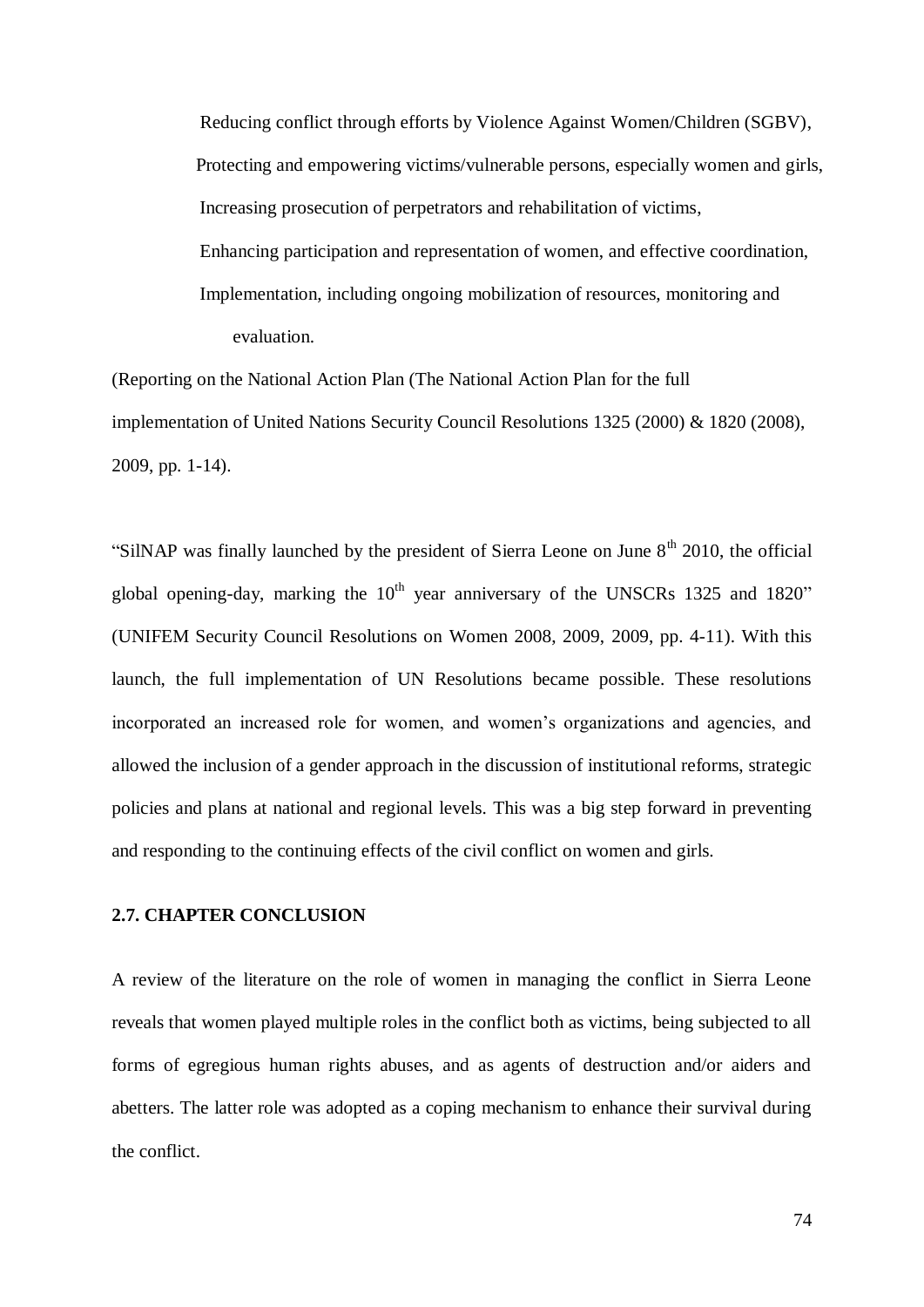As women became instrumental in the transition from military rule to a civilian government, they became firm believers that peace can only be secured by maintaining democracy. With the signing of the Lomé Peace Accord, the women of Sierra Leone again played pivotal roles in the reintegration of the ex-combatants; albeit they were being generally neglected in the disarmament process. At the end of the conflict, women have continued to play significant roles in the peace-building process, including a role in community policing, health education etc.

Women's experience of conflict and role in peace-building mobilized them in political action on an unprecedented scale, opened space for women to have a greater role in public life, and shaped the post-conflict agenda for the women's movement. In the next chapter, I shall endeavour to examine the impact of women in the various interventional phases of local and international peacekeeping forces.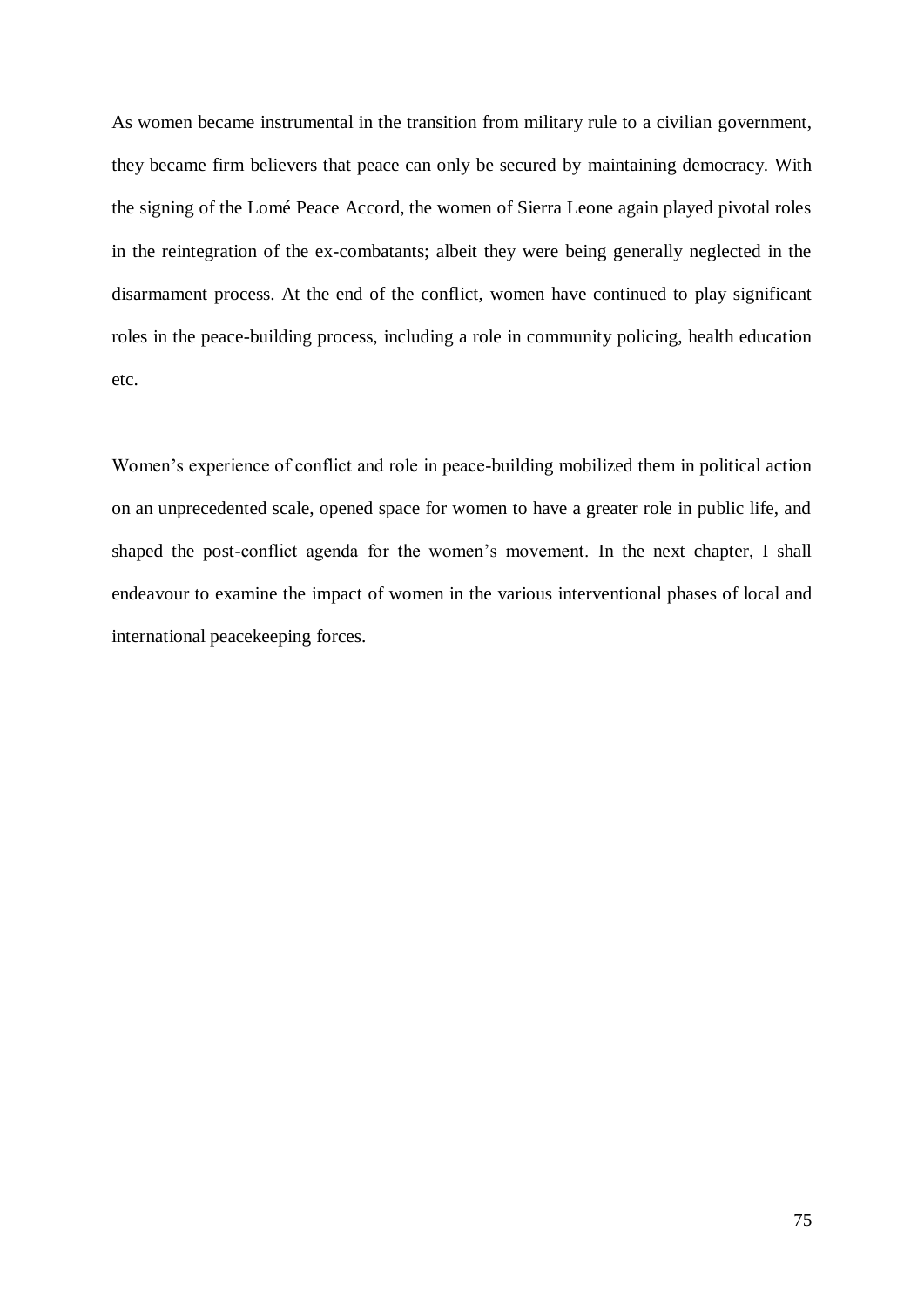#### **CHAPTER THREE**

# **3.0. THE ROLE OF WOMEN IN THE INTERVENTION OF VARIOUS REGIONAL AND INTERNATIONAL FORCES**

The focus of this chapter will be on the support given to women by the UN and other international and local organisations to end the conflict in Sierra Leone. Women in Local Government in Sierra Leone in 2002, known as the Westminster Foundation for Democracy (WFD), supported the movement for a new era of reconstruction, the resuscitation of local government and the development of state institutions. A group of 50 elected women and women's community leaders were gathered to promote gender equity and inclusiveness in local governance and the decentralisation process. Civic education provided by radio and newspapers covered of the project and helped to narrow the participation gap between female councillors and ward members and their male counterparts.

"The Women's Empowerment Principles are subtitles for Equality Means Business because the full participation of women benefits business and, indeed, all of us," said George Kell, Executive Director of the UN Global Compact" (unifem.org 8 March 2010).

In Sierra Leone this suggested the way forward if a sustainable peace was to be achieved. Experience has shown that women can be effective promoters of the law and order at the grassroots level. Tamaraneh Women's Agricultural Development Association in Kholifa - Chiefdom Tonkolili District is supported by the Red Cross. This women's group helped promote education on the importance of agriculture in achieving a sustainable peace in Sierra Leone. A majority of health problems affecting people in Sierra Leone during and after the war was due to the lack of good water and proper sanitation. Access to safe drinking and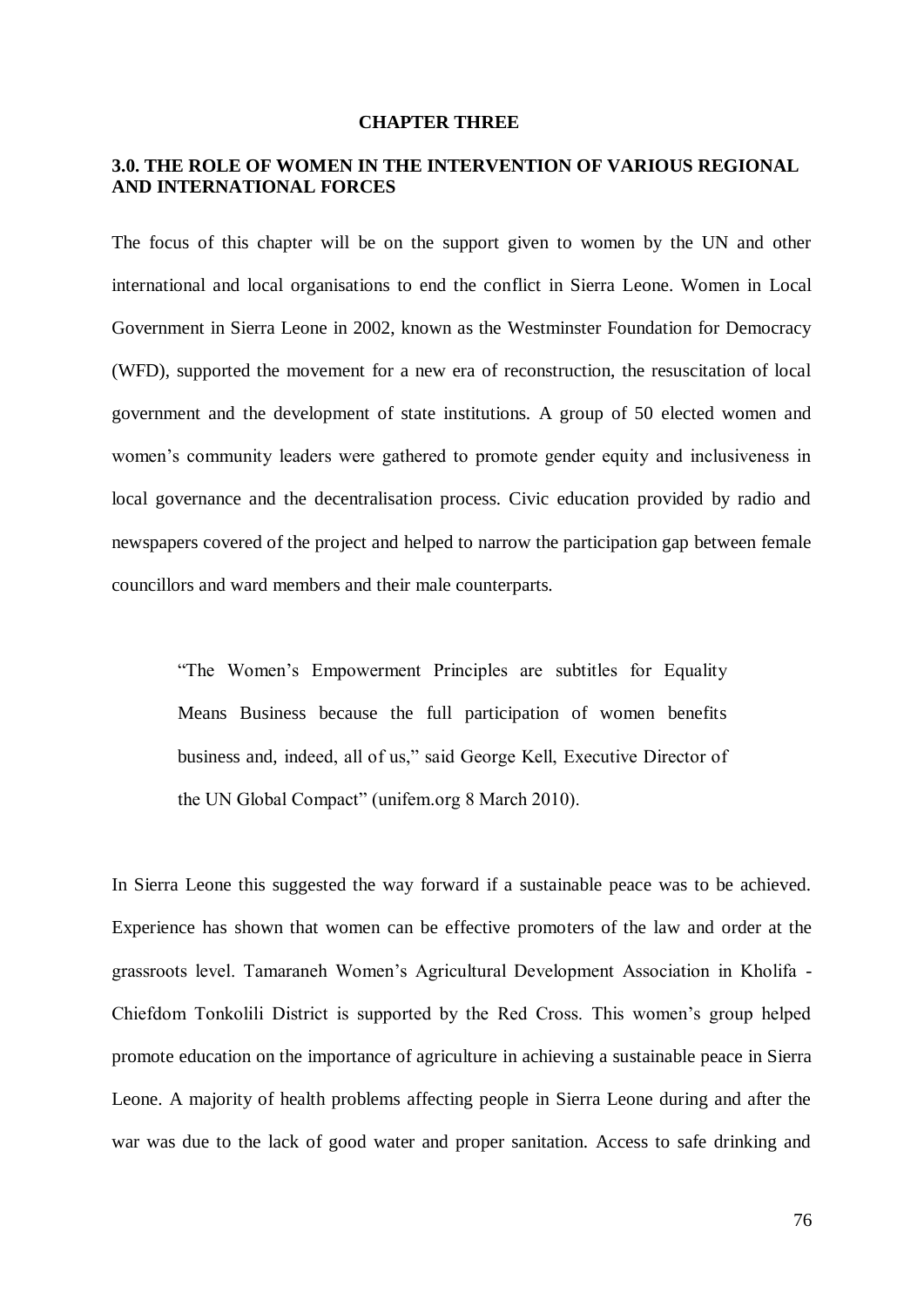adequate sanitation are essential for disease control. The women in this group dealt with this challenge through self-help projects in the country.

In 2002 the Women's Commission for Refugee Women and Children began working to ensure that refugee and displaced women, children and adolescents were given protection, and the right to participate, and have access to humanitarian assistance. This group lobbied the international communities and local governments in order to call for action to improve the lives of displaced women and children. Internally displaced women were encouraged go to the polls in Sierra Leone and choose the candidate of their choice.

As it is quoted by one such woman,

"We want the winner, regardless of whether we are for him or not, to ensure that, when we go back to our villages, there is peace. We are women and we have already suffered a lot. Our husbands have died and we have a lot of children. We have no extended family to depend on now. We have nothing. All our houses have been burnt and, when we think of that, we cry. We want the new president to remember our plight. We women have suffered a lot during this war" (Binta 2002 pp. 1-7).

The conflict in Sierra Leone underwent various phases with each phase interspersed by a foreign intervention which included a mercenary fighting group, a regional intervention group, the United Nations and a foreign government force which all had significant implications on the development of the conflict. What is not clear, however, is whether the women of Sierra Leone, who suffered most from the conflict, were able to play a significant role within external diplomatic and military forces. This chapter seeks to examine the role played by Sierra Leonean women in any and all of the interventions by external forces.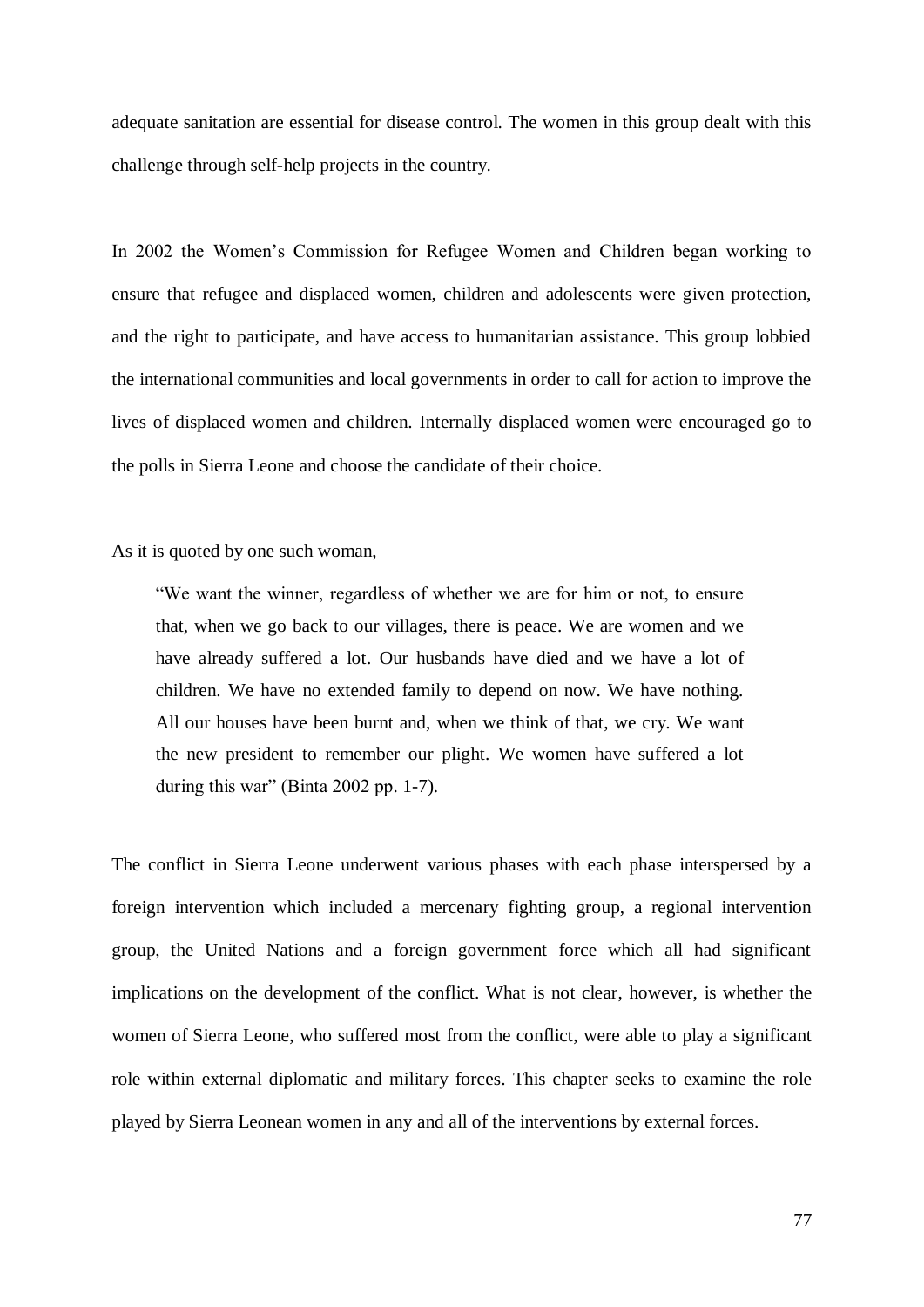## **3.1. UNDERSTANDING THE CRITICAL ROLE PLAYED BY WOMEN AND WOMEN'S GROUPS IN THE UN AND BRITISH INTERVENTIONS**

As earlier stated, the principal aim of the UN intervention in Sierra Leone was to ensure that all parties to the conflict adhere to the terms of the respective peace agreements. This included monitoring the disarmament process, investigating the Human Rights abuses committed by the warring parties, facilitating the resettlement of refugees and assisting the government to develop its security apparatus. While the UN was to rely on lots of stakeholders in achieving these aims, including the government and various fighting factions, its mandate did not envisage the critical role that women would play. Women however proved to be the most potent pressure group that exacted pressure on non-cooperating parties, particularly the intransigent RUF, thus drawing the attention of the international community to the reality of the security situation in Sierra Leone.

From the earliest days of the war, and for many years prior, women in rural and urban centers mobilized to protest against the atrocities engaged in by rebel forces and called for peace. Women continued putting pressure, sometimes by radical means, which targeted different parties to the conflict. This was especially true after the signing of the Lomé Accord. It was a bid to force rebels and non-committed parties to adhere to the terms of the agreement. All of this came to a climax in May 2000, when the when RUF seized 500 UN Peacekeepers in the north of the country. Realizing that the RUF was continuing to flout the peace agreement, a group of elderly women demanded a meeting with Sankoh, the leader of the RUF. On arriving at the RUF compound, they were mistreated and insulted. In frustration and disgust, the women collectively hitched up their skirts, bent over and bared themselves to Sankoh and the other representatives of the RUF. In Sierra Leone, such an action by women is considered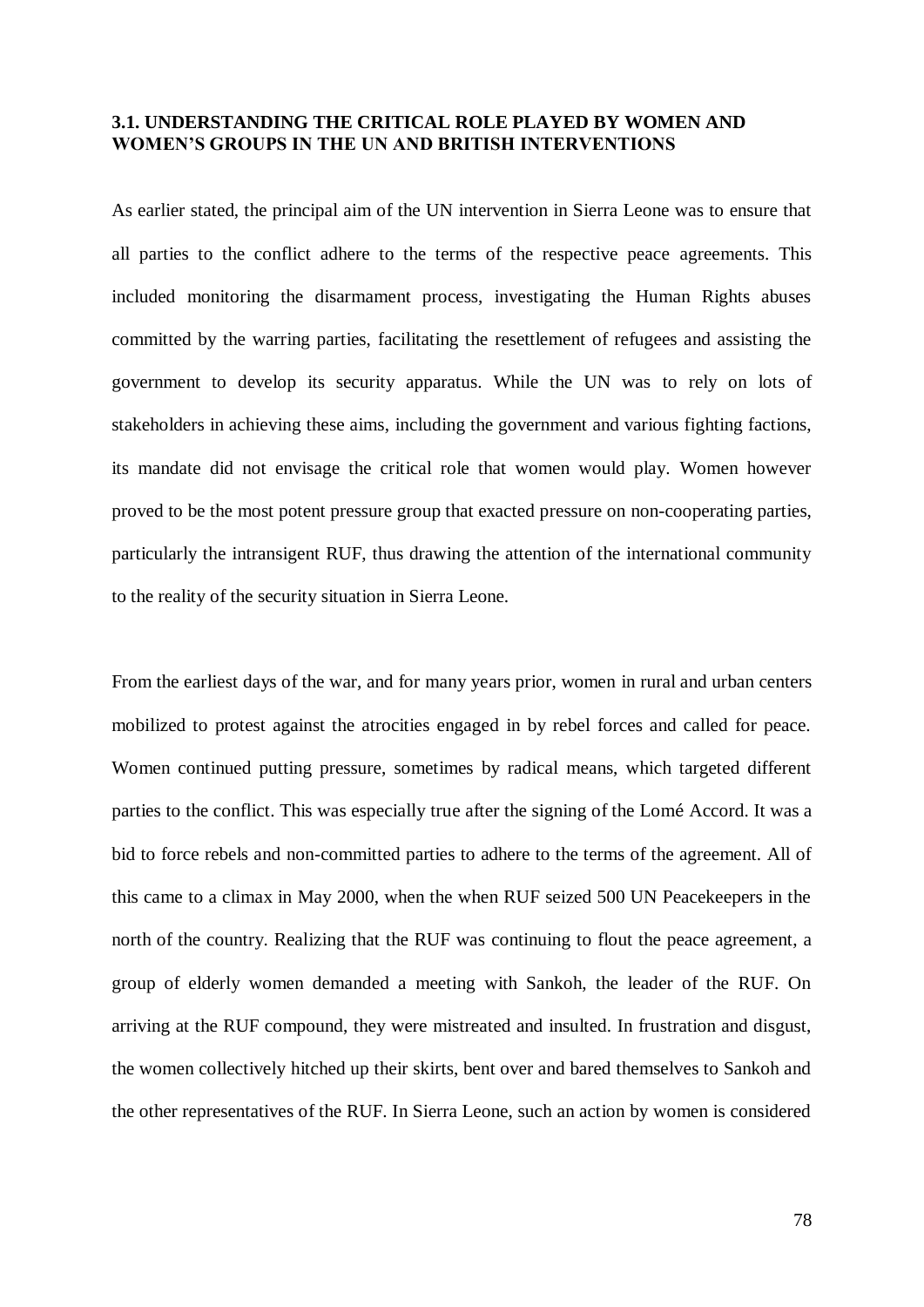to be the highest expression of contempt and condemnation expressed by one group for another. (Diop 2009, p. 9)

The action by very bold women had a galvanizing effect on Sierra Leoneans. It obliged Sierra Leoneans to respect and uphold the honour of women and support their condemnation of RUF's actions. On May 8, thousands of Sierra Leoneans marched on the residence of the RUF Leader carrying placards with inscriptions directed at Sankoh, such as "No Violence Sankoh," "Enough is Enough," and "Sankoh: Our People are dying." UNAMSIL peacekeepers were unable to keep the crowd away from the house. Stones, bottles and sticks were thrown at the house. Sankoh knew about the protest in advance and had over 150 members of the RUF at his home for protection. These RUF soldiers opened fire on the crowd and a battle ensued as armed civilians and soldiers in the crowd returned fire. Many RUF members were killed by the mob and the house was looted and ransacked. By the end of the day, a good number of civilians had been killed and several people wounded (Diop 2009. p. 10). The women's action and the subsequent public demonstrations were pivotal in the struggle for peace, culminating in Sankoh's arrest.

Another pivotal role played by women in the intervention of the UN in the Sierra Leone was in the Demobilization Disarmament and Reintegration process which was crucial to the mandate of UNAMSIL. The process of itself failed women and girls. By being classified as "dependents" only, their real experiences were not acknowledged, and they were precluded from receiving the benefits provided to "combatants" (Mazurana and Carlson, 2004, pp. 4- 12). Not to be frustrated or stopped, women individually and in groups became critical to reintegrating former combatants, particularly those excluded from official programs. As noted by Mazurana and Carlson, many women whose children were killed opened their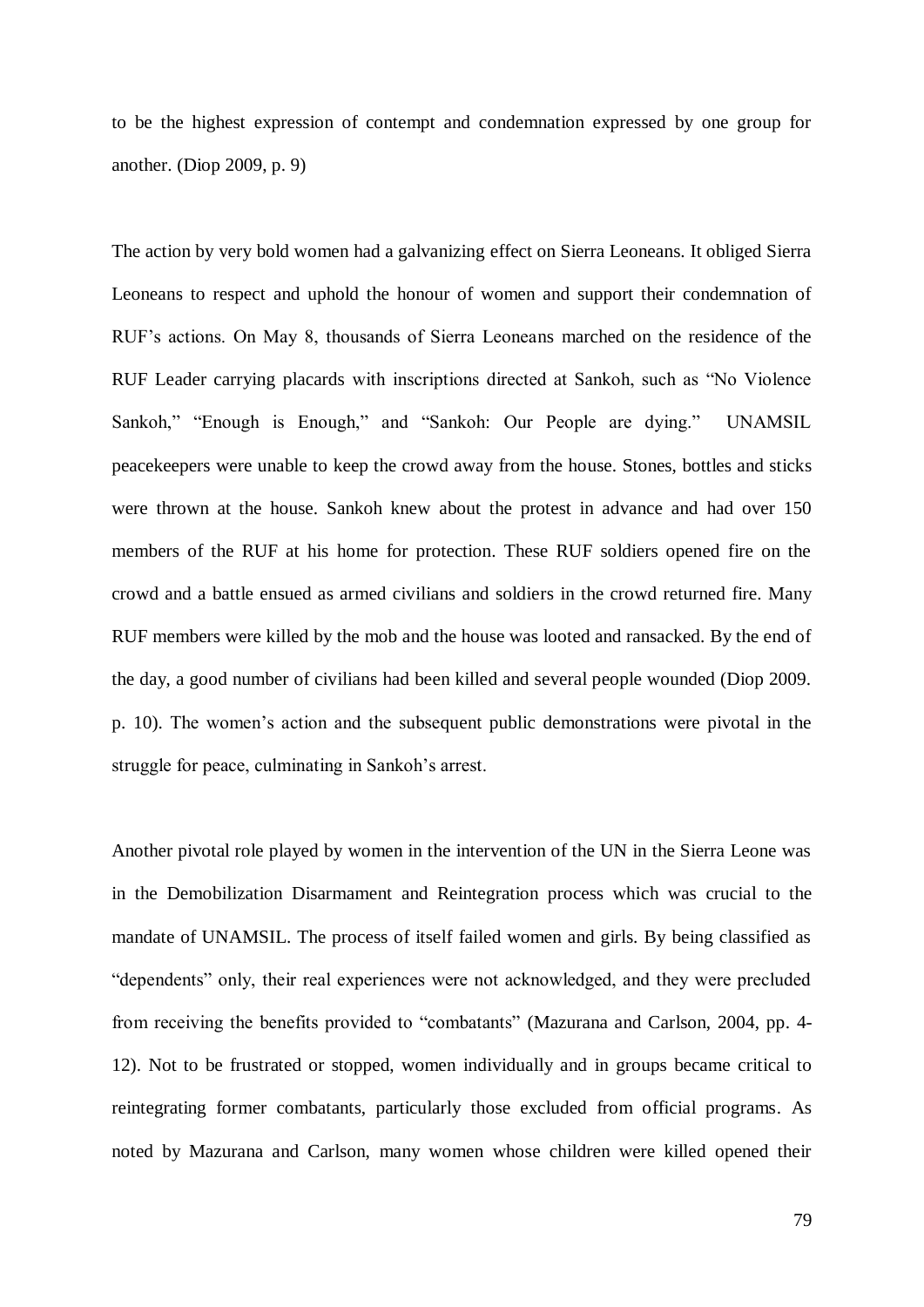homes to former child soldiers (Mazurana and Carlson, 2004, pp. 4-12). Others set their own sufferings aside and offered help believing that "If left abandoned, the child ex-combatants would have nothing positive to do…and would prove a threat to a fragile peace" (Mazurana and Carlson, 2004, p23). In one study it was noted that 55% of respondents who were excombatant believed that women in communities played a significant role in helping them reintegrate. This figure was higher than among traditional leaders or international aid workers, with 20% and 32%, respectively. According to them women provided guidance, shared meager resources, and perhaps most importantly, helped facilitate training and education. They also helped provide the most basic needs of childcare, clothes, and food. (UNFEM Women waging peace, January 2004 pp. 2-4)

## **3.2. CHAPTER CONCLUSION**

Although the role of women was not anticipated in each of the several interventions by international and regional forces, women, many of whom had been discriminated against in the largely patriarchal Sierra Leonean society, exploited each international intervention to showcase their importance in the management of the conflict in Sierra Leone. Their roles in each of these intervention phases were crucial to changing the landscape of the conflict. Ultimately, they had a major impact that motivated the RUF to adhere to the Lomé peace agreement.

This chapter has reviewed the diplomatic efforts made by international organizations and other international bodies, working together with women's groups in bringing to pass a lasting peace to Sierra Leone. The final chapter, Chapter Four, will summarize conclusion and make recommendations arising from the research conducted as part of this dissertation.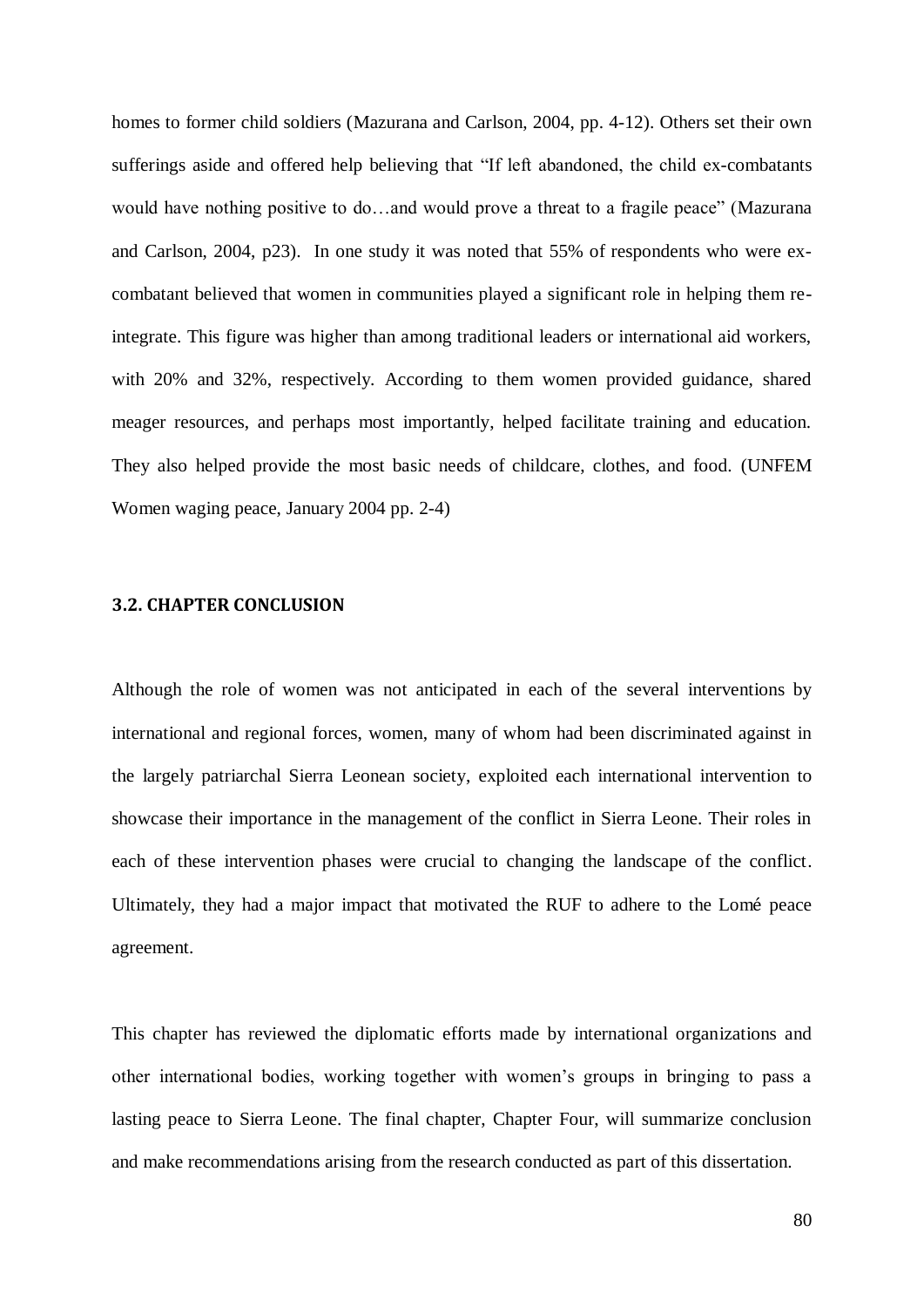#### **CHAPTER FOUR**

## **4.1. CONCLUSION**

The research and analysis incorporated in this dissertation conclude that Sierra Leone collapsed into a brutal civil war starting in March 1991 because of decades of bad governance, massive corruption, political abuses, victimization of those in opposition to those in power, the marginalization of youth. The events of this history are heinous abuses of human rights. They mirrored what was taking place in neighbouring Liberia. This grotesque incidence of brutality and violations of basic human rights brought incredible suffering to Sierra Leone, with women and girls the worst victims of systematic abuse.

Many studies have demonstrated clearly that these sombre experiences of women and girls were unquestionably linked to their status in society. Sierra Leone is a highly patriarchal society. Women have been excluded from positions of power and have been subjected to widespread violence and poverty. These situations were the by-product of cultural norms developed over the years in a male dominated political and socio-economic national history.

The studies further reveal that as the conflict raged on, women ceased to be mere victims of the conflict; they gradually became active agents and participants in the conflict. The latter roles became more or less coping mechanisms to ensure their survival and to regain some control over their lives.

Women's roles in managing the conflict in Sierra Leone became more noticeable with the formation of women's civil society groups through which they mobilized and galvanized the society (women in particular) to call for peace, democracy, and an end to hostilities. Of note in this regard, were the highly significant roles played by prominent women's groups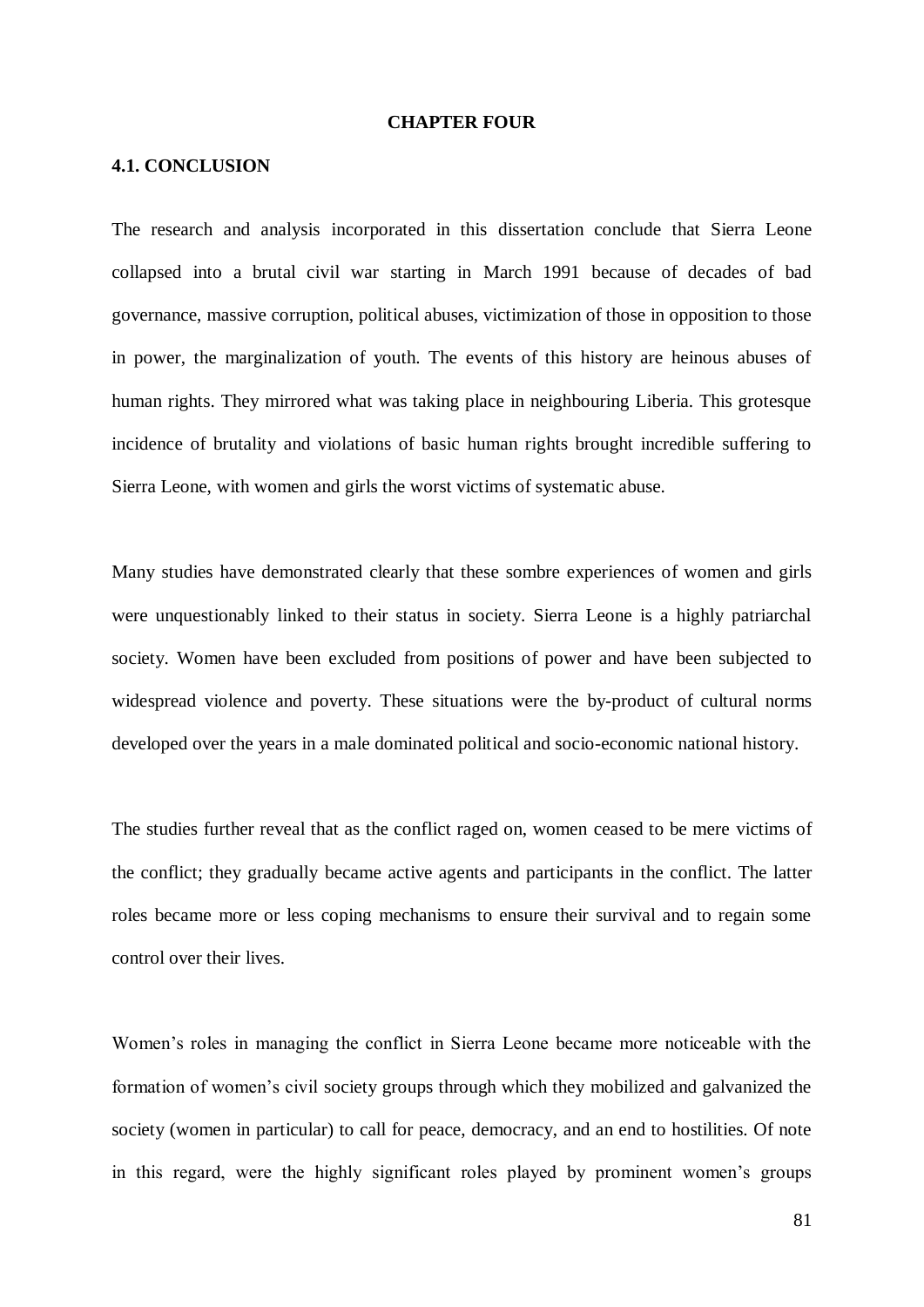including the Women's Forum- Sierra Leone, Women Organised for a Morally Enlightened Nation (WOMEN), the Young Women's Christian Association (YWCA), and Sierra Leone Association of University Women (SLAUW), to name but a few.

The successes of the endeavours of these women's group were evidenced in the series of events that shaped the course of the conflict. Notable of these events were the nation-wide demonstrations in February 1995 which resulted in the ruling NPRC junta's prioritising peace as a national agenda, thus culminating in the first ceasefire agreement; a consultative conference in which women read an open letter to the RUF leader demanding an end to the senseless war; and women's agitation for 'an election before peace' or 'peace before election' resulting in the Bintumani I, II, and III consultative conferences that finally led to forcing a transition from military rule to a democratic civilian rule.

The studies also highlight the role of women in the electioneering process which included voter education, sensitizing individuals to register as voters; recruiting and training local election observers to scrutinise the election proceedings throughout the country, and articulating and promoting women's issues for inclusion in political parties' manifestos. Once a democratically elected president was sworn-in, serious peace negotiations were to ensue. This led to the signing of firstly the Abidjan Peace Accord and then the Lomé Peace Accord which was brokered by the UN and the International Community.

The research exposed the weaknesses of the DDR process as it generally neglected the various roles of women in the conflict. The DDR programme failed women and girls. Being classified as victims, the real life experiences of women and girls were not acknowledged and were therefore precluded from the benefitting from the package received by the 'combatants'.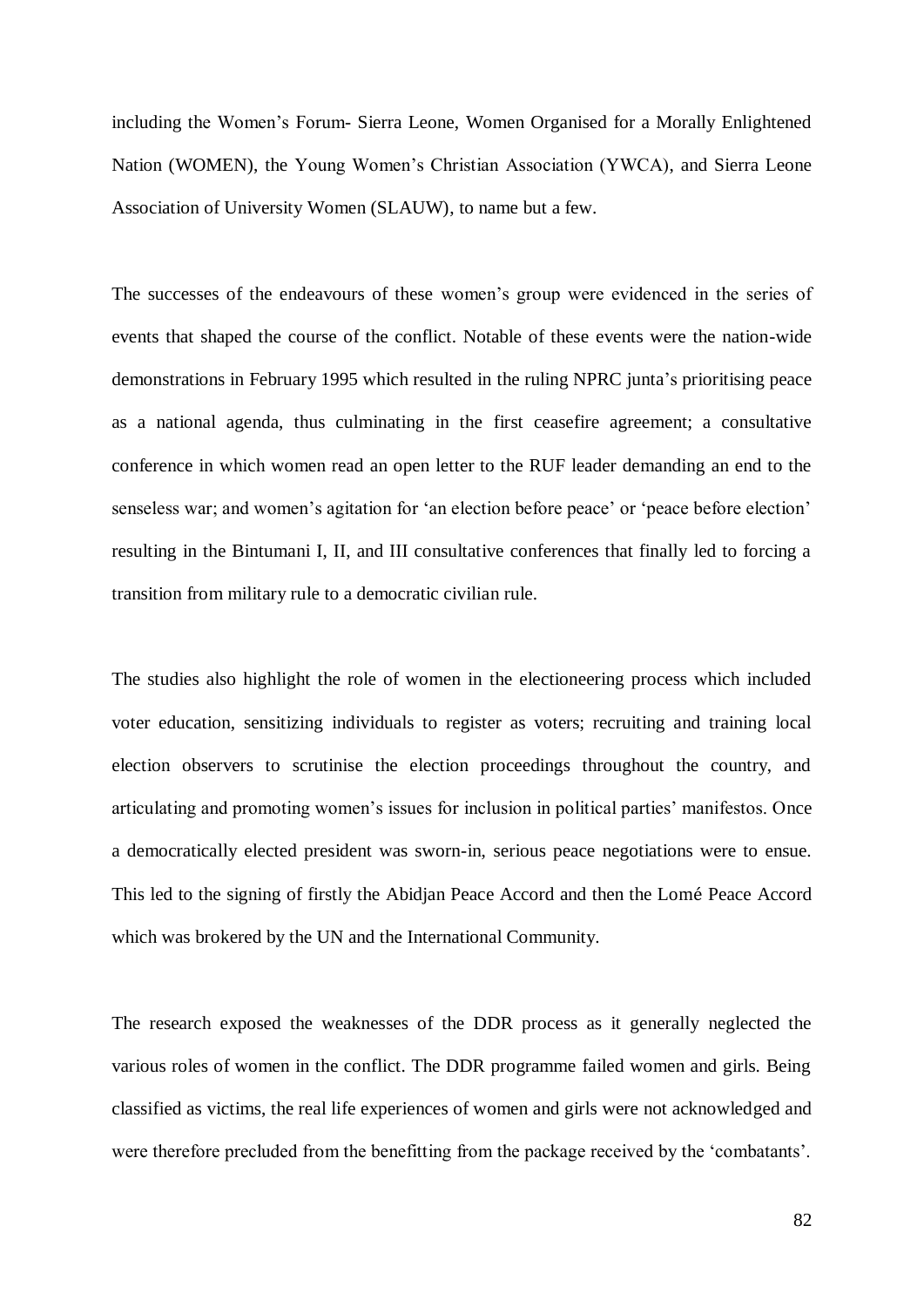However, women were again pivotal in the reintegration of ex-combatants into communities across Sierra Leone; promoting reconciliation and helping out in the security sector through community policing which includes educating the community on their legal, human and constitutional rights.

The studies again contend that though the role of women could not have been anticipated in each of the interventions by international and regional forces, women who had before now been discriminated against in the largely patriarchal Sierra Leonean society, exploited each situation engendered by the intervention periods to showcase their importance in the management of the conflict in Sierra Leone. Their roles in each of the intervention phases were crucial to changing the landscape of the conflict, thus culminating to the RUF finally adhering to the Lomé Peace Agreement.

Furthermore, the research found that the period of unprecedented activism by Sierra Leonean women during which they came together as a large political force to take a prominent role in public life, gave them the empowerment, capacity and influences to carve out more political space for themselves in politics following the end of the war. This was later evidenced in the 2002 and the 2007 general presidential and parliamentary elections and the local council elections of 2004 and 2008 when women organized and trained by NDI and the 50/50 Group took a larger role in the elections.

Unfortunately, women still face major challenges in their quest in achieving an increased involvement in politics and decision making. The recent marginalization of women in the paramount chieftaincy elections in the Kono and Kailahun Districts in Eastern Sierra Leone is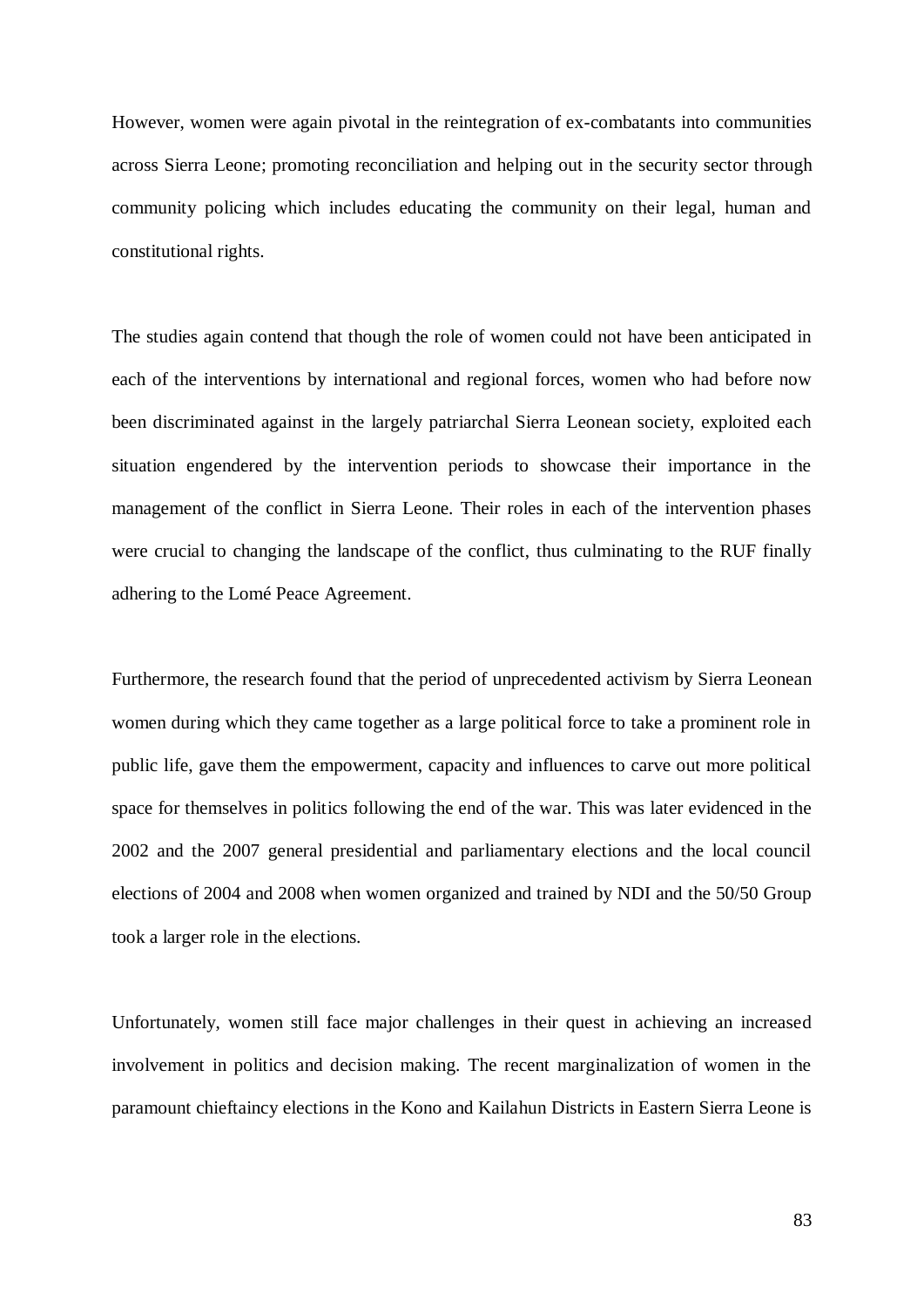a clear indication that there is still much progress to be made regarding women's role in decision making.

Throughout all of this, the research is conclusive. Women despite setbacks, frustrations and opposition, have not relented. The strides made in the development of a national action plan for the implementation of Resolution 1325 and 1820 bear testimony of this.

The government of Sierra Leone has steadfastly recognized the need to address issues of gender inequality, the lack of women's full participation and representation in the various spheres of influence. This is clear in the signing and ratification of international human rights laws focusing on women. Examples include the Convention on the Elimination of All Forms of Violence against Women (CEDAW), and the Convention on the Rights of the Child (CRC). In addition, the Optional Protocol to CEDAW and the AU Women's protocol have both signed but not ratified.

The government, through the Ministry of Social Welfare, Gender and Children's Affairs (MSWGCA) has, since 2000, put in place twin policies referred to as Advancement of Women and National Gender Mainstreaming. These policies are designed to promote, protect and advance women's rights in social, economic, political and cultural fields, with special emphasis on women's participation in decision-making at all public and private levels.

Alongside these national policies, improvements have been made to legal instruments within the framework of the reform processes. These measures have established more equitable and improved access to gender justice. In June 2007, three gender bills namely, the Registration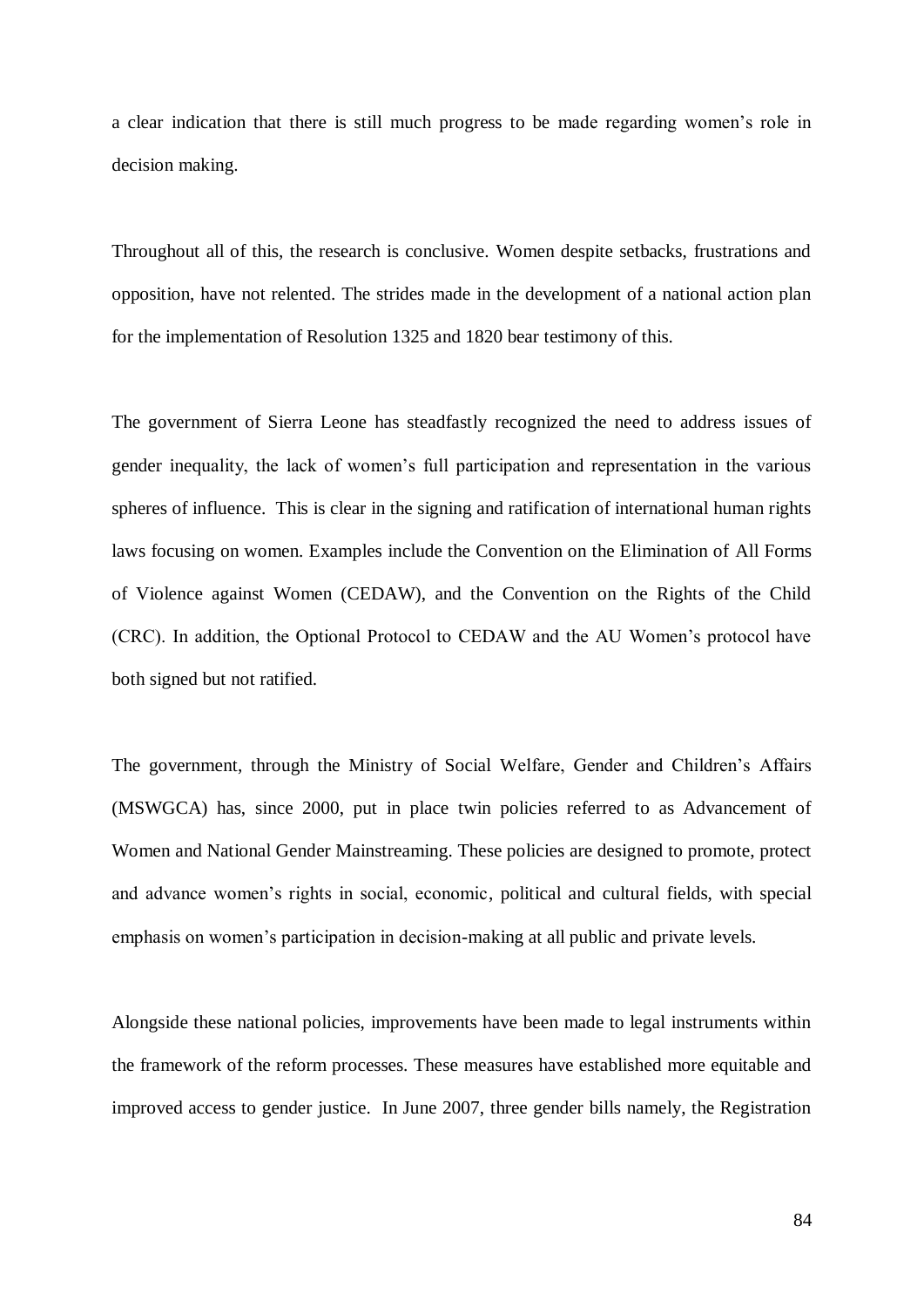of Customary Marriage and Divorce, the Domestic Violence and the Devolution of Estate Acts, were unanimously passed by Parliament.

Since then, other relevant bills that bear directly on enabling effective implementation of UNSCR 1820 namely, the Sexual Offences Act and the Matrimonial Causes Act, were enacted after moving too slowly through the legislative process. A major impediment to the full application of the practical tools that these three gender laws and legal reforms provided, has been the non-domestication of CEDAW, and the non-repeal of Section 27(4)d of the 1991 Constitution. This section is discriminatory against women in areas of marriage, divorce, burial, adoption, inheritance and other areas that influence gender relations at the domestic level (The Constitution of Sierra Leone, 1991, Section 27 (4)d). Because the relevant section is an entrenched clause of the Constitution, a referendum is required to repeal it (UNIFEM Security Council Resolutions on Women 2008, 2009, 2009, pp. 1-11).

The Government has continued to demonstrate its belief in promoting equal access to women and men at all levels, not merely by the passage of the gender laws protecting and advancing the status of women, but by a clear effort to ensure active implementation of the SiLNAP. Thus the MSWGCA was developed and launched in November 2008 as a strategic roll-out plan promoting Gender Laws. Furthermore it formulated a holistic National Gender Strategic plan (NGSP) which details six priority issues aligned to the country's second Poverty Reduction Strategy Paper referred to as the 'Agenda for Change' (AFG). This implementation of the UNSCRs 1325 and 1820 has been a key strategy articulated in the NGSP (UNIFEM Security Council Resolutions on Women 2008, 2009, 2009, pp. 1-13).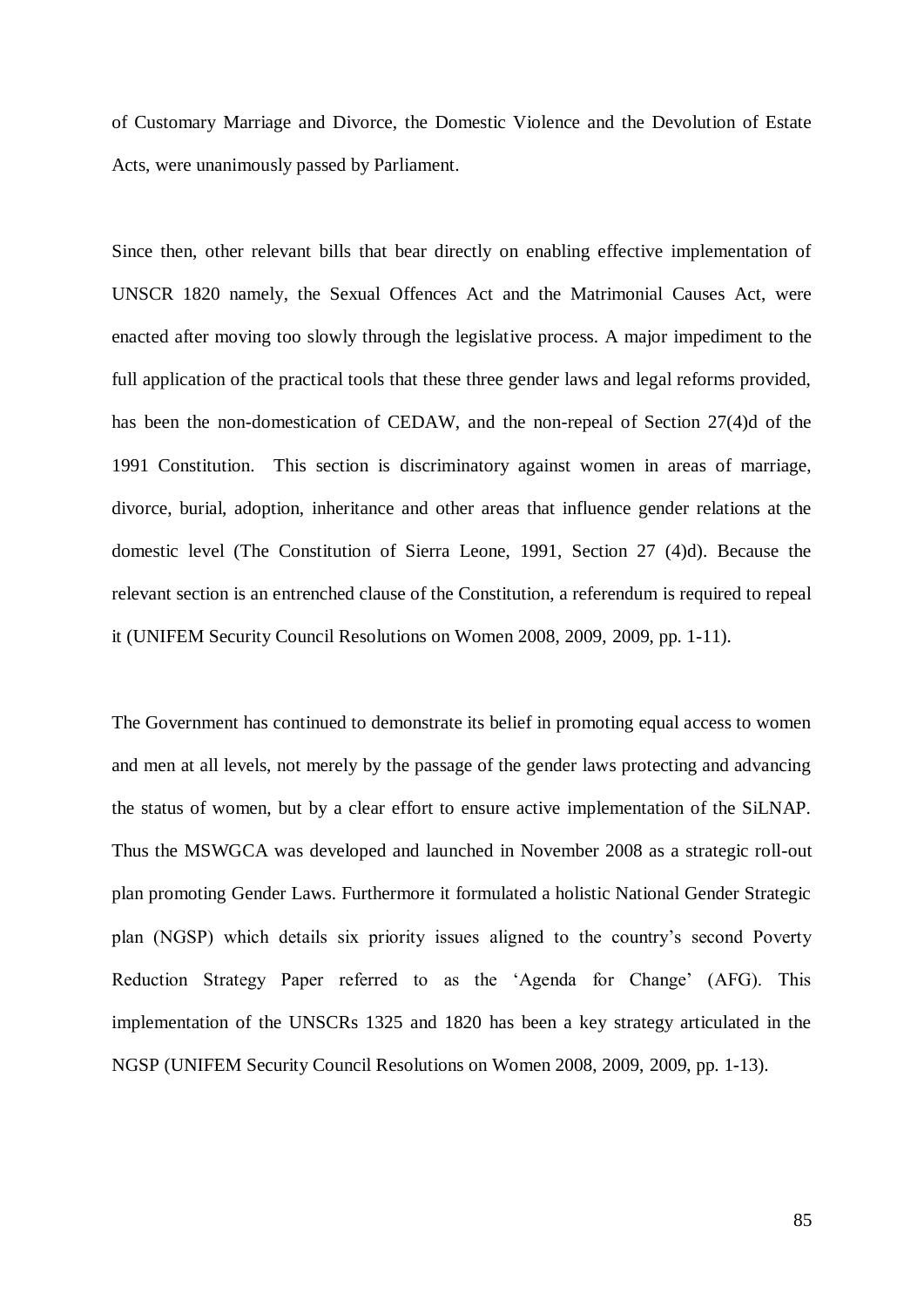From the foregoing analysis, it is an undeniable fact that in spite of women's visible roles in managing the conflict in Sierra Leone, and the post-conflict peace building process, women are still faced with the mammoth problem of overcoming patriarchy in the Sierra Leonean society. This must be done in order to allow women to realize their full potential and avoid being exploited. Patriarchy is inhibiting women's active involvement in politics and full participation in peace processes and political decision making. If therefore the critical role played by women has to be maintained in the consolidation of peace in Sierra Leone, thereby preventing a relapse into conflict, then few measures have to be taken by the various stakeholders, including the Government of Sierra Leone, the International Community and the women themselves.

All of the above leads to the following recommendations:

### **4.2. RECOMMENDATIONS:**

#### **To the International Community**

The International Community, including the United Nations, should involve women in all endeavours that bring peace to conflict situations. This includes negotiations, post-war reconstruction, reintegration and peace-building. The role of women in managing the conflict in Sierra Leone presents a perfect lesson that managing conflicts and rebuilding societies are no longer the exclusive preserve of men. Without equal and fair participation of women in conflict management and decision-making we will never achieve the vision of a world free of the scourge of war, poverty and gender discrimination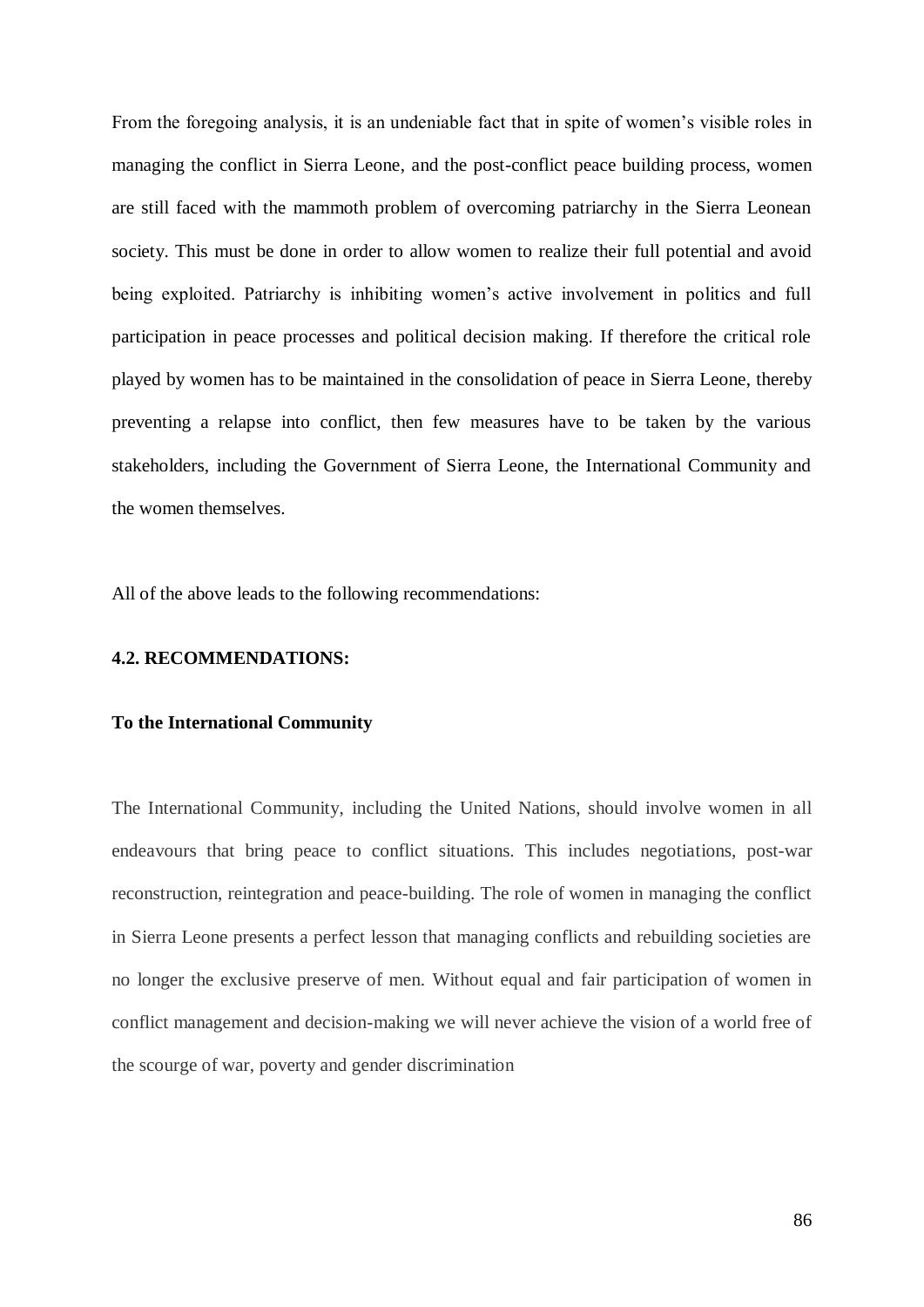International actors including the UN, Multinational Organizations, donor governments etc, should also ensure that women and girls are included in the planning and implementation of the official DDR process. Women should particularly be accepted into the programme even when unaccompanied by men. Most importantly, the definition of 'ex-combatant/soldier' should include those who were part of a "regular armed force in any capacity, including but not limited to cooks and messengers...and girls recruited for sexual purposes..." in accordance with the Cape Town Principles (UN Secretary General's Study, Women, Peace and Security, 2002, p 130)

## **To the government of Sierra Leone:**

The Government must implement the TRC recommendations relating to women. The commission noted that the state has not yet taken the necessary steps to eradicate structural inequality of women in Sierra Leonean society. Discriminatory laws and customs in the areas of marriage, divorce, land rights, inheritance and the administration of estates remain major obstacles to the transformation of women's lives. Addressing these structural inequalities will require legal reform, access to justice, the abolition of discriminatory customary law and practices, the building of institutional capacity and the establishment of educational programmes will be essential to counter attitudes and norms which lead to the oppression of women (Witness to Truth: Report of the Sierra Leone Truth and Reconciliation Commission, Vol 2, 2004, paras. 320-321). The government must guarantee the educational, health and economic empowerment of women as well as political participation as priority areas for the progressive development of women in Sierra Leone.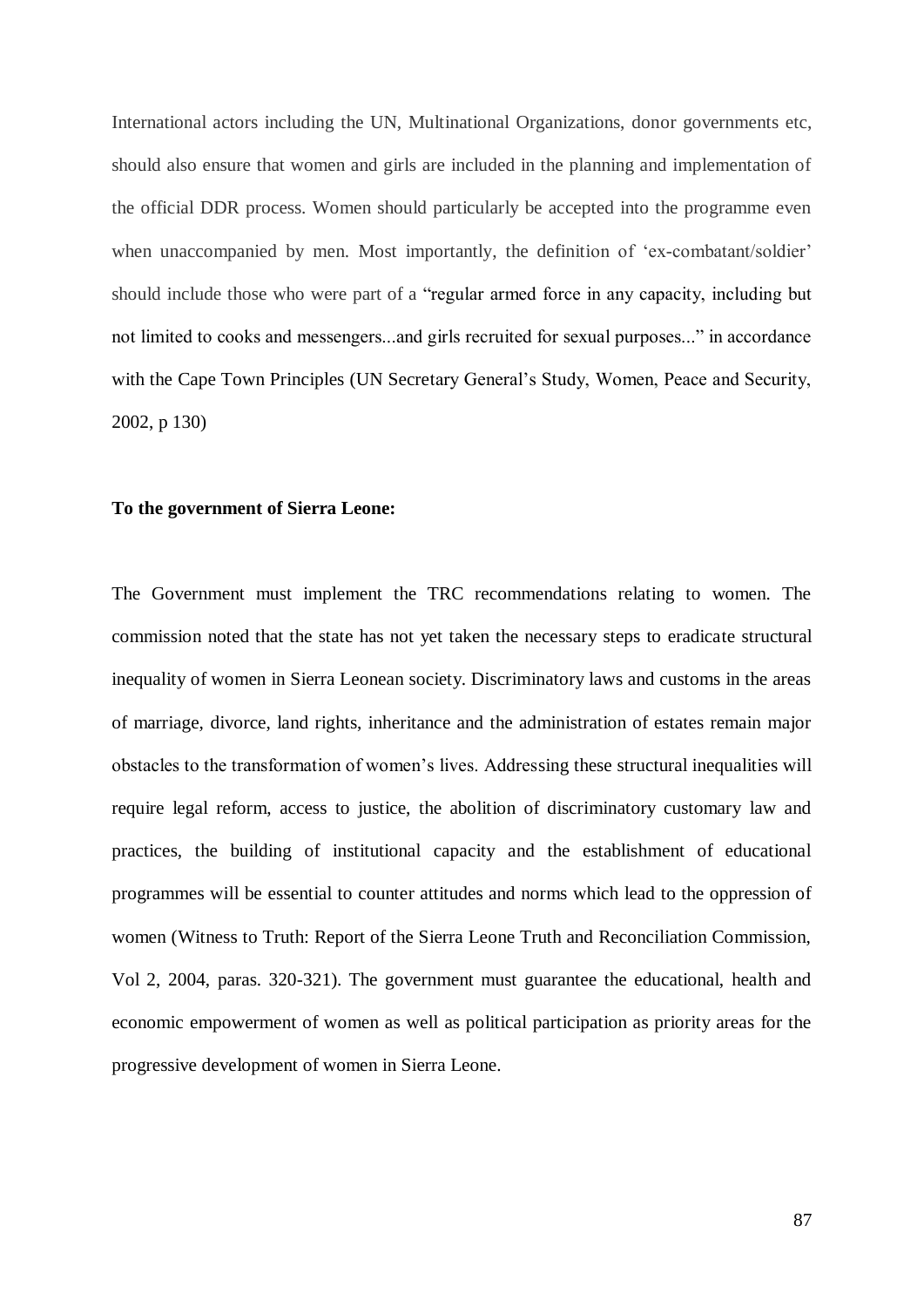In relation to the above, the Government should repeal Section 17 (4)d of the 1991 Constitution of Sierra Leone. This section is discriminatory against women in areas of marriage, divorce, burial, adoption, inheritance and other areas that influence gender relations at the domestic level. The existence of this particular section in the Sierra Leone constitution serves as a major impediment to the implementation of some of the key provisions of the three Gender Acts relevant to addressing some of the pervasive institutionalized discrimination against women in Sierra Leone. The section is also inconsistent with the provision the same section in that it renders unconstitutional any provision in the Sierra Leone Constitution which is discriminatory in and of itself and in its effect (The Constitution of Sierra Leone, 1991, Section 27 (1)). The existence of such provisions in the national constitution exacerbates the situation of women with respect to the widespread discrimination they face.

Government should also ensure the timely implementation of the National Action Plan for the implementation of 1325 and 1820 (SiLNAP). As earlier discussed, the SiLNAP is an implementation tool developed for engendering national ownership and agreement that will guide the effective implementation of UN Resolution 1325 and 1820. The full implementation of the SiLNAP will go a long way towards addressing the security concerns of women in post-conflict Sierra Leone as well as ensuring the full participation of women in decision making. Government should increase its annual budgetary allocation to the Ministry of Social Welfare, Gender and Children's Affairs (MSWGCA).

The Government through the Ministry has been steadfast in its commitment to ensuring the advancement of Women in Sierra Leone. To this point, as highlighted earlier, it has signed and ratified key human rights documents relevant to addressing the situation of women. This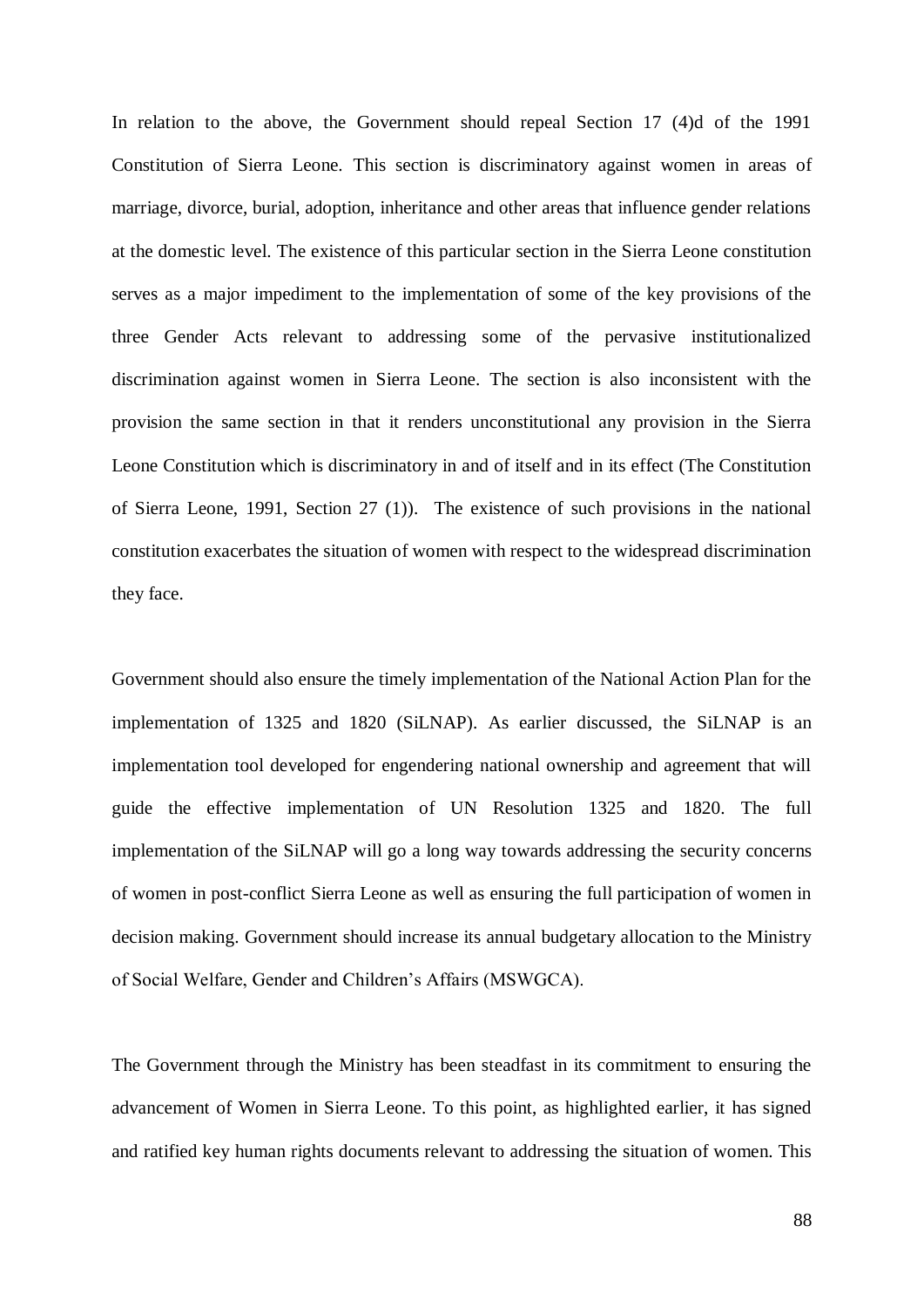includes CEDAW, the CRC, the AU Protocol on Women, and the Optional Protocol to CEDAW. It has also enacted laws and developed policies and plans. The laws include the three Gender Laws namely the Devolution of Estate Act; the Domestic Violence Act; the Registration of Customary and Divorce Act and the Child Rights Acts, all of 2007. It has in the past (2000) developed twin policies on Gender Mainstreaming and the Advancement of Women. In the recent past the government through the MSWGCA has developed the roll-out plan of the three Gender Acts as well as a Gender National Strategic Plan.

In spite of the these massive strides, the MSWGCA, which is the national machinery for the advancement of women, remains bedevilled with several challenges including inadequate funding, problems with recruiting and retaining qualified staff and other institutional problems including logistics. The MSWGCA has a wide mandate, but yet receives less than three percent of Government's annual budgetary allocations. This has hindered the Ministry from accomplishing its purposes and achieving its commitments.

Government should incorporate CEDAW into national policy and law. Government should introduce a temporary affirmative action plan that stipulates a 30 per cent quota for women in elective and appointed positions as recommended by the Beijing Platform for Action, and the Truth and Reconciliation Commission.

## **For the Women and Women's Groups in Sierra Leone:**

Women's group should maintain a strong network coordinated by the umbrella women's organization in Sierra Leone, the Women's Forum. Lack of coordination and rivalry among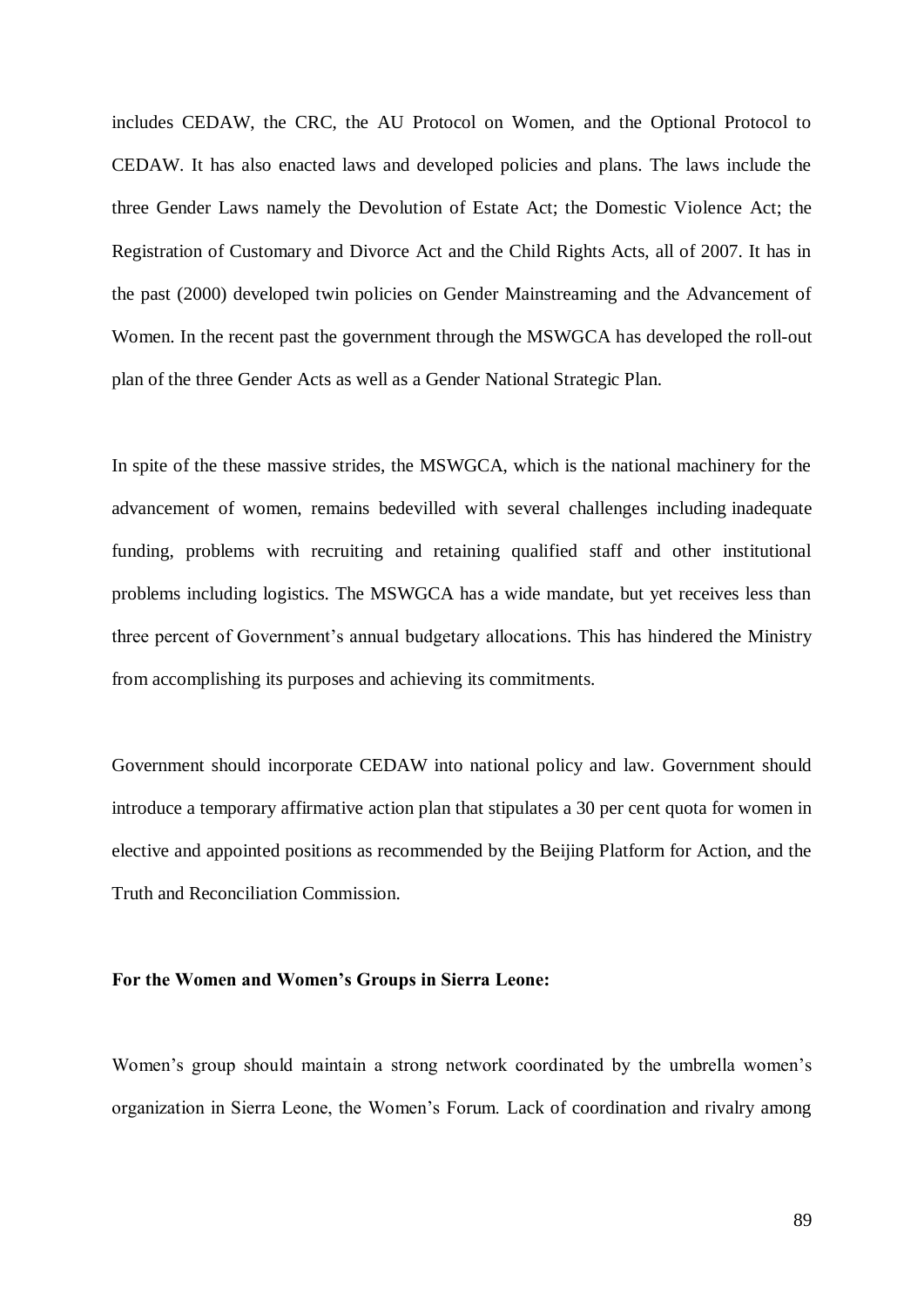diverse women's groups with different agendas have led to weak networking of these groups and sadly, jeopardized the goal of influencing the public sphere.

Women's groups should also work in partnership with Government and UN Agencies particularly the UNIFEM and UNFPA to fill in the dearth of gender disaggregated data (GDD) as well as to undertake appropriate gender analyses. This will ensure the understanding of the scale and nature of the exclusion of women from principal roles in Sierra Leone. There can be no effective response to discrimination against women without accurate information.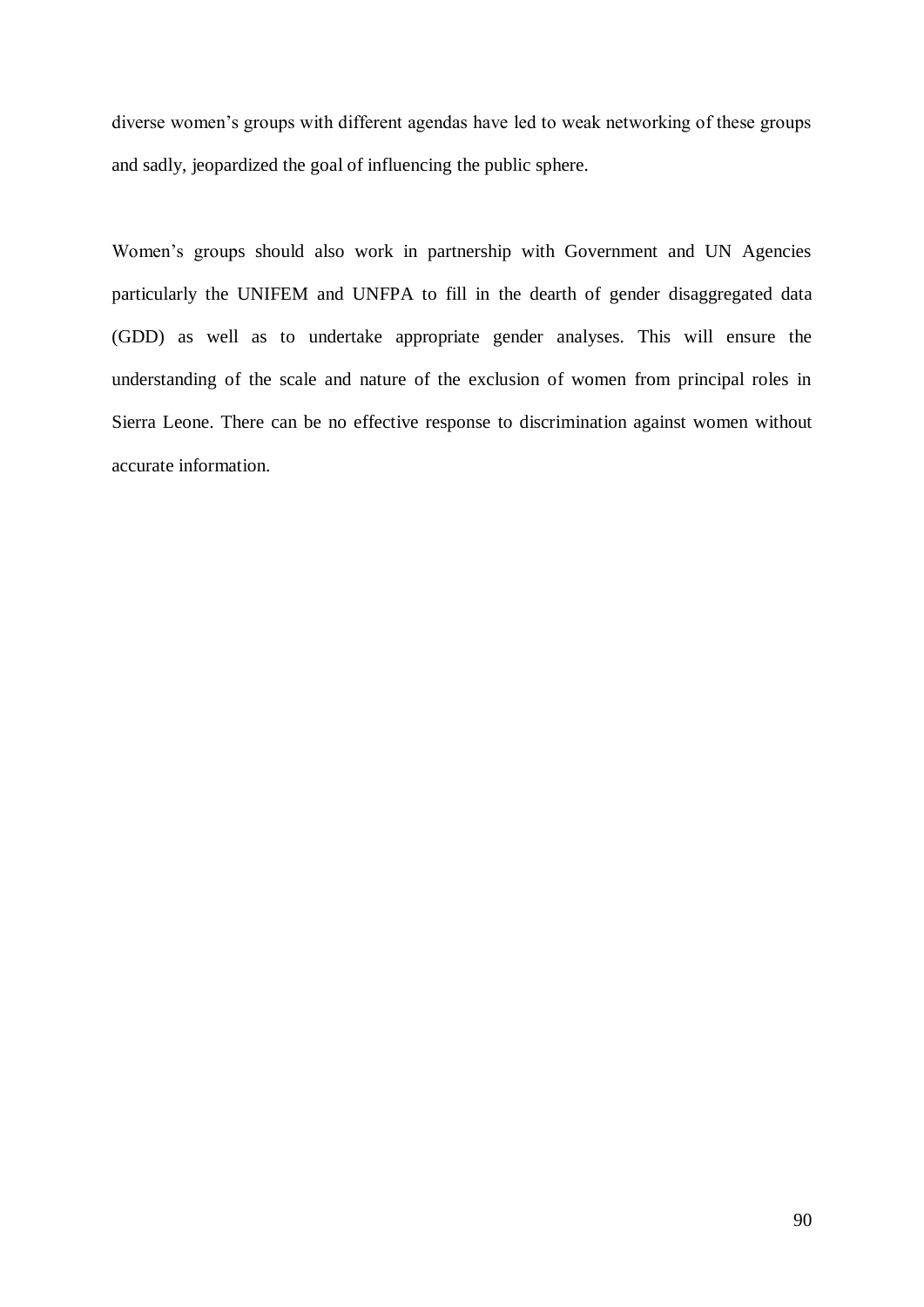# **BIBLIOGRAPHY**

A Map of Sierra Leone, Available at [www.graficmap.com,](http://www.graficmap.com/) accessed on 24/03/2010

AFROL background (2000), *The civil war in Sierra Leone* Available at [www.afrol.com/news](http://www.afrol.com/news%20%20Aaccessed%20on%2010/03/2010)  [Aaccessed on 10/03/2010](http://www.afrol.com/news%20%20Aaccessed%20on%2010/03/2010)

Alie J.A.D. (1990) *A New History of Sierra Leone*, Macmillan Publisher Ltd

Alvares, M. (1990) *'Ethiopia Minor' Geographical account of the Province of Sierra Leone* Department of History, University of Liverpool

Art & Cronin, Editors (2003) *The United States and Coercive Diplomacy*, U.S. Institute of Peace Press Washington

Azikiwe I. (2001) *Africa: Conflict Resolution and International Diplomacy,* International Committee of the Red Cross, ICRC Newsletter: 2002 Empowering Women in Sierra Leone, Author House Publisher

Badmus, I.A. (2009) *Explaining Women's Roles in the West African Tragic Triplet: Sierra Leone, Liberia, and Cote d'Ivoire in Comparative Perspective,* Journal of Alternative Perspectives in the Social Sciences Vol. 1, No 3, 808-839. Available at: [www.japss.org/upload/15.badmusarticle.pdf,](http://www.japss.org/upload/15.badmusarticle.pdf) Accessed on 13/09/2010

Barnes, K., Peter A. and Olson, M. (2007) *Addressing Gender-Based Violence in Sierra Leone: Mapping Challenges, Responses and Future Entry Points—Understanding Conflict. Building Peace*, International Alert

Binns, M. and Binns, T. (1992) *World Bibliography Series Volume 148*, Sierra Leone, Clio Press Oxford, England

Braig, M and Wolte, S. (2002) *Common Ground or Mutual Exclusion? Women's Movements and International Relations*, Goethe-University in Frankfurt/M Germany

Butalia, U., Editor (2003) *Women Speaking Peace Voices from Kashmir*, Zed Books

Castillejo, C. (2009) *Women's Political Participation and Influence in Sierra Leone*, Fride Working Paper No. 83, 2009, available at: [www.fride.org/download/WP83\\_Women\\_political\\_ENG\\_jun09.pdf Accessed on 30/10/2010](http://www.fride.org/download/WP83_Women_political_ENG_jun09.pdf%20Accessed%20on%2030/10/2010)

Caulker, P.S. (1976) *The Autochthonous Peoples, British Colonial Policies And the Creoles in Sierra Leone,* Xerox University Microfilm Michigan

Conference (2002) *The International Centre of Ethnic Studies,* Colombo Evans Brothers Limited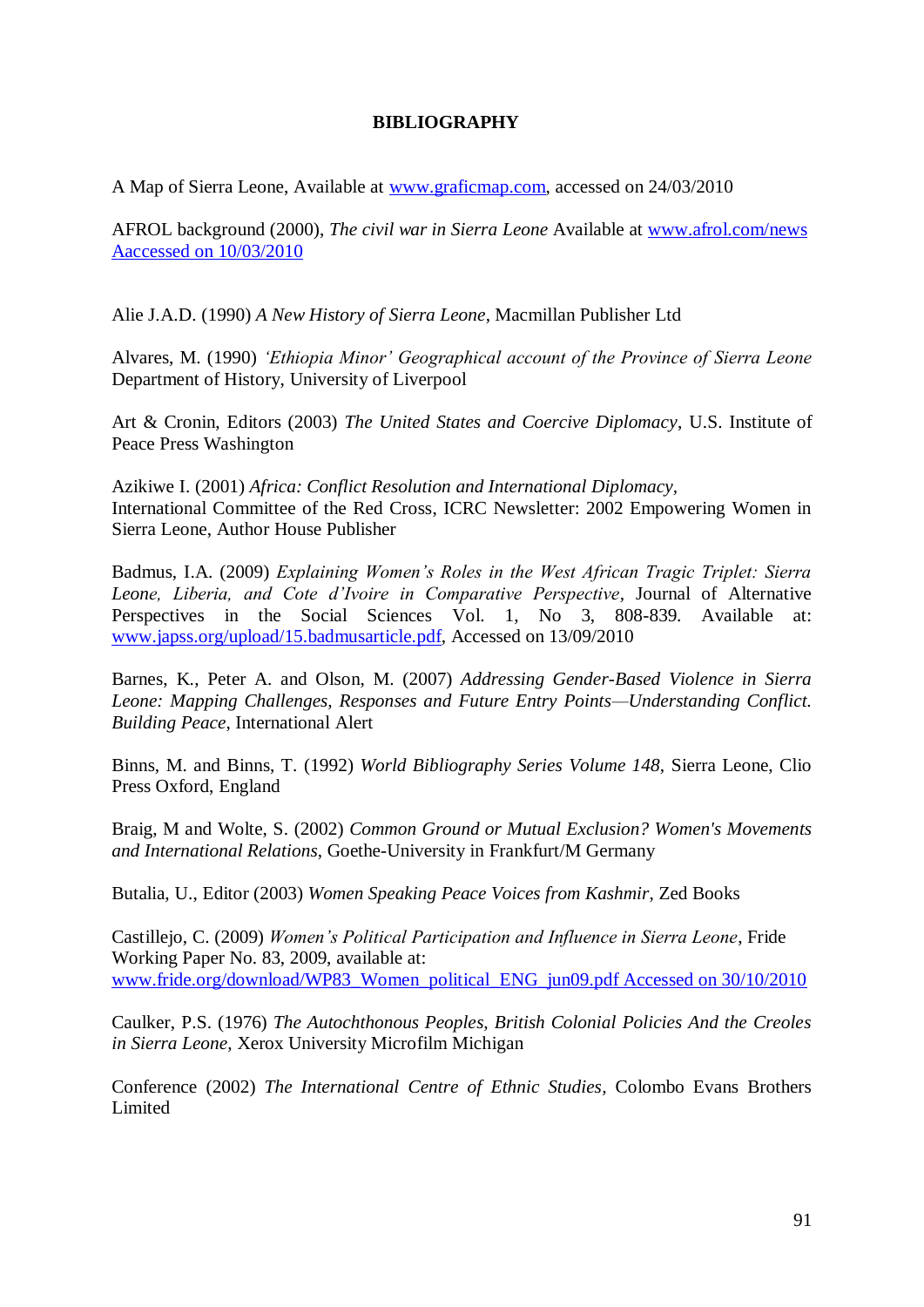Conteh, A. and Silberfein, M. (2006) *Boundaries and Conflict in the Mano River Region of West Africa,* Department of Geography and Urban Studies, Temple University, Philadelphia, Pennsylvania, USA

Crooks J. J. (2001) *A History of Sierra Leone,* Frank Cass & Co

Data and Statistic (2005), Available at [www.sierraleonestate.org](http://www.sierraleonestate.org/) or [www.state.gov,](http://www.state.gov/) National Census Accessed on 30/03/2010

Davison, B. (1994) *Modern Africa,* Third Edition, Longman Group Limited

Diop B (2009) Women's Participation in the Peace Process in Sierra Leone: Peace and Solidarity Mission Organized by Femmes African Solidarite (FAS), ACL FM Production, 1997

Diop, B. ((2005) Peace Women, Women's International League for Peace and Freedom (2000) *Mano River Women Front-Line Action: Making Sense of a Senseless War*, Femmes Africa Solidarity (FAS), CODERIA Monograph Series

Faculty of Law – Department of Public International Law, Brussels, 17 February 2000, International & European Research Unit – http:www.IERU.Ugent.be Universiteitstraat 4, B-9000 Gent

Fenn, P. and Gameson, R. (1992) *Construction Conflict Management and Resolution*  Fernandez, V. (1938) *Publications (1506-1507),* Paris V' Libairie LA Rose 11, Rue Victor-Cousin, 11

Fisher, R. (2005) *Paving the Way: Contributions of Interactive Conflict Resolution to Peacemaking*, Lexington Books

Foray, C. P. (1977) *Historical Dictionary of Sierra Leone,* The Scarecrow Press, Inc. Metuchen, N. J. & London

Fyfe, C. (1962) *A History of Sierra Leone*, Oxford University Press

Fyfe, C. (1964) *Sierra Leone Inheritance*, London University Press

Fyfe, C. (1979) *A Short History of Sierra Leone*, Longman Group, United Kingdom

Fyle, M.C. (1981) *The History of Sierra Leone, A Concise Introduction,* Evans Brothers Limited

Gbla, O. (2008) *Women in Security, Peace, Security and Development,* Update Conciliation Resources Issue 3, Centre for Development & Security Analysis (CEDSA) [www.cedsa-sl.org](http://www.cedsa-sl.org/)

*Gender Based Violence: A Situation Analysis Research Study*, UNIFEM/UNFPA, (2007) (unpublished version)

Hampson and Melone (2002) *From Reaction to Conflict Prevention: Opportunities for the UN System*, Lynne Rienner Publisher, Inc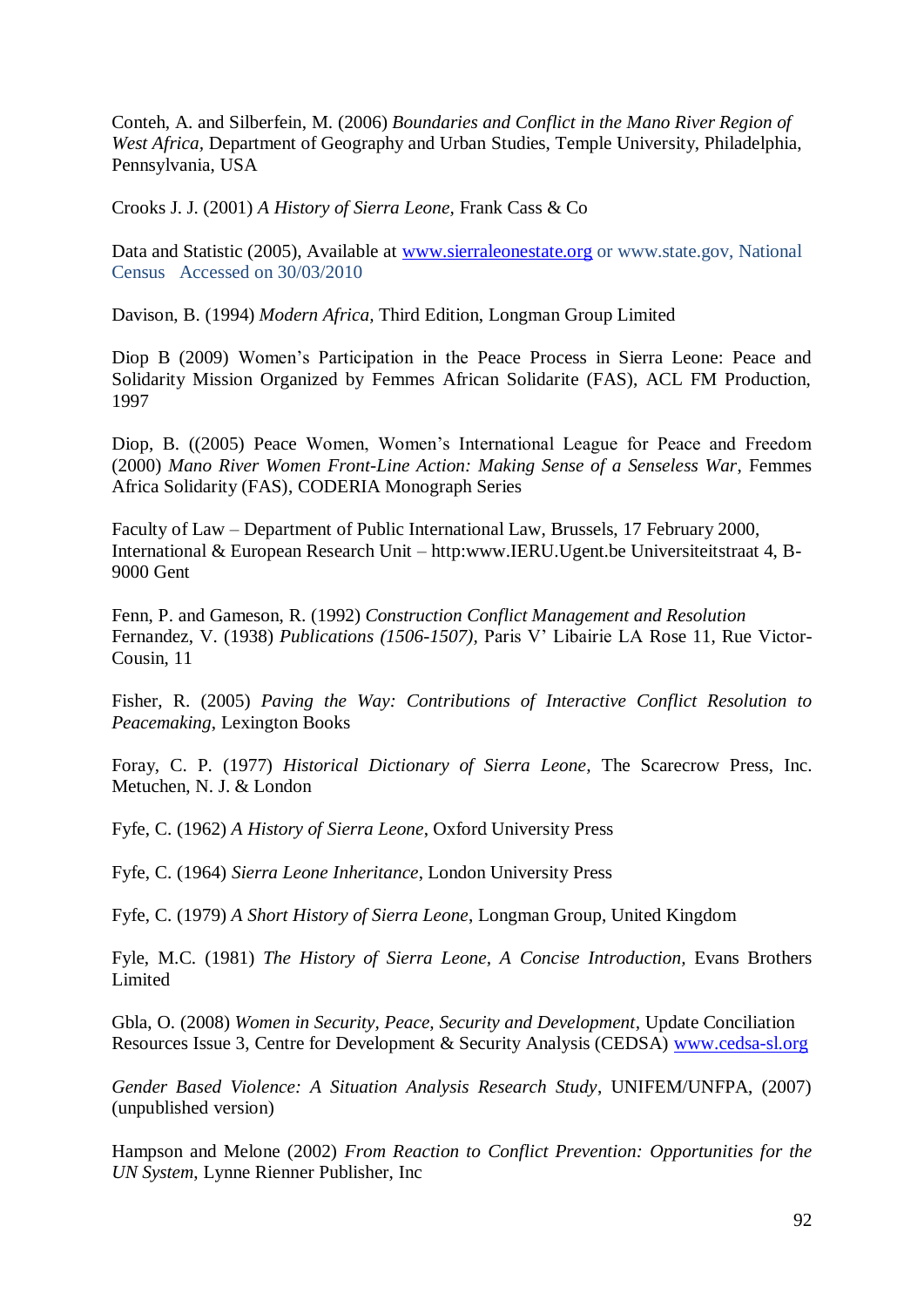Hussaina, A. J. (2010) *Forging Ahead without an Affirmative Action Policy: Female Politicians in Sierra Leone's Post-War Electoral Process*, IDS Bulletin, Volume 41, Number 5, Institute of Development Studies, Blackwell Publishing Ltd, September 2010, Available at: [http://onlinelibrary.wiley.com/doi/10.1111/j.1759-5436.2010.00167.x/pdf.](http://onlinelibrary.wiley.com/doi/10.1111/j.1759-5436.2010.00167.x/pdf) Accessed on 25/10/2010

H. Stephanie Blad (2002) Special Court of Sierra Leone Find Justice for its Children Available at [www.globalpolicy.org](http://www.globalpolicy.org/) Accessed on 24/03/2010

Humanitarian News and Analysis (2007), *Sierra Leone Violence defies New Law* Available at [www.irinnews.org/report Accessed on 26/03/2010](http://www.irinnews.org/report%20Accessed%20on%2026/03/2010)

Revolutionary United Front (RUF) (2001) *Military Report of the Panel of Expert on Sierra Leone Diamonds ans Arms* (2000 pp. 1, 2, 3, 4) Available at [http://www.ruf.org/why the](http://www.ruf.org/why%20the%20armed%20struggle.htm)  [armed struggle.htm](http://www.ruf.org/why%20the%20armed%20struggle.htm) Accessed on 15/5/2010, pp.1, 2, 3, 4

Jacobs, S., Jacobson, R. and Marchbank, J. (2001) *States of Conflict: Gender, Violence and Resistance*, London Zed

Koroma, A.K. (1996) *Sierra Leone: The Agony of a Nation*, Andromeda Publications

Luke, H.C. (1910) *A Bibliography of Sierra Leone, Origin, Character and Peoples of the Colony and Protectorate*, Negro Universities Press New York [http://campus.dilomacy.edu](http://campus.dilomacy.edu/)

Macan-Markar, M. (2002) *Peacekeeping No Longer Domain of Military Inter Press Service*

Manchanda, R., Editor (2001) *Women, War & Peace in SA:* Beyond Victimhood to Agency, New Delhi/ Thousand Oaks, CA: Sage Publications

Manchanda, R. and Sijapati, B. and Gang, R. (2002) *Women Making Peace: Strengthening Women's Role in Peace Process*, University of Michigan

Mansary, N. B. (2010) *President Koroma Apology to Sierra Leone Women*, Africa. World247.net Publisher, [www.cottontreenews.org](http://www.cottontreenews.org/)

Mazurana, D. and Carlson, K. (2004) *From Combat to Community: Women and Girls of Sierra Leone*, with Contributions by Sanam Naraghi Anderlini and Series Editor, Hunt Alternative Fund, Washington DC, Available at: [http://www.peacewomen.org/assets/file/Resources/NGO/PartPPGIssueDisp\\_CombatToCom](http://www.peacewomen.org/assets/file/Resources/NGO/PartPPGIssueDisp_CombatToCommunty_WomenWagePeace_2004.pdf) [munty\\_WomenWagePeace\\_2004.pdf](http://www.peacewomen.org/assets/file/Resources/NGO/PartPPGIssueDisp_CombatToCommunty_WomenWagePeace_2004.pdf) Accessed on 10/4/2010

Murray, L., Richards, P. and Fyfe, C. (1988) *Sierra Leone, 1787-1987: Two Centuries of Intellectual Life,* Manchester University Press

Nagel, S., Editor (2003) *Policymaking and Peace: A Multinational Anthology*, Lexington **Books**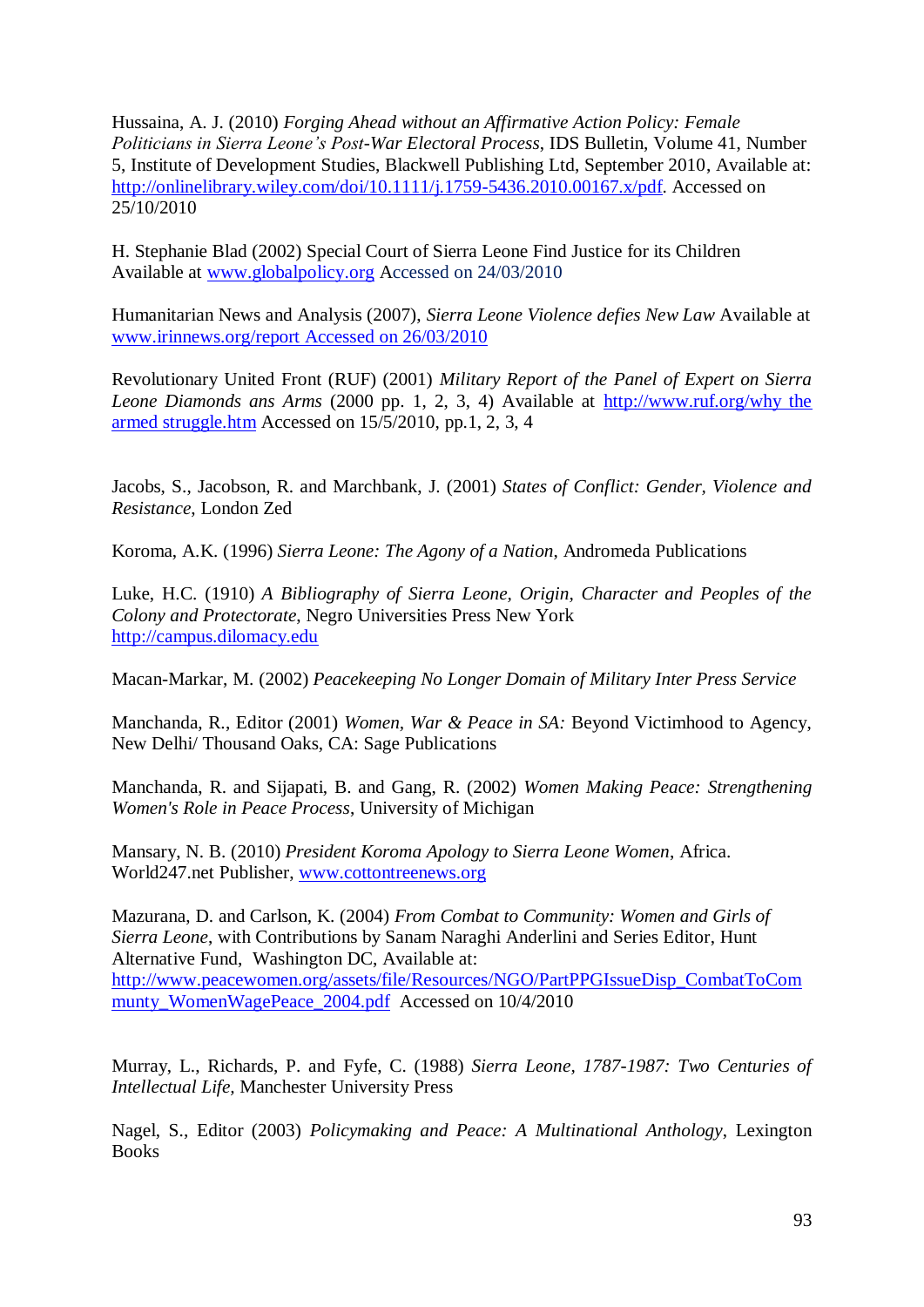Nirit, B. and Harsch, E. (2005) *Africa Renewal Sexual Violence, an 'Invisible War Crime' Sierra Leone Truth Commission Condemns Abuse, Discrimination,* Africa Renewal, Vol. 18 # 4

Olson W. (1969) *Church Growth in Sierra Leone*, Eerdmans Publishing Company, Grand Rapids, Michigan

Payne, D. and Russo, A. (2007) *Building Feminist Movements and Organizations: Global Perspectives*, Zed Books

Peace Women, Women's International League for Peace and Freedom (2004), New York USA.<http://peacewomen.org/resource/SierraLeone/RIUNAMSIL2004.html>

Press Release (8 March 2010) *International Women's Day, Strong Recommendations to the Business Community to Advance Women's Empowerment and Inclusion* [www.unifem.org/news\\_events](http://www.unifem.org/news_events)

Policy Commission January (2004) Women Waging Peace, *From Combat to Community: Women and Girls of Sierra Leone* Available at [www.huntalternativesfund.org](http://www.huntalternativesfund.org/) or www.womenwagingpeace.net

Press Release, Human Rights Commission of Sierra Leone (March 2010) *Restoring Women's dignity: President's Apology to Sierra Leone Women Implemented TRC Recommendation*

Press Release, On International Women's Day (8 March 2010) *Strong Recommendations to the Business Community to Advance Women's Empowerment and Inclusion, UNIFM and UN Global Compact to Launch Women's Empowerment Principles Equality Means Business,* Public Diplomacy in International Organisation 26/03/2010 [www.unifem.org/news\\_events](http://www.unifem.org/news_events)

Preventing Sexual Violence in Conflict – A New Tool Captures Innovation in Peacekeeping Available at [www.unfpa/unifem.org/news\\_events/story\\_detail.php?StoryID](http://www.unfpa/unifem.org/news_events/story_detail.php?StoryID) Accessed on 14/04/2010

Public Diplomacy in International Organisation Accessed on (26/03/2010) [http://campus.dilomacy.edu](http://campus.dilomacy.edu/)

Public Diplomacy: Concept & Methods**,** Accessed on (20/03/2010) <http://campus.diplomacy.edu/codelib/client>

Rabie, M. (1995) *U.S.-PLO Dialogue: Secret Diplomacy and Conflict Resolution*, University Press Florida

Ramsey, J. F. Dr. (1999) *Global Studies: Africa*, Dushkin/McGraw-Hill

Report of the Sierra Leone Truth and Reconciliation Commission Vol. 1 (2004)

Report of the Sierra Leone Truth and Reconciliation Commission Volumes 1, 2 & 3 (2004)

Report of the Sierra Leone Truth and Reconciliation Commission Vol. 2 (2004)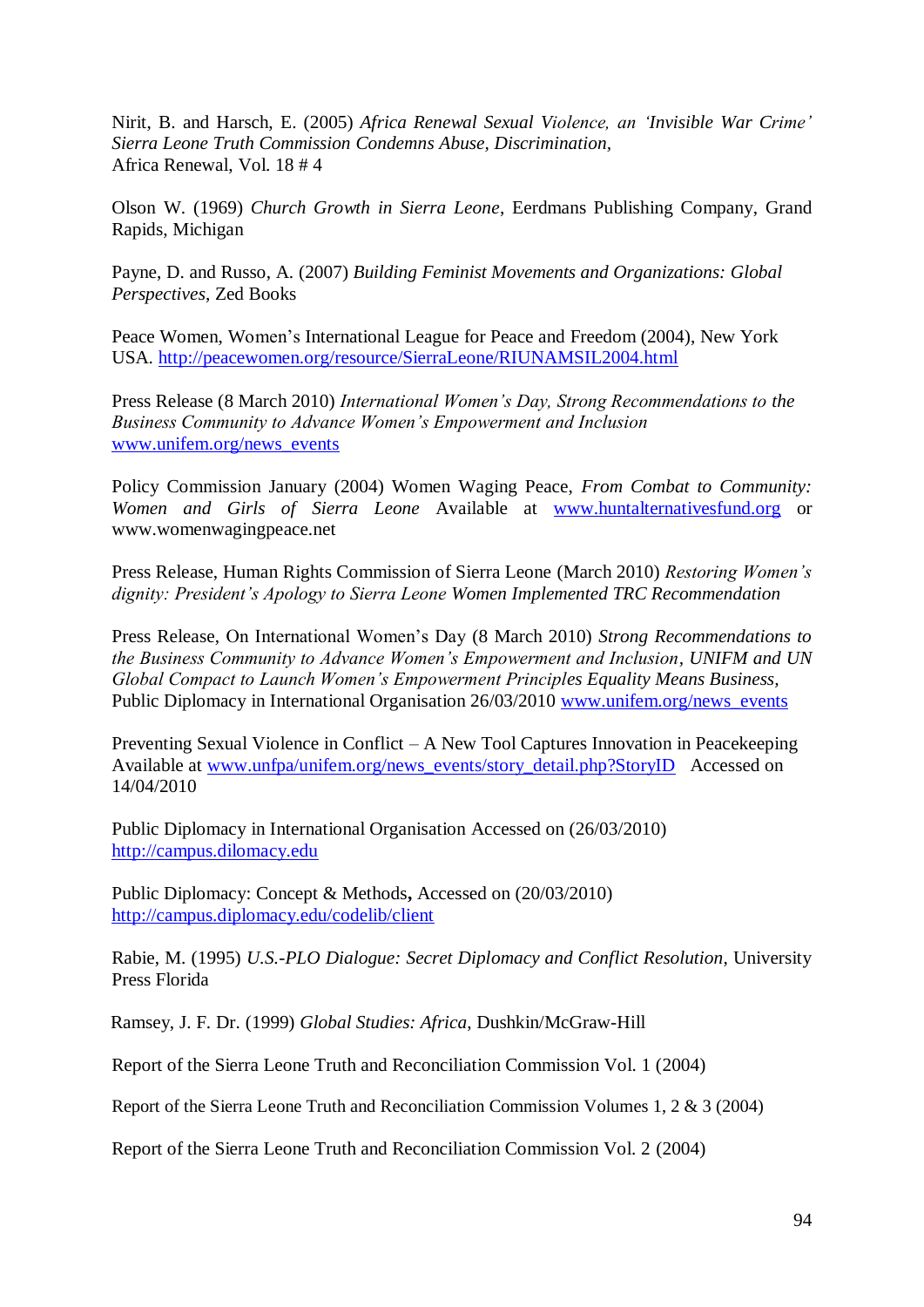Report of the Sierra Leone Truth and Reconciliation Commission Vol.3A (2004)

Report of the Sierra Leone Truth and Reconciliation Commission Vol. 3B (2004)

Red Cross and *Humanitarian in Sierra Leone* available at [www.icrc.org](http://www.icrc.org/) Accessed on 15/05/2010

Regional Operation Profile – *West Africa Working Environment* (2002) Accessed at [www.unhcr.org](http://www.unhcr.org/) Accessed on 15/05/2010

Refworld March The Leader Refugee Decision Support (2011), Available at [www.unhcr.org/refworld](http://www.unhcr.org/refworld) accessed on the 20/23/2011

Sadig, A. and Pratt, N. (2009), *Women and War in the Middle East Transnational Perspectives*, Zed Books

Sandole and other names as shown above, Editors (2009) *Handbook of Conflict Analysis and Resolution*, E-reserve

Scheper, E. (2002) *Role of Women in Violent Conflict Prevention and Negotiation,* Paper prepared for the Women, Peace Building and Constitution Making Conference, International Centre of Ethnic Studies

Shaw, R. (2002) *Memories of the Slave Trade: Ritual and the Historical Imagination in Sierra Leone*, The University of Chicago Press

Sierra Leone (1997), *The Way Forward Meeting of Sierra Leonean Women in Guinea,* Sierra Leone Women Forum and Femmes Africa Solidarity, International Alert

The Abidjan Peace Agreement, 1996

The Human Rights Commission of Sierra Leone, (2010), *President Ernest Bai Koroma Apologizes to Sierra Leonian Women*, Available at: http://www.gnwp.org/president-ernestbai-koroma-apologizes-to-sierra-leonian-women, Accessed on 13/9/2010.

The Lomé Peace Accord, 1997

*The Sierra Leone National Action Plan for the Full Implementation of Security Council Resolution 1325 (2000) and 1820 (2008), 2009*, Available at [http://www.un](http://www.un-instraw.org/media/documents/GPS/Sierra_Leone_NAP.pdf)[instraw.org/media/documents/GPS/Sierra\\_Leone\\_NAP.pdf,](http://www.un-instraw.org/media/documents/GPS/Sierra_Leone_NAP.pdf) accessed on 21/10/2010

Thompson, B. F. W. (1926) *Sierra Leone in History And Tradition,* London H. F. & G. Witherby 326 High Holborn W. C., Faculty of Law – Department of Public International Law, Brussels, 17 February (2000), International & European Research Unit – http://www.IERU.Ugent.be Universiteitstraat 4, B-9000 Gent

Turner. V. (1966) *The Ritual Process 3 Liminality and Communtas "From And Attributes of Rites of Passage"*, Cornell University Press